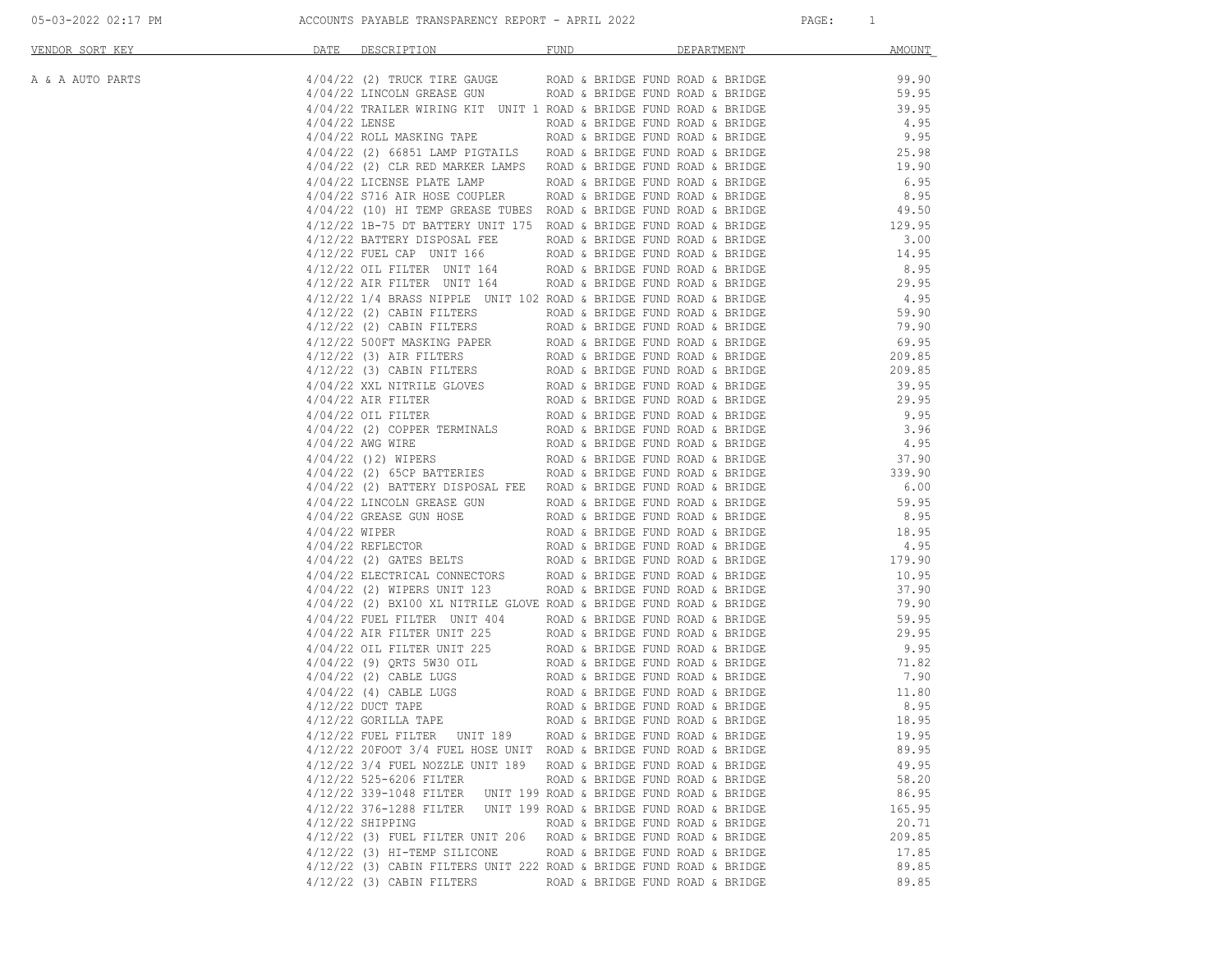| VENDOR SORT KEY    | DATE<br>DESCRIPTION                                                                                                                                                                 | <b>FUND</b>                                                          | DEPARTMENT                               | <b>AMOUNT</b>  |
|--------------------|-------------------------------------------------------------------------------------------------------------------------------------------------------------------------------------|----------------------------------------------------------------------|------------------------------------------|----------------|
|                    | 4/12/22 65S BATTERY                                                                                                                                                                 | ROAD & BRIDGE FUND ROAD & BRIDGE                                     |                                          | 169.95         |
|                    | $4/12/22$ BATTERY DISPOSAL ROAD & BRIDGE FUND ROAD & BRIDGE                                                                                                                         |                                                                      |                                          | 3.00           |
|                    | $4/12/22$ 2 BX 100 XL NITRILE GLOVES ROAD & BRIDGE FUND ROAD & BRIDGE                                                                                                               |                                                                      |                                          | 79.90          |
|                    | $4/12/22$ AIR FILTER UNIT 210                                                                                                                                                       | ROAD & BRIDGE FUND ROAD & BRIDGE                                     |                                          | 99.95          |
|                    | 4/12/22 AIR FILTER UNIT 210<br>4/12/22 FILTER HOUSING                                                                                                                               |                                                                      |                                          | 74.95<br>49.95 |
|                    | $4/12/22$ FILTER                                                                                                                                                                    |                                                                      |                                          | 19.95          |
|                    | $4/12/22$ THREAD TAPE                                                                                                                                                               | ROAD & BRIDGE FUND ROAD & BRIDGE<br>ROAD & BRIDGE FUND ROAD & BRIDGE |                                          | 3.98           |
|                    | $4/12/22$ (5) AUTO FRESHNER<br>$1/12/22$ (5) AUTO FRESHNER<br>$1/12/22$ (5) AUTO FRESHNER                                                                                           |                                                                      |                                          | 29.75          |
|                    | $4/12/22$ OIL FILTER                                                                                                                                                                | ROAD & BRIDGE FUND ROAD & BRIDGE                                     |                                          | 34.95          |
|                    | $4/12/22$ FUEL FILTER                                                                                                                                                               | ROAD & BRIDGE FUND ROAD & BRIDGE                                     |                                          | 99.95          |
|                    | $4/12/22$ AIR FILTER<br>$4/12/22$ (12) QRTS 15W40 OIL ROAD & BRIDGE FUND ROAD & BRIDGE                                                                                              |                                                                      |                                          | 69.95          |
|                    |                                                                                                                                                                                     |                                                                      |                                          | 107.40         |
|                    | $4/12/22$ FRONT BRAKE PADS<br>ROAD & BRIDGE FUND ROAD & BRIDGE<br>$4/12/22$ REAR BRAKE PADS<br>ROAD & BRIDGE FUND ROAD & BRIDGE                                                     |                                                                      |                                          | 87.95<br>87.95 |
|                    |                                                                                                                                                                                     |                                                                      |                                          | 509.85         |
|                    |                                                                                                                                                                                     |                                                                      |                                          | 9.00           |
|                    |                                                                                                                                                                                     |                                                                      |                                          | 1.20           |
|                    |                                                                                                                                                                                     |                                                                      |                                          | 29.95          |
|                    | 4/12/22 OIL FILTER UNIT 102 ROAD & BRIDGE FUND ROAD & BRIDGE                                                                                                                        |                                                                      |                                          | 9.95           |
|                    | $4/12/22$ 1 BX 2 1/4 TIRE PATCHES ROAD & BRIDGE FUND ROAD & BRIDGE $4/12/22$ AIR FILTER UNIT 104 ROAD & BRIDGE FUND ROAD & BRIDGE                                                   |                                                                      |                                          | 19.95          |
|                    | $4/12/22$ OIL FILTER UNIT 104 ROAD & BRIDGE FUND ROAD & BRIDGE                                                                                                                      |                                                                      |                                          | 29.95<br>9.95  |
|                    | 4/04/22 RETURNED 1 CASE OF 3 GAL 1 ROAD & BRIDGE FUND ROAD & BRIDGE                                                                                                                 |                                                                      |                                          | $74.85 -$      |
|                    |                                                                                                                                                                                     |                                                                      | TOTAL:                                   | 4,704.00       |
| A & D EXPRESS LUBE | $4/25/22$ INSPECTION UNIT 217 ROAD & BRIDGE FUND ROAD & BRIDGE                                                                                                                      |                                                                      |                                          | 7.00           |
|                    | 4/25/22 INSPECTION UNIT 172                                                                                                                                                         | ROAD & BRIDGE FUND ROAD & BRIDGE                                     |                                          | 7.00           |
|                    | 4/25/22 INSPECTION UNIT 176                                                                                                                                                         | ROAD & BRIDGE FUND ROAD & BRIDGE                                     | TOTAL:                                   | 7.00<br>21.00  |
| A T & T            |                                                                                                                                                                                     |                                                                      |                                          | 38.10          |
|                    | $4/25/22$ MO SVC $4/11 - 5/10/22$ ELEV GENERAL FUND<br>$4/25/22$ MO SVC $4/11-5/10/22$ FIRE A GENERAL FUND FACILITIES MANAGEMENT<br>4/25/22 MO SVC 4/11-5/10/22 FIRE A GENERAL FUND |                                                                      | FACILITIES MANAGEMENT                    | 76.20          |
|                    |                                                                                                                                                                                     |                                                                      | TOTAL:                                   | 114.30         |
| A T & T MOBILITY   | 4/04/22 COUNTY JUDGE LUNA                                                                                                                                                           |                                                                      | COMMISSIONERS COURT                      | 41.78          |
|                    | 4/25/22 EMERGENCY MANAGEMENT                                                                                                                                                        |                                                                      | EMERGENCY MGNT / 911 M                   | 47.72          |
|                    | $4/25/22$ CO ATTORNEY<br>4/25/22 MAINTENANCE DEPARTMENT GENERAL FUND                                                                                                                |                                                                      | COUNTY ATTORNEY<br>FACILITIES MANAGEMENT | 83.54<br>41.77 |
|                    | 4/04/22 MAINTENANCE DEPARTMENT GENERAL FUND                                                                                                                                         |                                                                      | FACILITIES MANAGEMENT                    | 43.95          |
|                    | 4/25/22 CONSTABLE PCT 1                                                                                                                                                             |                                                                      | CONSTABLE PCT # 1                        | 71.77          |
|                    | 4/25/22 CONSTABLE PCT2                                                                                                                                                              | GENERAL FUND<br>GENERAL FUND                                         | CONSTABLE PCT # 2                        | 71.77          |
|                    | 4/25/22 CONSTABLE PCT 3                                                                                                                                                             | GENERAL FUND                                                         | CONSTABLE PCT # 3                        | 71.77          |
|                    | 4/25/22 CONSTABLE PCT 4                                                                                                                                                             | <b>GENERAL FUND</b>                                                  | CONSTABLE PCT # 4                        | 71.77          |
|                    | 4/25/22 SHERIFF'S DEPARTMENT                                                                                                                                                        | GENERAL FUND                                                         | SHERIFF                                  | 1,628.03       |
|                    | 4/25/22 CASE FOR 830-267-0968                                                                                                                                                       | GENERAL FUND                                                         | SHERIFF                                  | 28.00          |
|                    | 4/04/22 SHERIFF'S DEPARTMENT<br>4/04/22 JUVENILE PROBATION                                                                                                                          | GENERAL FUND<br>GENERAL FUND                                         | SHERIFF<br>JUVENILE CORRECTIONS          | 73.95<br>41.78 |
|                    | $4/25/22$ ROAD & BRIDGE                                                                                                                                                             | ROAD & BRIDGE FUND ROAD & BRIDGE                                     |                                          | 113.54         |
|                    | 4/25/22 COMMISSIONER PCT 4                                                                                                                                                          | ROAD & BRIDGE FUND ROAD & BRIDGE                                     |                                          | 30.00          |
|                    | 4/25/22 COMMISSIONER PCT 3                                                                                                                                                          | ROAD & BRIDGE FUND ROAD & BRIDGE                                     |                                          | 30.00          |
|                    | $4/04/22$ ROAD & BRIDGE                                                                                                                                                             | ROAD & BRIDGE FUND ROAD & BRIDGE                                     |                                          | 208.90         |
|                    | $4/12/22$ MO SVC $3/28 - 4/27/2022$                                                                                                                                                 | ROAD & BRIDGE FUND ROAD & BRIDGE                                     |                                          | 89.40          |
|                    |                                                                                                                                                                                     |                                                                      | TOTAL:                                   | 2,789.44       |

| PAWLIK'S ACE HARDWARE | 4/04/22 SM SCREW HX #10 X 1" 140 P GENERAL FUND | FACILITIES MANAGEMENT | 99. ر |
|-----------------------|-------------------------------------------------|-----------------------|-------|
|                       |                                                 |                       |       |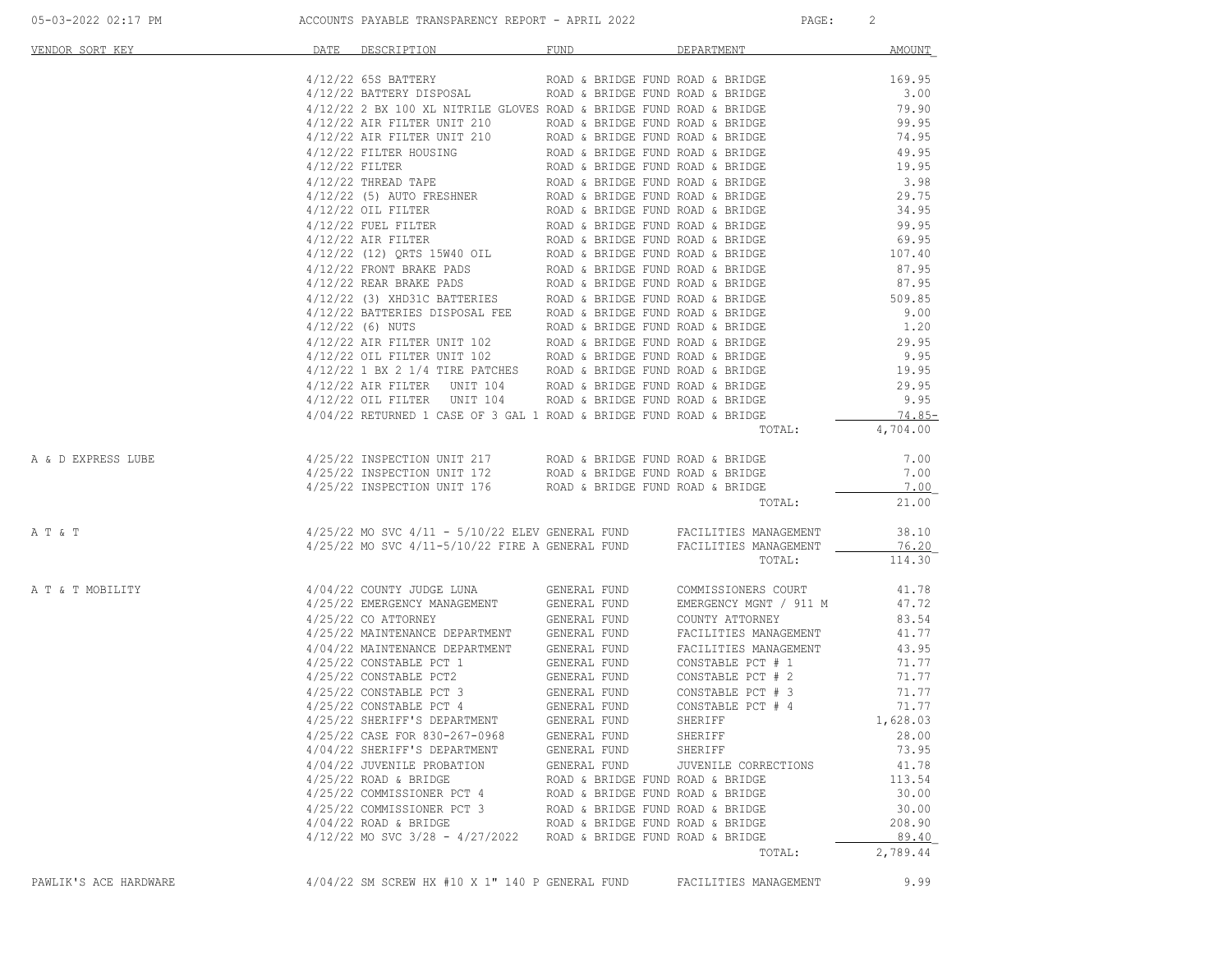| <u>VENDOR SORT KEY</u> |                | DATE DESCRIPTION                                                                                                                                                                                                                           | FUND                             | DEPARTMENT                                                                                                                                                                                                                                                            | AMOUNT        |
|------------------------|----------------|--------------------------------------------------------------------------------------------------------------------------------------------------------------------------------------------------------------------------------------------|----------------------------------|-----------------------------------------------------------------------------------------------------------------------------------------------------------------------------------------------------------------------------------------------------------------------|---------------|
|                        |                |                                                                                                                                                                                                                                            |                                  |                                                                                                                                                                                                                                                                       |               |
|                        |                | $4/12/22$ LATH SCREW #8X3/4" 200 PK GENERAL FUND FACILITIES MANAGEMENT $4/12/22$ CLAMP PLSTC WHT 3/8" GENERAL FUND FACILITIES MANAGEMENT                                                                                                   |                                  |                                                                                                                                                                                                                                                                       | 12.99         |
|                        |                |                                                                                                                                                                                                                                            |                                  |                                                                                                                                                                                                                                                                       | 2.99          |
|                        |                | $4/12/22$ CLAMP PLSTC BLK $1/4$ " GENERAL FUND                                                                                                                                                                                             |                                  | FACILITIES MANAGEMENT<br>FACILITIES MANAGEMENT                                                                                                                                                                                                                        | 2.99          |
|                        |                | 4/12/22 (12) FILTER FURN 16X25X1" GENERAL FUND                                                                                                                                                                                             |                                  | FACILITIES MANAGEMENT                                                                                                                                                                                                                                                 | 29.88         |
|                        |                | 4/12/22 DBL COMBO TULIP KNOB                                                                                                                                                                                                               | GENERAL FUND                     | FACILITIES MANAGEMENT                                                                                                                                                                                                                                                 | 59.95         |
|                        |                | 4/12/22 BIT DIRLL 9/32"                                                                                                                                                                                                                    | GENERAL FUND                     | FACILITIES MANAGEMENT                                                                                                                                                                                                                                                 | 3.99          |
|                        |                | $4/12/22$ BIT DIRLL $3/8$ " GENERAL FUND                                                                                                                                                                                                   |                                  | FACILITIES MANAGEMENT                                                                                                                                                                                                                                                 | 6.49          |
|                        |                | $4/12/22$ BIT DIRLL $1/4$ " GENERAL FUND<br>$4/25/22$ FILL VALVE & FLAPPER KIT 3 GENERAL FUND                                                                                                                                              |                                  | FACILITIES MANAGEMENT<br>FACILITIES MANAGEMENT                                                                                                                                                                                                                        | 3.49          |
|                        |                |                                                                                                                                                                                                                                            |                                  |                                                                                                                                                                                                                                                                       | 24.95         |
|                        |                | $4/25/22$ FILL VALVE & FLAPPER KIT GENERAL FUND FACILITIES MANAGEMENT $4/25/22$ FLUSH VALVE SEAL 210/211 GENERAL FUND FACILITIES MANAGEMENT                                                                                                |                                  |                                                                                                                                                                                                                                                                       | 19.95         |
|                        |                |                                                                                                                                                                                                                                            |                                  |                                                                                                                                                                                                                                                                       | 3.49<br>29.95 |
|                        |                | 4/25/22 TOILET REPAIR KIT<br>4/25/22 RETURNED FLUSH VALVE SEAL GENERAL FUND                                                                                                                                                                | GENERAL FUND                     | FACILITIES MANAGEMENT<br>FACILITIES MANAGEMENT                                                                                                                                                                                                                        |               |
|                        |                |                                                                                                                                                                                                                                            |                                  | FACILITIES MANAGEMENT                                                                                                                                                                                                                                                 | $3.49-$       |
|                        |                | 4/25/22 (3) TRIPOD IMPCT SPRINKLER GENERAL FUND<br>4/25/22 HOSE FLEXOGEN 3/4" X 75" GENERAL FUND<br>4/25/22 TRIPOD IMPCT SPRINKLER GENERAL FUND<br>4/25/22 TRIPOD IMPCT SPRINKLER GENERAL FUND<br>4/25/22 (3) HOSE CONNCTR 2WAY POLY GENER |                                  |                                                                                                                                                                                                                                                                       |               |
|                        |                |                                                                                                                                                                                                                                            |                                  |                                                                                                                                                                                                                                                                       |               |
|                        |                |                                                                                                                                                                                                                                            |                                  |                                                                                                                                                                                                                                                                       |               |
|                        |                |                                                                                                                                                                                                                                            |                                  |                                                                                                                                                                                                                                                                       |               |
|                        |                |                                                                                                                                                                                                                                            |                                  |                                                                                                                                                                                                                                                                       | 34.95         |
|                        |                | $4/25/22$ QUICK CHANGE BAR CLAMP 36 GENERAL FUND FACILITIES MANAGEMENT $4/25/22$ WOOD GLUE LIQUID 8 OZ GENERAL FUND FACILITIES MANAGEMENT                                                                                                  |                                  | FACILITIES MANAGEMENT                                                                                                                                                                                                                                                 | 8.99          |
|                        |                | 4/25/22 PANEL NAIL 1-5/8                                                                                                                                                                                                                   | GENERAL FUND                     | FACILITIES MANAGEMENT                                                                                                                                                                                                                                                 | 3.99          |
|                        |                | 4/25/22 (8) KEYKRAFTER #91 BRASS GENERAL FUND                                                                                                                                                                                              |                                  | FACILITIES MANAGEMENT                                                                                                                                                                                                                                                 | 23.92         |
|                        |                | 4/25/22 (2) 5 GAL PRO INT SG WHT P GENERAL FUND                                                                                                                                                                                            |                                  | JAIL                                                                                                                                                                                                                                                                  | 258.00        |
|                        |                | 4/25/22 CAULK ALEX CLR 10.1 OZ                                                                                                                                                                                                             | GENERAL FUND                     | 3.99<br>JAIL 3.99<br>JAIL 3.99<br>JAIL 3.99<br>JAIL 7.99<br>JAIL 7.99<br>JAIL 7.99<br>JAIL 7.99<br>JAIL 9.49<br>JAIL 9.49<br>JAIL 9.95<br>JAIL 9.95<br>JAIL 11.95<br>JAIL 11.95<br>JAIL 4.99<br>JAIL 4.99<br>JAIL 9.95<br>JAIL 9.98<br>JAIL 9.99<br>JAIL 9.99<br>JAIL |               |
|                        |                | 4/25/22 (2) PAINTBRUSH FLAT 4" GENERAL FUND                                                                                                                                                                                                |                                  |                                                                                                                                                                                                                                                                       |               |
|                        |                | $\begin{array}{llll} 4/25/22 & \text{ROLLERS} & 9" & 3/8" & 6 & \text{PK} & \text{GENERAL FUND} \\ 4/25/22 & \text{WD40 SMART STRAW} & 802 & \text{GENERAL FUND} \end{array}$                                                              |                                  |                                                                                                                                                                                                                                                                       |               |
|                        |                |                                                                                                                                                                                                                                            |                                  |                                                                                                                                                                                                                                                                       |               |
|                        |                | 4/25/22 HOOK CEIL BRS 2-1/2 CD3                                                                                                                                                                                                            | GENERAL FUND                     |                                                                                                                                                                                                                                                                       |               |
|                        |                | $4/25/22$ (6) CUT WHL $4-1/2$ X .045 GENERAL FUND                                                                                                                                                                                          |                                  |                                                                                                                                                                                                                                                                       |               |
|                        |                | 4/25/22 TOOLS CAULK 2 PC                                                                                                                                                                                                                   | GENERAL FUND                     |                                                                                                                                                                                                                                                                       |               |
|                        |                | 4/25/22 RPLCMENT 4" BLD FLRSCRAPR GENERAL FUND                                                                                                                                                                                             |                                  |                                                                                                                                                                                                                                                                       |               |
|                        |                | $4/25/22$ PADLOCK LAM $1-9/16$ " LS                                                                                                                                                                                                        | GENERAL FUND                     |                                                                                                                                                                                                                                                                       |               |
|                        |                | $\begin{tabular}{lllllllllll} \it 4/25/22&\tt{MASKING} &\tt{TAPE} &\tt{GENERAL} &\tt{FUND} \\ \it 4/25/22 &\tt{DROP} &\tt CLOTH & 9' &\tt X & 12' &\tt{GENERAL} &\tt FUND \\ \end{tabular}$                                                |                                  |                                                                                                                                                                                                                                                                       |               |
|                        |                |                                                                                                                                                                                                                                            |                                  |                                                                                                                                                                                                                                                                       |               |
|                        |                | 4/25/22 (2) GREAT STUFF                                                                                                                                                                                                                    | GENERAL FUND                     |                                                                                                                                                                                                                                                                       |               |
|                        |                | 4/25/22 SM SCRW HX #10 X 1" 140 PK GENERAL FUND                                                                                                                                                                                            |                                  |                                                                                                                                                                                                                                                                       |               |
|                        |                | 4/25/22 (2) CAULK ALEX CLR                                                                                                                                                                                                                 | GENERAL FUND                     |                                                                                                                                                                                                                                                                       |               |
|                        |                | 4/25/22 CAULK DEFLEX 230 WHT                                                                                                                                                                                                               | GENERAL FUND                     |                                                                                                                                                                                                                                                                       |               |
|                        |                | 4/25/22 CAULK DEFLEX 230 WHT GENERAL FUND                                                                                                                                                                                                  |                                  |                                                                                                                                                                                                                                                                       |               |
|                        |                | $\begin{tabular}{llllll} $4/25/22$ &DROP &CLOTH & 9' & X & 12' & & GENERAL & FUND \\ $4/25/22$ &TRAY & LINERS & 1-QT & 10PK & & GENERAL & FUND \\ \end{tabular}$                                                                           |                                  |                                                                                                                                                                                                                                                                       |               |
|                        |                |                                                                                                                                                                                                                                            |                                  |                                                                                                                                                                                                                                                                       |               |
|                        |                | 4/25/22 PAINT THINNER<br>4/25/22 SCREWS                                                                                                                                                                                                    | GENERAL FUND                     |                                                                                                                                                                                                                                                                       |               |
|                        | 4/25/22 SCREWS |                                                                                                                                                                                                                                            | GENERAL FUND                     |                                                                                                                                                                                                                                                                       |               |
|                        |                | $4/25/22$ (7) CAULK DFLEX 230 GENERAL FUND                                                                                                                                                                                                 |                                  |                                                                                                                                                                                                                                                                       |               |
|                        |                | 4/12/22 WEED POPPER STEP & TWIST GENERAL FUND                                                                                                                                                                                              |                                  |                                                                                                                                                                                                                                                                       |               |
|                        |                | 4/12/22 FLEXOGEN HOSE 3/4 X 100                                                                                                                                                                                                            | GENERAL FUND                     | SHERIFF                                                                                                                                                                                                                                                               | 79.95         |
|                        |                | $4/04/22$ BALANCE A TIRE                                                                                                                                                                                                                   | ROAD & BRIDGE FUND ROAD & BRIDGE |                                                                                                                                                                                                                                                                       | 13.50         |
|                        |                | 4/04/22 (3) KEYKRAFTER #87                                                                                                                                                                                                                 | ROAD & BRIDGE FUND ROAD & BRIDGE |                                                                                                                                                                                                                                                                       | 8.97          |
|                        |                | $4/04/22$ (2) P TRAP $1-1/2$ & $1-1/4$                                                                                                                                                                                                     | ROAD & BRIDGE FUND ROAD & BRIDGE |                                                                                                                                                                                                                                                                       | 23.98         |
|                        |                | 4/04/22 THREAD SEAL TAPE 1/2 X 520 ROAD & BRIDGE FUND ROAD & BRIDGE                                                                                                                                                                        |                                  |                                                                                                                                                                                                                                                                       | 1.99          |
|                        |                | 4/04/22 PLUMBERS PUTTY #3                                                                                                                                                                                                                  | ROAD & BRIDGE FUND ROAD & BRIDGE |                                                                                                                                                                                                                                                                       | 5.99          |
|                        |                | 4/04/22 KWIKSEAL ULTRA CLR 10.1 OZ ROAD & BRIDGE FUND ROAD & BRIDGE                                                                                                                                                                        |                                  |                                                                                                                                                                                                                                                                       | 7.95          |
|                        |                | 4/04/22 (3) PLASTIC BUCKET 5 GAL                                                                                                                                                                                                           | ROAD & BRIDGE FUND ROAD & BRIDGE |                                                                                                                                                                                                                                                                       | 20.97         |
|                        |                | 4/04/22 DUALVALVE QT 1/2X3/8X3/8<br>$4/04/22$ (2) WALL BEND $1-1/2$ WHITE                                                                                                                                                                  | ROAD & BRIDGE FUND ROAD & BRIDGE |                                                                                                                                                                                                                                                                       | 14.95<br>7.98 |
|                        |                |                                                                                                                                                                                                                                            | ROAD & BRIDGE FUND ROAD & BRIDGE |                                                                                                                                                                                                                                                                       | 5.99          |
|                        |                | 4/04/22 PVC FCT SUPPLY LINE 12"                                                                                                                                                                                                            | ROAD & BRIDGE FUND ROAD & BRIDGE |                                                                                                                                                                                                                                                                       |               |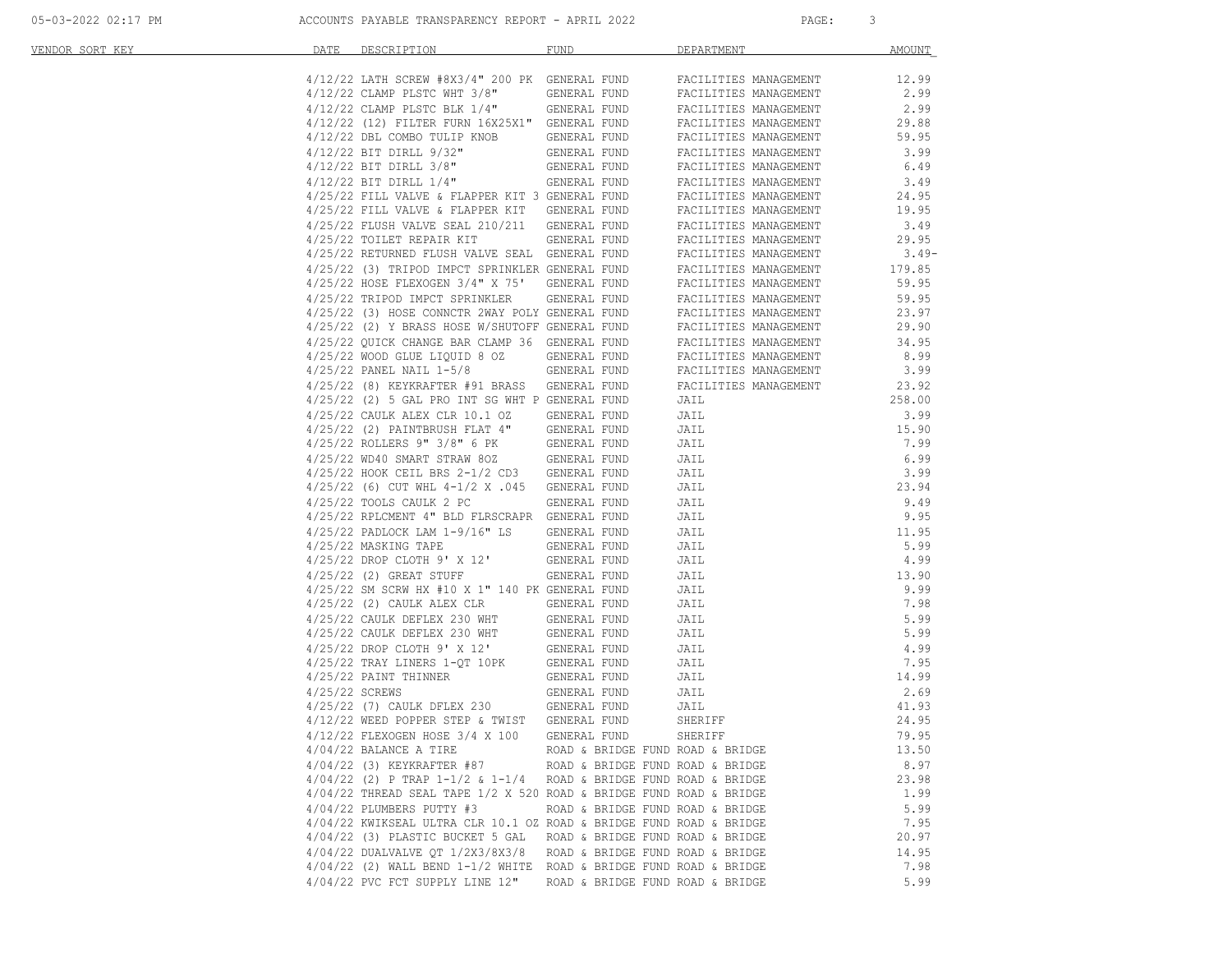| VENDOR SORT KEY    | DATE           | DESCRIPTION                                                                                                                                          | FUND                | DEPARTMENT            | AMOUNT   |
|--------------------|----------------|------------------------------------------------------------------------------------------------------------------------------------------------------|---------------------|-----------------------|----------|
|                    |                |                                                                                                                                                      |                     |                       |          |
|                    |                |                                                                                                                                                      |                     |                       |          |
|                    |                |                                                                                                                                                      |                     |                       |          |
|                    |                |                                                                                                                                                      |                     |                       |          |
|                    |                |                                                                                                                                                      |                     |                       |          |
|                    |                |                                                                                                                                                      |                     |                       |          |
|                    |                |                                                                                                                                                      |                     |                       |          |
|                    |                |                                                                                                                                                      |                     |                       |          |
|                    |                |                                                                                                                                                      |                     |                       |          |
|                    |                |                                                                                                                                                      |                     |                       |          |
|                    |                |                                                                                                                                                      |                     |                       |          |
|                    |                |                                                                                                                                                      |                     |                       |          |
|                    |                |                                                                                                                                                      |                     |                       |          |
|                    |                |                                                                                                                                                      |                     |                       |          |
|                    |                |                                                                                                                                                      |                     |                       |          |
|                    |                |                                                                                                                                                      |                     |                       |          |
|                    |                |                                                                                                                                                      |                     |                       |          |
|                    |                |                                                                                                                                                      |                     |                       |          |
|                    |                |                                                                                                                                                      |                     |                       |          |
|                    |                |                                                                                                                                                      |                     |                       |          |
|                    |                |                                                                                                                                                      |                     |                       |          |
|                    |                |                                                                                                                                                      |                     |                       |          |
|                    |                |                                                                                                                                                      |                     |                       |          |
|                    |                |                                                                                                                                                      |                     |                       |          |
|                    |                |                                                                                                                                                      |                     |                       |          |
|                    |                |                                                                                                                                                      |                     |                       |          |
|                    |                |                                                                                                                                                      |                     |                       |          |
|                    |                |                                                                                                                                                      |                     |                       |          |
|                    |                |                                                                                                                                                      |                     |                       |          |
|                    |                |                                                                                                                                                      |                     |                       |          |
|                    |                |                                                                                                                                                      |                     |                       |          |
|                    |                |                                                                                                                                                      |                     |                       |          |
|                    |                |                                                                                                                                                      |                     |                       |          |
|                    |                |                                                                                                                                                      |                     |                       |          |
|                    |                |                                                                                                                                                      |                     |                       |          |
|                    |                |                                                                                                                                                      |                     |                       |          |
|                    |                |                                                                                                                                                      |                     |                       |          |
|                    |                |                                                                                                                                                      |                     |                       |          |
|                    |                | $4/04/22$ PIPE GALV TBE 1/2" X 60" ABANDONED VEHICLE ABANDONED VEHICLE 4/04/22 (2) LINESMAN PLIER 8" ABANDONED VEHICLE ABANDONED VEHICLE 23.98       |                     |                       |          |
|                    |                |                                                                                                                                                      |                     |                       |          |
|                    |                | 4/04/22 (2) LINESMAN PLIER 8" ABANDONED VEHICLE ABANDONED VEHICLE 11.95<br>4/04/22 3.5LB 16GAGALV TIE WIRE ABANDONED VEHICLE ABANDONED VEHICLE 19.60 |                     |                       |          |
|                    |                |                                                                                                                                                      |                     | TOTAL:                | 2,504.72 |
| ADT COMMERCIAL LLC |                | 4/25/22 R&B OFFICE 4/30 - 5/29/202 GENERAL FUND FACILITIES MANAGEMENT                                                                                |                     |                       | 52.03    |
|                    |                | 4/25/22 CAMINO REAL MHMR                                                                                                                             | <b>GENERAL FUND</b> | FACILITIES MANAGEMENT | 63.14    |
|                    |                | 4/25/22 DILLEY ANNEX                                                                                                                                 | GENERAL FUND        | FACILITIES MANAGEMENT | 106.83   |
|                    |                | 4/25/22 EXTENSION OFFICE                                                                                                                             | GENERAL FUND        | FACILITIES MANAGEMENT | 61.59    |
|                    |                | 4/25/22 ADULT PROBATION                                                                                                                              | GENERAL FUND        | FACILITIES MANAGEMENT | 115.74   |
|                    |                | 4/25/22 COMMUNITY CENTER                                                                                                                             | GENERAL FUND        | FACILITIES MANAGEMENT | 78.23    |
|                    |                | 4/25/22 COURTHOUSE SECURITY OFFICE GENERAL FUND                                                                                                      |                     | FACILITIES MANAGEMENT | 76.00    |
|                    |                | 4/25/22 AUDITOR'S OFFICE                                                                                                                             | GENERAL FUND        | FACILITIES MANAGEMENT | 63.71    |
|                    | $4/25/22$ JP#3 |                                                                                                                                                      | GENERAL FUND        | FACILITIES MANAGEMENT | 76.20    |
|                    |                | 4/25/22 COURTHOUSE INTERIOR                                                                                                                          | GENERAL FUND        | FACILITIES MANAGEMENT | 329.99   |
|                    | $4/25/22$ JAIL |                                                                                                                                                      | GENERAL FUND        | FACILITIES MANAGEMENT | 62.00    |
|                    |                | 4/25/22 JUVENILE PROBATION                                                                                                                           | GENERAL FUND        | FACILITIES MANAGEMENT | 67.96    |
|                    |                | $4/25/22$ ROAD & BRIDGE                                                                                                                              | GENERAL FUND        | FACILITIES MANAGEMENT | 86.65    |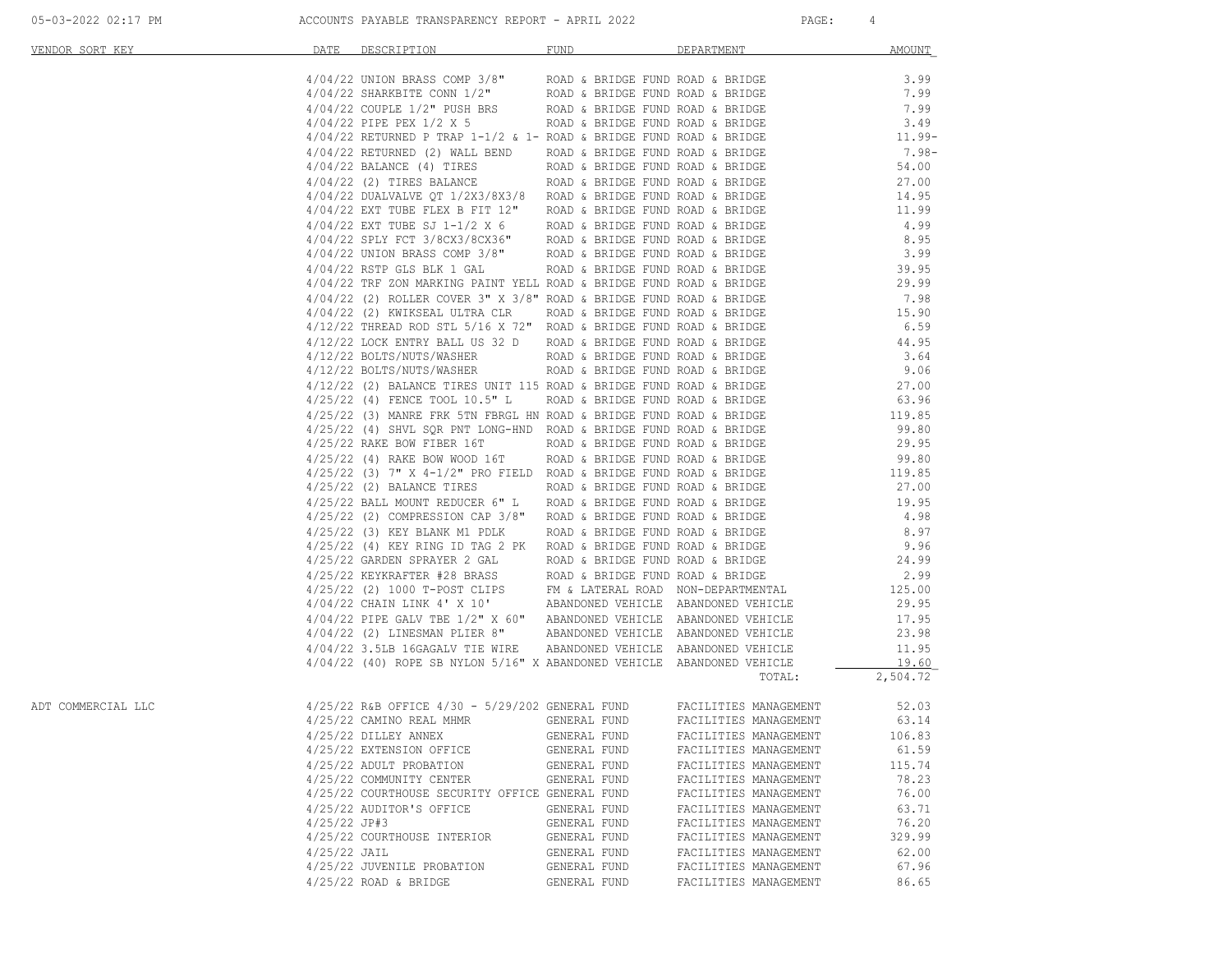| 05-03-2022 02:17 PM                                                                              |                 | ACCOUNTS PAYABLE TRANSPARENCY REPORT - APRIL 2022                                                                                                 |                              | PAGE:                              | 5              |
|--------------------------------------------------------------------------------------------------|-----------------|---------------------------------------------------------------------------------------------------------------------------------------------------|------------------------------|------------------------------------|----------------|
| VENDOR SORT KEY                                                                                  |                 | DATE DESCRIPTION                                                                                                                                  | FUND                         | DEPARTMENT                         | <b>AMOUNT</b>  |
|                                                                                                  |                 | 4/25/22 FAMILY VIOLENCE 650 S CEDA GENERAL FUND                                                                                                   |                              | FACILITIES MANAGEMENT              | 11.94          |
|                                                                                                  | $4/25/22$ JP#2  |                                                                                                                                                   |                              | GENERAL FUND FACILITIES MANAGEMENT | 61.59          |
|                                                                                                  |                 | 4/25/22 CHANGE OUT SMOKE DETECTOR GENERAL FUND                                                                                                    |                              | FACILITIES MANAGEMENT              | 75.00          |
|                                                                                                  |                 |                                                                                                                                                   |                              | TOTAL:                             | 1,388.60       |
| AFLAC                                                                                            |                 | 4/13/22 U5888 AFLAC PREMIUMS FRIO COUNTY PAYROL NON-DEPARTMENTAL                                                                                  |                              |                                    | 4,667.88       |
|                                                                                                  |                 | 4/13/22 U5888 AFLAC PREMIUMS FRIO COUNTY PAYROL NON-DEPARTMENTAL                                                                                  |                              |                                    | 4,635.04       |
|                                                                                                  |                 |                                                                                                                                                   |                              | TOTAL:                             | 9,302.92       |
| DELMA AGUIRRE                                                                                    |                 | 4/25/22 MILEAGE TO MOORE 3/17/22 GENERAL FUND                                                                                                     |                              | COMMISSIONERS COURT                | 16.20          |
|                                                                                                  |                 | $4/25/22$ MILEAGE DILLEY $1/25$ & $3/24$ GENERAL FUND COMMISSIONERS COURT $4/25/22$ MILEAGE TO DILLEY $11/30/20$ GENERAL FUND COMMISSIONERS COURT |                              |                                    | 38.96          |
|                                                                                                  |                 |                                                                                                                                                   |                              |                                    | 18.81          |
|                                                                                                  |                 | 4/25/22 MILEAGE MOORE 10/13& 12/14 GENERAL FUND                                                                                                   |                              | COMMISSIONERS COURT                | 31.30          |
|                                                                                                  |                 |                                                                                                                                                   |                              | TOTAL:                             | 105.27         |
| AIR MED CARE NETWORK                                                                             |                 | 4/25/22 AIR EVAC R. LEAL 11/19/202 GENERAL FUND                                                                                                   |                              | JAIL                               | 8,887.45       |
|                                                                                                  |                 |                                                                                                                                                   |                              | TOTAL:                             | 8,887.45       |
| ALAMO AREA AMBULANCE LLC                                                                         |                 | 4/04/22 CPT A0427 E. RODRIGUEZ GENERAL FUND                                                                                                       |                              | JAIL                               | 285.28         |
|                                                                                                  |                 | 4/04/22 CPT A0425 E. RODRIGUEZ GENERAL FUND                                                                                                       |                              | JAIL                               | 10.83          |
|                                                                                                  |                 | 4/04/22 CPT A0382 E. RODRIGUEZ GENERAL FUND                                                                                                       |                              | JAIL                               | 18.69          |
|                                                                                                  |                 |                                                                                                                                                   |                              | TOTAL:                             | 314.80         |
| ALAMO PRISM COMMUNICATION LLC 4/25/22 FINAL PMT SECURE ALERT OPERATION LONE STA NON-DEPARTMENTAL |                 |                                                                                                                                                   |                              |                                    | 19,008.24      |
|                                                                                                  |                 |                                                                                                                                                   |                              | TOTAL:                             | 19,008.24      |
| ALEXANDER INSURANCE AGENCY                                                                       |                 | 4/12/22 BOND RENEWAL GLORIA BALDER GENERAL FUND                                                                                                   |                              | DISTRICT CLERK                     | 50.00          |
|                                                                                                  |                 | 4/25/22 NEW BOND SANDRA WALDRUM                                                                                                                   | GENERAL FUND                 | $J.P.$ PCT. $# 2$                  | 50.00          |
|                                                                                                  |                 | 4/04/22 NOTARY BOND JESSE RODRIGUE GENERAL FUND                                                                                                   |                              | TAX COLLECTOR                      | 71.00          |
|                                                                                                  |                 | 4/04/22 BOND RENEWAL PEDRO SALINAS GENERAL FUND                                                                                                   |                              | SHERIFF                            | 50.00          |
|                                                                                                  |                 | 4/25/22 BOND RENEWAL VANESSA MYERS GENERAL FUND                                                                                                   |                              | SHERIFF                            | 50.00          |
|                                                                                                  |                 | 4/25/22 BOND RENEWAL JESSE GUTIERR GENERAL FUND                                                                                                   |                              | SHERIFF<br>SHERIFF                 | 50.00          |
|                                                                                                  |                 | 4/25/22 BOND RENEWAL SUSANA DELGAD GENERAL FUND<br>4/25/22 BOND RENEWAL SAVANNAH VIDA GENERAL FUND                                                |                              | SHERIFF                            | 50.00<br>50.00 |
|                                                                                                  |                 |                                                                                                                                                   |                              | TOTAL:                             | 421.00         |
| ALLEGIANCE MOBILE HEALTH $4/12/22$ $4/16$ - $7/15/2022$ QUARTERLY GENERAL FUND                   |                 |                                                                                                                                                   |                              |                                    | 143,750.00     |
|                                                                                                  |                 |                                                                                                                                                   |                              | EMERGENCY SERVICES<br>TOTAL:       | 143,750.00     |
|                                                                                                  |                 |                                                                                                                                                   |                              |                                    |                |
| CHERIE ALLMAND                                                                                   |                 | 4/12/22 REIMBURSE HONOR STOLE & CO GENERAL FUND                                                                                                   |                              | COUNTY EXTENSION                   | 27.90          |
|                                                                                                  | 4/12/22 POSTAGE |                                                                                                                                                   | GENERAL FUND                 | COUNTY EXTENSION                   | 6.95           |
|                                                                                                  |                 |                                                                                                                                                   |                              | TOTAL:                             | 34.85          |
| ALPHA GRAPHICS                                                                                   |                 | 4/04/22 ENVELOPES-NON WINDOW                                                                                                                      | GENERAL FUND                 | DISTRICT CLERK                     | 219.00         |
|                                                                                                  |                 | 4/04/22 SHIPPING                                                                                                                                  | GENERAL FUND                 | DISTRICT CLERK                     | 16.50          |
|                                                                                                  |                 | 4/25/22 LETTERHEAD-O. TREVINO                                                                                                                     | GENERAL FUND                 | DISTRICT CLERK                     | 145.00         |
|                                                                                                  |                 | $4/25/22$ SHIPPING                                                                                                                                | GENERAL FUND                 | DISTRICT CLERK                     | 12.50          |
|                                                                                                  |                 |                                                                                                                                                   |                              | TOTAL:                             | 393.00         |
| AMAZON CAPTIAL SERVICES, INC                                                                     |                 | 4/12/22 HEAVY DUTY 2 HOLE PUNCH                                                                                                                   | GENERAL FUND                 | DISTRICT CLERK                     | 74.98          |
|                                                                                                  |                 | 4/25/22 12 POCKET EXPANDING FILE                                                                                                                  | GENERAL FUND                 | $J.P.$ PCT. $# 3$                  | 7.88           |
|                                                                                                  |                 | 4/25/22 ROLLING CABINET STOR                                                                                                                      | GENERAL FUND                 | JAIL                               | 244.00         |
|                                                                                                  |                 | 4/25/22 MEDI-LYTE 03033                                                                                                                           | GENERAL FUND                 | JAIL                               | 19.99<br>20.05 |
|                                                                                                  |                 | 4/25/22 SALINE SOLUTION 5ML<br>4/25/22 ACETAMINOPHEN 500MG                                                                                        | GENERAL FUND<br>GENERAL FUND | JAIL<br>JAIL                       | 23.98          |
|                                                                                                  |                 | 4/25/22 PILL ORGANIZER-7 DAY                                                                                                                      | GENERAL FUND                 | JAIL                               | 133.65         |
|                                                                                                  |                 |                                                                                                                                                   |                              |                                    |                |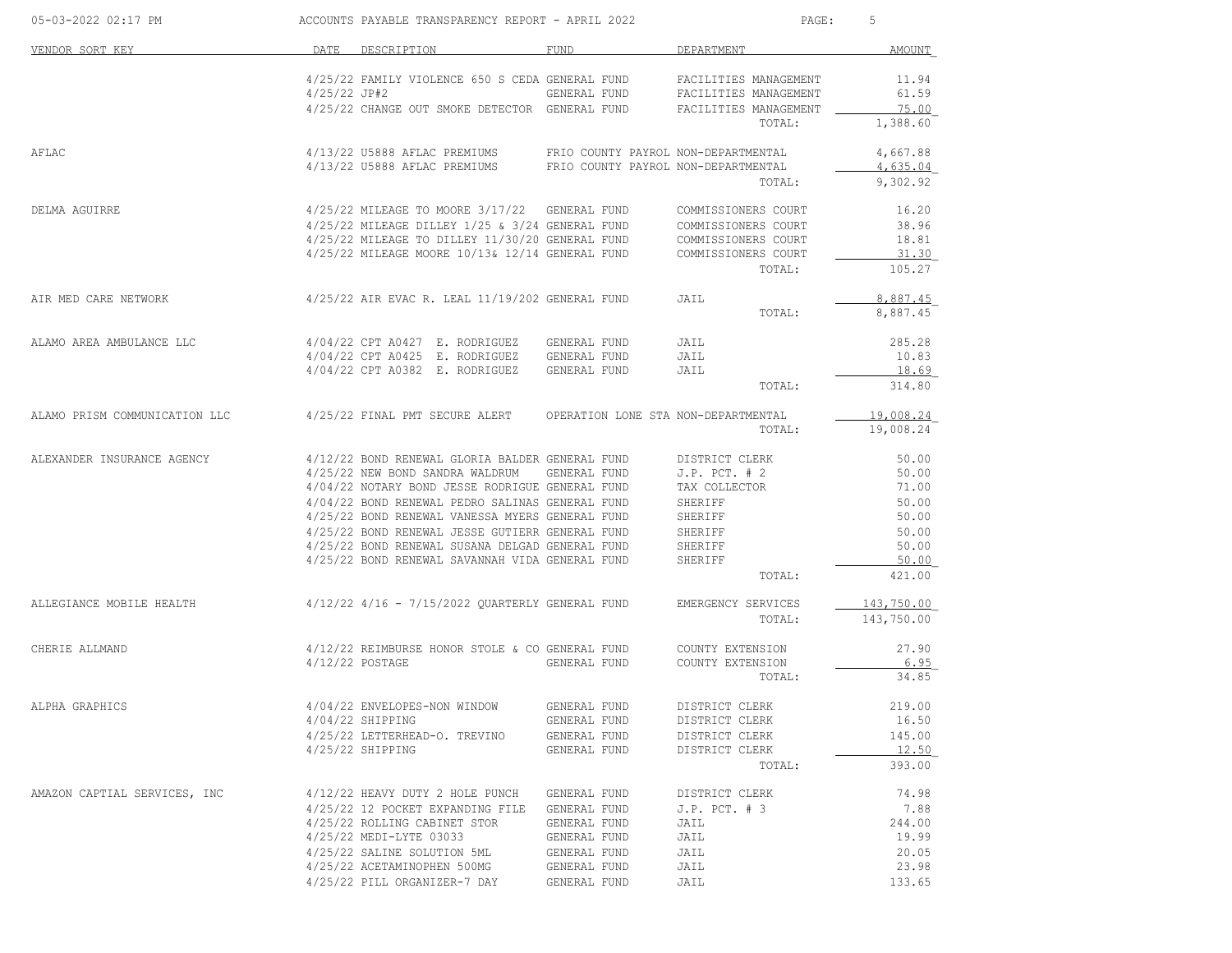| VENDOR SORT KEY           | DATE           | DESCRIPTION                                                                                                                           | FUND                                                                       | DEPARTMENT     | AMOUNT            |
|---------------------------|----------------|---------------------------------------------------------------------------------------------------------------------------------------|----------------------------------------------------------------------------|----------------|-------------------|
|                           |                | 4/25/22 SINUS DECONGESTANT                                                                                                            | GENERAL FUND                                                               | JAIL           | 30.96             |
|                           |                | 4/25/22 NEXCARE FIRSTAID TAP GENERAL FUND                                                                                             |                                                                            | JAIL           | 14.95             |
|                           |                | 4/25/22 AMMONIA INHALANT                                                                                                              | GENERAL FUND                                                               | JAIL           | 52.25             |
|                           |                | 4/25/22 ELASTIC COTTON GAUZE                                                                                                          | GENERAL FUND                                                               | JAIL           | 13.99             |
|                           |                | $4/25/22$ ESCAPE TOOL                                                                                                                 | GENERAL FUND                                                               | JAIL           | 26.98             |
|                           |                | 4/25/22 TRAY RACK                                                                                                                     | GENERAL FUND                                                               | JAIL           | 102.96            |
|                           |                | $4/12/22$ MOTOROLA 2-WAY RADIOS GENERAL FUND                                                                                          |                                                                            | SHERIFF        | 2,508.00          |
|                           |                | 4/04/22 MONEY COUNTER                                                                                                                 | GENERAL FUND                                                               | SHERIFF        | 119.95            |
|                           |                | 4/12/22 GUN RANGE TACTICAL BAG                                                                                                        | GENERAL FUND                                                               | SHERIFF        | 881.75            |
|                           |                | 4/12/22 INSIGNIA 24" SMARTTV                                                                                                          | GENERAL FUND                                                               | SHERIFF        | 479.96            |
|                           |                | 4/12/22 WALL MOUNT, 10-26" GENERAL FUND                                                                                               |                                                                            | SHERIFF        | 119.96            |
|                           |                | 4/12/22 SILICONE DOOR KNOB GRIP GENERAL FUND                                                                                          |                                                                            | HUMAN RESOURCE | 12.90             |
|                           |                | 4/12/22 LYSOL SPRAY 12/CASE                                                                                                           | AMERICAN RESCUE PL NON-DEPARTMENTAL                                        |                | 710.00            |
|                           |                | $4/12/22$ LYSOL WIPES $80CT/4PK$ AMERICAN RESCUE PL NON-DEPARTMENTAL $4/12/22$ PURELL HAND SANTZR AMERICAN RESCUE PL NON-DEPARTMENTAL |                                                                            |                | 249.40<br>275.94  |
|                           |                |                                                                                                                                       |                                                                            |                |                   |
|                           |                | $4/12/22$ PURELL ADV HAND STZR $\hfill$ AMERICAN RESCUE PL NON-DEPARTMENTAL<br>4/12/22 PROMOTION                                      | AMERICAN RESCUE PL NON-DEPARTMENTAL                                        |                | 83.96<br>$35.50-$ |
|                           |                | 4/12/22 LYSOL DISINFECTANT SPRY AMERICAN RESCUE PL NON-DEPARTMENTAL                                                                   |                                                                            |                | 118.30-           |
|                           |                | 4/12/22 PROMOTION                                                                                                                     | AMERICAN RESCUE PL NON-DEPARTMENTAL                                        |                | 5.90              |
|                           |                | 4/25/22 (3) MARINE CLINOMETER ROAD & BRIDGE FUND ROAD & BRIDGE                                                                        |                                                                            |                | 47.97             |
|                           |                |                                                                                                                                       |                                                                            | TOTAL:         | 6,108.51          |
| AMERICAN PUBLIC LIFE      |                | 4/13/22 LIFE PREMIUMS                                                                                                                 |                                                                            |                | 273.49            |
|                           |                | 4/13/22 LIFE PREMIUMS                                                                                                                 | FRIO COUNTY PAYROL NON-DEPARTMENTAL<br>FRIO COUNTY PAYROL NON-DEPARTMENTAL |                | 273.49            |
|                           |                |                                                                                                                                       |                                                                            | TOTAL:         | 546.98            |
| AMERICAN UNITED LIFE INS. |                | 4/12/22 UNITED LIFE PREMIUMS FRIO COUNTY PAYROL NON-DEPARTMENTAL                                                                      |                                                                            |                | 125.00            |
|                           |                | 4/26/22 UNITED LIFE PREMIUMS FRIO COUNTY PAYROL NON-DEPARTMENTAL                                                                      |                                                                            |                | 125.00            |
|                           |                |                                                                                                                                       |                                                                            | TOTAL:         | 250.00            |
| ATOM CONSTRUCTION         | 4/12/22 OX 200 |                                                                                                                                       | ROAD & BRIDGE FUND ROAD & BRIDGE                                           |                | 33.00             |
|                           | $4/12/22$ AC#4 |                                                                                                                                       | ROAD & BRIDGE FUND ROAD & BRIDGE                                           |                | 77.00             |
|                           |                | $4/12/22$ STRIKER                                                                                                                     | ROAD & BRIDGE FUND ROAD & BRIDGE                                           |                | 6.50              |
|                           |                | $4/12/22$ 8' - 2 X 2 X 3/16 ANGLE ROAD & BRIDGE FUND ROAD & BRIDGE                                                                    |                                                                            |                | 28.00             |
|                           |                | $4/12/22$ 5' - 2 1/2 PIPE ROAD & BRIDGE FUND ROAD & BRIDGE                                                                            |                                                                            |                | 66.90             |
|                           |                | $4/12/22$ 13' - 1/4 X 2 ANGLE ROAD & BRIDGE FUND ROAD & BRIDGE                                                                        |                                                                            |                | 61.49             |
|                           |                | 4/12/22 2 7/8 SADDLE PIPE GUIDE ROAD & BRIDGE FUND ROAD & BRIDGE                                                                      |                                                                            |                | 30.00             |
|                           |                |                                                                                                                                       |                                                                            | TOTAL:         | 302.89            |
| ATTENTI US, INC.          |                | 4/12/22 ELECTRONIC MONITORS MAR 22 GENERAL FUND UUVENILE CORRECTIONS                                                                  |                                                                            |                | 95.00             |
|                           |                |                                                                                                                                       |                                                                            | TOTAL:         | 95.00             |
| <b>AUTOZONE</b>           |                | 4/25/22 WINDOW REGULATOR                                                                                                              | ROAD & BRIDGE FUND ROAD & BRIDGE                                           |                | 53.38             |
|                           |                | 4/25/22 BLUE SHOP TOWELS                                                                                                              | ROAD & BRIDGE FUND ROAD & BRIDGE                                           |                | 75.00             |
|                           |                |                                                                                                                                       |                                                                            | TOTAL:         | 128.38            |
| AVERY OIL COMPANY         |                | 4/12/22 (2) PB BLAST 12/1202                                                                                                          | ROAD & BRIDGE FUND ROAD & BRIDGE                                           |                | 132.02            |
|                           |                | $4/12/22$ (3) BRAKE CLEANER                                                                                                           | ROAD & BRIDGE FUND ROAD & BRIDGE                                           |                | 110.07            |
|                           |                | 4/12/22 (10) BLUE DEF 2.5 GAL                                                                                                         | FM & LATERAL ROAD NON-DEPARTMENTAL                                         |                | 106.30            |
|                           |                | 4/25/22 (10) DEF 2/2.5 GAL                                                                                                            | FM & LATERAL ROAD NON-DEPARTMENTAL                                         |                | 212.50            |
|                           |                |                                                                                                                                       |                                                                            | TOTAL:         | 560.89            |
| DALIA BANDA               |                | 4/04/22 MILEAGE 3/29/22 PLEASANTON GENERAL FUND                                                                                       |                                                                            | DISTRICT CLERK | 48.68             |
|                           |                |                                                                                                                                       |                                                                            | TOTAL:         | 48.68             |
| BCC LANGUAGES LLC         |                | 4/04/22 TRANSLATOR SVC 3/18/2022 GENERAL FUND                                                                                         |                                                                            | DISTRICT COURT | 200.00            |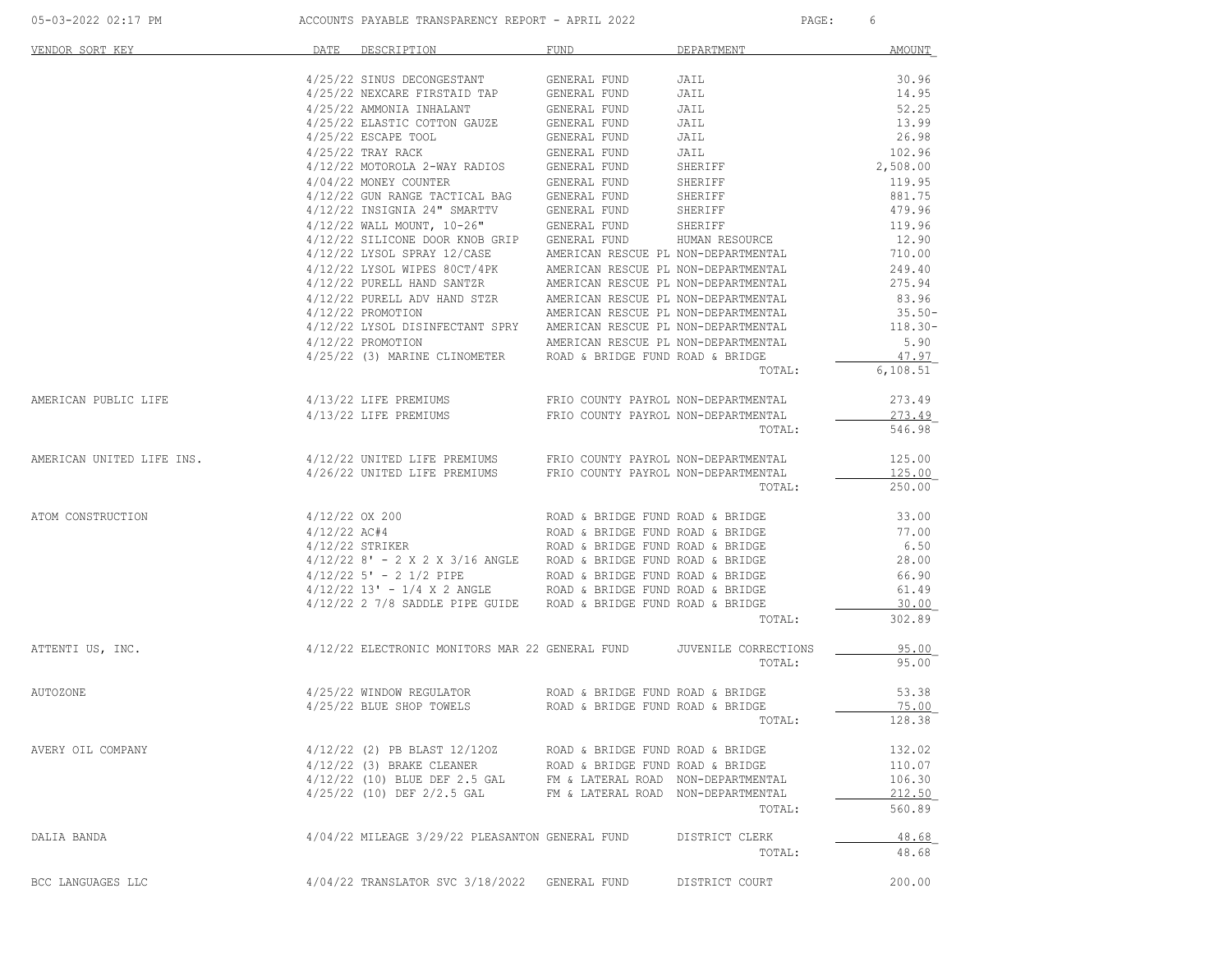| 4/12/22 TRANSLATOR SVC 3/31/2022 GENERAL FUND<br>DISTRICT COURT<br>$4/12/22$ TRAVEL TIME<br>GENERAL FUND<br>DISTRICT COURT<br>4/12/22 MILEAGE<br>GENERAL FUND<br>DISTRICT COURT<br>4/25/22 TRANSLATOR SVC 4/05/2022<br>GENERAL FUND<br>200.00<br>DISTRICT COURT<br>$4/25/22$ TRAVEL TIME<br>GENERAL FUND<br>100.00<br>DISTRICT COURT<br>93.60<br>$4/25/22$ MILEAGE<br>GENERAL FUND<br>DISTRICT COURT<br>TOTAL:<br>4/04/22 REIMBURSE (2) BOOKS OF STA GENERAL FUND<br>$J.P.$ PCT. $# 3$<br>SUSANA R. BELDING<br>4/25/22 MEALS 5/08-5/11/22 TRAINI GENERAL FUND<br>$J.P.$ PCT. $# 3$<br>224.00<br>152.10<br>4/25/22 MILEAGE 5/08-5/11/22 TRAIN GENERAL FUND<br>J.P. PCT. # 3<br>TOTAL:<br>4/25/22 (2) BUN HAMBUIRGE<br>BEN E. KEITH COMPANY<br>GENERAL FUND<br>JAIL<br>28.70<br>$4/25/22$ FRENCH FRIES SC $3/8$ IN<br>GENERAL FUND<br>JAIL<br>51.88<br>4/25/22 (2) CHICKEN NUGGET BREAST GENERAL FUND<br>JAIL<br>126.96<br>4/25/22 (4) PANCAKE WHOLE GRAIN<br>GENERAL FUND<br>JAIL<br>4/25/22 BEAN GREEN REGULAR CUT<br>GENERAL FUND<br>JAIL<br>24.91<br>4/25/22 (2) CUT CORN<br>GENERAL FUND<br>JAIL<br>4/25/22 (2) MIXED VEGETABLE<br>GENERAL FUND<br>JAIL<br>$4/25/22$ (3) TORTILLA FLOUR 8 IN<br>GENERAL FUND<br>JAIL<br>4/25/22 TURKEY GROUND BULK<br>GENERAL FUND<br>JAIL<br>$4/25/22$ (4) SAUSAGE PATTY<br>GENERAL FUND<br>JAIL<br>4/25/22 CILANTRO 6 CT<br>GENERAL FUND<br>JAIL<br>4/25/22 TOMATO ROMA 5 LB<br>GENERAL FUND<br>JAIL<br>4/25/22 (2) POTATO DICED<br>GENERAL FUND<br>JAIL<br>$4/25/22$ (2) EGG FRESH SHELL LG<br>GENERAL FUND<br>JAIL<br>77.56<br>4/25/22 (2) CHICKEN DRUMSTICK & TH GENERAL FUND<br>JAIL<br>126.84<br>4/25/22 CHEESE AMERICAN SLICED<br>GENERAL FUND<br>64.49<br>JAIL<br>4/25/22 (4) DRINK MIX FRUIT PUNCH GENERAL FUND<br>203.84<br>JAIL<br>4/25/22 (2) RICE PARBOILED LONG<br>GENERAL FUND<br>JAIL<br>30.50<br>4/25/22 (3) APPLESAUCE SWEET FANCY GENERAL FUND<br>133.44<br>JAIL<br>4/25/22 TOMATO SAUCE FANCY<br>GENERAL FUND<br>JAIL<br>4/25/22 (2) PINTO BEAN<br>GENERAL FUND<br>JAIL<br>4/25/22 PEANUT BUTTER<br>GENERAL FUND<br>JAIL<br>4/25/22 (8) BREAD SANDWICH<br>GENERAL FUND<br>JAIL<br>4/25/22 MAYONNAISE PC<br>GENERAL FUND<br>JAIL<br>4/25/22 (3) SYRUP PC PANCAKE CUP<br>GENERAL FUND<br>JAIL<br>4/25/22 (3) CHIP POTATO BULK<br>GENERAL FUND<br>JAIL<br>4/25/22 (2) PASTA ELBOW MACARONI<br>GENERAL FUND<br>JAIL<br>4/25/22 (2) SPAGHETTI<br>GENERAL FUND<br>JAIL<br>4/25/22 PRETZEL MINI TWIST<br>GENERAL FUND<br>JAIL<br>14.65<br>4/25/22 (5) COOKIE NILLA WAFER<br>GENERAL FUND<br>JAIL<br>71.80<br>4/25/22 FUEL ADJUSTMENT<br>GENERAL FUND<br>JAIL<br>6.99<br>28.14<br>4/25/22 (3) BUN HAMBURGER WHITE<br>GENERAL FUND<br>JAIL<br>69.46<br>4/25/22 (2) FRENCH FRIES SS<br>GENERAL FUND<br>JAIL<br>4/25/22 BUN HOT DOG 6<br>12.50<br>GENERAL FUND<br>JAIL<br>$4/25/22$ (5) TORILLA FLOUR 8 IN<br>GENERAL FUND<br>JAIL<br>4/25/22 (2) TURKEY GROUND BULK<br>GENERAL FUND<br>JAIL<br>4/25/22 (3) BEEF PATTY 5/1<br>GENERAL FUND<br>JAIL<br>4/25/22 CILANTRO 6 CT<br>GENERAL FUND<br>JAIL<br>4/25/22 (2) TOMATO ROMA 5 LB<br>GENERAL FUND<br>JAIL<br>4/25/22 ONION YELLOW JUMBO<br>GENERAL FUND<br>JAIL<br>4/25/22 (2) EGG FRESH SHELL<br>GENERAL FUND<br>JAIL<br>4/25/22 (4) CHICKEN DRUMSTICK & TH GENERAL FUND<br>JAIL<br>4/25/22 (2) DRINK MIX | VENDOR SORT KEY | DATE | DESCRIPTION | FUND         | DEPARTMENT | <b>AMOUNT</b> |
|-----------------------------------------------------------------------------------------------------------------------------------------------------------------------------------------------------------------------------------------------------------------------------------------------------------------------------------------------------------------------------------------------------------------------------------------------------------------------------------------------------------------------------------------------------------------------------------------------------------------------------------------------------------------------------------------------------------------------------------------------------------------------------------------------------------------------------------------------------------------------------------------------------------------------------------------------------------------------------------------------------------------------------------------------------------------------------------------------------------------------------------------------------------------------------------------------------------------------------------------------------------------------------------------------------------------------------------------------------------------------------------------------------------------------------------------------------------------------------------------------------------------------------------------------------------------------------------------------------------------------------------------------------------------------------------------------------------------------------------------------------------------------------------------------------------------------------------------------------------------------------------------------------------------------------------------------------------------------------------------------------------------------------------------------------------------------------------------------------------------------------------------------------------------------------------------------------------------------------------------------------------------------------------------------------------------------------------------------------------------------------------------------------------------------------------------------------------------------------------------------------------------------------------------------------------------------------------------------------------------------------------------------------------------------------------------------------------------------------------------------------------------------------------------------------------------------------------------------------------------------------------------------------------------------------------------------------------------------------------------------------------------------------------------------------------------------------------------------------------------------------------------------------------------------------------------------------------------------------------------------------------------------------------------------------------|-----------------|------|-------------|--------------|------------|---------------|
|                                                                                                                                                                                                                                                                                                                                                                                                                                                                                                                                                                                                                                                                                                                                                                                                                                                                                                                                                                                                                                                                                                                                                                                                                                                                                                                                                                                                                                                                                                                                                                                                                                                                                                                                                                                                                                                                                                                                                                                                                                                                                                                                                                                                                                                                                                                                                                                                                                                                                                                                                                                                                                                                                                                                                                                                                                                                                                                                                                                                                                                                                                                                                                                                                                                                                                           |                 |      |             |              |            | 600.00        |
|                                                                                                                                                                                                                                                                                                                                                                                                                                                                                                                                                                                                                                                                                                                                                                                                                                                                                                                                                                                                                                                                                                                                                                                                                                                                                                                                                                                                                                                                                                                                                                                                                                                                                                                                                                                                                                                                                                                                                                                                                                                                                                                                                                                                                                                                                                                                                                                                                                                                                                                                                                                                                                                                                                                                                                                                                                                                                                                                                                                                                                                                                                                                                                                                                                                                                                           |                 |      |             |              |            | 100.00        |
|                                                                                                                                                                                                                                                                                                                                                                                                                                                                                                                                                                                                                                                                                                                                                                                                                                                                                                                                                                                                                                                                                                                                                                                                                                                                                                                                                                                                                                                                                                                                                                                                                                                                                                                                                                                                                                                                                                                                                                                                                                                                                                                                                                                                                                                                                                                                                                                                                                                                                                                                                                                                                                                                                                                                                                                                                                                                                                                                                                                                                                                                                                                                                                                                                                                                                                           |                 |      |             |              |            | 93.60         |
|                                                                                                                                                                                                                                                                                                                                                                                                                                                                                                                                                                                                                                                                                                                                                                                                                                                                                                                                                                                                                                                                                                                                                                                                                                                                                                                                                                                                                                                                                                                                                                                                                                                                                                                                                                                                                                                                                                                                                                                                                                                                                                                                                                                                                                                                                                                                                                                                                                                                                                                                                                                                                                                                                                                                                                                                                                                                                                                                                                                                                                                                                                                                                                                                                                                                                                           |                 |      |             |              |            |               |
|                                                                                                                                                                                                                                                                                                                                                                                                                                                                                                                                                                                                                                                                                                                                                                                                                                                                                                                                                                                                                                                                                                                                                                                                                                                                                                                                                                                                                                                                                                                                                                                                                                                                                                                                                                                                                                                                                                                                                                                                                                                                                                                                                                                                                                                                                                                                                                                                                                                                                                                                                                                                                                                                                                                                                                                                                                                                                                                                                                                                                                                                                                                                                                                                                                                                                                           |                 |      |             |              |            |               |
|                                                                                                                                                                                                                                                                                                                                                                                                                                                                                                                                                                                                                                                                                                                                                                                                                                                                                                                                                                                                                                                                                                                                                                                                                                                                                                                                                                                                                                                                                                                                                                                                                                                                                                                                                                                                                                                                                                                                                                                                                                                                                                                                                                                                                                                                                                                                                                                                                                                                                                                                                                                                                                                                                                                                                                                                                                                                                                                                                                                                                                                                                                                                                                                                                                                                                                           |                 |      |             |              |            |               |
|                                                                                                                                                                                                                                                                                                                                                                                                                                                                                                                                                                                                                                                                                                                                                                                                                                                                                                                                                                                                                                                                                                                                                                                                                                                                                                                                                                                                                                                                                                                                                                                                                                                                                                                                                                                                                                                                                                                                                                                                                                                                                                                                                                                                                                                                                                                                                                                                                                                                                                                                                                                                                                                                                                                                                                                                                                                                                                                                                                                                                                                                                                                                                                                                                                                                                                           |                 |      |             |              |            | 1,387.20      |
|                                                                                                                                                                                                                                                                                                                                                                                                                                                                                                                                                                                                                                                                                                                                                                                                                                                                                                                                                                                                                                                                                                                                                                                                                                                                                                                                                                                                                                                                                                                                                                                                                                                                                                                                                                                                                                                                                                                                                                                                                                                                                                                                                                                                                                                                                                                                                                                                                                                                                                                                                                                                                                                                                                                                                                                                                                                                                                                                                                                                                                                                                                                                                                                                                                                                                                           |                 |      |             |              |            | 23.20         |
|                                                                                                                                                                                                                                                                                                                                                                                                                                                                                                                                                                                                                                                                                                                                                                                                                                                                                                                                                                                                                                                                                                                                                                                                                                                                                                                                                                                                                                                                                                                                                                                                                                                                                                                                                                                                                                                                                                                                                                                                                                                                                                                                                                                                                                                                                                                                                                                                                                                                                                                                                                                                                                                                                                                                                                                                                                                                                                                                                                                                                                                                                                                                                                                                                                                                                                           |                 |      |             |              |            |               |
|                                                                                                                                                                                                                                                                                                                                                                                                                                                                                                                                                                                                                                                                                                                                                                                                                                                                                                                                                                                                                                                                                                                                                                                                                                                                                                                                                                                                                                                                                                                                                                                                                                                                                                                                                                                                                                                                                                                                                                                                                                                                                                                                                                                                                                                                                                                                                                                                                                                                                                                                                                                                                                                                                                                                                                                                                                                                                                                                                                                                                                                                                                                                                                                                                                                                                                           |                 |      |             |              |            |               |
|                                                                                                                                                                                                                                                                                                                                                                                                                                                                                                                                                                                                                                                                                                                                                                                                                                                                                                                                                                                                                                                                                                                                                                                                                                                                                                                                                                                                                                                                                                                                                                                                                                                                                                                                                                                                                                                                                                                                                                                                                                                                                                                                                                                                                                                                                                                                                                                                                                                                                                                                                                                                                                                                                                                                                                                                                                                                                                                                                                                                                                                                                                                                                                                                                                                                                                           |                 |      |             |              |            | 399.30        |
|                                                                                                                                                                                                                                                                                                                                                                                                                                                                                                                                                                                                                                                                                                                                                                                                                                                                                                                                                                                                                                                                                                                                                                                                                                                                                                                                                                                                                                                                                                                                                                                                                                                                                                                                                                                                                                                                                                                                                                                                                                                                                                                                                                                                                                                                                                                                                                                                                                                                                                                                                                                                                                                                                                                                                                                                                                                                                                                                                                                                                                                                                                                                                                                                                                                                                                           |                 |      |             |              |            | 18.76         |
|                                                                                                                                                                                                                                                                                                                                                                                                                                                                                                                                                                                                                                                                                                                                                                                                                                                                                                                                                                                                                                                                                                                                                                                                                                                                                                                                                                                                                                                                                                                                                                                                                                                                                                                                                                                                                                                                                                                                                                                                                                                                                                                                                                                                                                                                                                                                                                                                                                                                                                                                                                                                                                                                                                                                                                                                                                                                                                                                                                                                                                                                                                                                                                                                                                                                                                           |                 |      |             |              |            |               |
|                                                                                                                                                                                                                                                                                                                                                                                                                                                                                                                                                                                                                                                                                                                                                                                                                                                                                                                                                                                                                                                                                                                                                                                                                                                                                                                                                                                                                                                                                                                                                                                                                                                                                                                                                                                                                                                                                                                                                                                                                                                                                                                                                                                                                                                                                                                                                                                                                                                                                                                                                                                                                                                                                                                                                                                                                                                                                                                                                                                                                                                                                                                                                                                                                                                                                                           |                 |      |             |              |            |               |
|                                                                                                                                                                                                                                                                                                                                                                                                                                                                                                                                                                                                                                                                                                                                                                                                                                                                                                                                                                                                                                                                                                                                                                                                                                                                                                                                                                                                                                                                                                                                                                                                                                                                                                                                                                                                                                                                                                                                                                                                                                                                                                                                                                                                                                                                                                                                                                                                                                                                                                                                                                                                                                                                                                                                                                                                                                                                                                                                                                                                                                                                                                                                                                                                                                                                                                           |                 |      |             |              |            |               |
|                                                                                                                                                                                                                                                                                                                                                                                                                                                                                                                                                                                                                                                                                                                                                                                                                                                                                                                                                                                                                                                                                                                                                                                                                                                                                                                                                                                                                                                                                                                                                                                                                                                                                                                                                                                                                                                                                                                                                                                                                                                                                                                                                                                                                                                                                                                                                                                                                                                                                                                                                                                                                                                                                                                                                                                                                                                                                                                                                                                                                                                                                                                                                                                                                                                                                                           |                 |      |             |              |            |               |
|                                                                                                                                                                                                                                                                                                                                                                                                                                                                                                                                                                                                                                                                                                                                                                                                                                                                                                                                                                                                                                                                                                                                                                                                                                                                                                                                                                                                                                                                                                                                                                                                                                                                                                                                                                                                                                                                                                                                                                                                                                                                                                                                                                                                                                                                                                                                                                                                                                                                                                                                                                                                                                                                                                                                                                                                                                                                                                                                                                                                                                                                                                                                                                                                                                                                                                           |                 |      |             |              |            |               |
|                                                                                                                                                                                                                                                                                                                                                                                                                                                                                                                                                                                                                                                                                                                                                                                                                                                                                                                                                                                                                                                                                                                                                                                                                                                                                                                                                                                                                                                                                                                                                                                                                                                                                                                                                                                                                                                                                                                                                                                                                                                                                                                                                                                                                                                                                                                                                                                                                                                                                                                                                                                                                                                                                                                                                                                                                                                                                                                                                                                                                                                                                                                                                                                                                                                                                                           |                 |      |             |              |            | 47.88         |
|                                                                                                                                                                                                                                                                                                                                                                                                                                                                                                                                                                                                                                                                                                                                                                                                                                                                                                                                                                                                                                                                                                                                                                                                                                                                                                                                                                                                                                                                                                                                                                                                                                                                                                                                                                                                                                                                                                                                                                                                                                                                                                                                                                                                                                                                                                                                                                                                                                                                                                                                                                                                                                                                                                                                                                                                                                                                                                                                                                                                                                                                                                                                                                                                                                                                                                           |                 |      |             |              |            | 48.92         |
|                                                                                                                                                                                                                                                                                                                                                                                                                                                                                                                                                                                                                                                                                                                                                                                                                                                                                                                                                                                                                                                                                                                                                                                                                                                                                                                                                                                                                                                                                                                                                                                                                                                                                                                                                                                                                                                                                                                                                                                                                                                                                                                                                                                                                                                                                                                                                                                                                                                                                                                                                                                                                                                                                                                                                                                                                                                                                                                                                                                                                                                                                                                                                                                                                                                                                                           |                 |      |             |              |            | 39.18         |
|                                                                                                                                                                                                                                                                                                                                                                                                                                                                                                                                                                                                                                                                                                                                                                                                                                                                                                                                                                                                                                                                                                                                                                                                                                                                                                                                                                                                                                                                                                                                                                                                                                                                                                                                                                                                                                                                                                                                                                                                                                                                                                                                                                                                                                                                                                                                                                                                                                                                                                                                                                                                                                                                                                                                                                                                                                                                                                                                                                                                                                                                                                                                                                                                                                                                                                           |                 |      |             |              |            | 41.46         |
|                                                                                                                                                                                                                                                                                                                                                                                                                                                                                                                                                                                                                                                                                                                                                                                                                                                                                                                                                                                                                                                                                                                                                                                                                                                                                                                                                                                                                                                                                                                                                                                                                                                                                                                                                                                                                                                                                                                                                                                                                                                                                                                                                                                                                                                                                                                                                                                                                                                                                                                                                                                                                                                                                                                                                                                                                                                                                                                                                                                                                                                                                                                                                                                                                                                                                                           |                 |      |             |              |            | 149.52        |
|                                                                                                                                                                                                                                                                                                                                                                                                                                                                                                                                                                                                                                                                                                                                                                                                                                                                                                                                                                                                                                                                                                                                                                                                                                                                                                                                                                                                                                                                                                                                                                                                                                                                                                                                                                                                                                                                                                                                                                                                                                                                                                                                                                                                                                                                                                                                                                                                                                                                                                                                                                                                                                                                                                                                                                                                                                                                                                                                                                                                                                                                                                                                                                                                                                                                                                           |                 |      |             |              |            | 9.67          |
|                                                                                                                                                                                                                                                                                                                                                                                                                                                                                                                                                                                                                                                                                                                                                                                                                                                                                                                                                                                                                                                                                                                                                                                                                                                                                                                                                                                                                                                                                                                                                                                                                                                                                                                                                                                                                                                                                                                                                                                                                                                                                                                                                                                                                                                                                                                                                                                                                                                                                                                                                                                                                                                                                                                                                                                                                                                                                                                                                                                                                                                                                                                                                                                                                                                                                                           |                 |      |             |              |            | 10.00         |
|                                                                                                                                                                                                                                                                                                                                                                                                                                                                                                                                                                                                                                                                                                                                                                                                                                                                                                                                                                                                                                                                                                                                                                                                                                                                                                                                                                                                                                                                                                                                                                                                                                                                                                                                                                                                                                                                                                                                                                                                                                                                                                                                                                                                                                                                                                                                                                                                                                                                                                                                                                                                                                                                                                                                                                                                                                                                                                                                                                                                                                                                                                                                                                                                                                                                                                           |                 |      |             |              |            | 43.92         |
|                                                                                                                                                                                                                                                                                                                                                                                                                                                                                                                                                                                                                                                                                                                                                                                                                                                                                                                                                                                                                                                                                                                                                                                                                                                                                                                                                                                                                                                                                                                                                                                                                                                                                                                                                                                                                                                                                                                                                                                                                                                                                                                                                                                                                                                                                                                                                                                                                                                                                                                                                                                                                                                                                                                                                                                                                                                                                                                                                                                                                                                                                                                                                                                                                                                                                                           |                 |      |             |              |            |               |
|                                                                                                                                                                                                                                                                                                                                                                                                                                                                                                                                                                                                                                                                                                                                                                                                                                                                                                                                                                                                                                                                                                                                                                                                                                                                                                                                                                                                                                                                                                                                                                                                                                                                                                                                                                                                                                                                                                                                                                                                                                                                                                                                                                                                                                                                                                                                                                                                                                                                                                                                                                                                                                                                                                                                                                                                                                                                                                                                                                                                                                                                                                                                                                                                                                                                                                           |                 |      |             |              |            |               |
|                                                                                                                                                                                                                                                                                                                                                                                                                                                                                                                                                                                                                                                                                                                                                                                                                                                                                                                                                                                                                                                                                                                                                                                                                                                                                                                                                                                                                                                                                                                                                                                                                                                                                                                                                                                                                                                                                                                                                                                                                                                                                                                                                                                                                                                                                                                                                                                                                                                                                                                                                                                                                                                                                                                                                                                                                                                                                                                                                                                                                                                                                                                                                                                                                                                                                                           |                 |      |             |              |            |               |
|                                                                                                                                                                                                                                                                                                                                                                                                                                                                                                                                                                                                                                                                                                                                                                                                                                                                                                                                                                                                                                                                                                                                                                                                                                                                                                                                                                                                                                                                                                                                                                                                                                                                                                                                                                                                                                                                                                                                                                                                                                                                                                                                                                                                                                                                                                                                                                                                                                                                                                                                                                                                                                                                                                                                                                                                                                                                                                                                                                                                                                                                                                                                                                                                                                                                                                           |                 |      |             |              |            |               |
|                                                                                                                                                                                                                                                                                                                                                                                                                                                                                                                                                                                                                                                                                                                                                                                                                                                                                                                                                                                                                                                                                                                                                                                                                                                                                                                                                                                                                                                                                                                                                                                                                                                                                                                                                                                                                                                                                                                                                                                                                                                                                                                                                                                                                                                                                                                                                                                                                                                                                                                                                                                                                                                                                                                                                                                                                                                                                                                                                                                                                                                                                                                                                                                                                                                                                                           |                 |      |             |              |            |               |
|                                                                                                                                                                                                                                                                                                                                                                                                                                                                                                                                                                                                                                                                                                                                                                                                                                                                                                                                                                                                                                                                                                                                                                                                                                                                                                                                                                                                                                                                                                                                                                                                                                                                                                                                                                                                                                                                                                                                                                                                                                                                                                                                                                                                                                                                                                                                                                                                                                                                                                                                                                                                                                                                                                                                                                                                                                                                                                                                                                                                                                                                                                                                                                                                                                                                                                           |                 |      |             |              |            |               |
|                                                                                                                                                                                                                                                                                                                                                                                                                                                                                                                                                                                                                                                                                                                                                                                                                                                                                                                                                                                                                                                                                                                                                                                                                                                                                                                                                                                                                                                                                                                                                                                                                                                                                                                                                                                                                                                                                                                                                                                                                                                                                                                                                                                                                                                                                                                                                                                                                                                                                                                                                                                                                                                                                                                                                                                                                                                                                                                                                                                                                                                                                                                                                                                                                                                                                                           |                 |      |             |              |            |               |
|                                                                                                                                                                                                                                                                                                                                                                                                                                                                                                                                                                                                                                                                                                                                                                                                                                                                                                                                                                                                                                                                                                                                                                                                                                                                                                                                                                                                                                                                                                                                                                                                                                                                                                                                                                                                                                                                                                                                                                                                                                                                                                                                                                                                                                                                                                                                                                                                                                                                                                                                                                                                                                                                                                                                                                                                                                                                                                                                                                                                                                                                                                                                                                                                                                                                                                           |                 |      |             |              |            | 27.61         |
|                                                                                                                                                                                                                                                                                                                                                                                                                                                                                                                                                                                                                                                                                                                                                                                                                                                                                                                                                                                                                                                                                                                                                                                                                                                                                                                                                                                                                                                                                                                                                                                                                                                                                                                                                                                                                                                                                                                                                                                                                                                                                                                                                                                                                                                                                                                                                                                                                                                                                                                                                                                                                                                                                                                                                                                                                                                                                                                                                                                                                                                                                                                                                                                                                                                                                                           |                 |      |             |              |            | 38.00         |
|                                                                                                                                                                                                                                                                                                                                                                                                                                                                                                                                                                                                                                                                                                                                                                                                                                                                                                                                                                                                                                                                                                                                                                                                                                                                                                                                                                                                                                                                                                                                                                                                                                                                                                                                                                                                                                                                                                                                                                                                                                                                                                                                                                                                                                                                                                                                                                                                                                                                                                                                                                                                                                                                                                                                                                                                                                                                                                                                                                                                                                                                                                                                                                                                                                                                                                           |                 |      |             |              |            | 58.45         |
|                                                                                                                                                                                                                                                                                                                                                                                                                                                                                                                                                                                                                                                                                                                                                                                                                                                                                                                                                                                                                                                                                                                                                                                                                                                                                                                                                                                                                                                                                                                                                                                                                                                                                                                                                                                                                                                                                                                                                                                                                                                                                                                                                                                                                                                                                                                                                                                                                                                                                                                                                                                                                                                                                                                                                                                                                                                                                                                                                                                                                                                                                                                                                                                                                                                                                                           |                 |      |             |              |            | 138.40        |
|                                                                                                                                                                                                                                                                                                                                                                                                                                                                                                                                                                                                                                                                                                                                                                                                                                                                                                                                                                                                                                                                                                                                                                                                                                                                                                                                                                                                                                                                                                                                                                                                                                                                                                                                                                                                                                                                                                                                                                                                                                                                                                                                                                                                                                                                                                                                                                                                                                                                                                                                                                                                                                                                                                                                                                                                                                                                                                                                                                                                                                                                                                                                                                                                                                                                                                           |                 |      |             |              |            | 22.35         |
|                                                                                                                                                                                                                                                                                                                                                                                                                                                                                                                                                                                                                                                                                                                                                                                                                                                                                                                                                                                                                                                                                                                                                                                                                                                                                                                                                                                                                                                                                                                                                                                                                                                                                                                                                                                                                                                                                                                                                                                                                                                                                                                                                                                                                                                                                                                                                                                                                                                                                                                                                                                                                                                                                                                                                                                                                                                                                                                                                                                                                                                                                                                                                                                                                                                                                                           |                 |      |             |              |            | 46.47         |
|                                                                                                                                                                                                                                                                                                                                                                                                                                                                                                                                                                                                                                                                                                                                                                                                                                                                                                                                                                                                                                                                                                                                                                                                                                                                                                                                                                                                                                                                                                                                                                                                                                                                                                                                                                                                                                                                                                                                                                                                                                                                                                                                                                                                                                                                                                                                                                                                                                                                                                                                                                                                                                                                                                                                                                                                                                                                                                                                                                                                                                                                                                                                                                                                                                                                                                           |                 |      |             |              |            | 53.97         |
|                                                                                                                                                                                                                                                                                                                                                                                                                                                                                                                                                                                                                                                                                                                                                                                                                                                                                                                                                                                                                                                                                                                                                                                                                                                                                                                                                                                                                                                                                                                                                                                                                                                                                                                                                                                                                                                                                                                                                                                                                                                                                                                                                                                                                                                                                                                                                                                                                                                                                                                                                                                                                                                                                                                                                                                                                                                                                                                                                                                                                                                                                                                                                                                                                                                                                                           |                 |      |             |              |            | 53.60         |
|                                                                                                                                                                                                                                                                                                                                                                                                                                                                                                                                                                                                                                                                                                                                                                                                                                                                                                                                                                                                                                                                                                                                                                                                                                                                                                                                                                                                                                                                                                                                                                                                                                                                                                                                                                                                                                                                                                                                                                                                                                                                                                                                                                                                                                                                                                                                                                                                                                                                                                                                                                                                                                                                                                                                                                                                                                                                                                                                                                                                                                                                                                                                                                                                                                                                                                           |                 |      |             |              |            | 59.06         |
|                                                                                                                                                                                                                                                                                                                                                                                                                                                                                                                                                                                                                                                                                                                                                                                                                                                                                                                                                                                                                                                                                                                                                                                                                                                                                                                                                                                                                                                                                                                                                                                                                                                                                                                                                                                                                                                                                                                                                                                                                                                                                                                                                                                                                                                                                                                                                                                                                                                                                                                                                                                                                                                                                                                                                                                                                                                                                                                                                                                                                                                                                                                                                                                                                                                                                                           |                 |      |             |              |            |               |
|                                                                                                                                                                                                                                                                                                                                                                                                                                                                                                                                                                                                                                                                                                                                                                                                                                                                                                                                                                                                                                                                                                                                                                                                                                                                                                                                                                                                                                                                                                                                                                                                                                                                                                                                                                                                                                                                                                                                                                                                                                                                                                                                                                                                                                                                                                                                                                                                                                                                                                                                                                                                                                                                                                                                                                                                                                                                                                                                                                                                                                                                                                                                                                                                                                                                                                           |                 |      |             |              |            |               |
|                                                                                                                                                                                                                                                                                                                                                                                                                                                                                                                                                                                                                                                                                                                                                                                                                                                                                                                                                                                                                                                                                                                                                                                                                                                                                                                                                                                                                                                                                                                                                                                                                                                                                                                                                                                                                                                                                                                                                                                                                                                                                                                                                                                                                                                                                                                                                                                                                                                                                                                                                                                                                                                                                                                                                                                                                                                                                                                                                                                                                                                                                                                                                                                                                                                                                                           |                 |      |             |              |            |               |
|                                                                                                                                                                                                                                                                                                                                                                                                                                                                                                                                                                                                                                                                                                                                                                                                                                                                                                                                                                                                                                                                                                                                                                                                                                                                                                                                                                                                                                                                                                                                                                                                                                                                                                                                                                                                                                                                                                                                                                                                                                                                                                                                                                                                                                                                                                                                                                                                                                                                                                                                                                                                                                                                                                                                                                                                                                                                                                                                                                                                                                                                                                                                                                                                                                                                                                           |                 |      |             |              |            |               |
|                                                                                                                                                                                                                                                                                                                                                                                                                                                                                                                                                                                                                                                                                                                                                                                                                                                                                                                                                                                                                                                                                                                                                                                                                                                                                                                                                                                                                                                                                                                                                                                                                                                                                                                                                                                                                                                                                                                                                                                                                                                                                                                                                                                                                                                                                                                                                                                                                                                                                                                                                                                                                                                                                                                                                                                                                                                                                                                                                                                                                                                                                                                                                                                                                                                                                                           |                 |      |             |              |            |               |
|                                                                                                                                                                                                                                                                                                                                                                                                                                                                                                                                                                                                                                                                                                                                                                                                                                                                                                                                                                                                                                                                                                                                                                                                                                                                                                                                                                                                                                                                                                                                                                                                                                                                                                                                                                                                                                                                                                                                                                                                                                                                                                                                                                                                                                                                                                                                                                                                                                                                                                                                                                                                                                                                                                                                                                                                                                                                                                                                                                                                                                                                                                                                                                                                                                                                                                           |                 |      |             |              |            |               |
|                                                                                                                                                                                                                                                                                                                                                                                                                                                                                                                                                                                                                                                                                                                                                                                                                                                                                                                                                                                                                                                                                                                                                                                                                                                                                                                                                                                                                                                                                                                                                                                                                                                                                                                                                                                                                                                                                                                                                                                                                                                                                                                                                                                                                                                                                                                                                                                                                                                                                                                                                                                                                                                                                                                                                                                                                                                                                                                                                                                                                                                                                                                                                                                                                                                                                                           |                 |      |             |              |            |               |
|                                                                                                                                                                                                                                                                                                                                                                                                                                                                                                                                                                                                                                                                                                                                                                                                                                                                                                                                                                                                                                                                                                                                                                                                                                                                                                                                                                                                                                                                                                                                                                                                                                                                                                                                                                                                                                                                                                                                                                                                                                                                                                                                                                                                                                                                                                                                                                                                                                                                                                                                                                                                                                                                                                                                                                                                                                                                                                                                                                                                                                                                                                                                                                                                                                                                                                           |                 |      |             |              |            | 65.30         |
|                                                                                                                                                                                                                                                                                                                                                                                                                                                                                                                                                                                                                                                                                                                                                                                                                                                                                                                                                                                                                                                                                                                                                                                                                                                                                                                                                                                                                                                                                                                                                                                                                                                                                                                                                                                                                                                                                                                                                                                                                                                                                                                                                                                                                                                                                                                                                                                                                                                                                                                                                                                                                                                                                                                                                                                                                                                                                                                                                                                                                                                                                                                                                                                                                                                                                                           |                 |      |             |              |            | 82.92         |
|                                                                                                                                                                                                                                                                                                                                                                                                                                                                                                                                                                                                                                                                                                                                                                                                                                                                                                                                                                                                                                                                                                                                                                                                                                                                                                                                                                                                                                                                                                                                                                                                                                                                                                                                                                                                                                                                                                                                                                                                                                                                                                                                                                                                                                                                                                                                                                                                                                                                                                                                                                                                                                                                                                                                                                                                                                                                                                                                                                                                                                                                                                                                                                                                                                                                                                           |                 |      |             |              |            | 85.62         |
|                                                                                                                                                                                                                                                                                                                                                                                                                                                                                                                                                                                                                                                                                                                                                                                                                                                                                                                                                                                                                                                                                                                                                                                                                                                                                                                                                                                                                                                                                                                                                                                                                                                                                                                                                                                                                                                                                                                                                                                                                                                                                                                                                                                                                                                                                                                                                                                                                                                                                                                                                                                                                                                                                                                                                                                                                                                                                                                                                                                                                                                                                                                                                                                                                                                                                                           |                 |      |             |              |            | 9.67          |
|                                                                                                                                                                                                                                                                                                                                                                                                                                                                                                                                                                                                                                                                                                                                                                                                                                                                                                                                                                                                                                                                                                                                                                                                                                                                                                                                                                                                                                                                                                                                                                                                                                                                                                                                                                                                                                                                                                                                                                                                                                                                                                                                                                                                                                                                                                                                                                                                                                                                                                                                                                                                                                                                                                                                                                                                                                                                                                                                                                                                                                                                                                                                                                                                                                                                                                           |                 |      |             |              |            | 20.00         |
|                                                                                                                                                                                                                                                                                                                                                                                                                                                                                                                                                                                                                                                                                                                                                                                                                                                                                                                                                                                                                                                                                                                                                                                                                                                                                                                                                                                                                                                                                                                                                                                                                                                                                                                                                                                                                                                                                                                                                                                                                                                                                                                                                                                                                                                                                                                                                                                                                                                                                                                                                                                                                                                                                                                                                                                                                                                                                                                                                                                                                                                                                                                                                                                                                                                                                                           |                 |      |             |              |            | 12.27         |
|                                                                                                                                                                                                                                                                                                                                                                                                                                                                                                                                                                                                                                                                                                                                                                                                                                                                                                                                                                                                                                                                                                                                                                                                                                                                                                                                                                                                                                                                                                                                                                                                                                                                                                                                                                                                                                                                                                                                                                                                                                                                                                                                                                                                                                                                                                                                                                                                                                                                                                                                                                                                                                                                                                                                                                                                                                                                                                                                                                                                                                                                                                                                                                                                                                                                                                           |                 |      |             |              |            | 77.56         |
|                                                                                                                                                                                                                                                                                                                                                                                                                                                                                                                                                                                                                                                                                                                                                                                                                                                                                                                                                                                                                                                                                                                                                                                                                                                                                                                                                                                                                                                                                                                                                                                                                                                                                                                                                                                                                                                                                                                                                                                                                                                                                                                                                                                                                                                                                                                                                                                                                                                                                                                                                                                                                                                                                                                                                                                                                                                                                                                                                                                                                                                                                                                                                                                                                                                                                                           |                 |      |             |              |            | 186.13        |
|                                                                                                                                                                                                                                                                                                                                                                                                                                                                                                                                                                                                                                                                                                                                                                                                                                                                                                                                                                                                                                                                                                                                                                                                                                                                                                                                                                                                                                                                                                                                                                                                                                                                                                                                                                                                                                                                                                                                                                                                                                                                                                                                                                                                                                                                                                                                                                                                                                                                                                                                                                                                                                                                                                                                                                                                                                                                                                                                                                                                                                                                                                                                                                                                                                                                                                           |                 |      |             | GENERAL FUND | JAIL       | 92.88         |

05-03-2022 02:17 PM ACCOUNTS PAYABLE TRANSPARENCY REPORT - APRIL 2022 PAGE: 7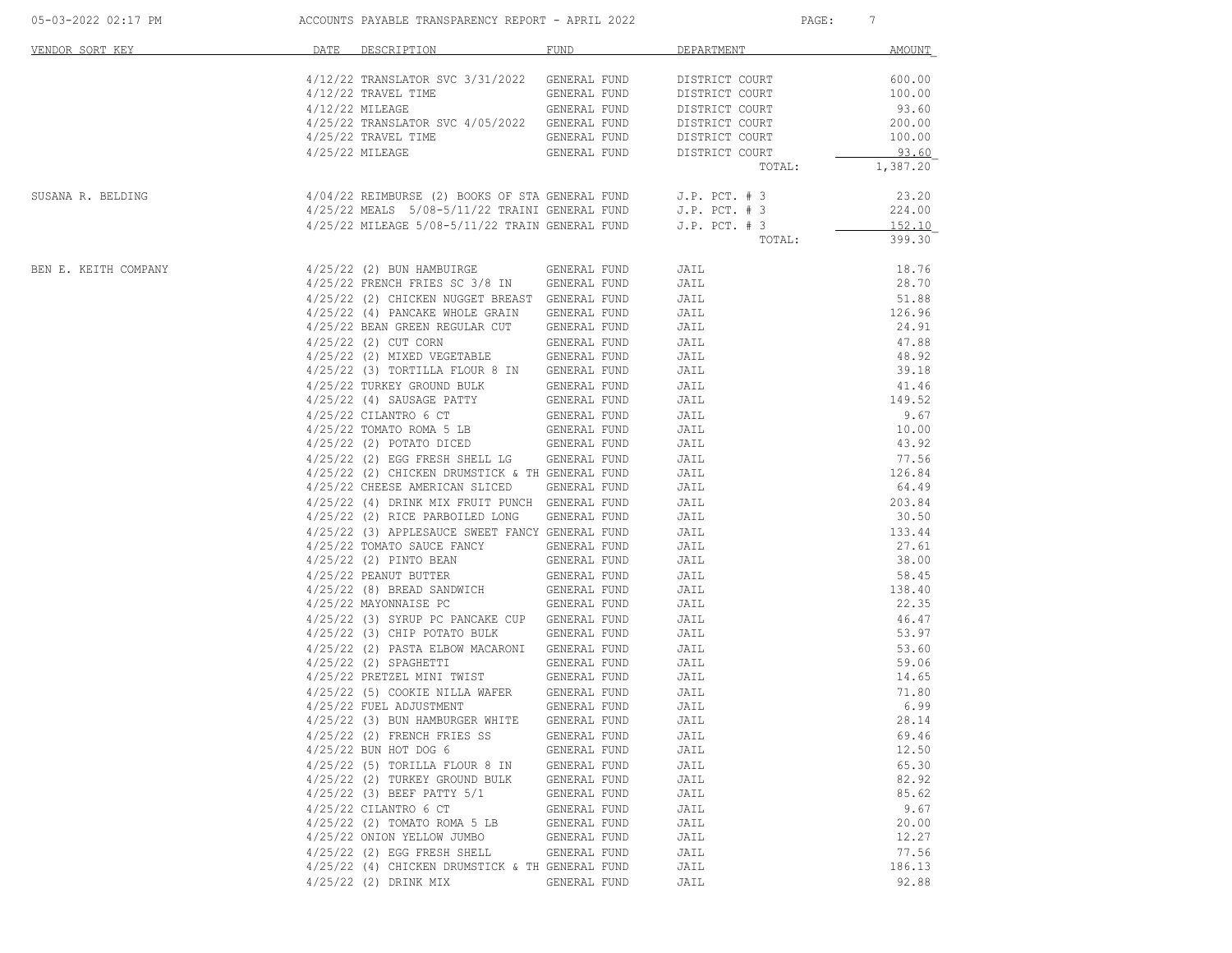| VENDOR SORT KEY                                                                                     | DATE | DESCRIPTION DESCRIPTION                                                                                                                                                                                                                                                                                                                                                                                                                                   | <b>FUND</b>  | DEPARTMENT     | <b>AMOUNT</b>    |
|-----------------------------------------------------------------------------------------------------|------|-----------------------------------------------------------------------------------------------------------------------------------------------------------------------------------------------------------------------------------------------------------------------------------------------------------------------------------------------------------------------------------------------------------------------------------------------------------|--------------|----------------|------------------|
|                                                                                                     |      |                                                                                                                                                                                                                                                                                                                                                                                                                                                           |              | JAIL           | 13.91            |
|                                                                                                     |      |                                                                                                                                                                                                                                                                                                                                                                                                                                                           |              | JAIL           | 36.24            |
|                                                                                                     |      | $\begin{tabular}{lllllllllllllllllllll} \it 4/25/22~\texttt{MUSTARD} & \tt PC~PACKET~500CT & \tt GENERAL~FUND \\ \it 4/25/22~\texttt{SUGAR GRANULATED} & \tt GENERAL~FUND \\ \it 4/25/22~(6)~BERAD~SANDWICH & \tt GENERAL~FUND \\ \end{tabular}$                                                                                                                                                                                                          |              | JAIL           | 103.80           |
|                                                                                                     |      | 4/25/22 (2) SYRUP PANCAKE CUP GENERAL FUND                                                                                                                                                                                                                                                                                                                                                                                                                |              | JAIL           | 30.98            |
|                                                                                                     |      | 4/25/22 (4) CHIP POTATO REGULAR BU GENERAL FUND                                                                                                                                                                                                                                                                                                                                                                                                           |              | JAIL           | 71.96            |
|                                                                                                     |      |                                                                                                                                                                                                                                                                                                                                                                                                                                                           |              | JAIL           | 161.06           |
|                                                                                                     |      |                                                                                                                                                                                                                                                                                                                                                                                                                                                           |              | JAIL           | 20.19            |
|                                                                                                     |      |                                                                                                                                                                                                                                                                                                                                                                                                                                                           |              | JAIL           | 51.78            |
|                                                                                                     |      |                                                                                                                                                                                                                                                                                                                                                                                                                                                           |              | JAIL           | 91.30            |
|                                                                                                     |      | 4/25/22 CEREAL OATMEAL OLD FASHION GENERAL FUND                                                                                                                                                                                                                                                                                                                                                                                                           |              | JAIL           | 57.90            |
|                                                                                                     |      | 4/25/22 FUEL ADJUSTMENT GENERAL FUND                                                                                                                                                                                                                                                                                                                                                                                                                      |              | JAIL           | 6.99             |
|                                                                                                     |      | 4/25/22 (4) PANCAKE BUTTERMILK WHO GENERAL FUND                                                                                                                                                                                                                                                                                                                                                                                                           |              | JAIL           | 106.76           |
|                                                                                                     |      | 4/25/22 (2) TORTILLA FLOUR GENERAL FUND                                                                                                                                                                                                                                                                                                                                                                                                                   |              | JAIL           | 40.62            |
|                                                                                                     |      | 4/25/22 (3) DOUGH BISCUIT GENERAL FUND                                                                                                                                                                                                                                                                                                                                                                                                                    |              | JAIL           | 117.75           |
|                                                                                                     |      | 4/25/22 (5) SAUSAGE PATTY GENERAL FUND                                                                                                                                                                                                                                                                                                                                                                                                                    |              | JAIL           | 191.15           |
|                                                                                                     |      | 4/25/22 CHEESE CHEDDAR JACK SHRED GENERAL FUND                                                                                                                                                                                                                                                                                                                                                                                                            |              | JAIL           | 35.28            |
|                                                                                                     |      | 4/25/22 (2) EGG FRESH SHELL LG CAG GENERAL FUND                                                                                                                                                                                                                                                                                                                                                                                                           |              | JAIL           | 77.56            |
|                                                                                                     |      | 4/25/22 (2) BUTTER BLEND WHIPPED GENERAL FUND                                                                                                                                                                                                                                                                                                                                                                                                             |              | JAIL           | 39.26            |
|                                                                                                     |      | $\begin{tabular}{llllll} 4/25/22 & \texttt{RELISH}\ & \texttt{DILL} & \texttt{GENERAL}\ & \texttt{GENERAL}\ & \texttt{WDD} \\ 4/25/22 & (4) & \texttt{APPLESAUCE} & \texttt{GENERAL}\ & \texttt{WDD} \end{tabular}$                                                                                                                                                                                                                                       |              | JAIL           | 28.45            |
|                                                                                                     |      |                                                                                                                                                                                                                                                                                                                                                                                                                                                           |              | JAIL           | 172.20           |
|                                                                                                     |      | 4/25/22 (2) CORNBREAD MIX COMPLETE GENERAL FUND                                                                                                                                                                                                                                                                                                                                                                                                           |              | JAIL           | 69.28            |
|                                                                                                     |      | 4/25/22 (2) SALT PLAIN TABLE GENERAL FUND<br>4/25/22 DRESSING RANCH GENERAL FUND                                                                                                                                                                                                                                                                                                                                                                          |              | JAIL           | 12.22            |
|                                                                                                     |      |                                                                                                                                                                                                                                                                                                                                                                                                                                                           |              | JAIL           | 20.29            |
|                                                                                                     |      | 4/25/22 (7) CHIP ; POTATO GENERAL FUND<br>4/25/22 (4) COOKIE NILLA WAFER GENERAL FUND                                                                                                                                                                                                                                                                                                                                                                     |              | JAIL           | 125.93           |
|                                                                                                     |      |                                                                                                                                                                                                                                                                                                                                                                                                                                                           |              | JAIL           | 57.44            |
|                                                                                                     |      |                                                                                                                                                                                                                                                                                                                                                                                                                                                           |              |                | 10.36            |
|                                                                                                     |      | $\begin{tabular}{lllllllllllllllllllll} \multicolumn{3}{c}{\textbf{4/25/22}} & \textbf{PEPPER BLCK GROUND} & \textbf{GENERAL FUND} & \textbf{JAIL} \\ \multicolumn{3}{c}{\textbf{4/25/22}} & \textbf{SYRUP PANCAKE} & \textbf{GRQNN} & \textbf{GENERAL FUND} & \textbf{JAIL} \\ \multicolumn{3}{c}{\textbf{4/25/22}} & \textbf{(3)} & \textbf{GRAVY MIX BROWN} & \textbf{GENERRAL FUND} & \textbf{JAIL} \\ \multicolumn{3}{c}{\textbf{5/22}} & \textbf{($ |              |                | 35.26            |
|                                                                                                     |      |                                                                                                                                                                                                                                                                                                                                                                                                                                                           |              |                | 77.67            |
|                                                                                                     |      | 4/25/22 FUEL ADJUSTMENT GENERAL FUND                                                                                                                                                                                                                                                                                                                                                                                                                      |              | JAIL<br>TOTAL: | 6.99<br>4,482.81 |
|                                                                                                     |      |                                                                                                                                                                                                                                                                                                                                                                                                                                                           |              |                |                  |
| BENTON CITY WATER SUPPLY CORP 4/25/22 MO SVC 2/28 - 4/04/22 BF C GENERAL FUND FACILITIES MANAGEMENT |      |                                                                                                                                                                                                                                                                                                                                                                                                                                                           |              |                | 27.14            |
|                                                                                                     |      |                                                                                                                                                                                                                                                                                                                                                                                                                                                           |              |                | 29.25            |
|                                                                                                     |      | $4/25/22$ MO SVC $2/28$ - $4/04/22$ BF P GENERAL FUND FACILITIES MANAGEMENT $4/25/22$ MO SVC $2/28$ - $4/04/22$ HYDR GENERAL FUND FACILITIES MANAGEMENT                                                                                                                                                                                                                                                                                                   |              |                | 27.14            |
|                                                                                                     |      |                                                                                                                                                                                                                                                                                                                                                                                                                                                           |              | TOTAL:         | 83.53            |
| BETA TECHNOLOGY, INC $4/04/22$ (2) TEXAS TOWELS 6/90 COUN ROAD & BRIDGE FUND ROAD & BRIDGE          |      |                                                                                                                                                                                                                                                                                                                                                                                                                                                           |              |                | 442.00           |
|                                                                                                     |      | $4/04/22$ SHIPPING $\qquad$ ROAD & BRIDGE FUND ROAD & BRIDGE                                                                                                                                                                                                                                                                                                                                                                                              |              |                | 42.86            |
|                                                                                                     |      |                                                                                                                                                                                                                                                                                                                                                                                                                                                           |              | TOTAL:         | 484.86           |
| DAVID B. BROOKS                                                                                     |      | 4/12/22 LEGAL CONSULTATION MAR 202 GENERAL FUND COMMISSIONERS COURT                                                                                                                                                                                                                                                                                                                                                                                       |              |                | 100.00           |
|                                                                                                     |      |                                                                                                                                                                                                                                                                                                                                                                                                                                                           |              | TOTAL:         | 100.00           |
|                                                                                                     |      |                                                                                                                                                                                                                                                                                                                                                                                                                                                           |              |                |                  |
| MARCO ANTONIO CABRERA, JR                                                                           |      | 4/04/22 CAUSE# 20-03-00117-CVF C.G GENERAL FUND DISTRICT COURT                                                                                                                                                                                                                                                                                                                                                                                            |              |                | 425.00           |
|                                                                                                     |      | 4/04/22 CAUSE# 21-06-00182-CVF Z.B GENERAL FUND                                                                                                                                                                                                                                                                                                                                                                                                           |              | DISTRICT COURT | 250.00           |
|                                                                                                     |      |                                                                                                                                                                                                                                                                                                                                                                                                                                                           |              | TOTAL:         | 675.00           |
|                                                                                                     |      |                                                                                                                                                                                                                                                                                                                                                                                                                                                           |              |                |                  |
| KATRINA CALVILLO                                                                                    |      | 4/25/22 MEALS 5/1-5/6/22 TJA CONF GENERAL FUND                                                                                                                                                                                                                                                                                                                                                                                                            |              | JAIL           | 324.50           |
|                                                                                                     |      |                                                                                                                                                                                                                                                                                                                                                                                                                                                           |              | TOTAL:         | 324.50           |
| CANDLEWOOD SUITES - SAN MARCOS                                                                      |      | $4/25/22$ LODGING $5/1-5/6/22$ M. MART GENERAL FUND                                                                                                                                                                                                                                                                                                                                                                                                       |              | JAIL           | 747.64           |
|                                                                                                     |      |                                                                                                                                                                                                                                                                                                                                                                                                                                                           |              | TOTAL:         | 747.64           |
|                                                                                                     |      |                                                                                                                                                                                                                                                                                                                                                                                                                                                           |              |                |                  |
| CDW GOVERNMENT, INC                                                                                 |      | 4/25/22 ADOBE ACROBAT PRO DC                                                                                                                                                                                                                                                                                                                                                                                                                              | GENERAL FUND | DISTRICT CLERK | 199.49           |
|                                                                                                     |      |                                                                                                                                                                                                                                                                                                                                                                                                                                                           |              | TOTAL:         | 199.49           |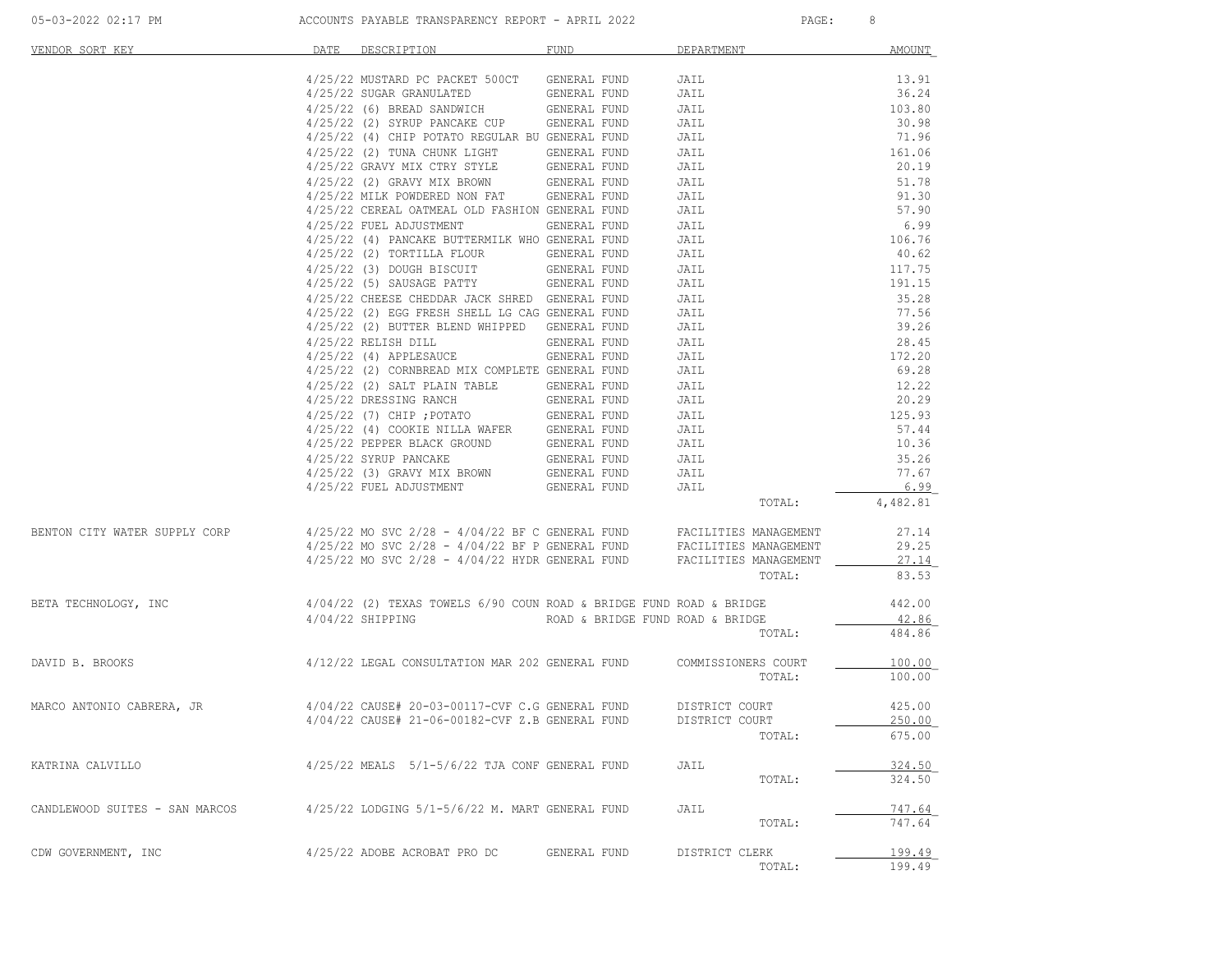| 05-03-2022 02:17 PM           |                 | ACCOUNTS PAYABLE TRANSPARENCY REPORT - APRIL 2022                                                                                                                                                                           |                   | PAGE:                               | 9                  |
|-------------------------------|-----------------|-----------------------------------------------------------------------------------------------------------------------------------------------------------------------------------------------------------------------------|-------------------|-------------------------------------|--------------------|
| VENDOR SORT KEY               |                 | DATE DESCRIPTION                                                                                                                                                                                                            | FUND              | DEPARTMENT                          | AMOUNT             |
| CHAPARRAL FORD, INC.          |                 | $4/12/22$ (2) WHEEL ALIGNMENT UNIT 1 ROAD & BRIDGE FUND ROAD & BRIDGE                                                                                                                                                       |                   |                                     | 145.00             |
|                               |                 |                                                                                                                                                                                                                             |                   | TOTAL:                              | 145.00             |
| CHARM-TEX INC                 |                 | 4/25/22 SECURITY CHAIN, 60" GENERAL FUND                                                                                                                                                                                    |                   | JAIL                                | 249.00             |
|                               |                 | 4/25/22 HANDCUFFS, ORANGE                                                                                                                                                                                                   | GENERAL FUND      | JAIL                                | 399.00             |
|                               |                 | 4/25/22 LEG IRONS, ORANGE                                                                                                                                                                                                   | GENERAL FUND JAIL |                                     | 629.00             |
|                               |                 |                                                                                                                                                                                                                             |                   | TOTAL:                              | 1,277.00           |
| CINTAS CORPORATION            |                 | $4/04/22$ SERVICE CHARGE $\hfill$ ROAD & BRIDGE FUND ROAD & BRIDGE                                                                                                                                                          |                   |                                     | 19.95              |
|                               |                 | 4/04/22 KNUCKLE BANDAGE MEDIUM ROAD & BRIDGE FUND ROAD & BRIDGE                                                                                                                                                             |                   |                                     | 15.21              |
|                               |                 | 4/04/22 PAIN AWAY REG STRENGTH ROAD & BRIDGE FUND ROAD & BRIDGE                                                                                                                                                             |                   |                                     | 17.10              |
|                               |                 | 4/04/22 SINUS RELIEF 50 CT ROAD & BRIDGE FUND ROAD & BRIDGE                                                                                                                                                                 |                   |                                     | 18.88              |
|                               |                 | 4/04/22 HONEYLMN MNTHL COUGH DROP ROAD & BRIDGE FUND ROAD & BRIDGE                                                                                                                                                          |                   |                                     | 18.80              |
|                               |                 | 4/04/22 SPLINTE-OUT DISP MED ROAD & BRIDGE FUND ROAD & BRIDGE 4/04/22 LARGE PATCH 2IN X 3IN ROAD & BRIDGE FUND ROAD & BRIDGE                                                                                                |                   |                                     | 12.56              |
|                               |                 |                                                                                                                                                                                                                             |                   |                                     | 14.96              |
|                               |                 | 4/04/22 ANTISEPTIC WIPES<br>4/04/22 HARD SURFACE DISINFEC ROAD & BRIDGE FUND ROAD & BRIDGE<br>4/04/22 HOFREEZE MUSCLE RLF ROAD & BRIDGE FUND ROAD & BRIDGE<br>4/04/22 BIOFREEZE MUSCLE RLF ROAD & BRIDGE FUND ROAD & BRIDGE |                   |                                     | 7.74               |
|                               |                 |                                                                                                                                                                                                                             |                   |                                     | 9.95               |
|                               |                 |                                                                                                                                                                                                                             |                   |                                     | 22.10              |
|                               |                 | 4/04/22 SINUS RELIEF 50 CT ROAD & BRIDGE FUND ROAD & BRIDGE                                                                                                                                                                 |                   |                                     | 18.88              |
|                               |                 | 4/04/22 (2) LENS/SCREEN WIPES 100/ ROAD & BRIDGE FUND ROAD & BRIDGE                                                                                                                                                         |                   | TOTAL:                              | 45.18<br>221.31    |
|                               |                 |                                                                                                                                                                                                                             |                   |                                     |                    |
| CITIBANK N.A.                 |                 | 4/12/22 HOME DEPOT - SIDING PANELS GENERAL FUND FACILITIES MANAGEMENT                                                                                                                                                       |                   |                                     | 94.66              |
|                               |                 | 4/12/22 WAL MART OFFICE SUPPLIES GENERAL FUND                                                                                                                                                                               |                   | JAIL                                | 59.10              |
|                               |                 | 4/12/22 PRISONER MEDICATION GENERAL FUND                                                                                                                                                                                    |                   | JAIL                                | 1,271.53           |
|                               |                 | 4/12/22 PRISONER MEALS                                                                                                                                                                                                      | GENERAL FUND      | JAIL                                | 944.86             |
|                               |                 | 4/12/22 CLEANING SUPPLIES GENERAL FUND                                                                                                                                                                                      |                   | JAIL                                | 55.94              |
|                               |                 | 4/12/22 MAINTENANCE SUPPLIES<br>4/12/22 SHSU - REG FEE K. CALVILLO GENERAL FUND                                                                                                                                             | GENERAL FUND      | JAIL<br>JAIL                        | 1,769.81<br>260.00 |
|                               |                 | 4/12/22 OFFICE SUPPLIES                                                                                                                                                                                                     | GENERAL FUND      | SHERIFF                             | 270.83             |
|                               |                 | 4/12/22 TRACTOR SUPPLY - DOG FOOD GENERAL FUND                                                                                                                                                                              |                   | SHERIFF                             | 59.99              |
|                               |                 | 4/12/22 PETTY OIL - FLAT REPAIR GENERAL FUND                                                                                                                                                                                |                   | SHERIFF                             | 31.50              |
|                               |                 | 4/12/22 FRIO CHEVROLET - OIL CHANG GENERAL FUND                                                                                                                                                                             |                   | SHERIFF                             | 49.95              |
|                               |                 | 4/12/22 ALLPAID - REG CHIEF SALINA GENERAL FUND                                                                                                                                                                             |                   | SHERIFF                             | 250.00             |
|                               |                 | 4/12/22 PIZZA-A-GHETTI - MTG/TRAIN GENERAL FUND                                                                                                                                                                             |                   | SHERIFF                             | 206.00             |
|                               |                 | 4/12/22 AUTO REPAIR/OIL CHANGES                                                                                                                                                                                             | GENERAL FUND      | SHERIFF                             | 493.35             |
|                               |                 | 4/12/22 ADVANCED LOCKSMITH ABV KEY ABANDONED VEHICLE ABANDONED VEHICLE                                                                                                                                                      |                   |                                     | 350.00             |
|                               |                 | $4/12/22$ WAL MART - ABV SUPPLIES                                                                                                                                                                                           |                   | ABANDONED VEHICLE ABANDONED VEHICLE | 26.63              |
|                               |                 | 4/12/22 USPS - POSTAGE ABV LETTERS ABANDONED VEHICLE ABANDONED VEHICLE                                                                                                                                                      |                   |                                     | 59.04              |
|                               |                 |                                                                                                                                                                                                                             |                   | TOTAL:                              | 6,253.19           |
| CITY OF DILLEY                |                 | $4/12/22$ MO SVC $2/17 - 3/19/2022$ GENERAL FUND                                                                                                                                                                            |                   | FACILITIES MANAGEMENT               | 334.55             |
|                               |                 | 4/12/22 MO SVC 2/17 - 3/19/2022 GENERAL FUND                                                                                                                                                                                |                   | FACILITIES MANAGEMENT               | 90.95              |
|                               |                 | $4/12/22$ MO SVC $2/17 - 3/19/2022$                                                                                                                                                                                         | GENERAL FUND      | FACILITIES MANAGEMENT               | 259.43             |
|                               |                 |                                                                                                                                                                                                                             |                   | TOTAL:                              | 684.93             |
| RICK Y. COGGINS               |                 | 4/21/22 FOOD ESTABLISHMENT INSPECT GENERAL FUND                                                                                                                                                                             |                   | FACILITIES MANAGEMENT               | 200.00             |
|                               |                 |                                                                                                                                                                                                                             |                   | TOTAL:                              | 200.00             |
| COLDFIRE SAFETY SERVICES, LLC |                 | 4/12/22 (48) FIRE EXT MAINTENANCE GENERAL FUND                                                                                                                                                                              |                   | FACILITIES MANAGEMENT               | 480.00             |
|                               |                 | 4/12/22 (3) 5# FIRE EXTINGUISHER A GENERAL FUND                                                                                                                                                                             |                   | FACILITIES MANAGEMENT               | 237.00             |
|                               | 4/12/22 MILEAGE |                                                                                                                                                                                                                             | GENERAL FUND      | FACILITIES MANAGEMENT               | 168.00             |
|                               |                 | $4/12/22$ (7) 5# FIRE EXT ABC                                                                                                                                                                                               | GENERAL FUND      | FACILITIES MANAGEMENT               | 553.00             |
|                               |                 | 4/12/22 (5) FIRE EXT MAINTENANCE & GENERAL FUND                                                                                                                                                                             |                   | FACILITIES MANAGEMENT               | 50.00              |
|                               |                 | $4/12/22$ MILEAGE                                                                                                                                                                                                           | GENERAL FUND      | FACILITIES MANAGEMENT               | 168.00             |
|                               |                 | 4/04/22 (18) FIRE EXT MAINTENANCE GENERAL FUND                                                                                                                                                                              |                   | JAIL                                | 180.00             |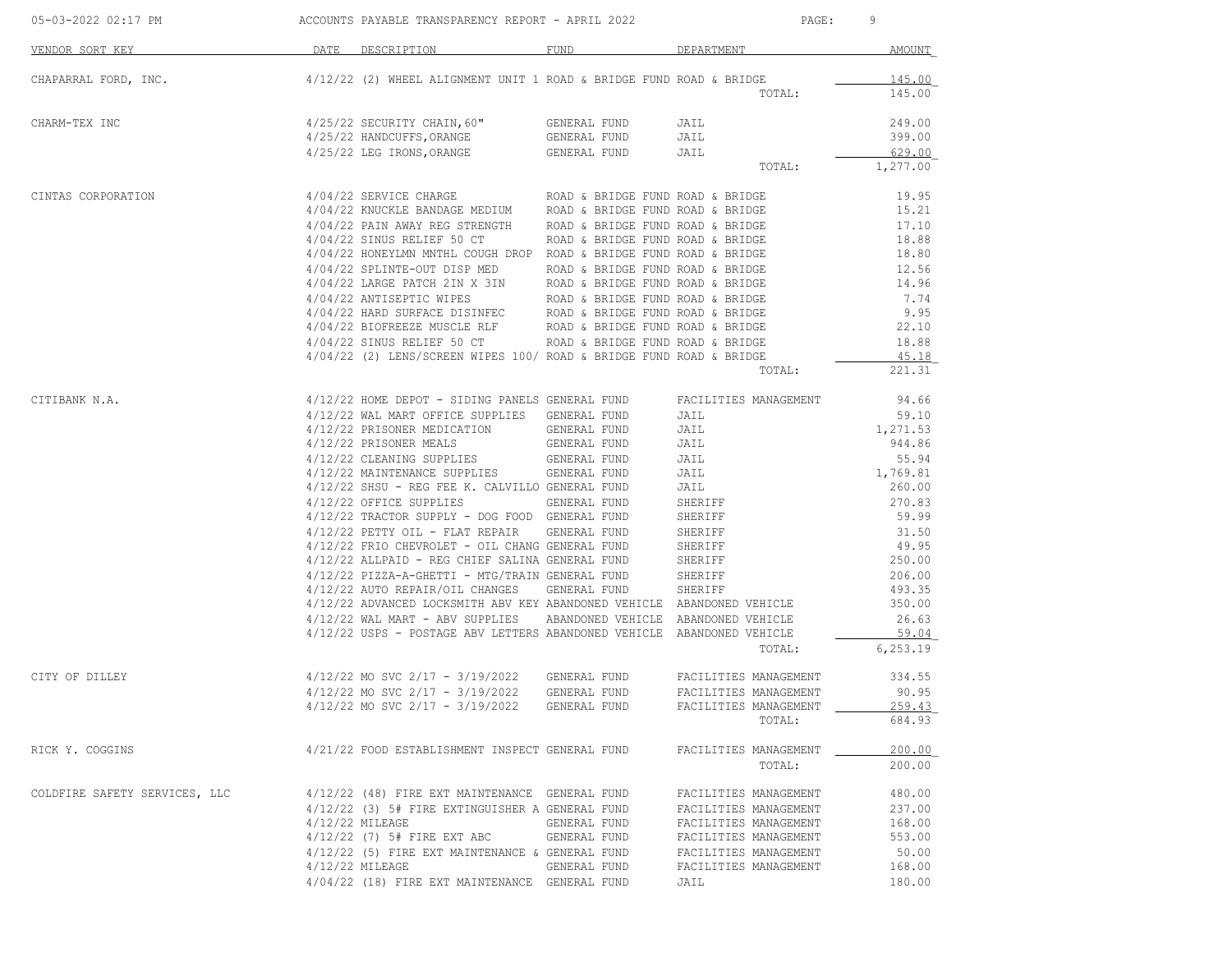| 05-03-2022 02:17 PM                                                                                        | ACCOUNTS PAYABLE TRANSPARENCY REPORT - APRIL 2022                                                                                                                                                                                                                                                                                                                                                                                                                                                                                                                                                       |                                                                                                                                                                          | PAGE:                                                                                                                                                                                                          | 10                                                                                                                                          |
|------------------------------------------------------------------------------------------------------------|---------------------------------------------------------------------------------------------------------------------------------------------------------------------------------------------------------------------------------------------------------------------------------------------------------------------------------------------------------------------------------------------------------------------------------------------------------------------------------------------------------------------------------------------------------------------------------------------------------|--------------------------------------------------------------------------------------------------------------------------------------------------------------------------|----------------------------------------------------------------------------------------------------------------------------------------------------------------------------------------------------------------|---------------------------------------------------------------------------------------------------------------------------------------------|
| VENDOR SORT KEY                                                                                            | DATE DESCRIPTION                                                                                                                                                                                                                                                                                                                                                                                                                                                                                                                                                                                        | FUND                                                                                                                                                                     | DEPARTMENT                                                                                                                                                                                                     | <b>AMOUNT</b>                                                                                                                               |
|                                                                                                            | $4/04/22$ MILEAGE<br>4/04/22 SERVICE CHARGE                                                                                                                                                                                                                                                                                                                                                                                                                                                                                                                                                             | GENERAL FUND<br>GENERAL FUND                                                                                                                                             | JAIL<br>JAIL                                                                                                                                                                                                   | 168.00<br>50.00                                                                                                                             |
|                                                                                                            |                                                                                                                                                                                                                                                                                                                                                                                                                                                                                                                                                                                                         |                                                                                                                                                                          | TOTAL:                                                                                                                                                                                                         | 2,054.00                                                                                                                                    |
| COLORADO BANKERS LIFE INSURANCE CO. 4/13/22 COLORADO BANKERS LIFE PREM FRIO COUNTY PAYROL NON-DEPARTMENTAL | 4/13/22 COLORADO BANKERS LIFE PREM FRIO COUNTY PAYROL NON-DEPARTMENTAL                                                                                                                                                                                                                                                                                                                                                                                                                                                                                                                                  |                                                                                                                                                                          | TOTAL:                                                                                                                                                                                                         | 21.68<br>21.68<br>43.36                                                                                                                     |
| COMPANION LIFE                                                                                             | 4/13/22 COMPANION LIFE PREMIUMS<br>4/13/22 COMPANION LIFE PREMIUMS FRIO COUNTY PAYROL NON-DEPARTMENTAL                                                                                                                                                                                                                                                                                                                                                                                                                                                                                                  | FRIO COUNTY PAYROL NON-DEPARTMENTAL                                                                                                                                      | TOTAL:                                                                                                                                                                                                         | 123.24<br>123.24<br>246.48                                                                                                                  |
|                                                                                                            |                                                                                                                                                                                                                                                                                                                                                                                                                                                                                                                                                                                                         |                                                                                                                                                                          |                                                                                                                                                                                                                |                                                                                                                                             |
| CONCORD MEDICAL GROUP OF TEXAS                                                                             | 4/04/22 CPT 99285 A. MARTINEZ JR GENERAL FUND<br>4/04/22 CPT 99284 A. MARTINEZ JR GENERAL FUND<br>4/04/22 CPT 99284 A MARTINEZ JR GENERAL FUND<br>4/04/22 CPT 99285 J. BRISENO JR GENERAL FUND<br>4/04/22 CPT 93010<br>J. BRISENO JR GENERAL FUND<br>4/25/22 INMATE MEDICAL J. BRISENO GENERAL FUND<br>4/25/22 CPT 99285<br>B. NIAU<br>4/25/22 CPT 93010 B. NIAU<br>4/25/22 CPT 99285 A. JARAMILLO JR GENERAL FUND<br>4/25/22 CPT 93010 A. JARAMILLO JR GENERAL FUND                                                                                                                                    | GENERAL FUND<br>GENERAL FUND                                                                                                                                             | JAIL<br>JAIL<br>JAIL<br>JAIL<br>JAIL<br>JAIL<br>JAIL<br>JAIL<br>JAIL<br>JAIL<br>TOTAL:                                                                                                                         | 101.00<br>81.24<br>81.24<br>101.00<br>6.42<br>41.09<br>101.00<br>6.42<br>101.00<br>6.42<br>626.83                                           |
| CONCORD RADIOLOGY PLLC                                                                                     | 4/25/22 CPT 70450 R. PETERSON<br>4/25/22 CPT 71045 R. PETERSON<br>4/25/22 CPT 74176 M. ALAVARDO GENERAL FUND<br>4/25/22 CPT 71045 B. HERNANDEZ                                                                                                                                                                                                                                                                                                                                                                                                                                                          | GENERAL FUND<br>GENERAL FUND<br>GENERAL FUND                                                                                                                             | JAIL<br>JAIL<br>JAIL<br>JAIL<br>TOTAL:                                                                                                                                                                         | 32.08<br>6.95<br>65.76<br>6.95<br>111.74                                                                                                    |
| DELL MARKETING L.P.                                                                                        | 4/25/22 DELL WIRELESS MOUSE                                                                                                                                                                                                                                                                                                                                                                                                                                                                                                                                                                             | GENERAL FUND                                                                                                                                                             | JUVENILE CORRECTIONS<br>TOTAL:                                                                                                                                                                                 | 15.40<br>15.40                                                                                                                              |
| DIMMIT COUNTY SHERIFF'S OFFICE                                                                             | 4/25/22 PRESCRIPTIONS J. FRAUSTO GENERAL FUND<br>4/25/22 PRESCRIPTIONS E. MORRIS GENERAL FUND<br>4/25/22 INMATE HOUSING JAN 2022 GENERAL FUND<br>4/12/22 INMATE HOUSING FEB 2022                                                                                                                                                                                                                                                                                                                                                                                                                        | GENERAL FUND                                                                                                                                                             | JAIL<br>JAIL<br>JAIL<br>JAIL<br>TOTAL:                                                                                                                                                                         | 153.74<br>190.70<br>2,970.00<br>1,485.00<br>4,799.44                                                                                        |
| ELLIOTT ELECTRIC SUPPLY, INC.                                                                              | 4/12/22 (11) GFCI SELF TEST DUPLEX GENERAL FUND<br>$4/12/22$ (4) 4SO 2-1/8D BXW/1/2&3/4 GENERAL FUND<br>4/12/22 (4) 4SO COVER<br>4/12/22 (4) TYPE CHF BRKR 20A/1P GENERAL FUND<br>4/12/22 1G WP BX, (3) 1/2 HUBS GRY GENERAL FUND<br>$4/12/22$ 1G WP BLANK CVR GRY<br>4/12/22 120-277V PHOTOCONTROL<br>4/12/22 DISCOUNT<br>4/04/22 (2) 16" CHAINSAW GUIDE BAR ROAD & BRIDGE FUND ROAD & BRIDGE<br>4/04/22 DISCOUNT<br>4/25/22 M18 REDLITHIUM HIGH OUTPU ROAD & BRIDGE FUND ROAD & BRIDGE<br>4/25/22 M18 REDLITHIUM HIGH OUTPU ROAD & BRIDGE FUND ROAD & BRIDGE<br>$4/25/22$ FREIGHT<br>4/25/22 DISCOUNT | GENERAL FUND<br>GENERAL FUND<br>GENERAL FUND<br>GENERAL FUND<br>ROAD & BRIDGE FUND ROAD & BRIDGE<br>ROAD & BRIDGE FUND ROAD & BRIDGE<br>ROAD & BRIDGE FUND ROAD & BRIDGE | FACILITIES MANAGEMENT<br>FACILITIES MANAGEMENT<br>FACILITIES MANAGEMENT<br>FACILITIES MANAGEMENT<br>FACILITIES MANAGEMENT<br>FACILITIES MANAGEMENT<br>FACILITIES MANAGEMENT<br>FACILITIES MANAGEMENT<br>TOTAL: | 222.75<br>13.41<br>17.42<br>41.40<br>4.20<br>1.19<br>38.44<br>$3.37-$<br>47.40<br>$0.47-$<br>295.29<br>235.99<br>16.00<br>$2.36-$<br>927.29 |
| EMBASSY SUITES SAN MARCOS                                                                                  | $4/04/22$ LODGING $4/18-4/21/22$ MARTI GENERAL FUND                                                                                                                                                                                                                                                                                                                                                                                                                                                                                                                                                     |                                                                                                                                                                          | COUNTY TREASURER                                                                                                                                                                                               | 331.20                                                                                                                                      |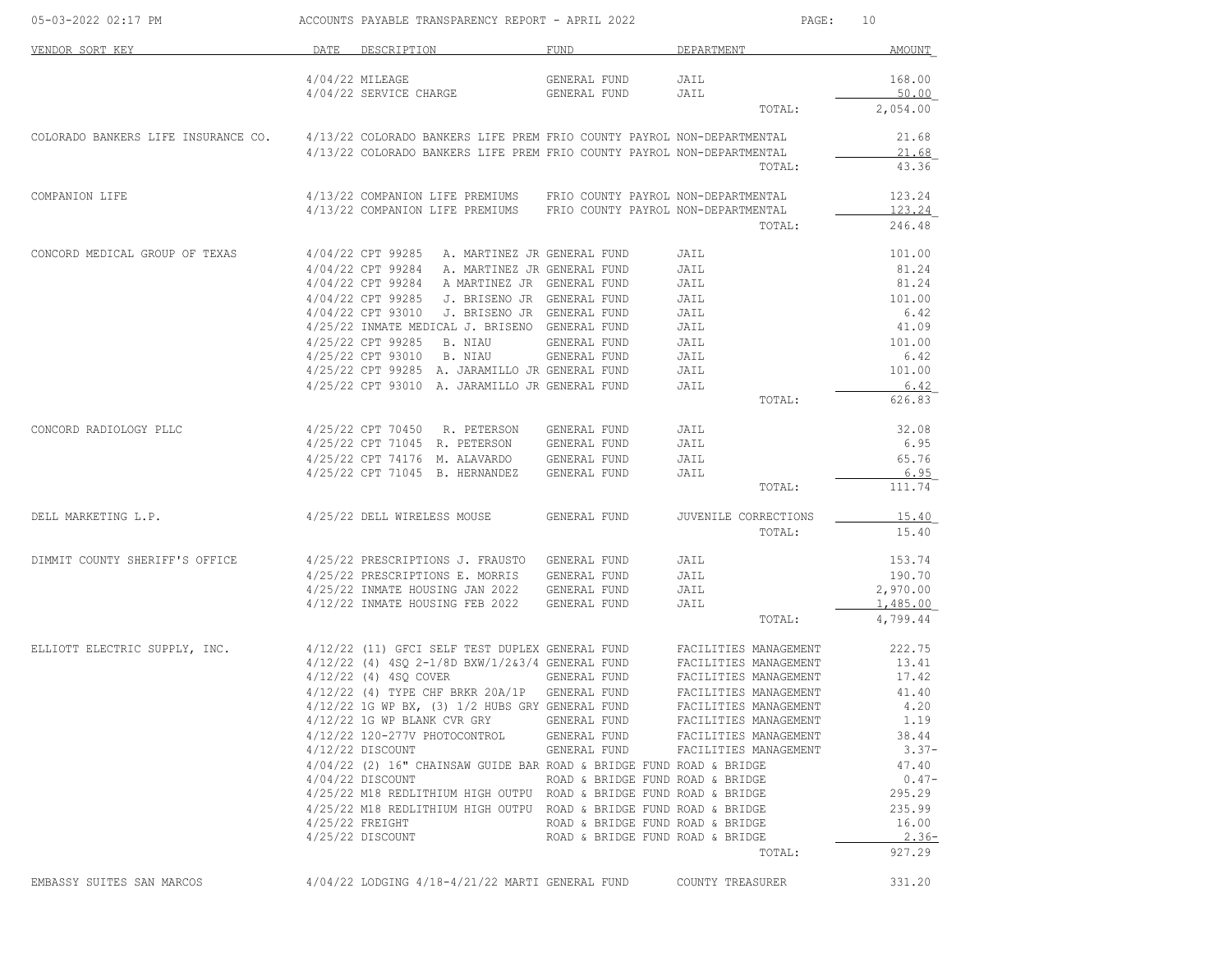| 05-03-2022 02:17 PM                                                                                           |      | ACCOUNTS PAYABLE TRANSPARENCY REPORT - APRIL 2022                      |                                     | PAGE:                 | 11                 |
|---------------------------------------------------------------------------------------------------------------|------|------------------------------------------------------------------------|-------------------------------------|-----------------------|--------------------|
| VENDOR SORT KEY                                                                                               | DATE | DESCRIPTION                                                            | FUND                                | DEPARTMENT            | AMOUNT             |
|                                                                                                               |      |                                                                        |                                     | TOTAL:                | 331.20             |
| EMERALD BEACH HOTEL                                                                                           |      | $4/12/22$ LODGING $4/24$ - $4/29/22$ M P GENERAL FUND                  |                                     | SHERIFF               | 592.25             |
|                                                                                                               |      |                                                                        |                                     | TOTAL:                | 592.25             |
| MICHAEL C. FINKEL                                                                                             |      | 4/04/22 CAUSE# 21-01-00007-CVF                                         | GENERAL FUND                        | DISTRICT COURT        | 150.00             |
|                                                                                                               |      | 4/04/22 CAUSE# 21-05-00176-CVF J.C GENERAL FUND                        |                                     | DISTRICT COURT        | 330.00             |
|                                                                                                               |      | 4/04/22 CAUSE# 21-12-00357-CVF                                         | GENERAL FUND                        | DISTRICT COURT        | 352.50             |
|                                                                                                               |      |                                                                        |                                     | TOTAL:                | 832.50             |
| FLEET IQ                                                                                                      |      | 4/12/22 (45) MO DATA CHARGES CDMA ROAD & BRIDGE FUND ROAD & BRIDGE     |                                     |                       | 989.55             |
|                                                                                                               |      |                                                                        |                                     | TOTAL:                | 989.55             |
| FORT DEARBORN LIFE                                                                                            |      | 4/13/22 DISABILITY PREMIUMS 5394-0 FRIO COUNTY PAYROL NON-DEPARTMENTAL |                                     |                       | 179.95             |
|                                                                                                               |      | 4/13/22 DISABILITY PREMIUMS 5394-0 FRIO COUNTY PAYROL NON-DEPARTMENTAL |                                     |                       | 179.95             |
|                                                                                                               |      |                                                                        |                                     | TOTAL:                | 359.90             |
| FOURTH COURT OF APPEALS APELLATE JUDIC 4/28/22 QTR REP 4TH COURT OF APPEA CRIMINAL JUSTICE F NON-DEPARTMENTAL |      |                                                                        |                                     |                       | 180.00             |
|                                                                                                               |      |                                                                        |                                     | TOTAL:                | 180.00             |
| FRIO CHEVROLET LLC                                                                                            |      | 4/12/22 REPLACED AUX BATTERY LABOR GENERAL FUND                        |                                     | SHERIFF               | 250.00             |
|                                                                                                               |      | $4/12/22$ BATTERY                                                      | GENERAL FUND                        | SHERIFF               | 163.15             |
|                                                                                                               |      | 4/12/22 TRANSMISSION FLUSH LABOR GENERAL FUND                          |                                     | SHERIFF               | 100.00             |
|                                                                                                               |      | 4/12/22 FLUSH KIT                                                      | GENERAL FUND                        | SHERIFF               | 36.00              |
|                                                                                                               |      | $4/12/22$ BG FULL SYN                                                  | GENERAL FUND                        | SHERIFF               | 135.95             |
|                                                                                                               |      | 4/04/22 OIL CHANGE UNIT 3112 LABOR GENERAL FUND                        |                                     | SHERIFF               | 12.95              |
|                                                                                                               |      | 4/04/22 (8) QRTS OF OIL                                                | GENERAL FUND                        | SHERIFF               | 48.00              |
|                                                                                                               |      | $4/04/22$ FILTER                                                       | GENERAL FUND                        | SHERIFF               | 6.25               |
|                                                                                                               |      | 4/04/22 DISCOUNT                                                       | GENERAL FUND                        | SHERIFF<br>TOTAL:     | $14.25-$<br>738.05 |
|                                                                                                               |      |                                                                        |                                     |                       |                    |
| FRIO COUNTY APPRAISAL DISTRICT                                                                                |      | 4/25/22 CAUSE# 18-09-00349-CVF APR GENERAL FUND COMMISSIONERS COURT    |                                     |                       | 126,060.00         |
|                                                                                                               |      | 4/12/22 MONTHLY ASSESSMENT MAY 202 GENERAL FUND                        |                                     | TAX COLLECTOR         | 23,005.28          |
|                                                                                                               |      |                                                                        |                                     | TOTAL:                | 149,065.28         |
| FRIO COUNTY CREDIT UNION                                                                                      |      | 4/12/22 CREDIT UNION DEDUCTIONS FRIO COUNTY PAYROL NON-DEPARTMENTAL    |                                     |                       | 6,950.49           |
|                                                                                                               |      | 4/26/22 CREDIT UNION DEDUCTIONS                                        | FRIO COUNTY PAYROL NON-DEPARTMENTAL |                       | 6,950.49           |
|                                                                                                               |      |                                                                        |                                     | TOTAL:                | 13,900.98          |
| FRIO COUNTY TAX ASSESSOR COLLECTOR                                                                            |      | 4/12/22 INSP/REGISTRATION UNIT 520 GENERAL FUND                        |                                     | SHERIFF               | 7.50               |
|                                                                                                               |      | 4/12/22 INSP/REGISTRATION UNIT 753 GENERAL FUND                        |                                     | SHERIFF               | 7.50               |
|                                                                                                               |      | 4/12/22 INSP/REGISTRATION UNIT 923 GENERAL FUND                        |                                     | SHERIFF               | 7.50               |
|                                                                                                               |      | 4/25/22 INSP/REGISTRATION UNIT 017 ROAD & BRIDGE FUND ROAD & BRIDGE    |                                     |                       | 7.50               |
|                                                                                                               |      | 4/25/22 INSP/REGISTRATION UNIT 176 ROAD & BRIDGE FUND ROAD & BRIDGE    |                                     |                       | 7.50               |
|                                                                                                               |      | 4/25/22 INSP/RREGISTRATION UNIT 21 ROAD & BRIDGE FUND ROAD & BRIDGE    |                                     |                       | 7.50               |
|                                                                                                               |      |                                                                        |                                     | TOTAL:                | 45.00              |
| FRIO NUECES CURRENT                                                                                           |      | 4/12/22 PUBLIC NOTICE BURN BAN 3/1 GENERAL FUND                        |                                     | COMMISSIONERS COURT   | 151.20             |
|                                                                                                               |      | 4/12/22 NOTICE OF PUBLIC HEARING GENERAL FUND                          |                                     | COMMISSIONERS COURT   | 31.85              |
|                                                                                                               |      | 4/12/22 DISPLAY AD FARMERS MARKET GENERAL FUND                         |                                     | COMMISSIONERS COURT   | 38.00              |
|                                                                                                               |      | 4/12/22 CITATION BY PUBLICATION 03 GENERAL FUND                        |                                     | COUNTY CLERK          | 71.05              |
|                                                                                                               |      | 4/12/22 CITATION OF PUBLICATION 03 GENERAL FUND                        |                                     | COUNTY CLERK          | 70.70              |
|                                                                                                               |      | 4/12/22 NOTICE OF PUBLIC AUCTION GENERAL FUND                          |                                     | FACILITIES MANAGEMENT | 47.25              |
|                                                                                                               |      | 4/12/22 DISPLAY AD - AUCTION 3/10/ GENERAL FUND                        |                                     | SHERIFF               | 55.50              |
|                                                                                                               |      | 4/12/22 DISPLAY AD - AUCTION 3/17/ GENERAL FUND                        |                                     | SHERIFF               | 55.50              |
|                                                                                                               |      | 4/12/22 ANNUAL RENEWAL 06/08/2022 ROAD & BRIDGE FUND ROAD & BRIDGE     |                                     |                       | 38.00              |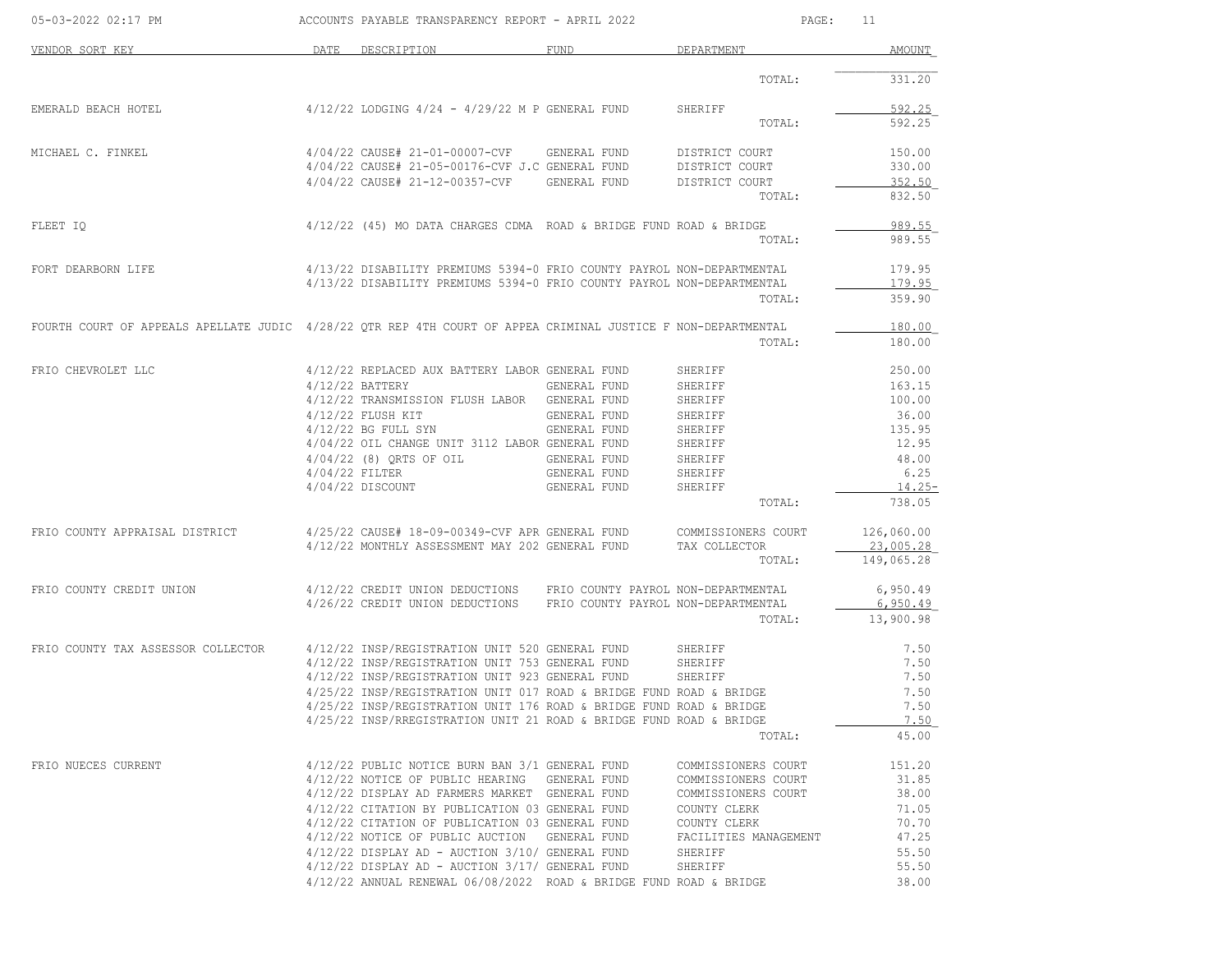| VENDOR SORT KEY        | DATE | DESCRIPTION                                     | FUND              | DEPARTMENT                 | <b>AMOUNT</b>          |
|------------------------|------|-------------------------------------------------|-------------------|----------------------------|------------------------|
|                        |      |                                                 |                   | TOTAL:                     | 559.05                 |
|                        |      |                                                 |                   |                            |                        |
| FRIO REGIONAL HOSPITAL |      | 4/04/22 INMATE MEDICAL J. FEHR                  | GENERAL FUND      | JAIL                       | 133.32                 |
|                        |      | 4/04/22 INMATE MEDICAL J. PEREZ JR GENERAL FUND |                   | JAIL                       | 133.32                 |
|                        |      | 4/04/22 INMATE MEDICAL J. GIBBS                 | GENERAL FUND      | JAIL                       | 133.32                 |
|                        |      | 4/04/22 INMATE MEDICAL J. MARTINEZ GENERAL FUND |                   | JAIL                       | 133.32                 |
|                        |      | 4/04/22 INMATE MEDICAL J. LOMBARD GENERAL FUND  |                   | JAIL                       | 133.32                 |
|                        |      | 4/04/22 INMATE MEDICAL R. HERNANDE GENERAL FUND |                   | JAIL                       | 133.32                 |
|                        |      | 4/12/22 INMATE MEDICAL J. GALINDO GENERAL FUND  |                   | JAIL                       | 737.22                 |
|                        |      | 4/04/22 INMATE MEDICAL N. LUNA                  | GENERAL FUND      | JAIL                       | 133.32                 |
|                        |      | 4/04/22 INMATE MEDICAL J. GONZALEZ GENERAL FUND |                   | JAIL                       | 133.32                 |
|                        |      | 4/04/22 INMATE MEDICAL R. HERNANDE GENERAL FUND |                   | JAIL                       | 133.32                 |
|                        |      | 4/04/22 INMATE MEDICAL P. BANDERAS GENERAL FUND |                   | JAIL                       | 133.32                 |
|                        |      | 4/04/22 INMATE MEDICAL J. CARTER                | GENERAL FUND      | JAIL                       | 133.32                 |
|                        |      | 4/04/22 INMATE MEDICAL D. ARANDA                | GENERAL FUND      | JAIL                       | 133.32                 |
|                        |      | 4/04/22 INMATE MEDICAL G. GARCIA J GENERAL FUND |                   | JAIL                       | 133.32                 |
|                        |      | 4/04/22 INMATE MEDICAL S. CANALES GENERAL FUND  |                   | JAIL                       | 84.81                  |
|                        |      | 4/12/22 INMATE MEDICAL J. GALINDO GENERAL FUND  |                   | JAIL                       | 701.58                 |
|                        |      | 4/25/22 INMATE MEDICAL A. MARTINEZ GENERAL FUND |                   | JAIL                       | 133.32                 |
|                        |      | 4/25/22 INMATE MEDICAL A. MARTINEZ GENERAL FUND |                   | JAIL                       | 1,879.68               |
|                        |      | 4/25/22 INMATE MEDICAL A. MARTINEZ GENERAL FUND |                   | JAIL                       | 439.23                 |
|                        |      | 4/25/22 INMATE MEDICAL J. BRISENO GENERAL FUND  |                   | JAIL                       | 866.25                 |
|                        |      | 4/25/22 INMATE MEDICAL S. CANALES GENERAL FUND  |                   | JAIL                       | 84.81                  |
|                        |      | 4/25/22 INMATE MEDICAL M. GONZALEZ GENERAL FUND |                   | JAIL                       | 183.15                 |
|                        |      | 4/04/22 INMATE MEDICAL J. CORONA                | GENERAL FUND      | JAIL                       | 183.15                 |
|                        |      | 4/25/22 INMATE MEDICAL F. LEAL                  | GENERAL FUND      | JAIL                       | 471.57                 |
|                        |      | 4/25/22 INMATE MEDICAL J. CROSS                 | GENERAL FUND      | JAIL                       | 833.25                 |
|                        |      | 4/25/22 INMATE MEDICAL A. JARAMILL GENERAL FUND |                   | JAIL                       | 161.04                 |
|                        |      | 4/25/22 INMATE MEDICAL A. HERNANDE GENERAL FUND |                   | JAIL                       | 2,364.45               |
|                        |      | 4/25/22 INMATE MEDICAL A. JARAMILL GENERAL FUND |                   | JAIL                       | 354.42                 |
|                        |      | 4/25/22 INMATE MEDICAL D. ARREDOND GENERAL FUND |                   | JAIL                       | 2,249.94               |
|                        |      | 4/25/22 INMATE MEDICAL D. ARREDOND GENERAL FUND |                   | JAIL                       | 616.11                 |
|                        |      | 4/25/22 INMATE MEDICAL C. ALANIZ                | GENERAL FUND      | JAIL                       | 552.09                 |
|                        |      | 4/25/22 INMATE MEDICAL R. CRUZ                  | GENERAL FUND      | JAIL                       | 451.44                 |
|                        |      | 4/25/22 INMATE MEDICAL D. ARREDOND GENERAL FUND |                   | JAIL                       | 1,359.93               |
|                        |      |                                                 |                   | TOTAL:                     | 16,440.60              |
| FUEL MASTERS, LLC      |      | 4/12/22 7267 GALLONS DIESEL                     | FM & LATERAL ROAD | NON-DEPARTMENTAL<br>TOTAL: | 32,021.80<br>32,021.80 |
| GADDIS COURT REPORTING |      | 4/25/22 COURT REPORTING 2/16/2022 GENERAL FUND  |                   | DISTRICT COURT             | 185.00                 |
|                        |      | 4/25/22 COURT REPORTING 2/18/2022 GENERAL FUND  |                   | DISTRICT COURT             | 555.00                 |
|                        |      | 4/12/22 COURT REPORTING 3/14/22                 | GENERAL FUND      | DISTRICT COURT             | 138.75                 |
|                        |      | 4/12/22 COURT REPORTING 3/18/22                 | GENERAL FUND      | DISTRICT COURT             | 555.00                 |
|                        |      | 4/04/22 COURT REPORTING 3/25/2022               | GENERAL FUND      | DISTRICT COURT             | 277.50                 |
|                        |      | 4/25/22 COURT REPORTING 4/01/2022 GENERAL FUND  |                   | DISTRICT COURT             | 277.50                 |
|                        |      | 4/25/22 COURT REPORTING 4/08/2022 GENERAL FUND  |                   | DISTRICT COURT             | 555.00                 |
|                        |      |                                                 |                   | TOTAL:                     | 2,543.75               |
| GALLS                  |      | 4/04/22 STRYKE PANT-36X30                       | GENERAL FUND      | JAIL                       | 67.58                  |
|                        |      | $4/04/22$ MENS S/S POLO-MED                     | GENERAL FUND      | JAIL                       | 36.04                  |
|                        |      | 4/04/22 MENS S/S POLO-MED                       | GENERAL FUND      | JAIL                       | 36.04                  |
|                        |      | 4/04/22 MENS POLO XL                            | GENERAL FUND      | JAIL                       | 108.12                 |
|                        |      | 4/04/22 STRYKE PANTS 38/32                      | GENERAL FUND      | JAIL                       | 202.74                 |
|                        |      | 4/04/22 STRYKE PANT 32/30                       | GENERAL FUND      | JAIL                       | 67.58                  |
|                        |      | 4/04/22 SHIPPING                                | GENERAL FUND      | JAIL                       | 0.74                   |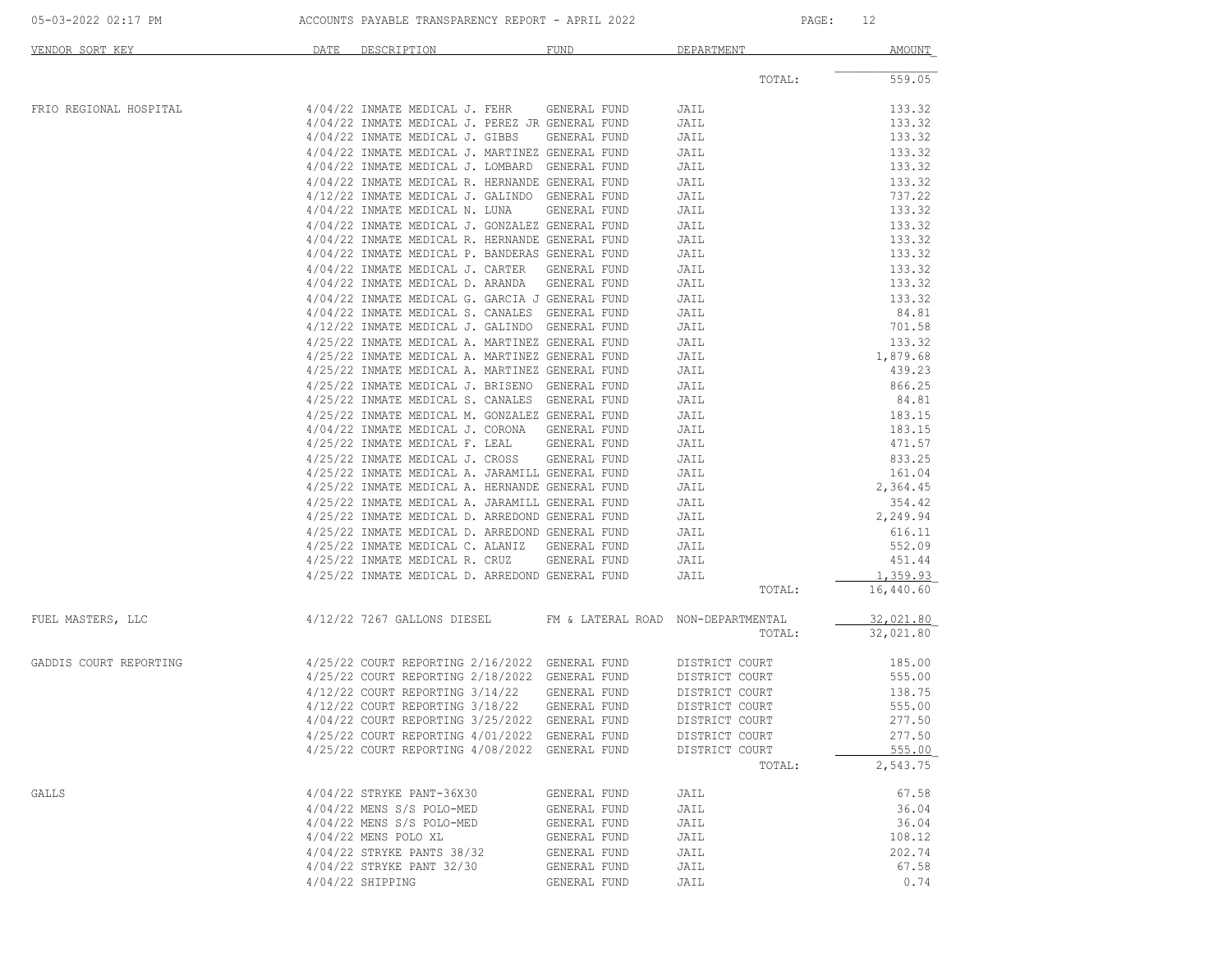| 05-03-2022 02:17 PM                                                                                   |      | ACCOUNTS PAYABLE TRANSPARENCY REPORT - APRIL 2022                                                                                       |                                     |                                  | PAGE:<br>13      |
|-------------------------------------------------------------------------------------------------------|------|-----------------------------------------------------------------------------------------------------------------------------------------|-------------------------------------|----------------------------------|------------------|
| VENDOR SORT KEY                                                                                       | DATE | DESCRIPTION                                                                                                                             | FUND                                | DEPARTMENT                       | <b>AMOUNT</b>    |
|                                                                                                       |      | 4/04/22 STRYKE PANT-36X30                                                                                                               |                                     | JAIL                             | 135.16           |
|                                                                                                       |      | 4/04/22 MENS CRNRSTONE 4X                                                                                                               | GENERAL FUND<br>GENERAL FUND        | JAIL                             | 109.17           |
|                                                                                                       |      | 4/04/22 SHIPPING                                                                                                                        | GENERAL FUND                        | JAIL                             | 1.20             |
|                                                                                                       |      | 4/04/22 STRYKE PANTS 44/32                                                                                                              | GENERAL FUND                        | JAIL                             | 202.74           |
|                                                                                                       |      | $4/04/22$ SHIPPING                                                                                                                      | GENERAL FUND                        | JAIL                             | 2.28             |
|                                                                                                       |      | 4/04/22 MENS POLO SW724 XL                                                                                                              | GENERAL FUND                        | JAIL                             | 144.16           |
|                                                                                                       |      | $4/04/22$ SHIPPING                                                                                                                      | GENERAL FUND                        | JAIL                             | 1.59             |
|                                                                                                       |      | 4/04/22 MENS POLO SW724 SM                                                                                                              | GENERAL FUND                        | JAIL                             | 36.04            |
|                                                                                                       |      | $4/04/22$ SHIPPING<br>$4/04/22$ MENS S/S POLO-MED                                                                                       | GENERAL FUND<br>GENERAL FUND        | JAIL<br>JAIL                     | 0.39<br>36.04    |
|                                                                                                       |      | 4/04/22 MENS POLO SW724 SM                                                                                                              | GENERAL FUND                        | JAIL                             | 72.08            |
|                                                                                                       |      | 4/04/22 SHIPPING                                                                                                                        | GENERAL FUND                        | JAIL                             | 0.80             |
|                                                                                                       |      |                                                                                                                                         |                                     | TOTAL:                           | 1,260.49         |
| KRISSY GARZA                                                                                          |      | 4/12/22 MILEAGE TO DILLEY 4/05/202 WIC PROGRAM FUND NON-DEPARTMENTAL                                                                    |                                     |                                  | 20.24            |
|                                                                                                       |      | 4/25/22 MILEAGE TO DILLEY 4/13/202 WIC PROGRAM FUND NON-DEPARTMENTAL                                                                    |                                     |                                  | 20.24            |
|                                                                                                       |      | 4/25/22 MILEAGE TO DILLEY 4/19/202 WIC PROGRAM FUND NON-DEPARTMENTAL                                                                    |                                     |                                  | 20.24            |
|                                                                                                       |      |                                                                                                                                         |                                     | TOTAL:                           | 60.72            |
| SHANNA GATES                                                                                          |      | 4/25/22 MEALS 5/8-5/10/22 JP 20 SE GENERAL FUND                                                                                         |                                     | $J.P.$ PCT. $# 1$                | 160.00           |
|                                                                                                       |      | 4/25/22 MILEAGE 5/8-5/10/22 JP 20 GENERAL FUND                                                                                          |                                     | J.P. PCT. # 1                    | 152.33           |
|                                                                                                       |      |                                                                                                                                         |                                     | TOTAL:                           | 312.33           |
| GATEWAY PRINTING & OFFICE SUPPLY, INC. 4/25/22 2000 GWP LOAD TICKETS ROAD & BRIDGE FUND ROAD & BRIDGE |      |                                                                                                                                         |                                     |                                  | 165.70           |
|                                                                                                       |      | 4/25/22 SHIPPING                                                                                                                        | ROAD & BRIDGE FUND ROAD & BRIDGE    |                                  | 23.76            |
|                                                                                                       |      |                                                                                                                                         |                                     | TOTAL:                           | 189.46           |
| GEMINI OFFICE PRODUCTS / FRIO DOLLAR $4/04/22$ STORAGE BOXES, MED GENERAL FUND                        |      |                                                                                                                                         |                                     | $J.P.$ PCT. $# 3$                | 57.96            |
|                                                                                                       |      |                                                                                                                                         |                                     | $J.P.$ PCT. $# 3$                | 6.52             |
|                                                                                                       |      |                                                                                                                                         |                                     | $J.P.$ PCT. $# 3$                | 59.70<br>9.08    |
|                                                                                                       |      | 4/04/22 PENCIL CUP, MESH<br>4/04/22 SPEAKERS GENERAL FUND<br>4/04/22 SPEAKERS GENERAL FUND<br>4/25/22 RED INK REPL PAD6101 GENERAL FUND |                                     | $J.P.$ PCT. $# 3$                | 29.98            |
|                                                                                                       |      |                                                                                                                                         |                                     | COUNTY AUDITOR<br>COUNTY AUDITOR | 29.98            |
|                                                                                                       |      | $4/25/22$ RED INK REPL PAD6103 GENERAL FUND<br>$4/25/22$ NOTARY STAMP GENERAL FUND                                                      |                                     | SHERIFF                          | 38.99            |
|                                                                                                       |      | 4/25/22 CORRECT PRICE                                                                                                                   | GENERAL FUND                        | SHERIFF                          | $1.00 -$         |
|                                                                                                       |      | 4/25/22 HP COPY PAPER                                                                                                                   | GENERAL FUND                        | JUVENILE CORRECTIONS             | 148.36           |
|                                                                                                       |      | $4/04/22$ (3) 5440 BLK & RED PAD, ROAD & BRIDGE FUND ROAD & BRIDGE                                                                      |                                     |                                  | 38.97            |
|                                                                                                       |      | 4/04/22 (4) CERTIFICATE HOLDER ROAD & BRIDGE FUND ROAD & BRIDGE                                                                         |                                     |                                  | 7.96             |
|                                                                                                       |      | 4/12/22 DATE STAMP, MICRO MSG TAX COL OFFICER SA NON-DEPARTMENTAL                                                                       |                                     |                                  | 19.25            |
|                                                                                                       |      | 4/12/22 SHARPIE MARKERS, FINE TAX COL OFFICER SA NON-DEPARTMENTAL                                                                       |                                     |                                  | 34.08            |
|                                                                                                       |      |                                                                                                                                         |                                     | TOTAL:                           | 479.83           |
| GLOBE LIFE / FHD                                                                                      |      | $4/13/22$ GLOBE LIFE                                                                                                                    | FRIO COUNTY PAYROL NON-DEPARTMENTAL |                                  | 390.48           |
|                                                                                                       |      | 4/13/22 GLOBE LIFE                                                                                                                      | FRIO COUNTY PAYROL NON-DEPARTMENTAL |                                  | 390.48           |
|                                                                                                       |      |                                                                                                                                         |                                     | TOTAL:                           | 780.96           |
| GOLDEN WEST PACKAGING - UNITED OIL & G 4/04/22 (15) OIL DRY 50LB ROAD & BRIDGE FUND ROAD & BRIDGE     |      |                                                                                                                                         |                                     |                                  | 95.36            |
|                                                                                                       |      | 4/04/22 (3) GLASS & SURFACE CLNR ROAD & BRIDGE FUND ROAD & BRIDGE                                                                       |                                     | TOTAL:                           | 93.75<br>189.11  |
|                                                                                                       |      |                                                                                                                                         |                                     |                                  |                  |
| ROBERT J. GORHUM D.D.S                                                                                |      | 4/04/22 EXT 16<br>D. SHACKELFORD GENERAL FUND                                                                                           |                                     | JAIL                             | 186.00           |
|                                                                                                       |      | 4/04/22 EXT 5<br>B. MORALES                                                                                                             | GENERAL FUND                        | JAIL                             | 186.00           |
|                                                                                                       |      | 4/04/22 EXT 12<br>P. CASILLAS                                                                                                           | GENERAL FUND                        | JAIL<br>TOTAL:                   | 186.00<br>558.00 |
|                                                                                                       |      |                                                                                                                                         |                                     |                                  |                  |
| GT DISTRIBUTORS , INC                                                                                 |      | 4/25/22 STREAMLIGHT TLR-7                                                                                                               | GENERAL FUND                        | SHERIFF                          | 2,536.50         |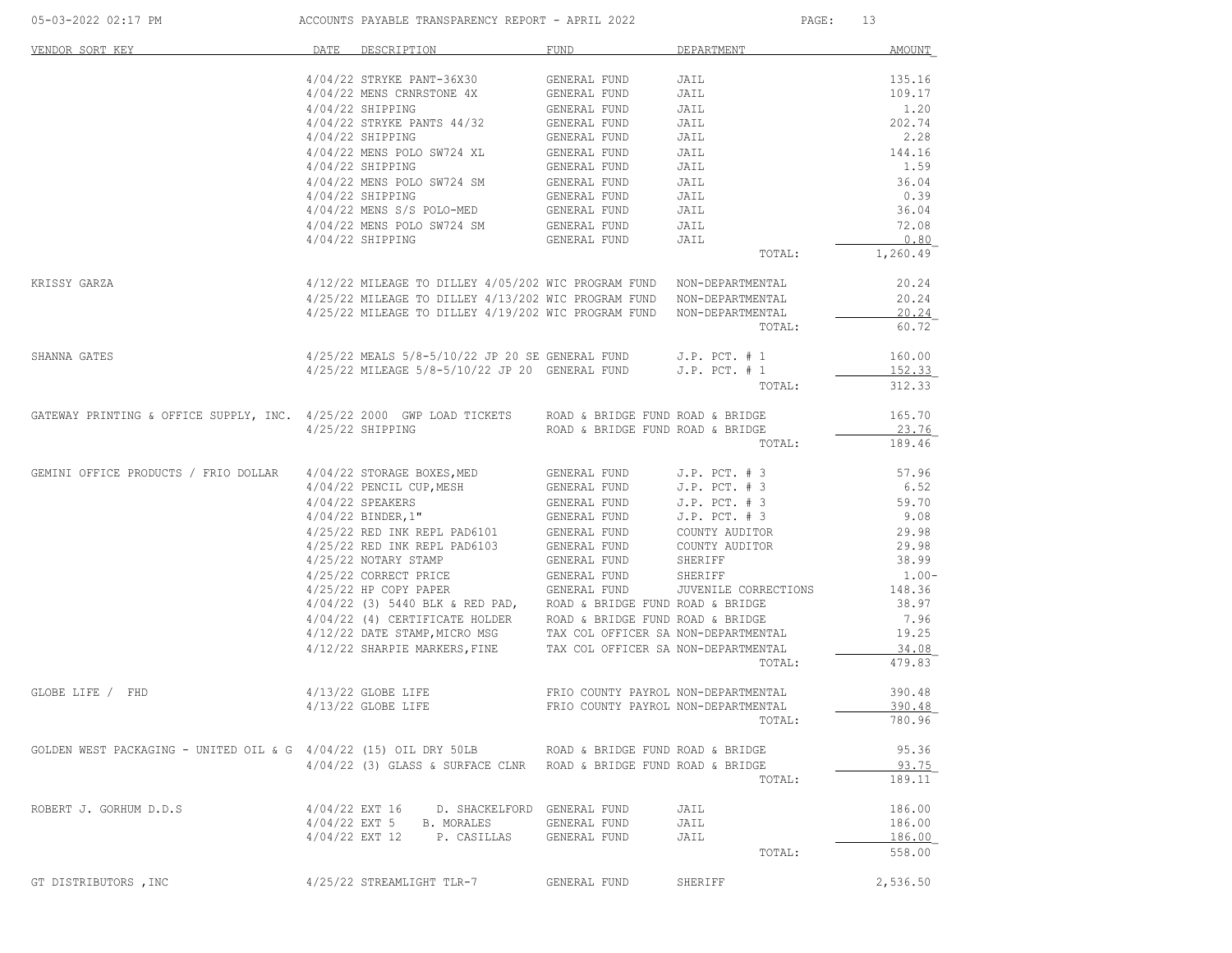| 05-03-2022 02:17 PM                                                                             |                | ACCOUNTS PAYABLE TRANSPARENCY REPORT - APRIL 2022                                                                                                                                                            |                                                                      | PAGE:                                | 14                 |
|-------------------------------------------------------------------------------------------------|----------------|--------------------------------------------------------------------------------------------------------------------------------------------------------------------------------------------------------------|----------------------------------------------------------------------|--------------------------------------|--------------------|
| VENDOR SORT KEY                                                                                 | DATE           | DESCRIPTION                                                                                                                                                                                                  | FUND                                                                 | DEPARTMENT                           | <b>AMOUNT</b>      |
|                                                                                                 |                | $4/25/22$ FREIGHT                                                                                                                                                                                            | GENERAL FUND                                                         | SHERIFF                              | 15.00              |
|                                                                                                 |                |                                                                                                                                                                                                              |                                                                      | TOTAL:                               | 2,551.50           |
| H.E.B                                                                                           |                | 4/12/22 HEB FOOD GIFT CARDS AMERICAN RESCUE PL NON-DEPARTMENTAL                                                                                                                                              |                                                                      |                                      | 2,500.00           |
|                                                                                                 |                |                                                                                                                                                                                                              |                                                                      | TOTAL:                               | 2,500.00           |
| HELENA AGRI-ENTERPRISES, LLC 4/12/22 (2.5) HERBICIDE 2X2.5 GAL ROAD & BRIDGE FUND ROAD & BRIDGE |                |                                                                                                                                                                                                              |                                                                      |                                      | 187.50             |
|                                                                                                 |                | $4/12/22$ (5) CREDIT 41 EXTRA 2X2.5 ROAD & BRIDGE FUND ROAD & BRIDGE                                                                                                                                         |                                                                      |                                      | 242.50             |
|                                                                                                 |                | $4/12/22$ (2.5) GAL PATHFINDER II 2X ROAD & BRIDGE FUND ROAD & BRIDGE                                                                                                                                        |                                                                      |                                      | 110.00             |
|                                                                                                 |                |                                                                                                                                                                                                              |                                                                      | TOTAL:                               | 540.00             |
| HELIFOX TECHNOLOGIES LLC                                                                        |                | 4/25/22 MO INSTALLMENT 32 4/18-5/1 GENERAL FUND<br>A/25/22 MO INSTALLMENT 32 1/10 0,1 0.1.<br>4/25/22 IT SERVICE AGREEMENT 4/01/ GENERAL FUND FACILITIES MANAGEMENT<br>20 GENERAL FUND PACILITIES MANAGEMENT |                                                                      |                                      | 6,475.00           |
|                                                                                                 |                |                                                                                                                                                                                                              |                                                                      |                                      | 3,600.00           |
|                                                                                                 |                |                                                                                                                                                                                                              |                                                                      |                                      | 125.00             |
|                                                                                                 |                | 4/25/22 INTERNET VETERANS                                                                                                                                                                                    | GENERAL FUND                                                         | FACILITIES MANAGEMENT                | 125.00             |
|                                                                                                 |                |                                                                                                                                                                                                              |                                                                      | TOTAL:                               | 10,325.00          |
| M. CECILIA HELLRUNG                                                                             |                | 4/12/22 CAUSE# 21-01-00019-CVF N.C GENERAL FUND                                                                                                                                                              |                                                                      | DISTRICT COURT                       | 2,162.50           |
|                                                                                                 |                | 4/04/22 CAUSE# 22-02-00022-CVF K.B GENERAL FUND                                                                                                                                                              |                                                                      | DISTRICT COURT                       | 218.75             |
|                                                                                                 |                |                                                                                                                                                                                                              |                                                                      | TOTAL:                               | 2,381.25           |
| HILTON GALVESTON ISLAND RESORT 4/25/22 LODGING 5/22-5/25/22 ORTEG GENERAL FUND                  |                |                                                                                                                                                                                                              |                                                                      | CONSTABLE PCT # 2                    | 410.55             |
|                                                                                                 |                |                                                                                                                                                                                                              |                                                                      | TOTAL:                               | 410.55             |
| TONY HOLGUIN                                                                                    |                | 4/04/22 SET UP ESMIE'S COMPUTER OU GENERAL FUND                                                                                                                                                              |                                                                      | COMMISSIONERS COURT                  | 55.00              |
|                                                                                                 |                | 4/04/22 SET UP COMPUTER FOR SARA GENERAL FUND                                                                                                                                                                |                                                                      | COMMISSIONERS COURT                  | 110.00             |
|                                                                                                 |                | 4/04/22 DELIVER COMPUTER                                                                                                                                                                                     | <b>GENERAL FUND</b>                                                  | COMMISSIONERS COURT                  | 55.00              |
|                                                                                                 |                | 4/25/22 UPGRADE MICROSOFT DELMA'S GENERAL FUND                                                                                                                                                               |                                                                      | COMMISSIONERS COURT                  | 55.00              |
|                                                                                                 |                | 4/25/22 ROSA'S COMPUTER MAKES LOUD GENERAL FUND                                                                                                                                                              |                                                                      | $J.P.$ PCT. $# 1$                    | 55.00              |
|                                                                                                 |                | 4/25/22 INSTALL HARDDRIVE ON ROSA' GENERAL FUND                                                                                                                                                              |                                                                      | $J.P.$ PCT. $# 1$                    | 110.00             |
|                                                                                                 |                | 4/25/22 INSTALL NETDATA SOFTWARE GENERAL FUND                                                                                                                                                                |                                                                      | $J.P.$ PCT. $# 1$                    | 55.00              |
|                                                                                                 |                | 4/25/22 CONTACT DELL SUPPORT<br>4/04/22 SET UP NEW COMPUTER SALLY GENERAL FUND                                                                                                                               | GENERAL FUND                                                         | $J.P.$ PCT. $# 1$<br>COUNTY ATTORNEY | 55.00<br>110.00    |
|                                                                                                 |                | 4/04/22 DELIVER COMPUTER & TRANSFE GENERAL FUND                                                                                                                                                              |                                                                      | COUNTY ATTORNEY                      | 55.00              |
|                                                                                                 |                | 4/25/22 MIGRATE 2 ACCTS TO HOSTED GENERAL FUND                                                                                                                                                               |                                                                      | COUNTY AUDITOR                       | 55.00              |
|                                                                                                 |                | 4/25/22 ERRORS W/CRYSTAL'S ACCT GENERAL FUND                                                                                                                                                                 |                                                                      | COUNTY AUDITOR                       | 55.00              |
|                                                                                                 |                | 4/25/22 RESCHEDULE MIGRATION CRYST GENERAL FUND                                                                                                                                                              |                                                                      | COUNTY AUDITOR                       | 55.00              |
|                                                                                                 |                | 4/25/22 REMOVE SPYWARE & ADWARE                                                                                                                                                                              | GENERAL FUND                                                         | SHERIFF                              | 55.00              |
|                                                                                                 |                | 4/25/22 SET UP DEPUTY LEAL'S COMPU GENERAL FUND                                                                                                                                                              |                                                                      | SHERIFF                              | 110.00             |
|                                                                                                 |                | 4/25/22 MODIFY SOPHOS VIRUS SOFTWA GENERAL FUND                                                                                                                                                              |                                                                      | SHERIFF                              | 55.00              |
|                                                                                                 |                | 4/04/22 TROUBLESHOOT COMP 836 WATC GENERAL FUND                                                                                                                                                              |                                                                      | SHERIFF                              | 110.00             |
|                                                                                                 |                | 4/04/22 WORK W/WATCHGUARD                                                                                                                                                                                    | GENERAL FUND                                                         | SHERIFF                              | 55.00              |
|                                                                                                 |                | 4/04/22 WORK W/SOFTWARE TECHNOLOGI GENERAL FUND                                                                                                                                                              |                                                                      | SHERIFF<br>TOTAL:                    | 110.00<br>1,375.00 |
|                                                                                                 |                |                                                                                                                                                                                                              |                                                                      |                                      |                    |
| HOLIDAY INN SAN MARCOS                                                                          |                | 4/25/22 LODGING 5/1-5/6/22 K. CALV GENERAL FUND                                                                                                                                                              |                                                                      | JAIL                                 | 799.25             |
|                                                                                                 |                |                                                                                                                                                                                                              |                                                                      | TOTAL:                               | 799.25             |
| HOLT CAT                                                                                        |                | $4/04/22$ (12) CAT ELC (COOLANT)                                                                                                                                                                             | ROAD & BRIDGE FUND ROAD & BRIDGE                                     |                                      | 245.16             |
|                                                                                                 |                | $4/12/22$ (4) BOLT                                                                                                                                                                                           | ROAD & BRIDGE FUND ROAD & BRIDGE                                     |                                      | 22.32              |
|                                                                                                 |                | $4/12/22$ (2) LOCK                                                                                                                                                                                           | ROAD & BRIDGE FUND ROAD & BRIDGE                                     |                                      | 8.28               |
|                                                                                                 |                | $4/12/22$ (4) BOLT                                                                                                                                                                                           | ROAD & BRIDGE FUND ROAD & BRIDGE                                     |                                      | 66.52              |
|                                                                                                 |                | $4/12/22$ (4) STUD-TAPERLO                                                                                                                                                                                   | ROAD & BRIDGE FUND ROAD & BRIDGE                                     |                                      | 57.28              |
|                                                                                                 | 4/12/22 GASKET |                                                                                                                                                                                                              | ROAD & BRIDGE FUND ROAD & BRIDGE                                     |                                      | 40.28<br>14.76     |
|                                                                                                 | 4/12/22 CLAMP  | $4/12/22$ (2) LOCK                                                                                                                                                                                           | ROAD & BRIDGE FUND ROAD & BRIDGE<br>ROAD & BRIDGE FUND ROAD & BRIDGE |                                      | 52.07              |
|                                                                                                 |                |                                                                                                                                                                                                              |                                                                      |                                      |                    |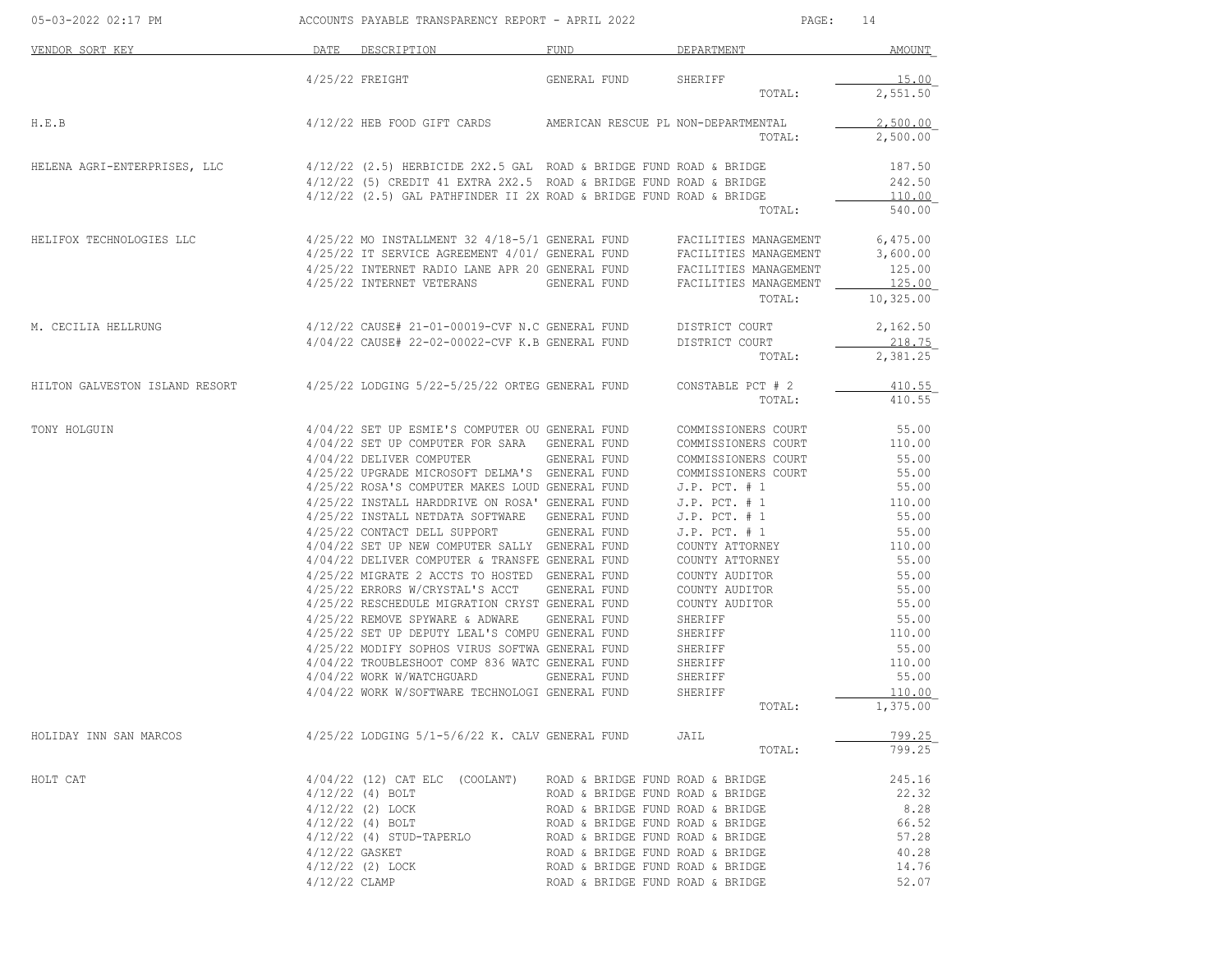| VENDOR SORT KEY                   | DATE DESCRIPTION                                             | FUND                         | DEPARTMENT                                                                                                                                                                                                                              | <b>AMOUNT</b>  |
|-----------------------------------|--------------------------------------------------------------|------------------------------|-----------------------------------------------------------------------------------------------------------------------------------------------------------------------------------------------------------------------------------------|----------------|
|                                   |                                                              |                              |                                                                                                                                                                                                                                         | 97.43          |
|                                   |                                                              |                              |                                                                                                                                                                                                                                         |                |
|                                   |                                                              |                              |                                                                                                                                                                                                                                         |                |
|                                   |                                                              |                              |                                                                                                                                                                                                                                         |                |
|                                   |                                                              |                              |                                                                                                                                                                                                                                         |                |
|                                   |                                                              |                              |                                                                                                                                                                                                                                         |                |
|                                   |                                                              |                              |                                                                                                                                                                                                                                         |                |
|                                   |                                                              |                              |                                                                                                                                                                                                                                         |                |
|                                   |                                                              |                              |                                                                                                                                                                                                                                         |                |
|                                   |                                                              |                              |                                                                                                                                                                                                                                         |                |
|                                   |                                                              |                              |                                                                                                                                                                                                                                         |                |
|                                   |                                                              |                              |                                                                                                                                                                                                                                         |                |
|                                   |                                                              |                              |                                                                                                                                                                                                                                         |                |
|                                   |                                                              |                              |                                                                                                                                                                                                                                         |                |
|                                   |                                                              |                              |                                                                                                                                                                                                                                         |                |
|                                   |                                                              |                              |                                                                                                                                                                                                                                         |                |
|                                   |                                                              |                              |                                                                                                                                                                                                                                         |                |
|                                   |                                                              |                              |                                                                                                                                                                                                                                         |                |
|                                   |                                                              |                              |                                                                                                                                                                                                                                         |                |
|                                   |                                                              |                              |                                                                                                                                                                                                                                         |                |
|                                   |                                                              |                              |                                                                                                                                                                                                                                         |                |
|                                   |                                                              |                              |                                                                                                                                                                                                                                         |                |
|                                   |                                                              |                              |                                                                                                                                                                                                                                         |                |
|                                   |                                                              |                              |                                                                                                                                                                                                                                         |                |
|                                   |                                                              |                              |                                                                                                                                                                                                                                         |                |
|                                   |                                                              |                              |                                                                                                                                                                                                                                         |                |
|                                   |                                                              |                              |                                                                                                                                                                                                                                         |                |
|                                   |                                                              |                              |                                                                                                                                                                                                                                         |                |
|                                   |                                                              |                              |                                                                                                                                                                                                                                         |                |
|                                   |                                                              |                              |                                                                                                                                                                                                                                         |                |
|                                   |                                                              |                              |                                                                                                                                                                                                                                         |                |
|                                   |                                                              |                              | 4/12/22 DELIVERY (PROBA & REIDGE FUND ROAD & BRIDGE REPAIR (1202 DELIVERY CHE AND A READGE FUND ROAD & BRIDGE REPAIR (1202 SIMPLEME) (404/22 SEAL-O-RING ROAD & BRIDGE FUND ROAD & BRIDGE REPAIR (404/22 SEAL-O-RING ROAD & B<br>TOTAL: | 4,460.81       |
| HOMETOWN HEALTHCARE LLC           |                                                              |                              |                                                                                                                                                                                                                                         |                |
|                                   |                                                              |                              |                                                                                                                                                                                                                                         |                |
|                                   |                                                              |                              |                                                                                                                                                                                                                                         |                |
|                                   |                                                              |                              |                                                                                                                                                                                                                                         |                |
|                                   |                                                              |                              |                                                                                                                                                                                                                                         |                |
|                                   |                                                              |                              |                                                                                                                                                                                                                                         |                |
|                                   |                                                              |                              |                                                                                                                                                                                                                                         |                |
|                                   |                                                              |                              |                                                                                                                                                                                                                                         |                |
|                                   |                                                              |                              |                                                                                                                                                                                                                                         |                |
|                                   |                                                              |                              |                                                                                                                                                                                                                                         |                |
|                                   |                                                              |                              |                                                                                                                                                                                                                                         |                |
|                                   | 4/04/22 CPT 99213 J. NUNEZ                                   | GENERAL FUND                 | JAIL                                                                                                                                                                                                                                    | 85.00          |
|                                   | 4/04/22 CPT 99213 A. VALENZUELA                              | GENERAL FUND                 | JAIL                                                                                                                                                                                                                                    | 85.00          |
|                                   | 4/04/22 CPT 99213 R. CHAVERA<br>4/04/22 CPT 99213 S. CANALES | GENERAL FUND<br>GENERAL FUND | JAIL<br>JAIL                                                                                                                                                                                                                            | 85.00<br>85.00 |
|                                   | 4/04/22 CPT 99213 S. CANALES                                 | GENERAL FUND                 | JAIL                                                                                                                                                                                                                                    | 85.00          |
|                                   | 4/04/22 CPT 87811 S. CANALES                                 | GENERAL FUND                 | JAIL                                                                                                                                                                                                                                    | 75.00          |
|                                   |                                                              |                              | TOTAL:                                                                                                                                                                                                                                  | 1,168.00       |
|                                   |                                                              |                              |                                                                                                                                                                                                                                         |                |
| HOPPER'S SOFT WATER SERVICE, LLC. | 4/12/22 AUTO 45 SOFTENER SVC APR 2 GENERAL FUND              |                              | FACILITIES MANAGEMENT<br>TOTAL:                                                                                                                                                                                                         | 45.00<br>45.00 |
|                                   |                                                              |                              |                                                                                                                                                                                                                                         |                |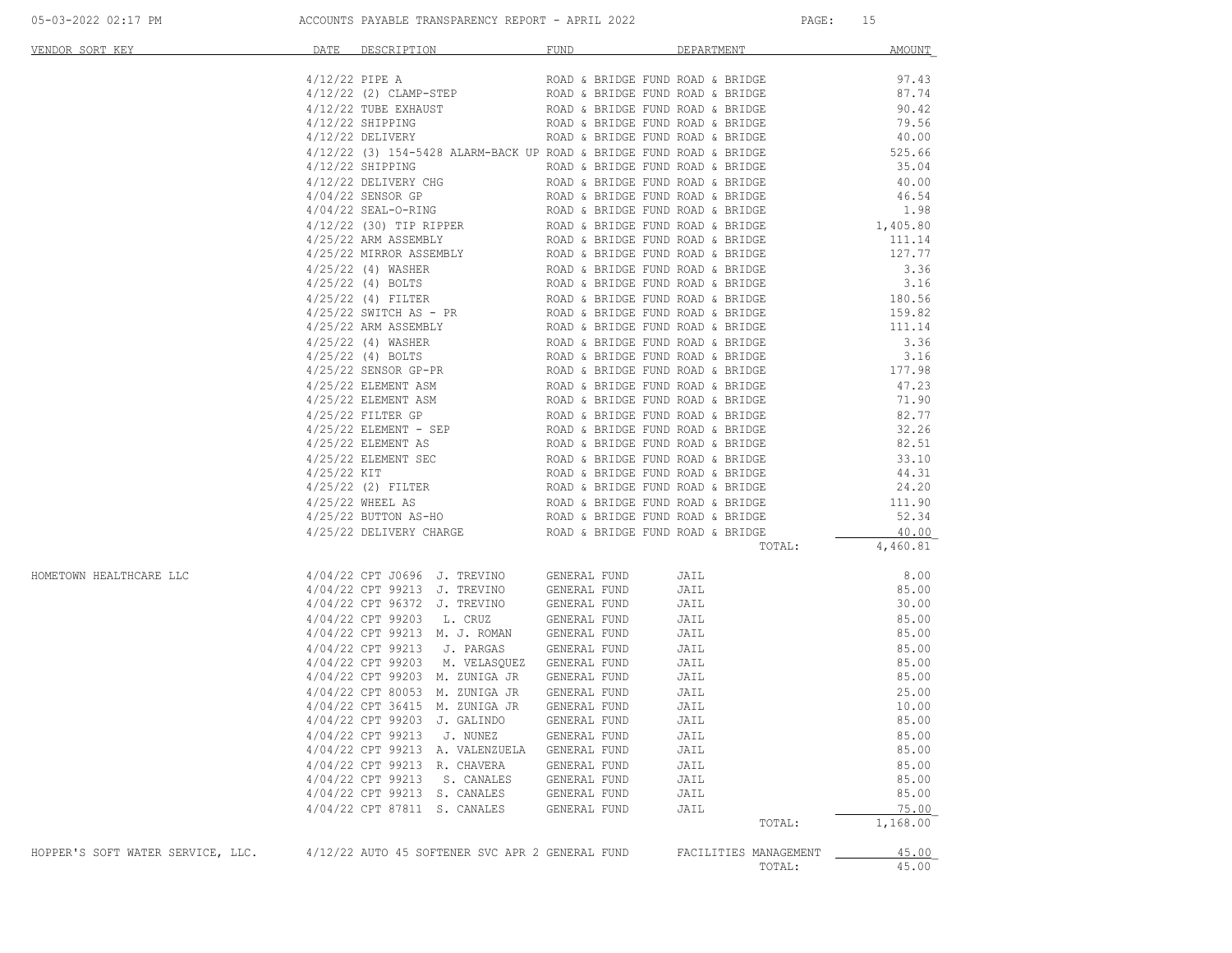| 05-03-2022 02:17 PM           |               | ACCOUNTS PAYABLE TRANSPARENCY REPORT - APRIL 2022                    |              | PAGE:                                  | 16               |
|-------------------------------|---------------|----------------------------------------------------------------------|--------------|----------------------------------------|------------------|
| VENDOR SORT KEY               |               | DATE DESCRIPTION                                                     | FUND         | DEPARTMENT                             | AMOUNT           |
| HORSESHOE BAY RESORT          |               | 4/25/22 LODGING 5/23-5/25/22 MEDEL GENERAL FUND                      |              | JUVENILE CORRECTIONS                   | 203.52           |
|                               |               |                                                                      |              | TOTAL:                                 | 203.52           |
| PRISCILLA HUERTA              |               | 4/12/22 DIETICIAN HRS 3/23 & 3/30/ WIC PROGRAM FUND NON-DEPARTMENTAL |              |                                        | 659.42           |
|                               |               | $4/25/22$ DIETICIAN HRS $4/06$ & $4/13/$ WIC PROGRAM FUND            |              | NON-DEPARTMENTAL                       | 659.42           |
|                               |               |                                                                      |              | TOTAL:                                 | 1,318.84         |
| AARON TOMAS IBARRA            |               | 4/12/22 MEALS 5/3-5/6/22 2022 PROB GENERAL FUND                      |              | COUNTY CLERK                           | 224.00           |
|                               |               | 4/12/22 MILEAGE 5/3-5/6/22 2022 PR GENERAL FUND                      |              | COUNTY CLERK<br>TOTAL:                 | 351.58<br>575.58 |
|                               |               |                                                                      |              |                                        |                  |
| SAT RADIO COMMUNICATIONS, LTD | 4/25/22 SIREN |                                                                      | GENERAL FUND | SHERIFF                                | 240.30           |
|                               |               | 4/25/22 100W SIREN SPEAKER                                           | GENERAL FUND | SHERIFF                                | 335.70           |
|                               |               | 4/25/22 SIREN SPEAKER BRACKE                                         | GENERAL FUND | SHERIFF                                | 38.70            |
|                               |               | 4/25/22 FRONT VISOR LIGHTSRB                                         | GENERAL FUND | SHERIFF                                | 702.00           |
|                               |               | 4/25/22 REAR WINDOW TA LIGHT                                         | GENERAL FUND | SHERIFF                                | 1,378.80         |
|                               |               | 4/25/22 REAR LIGHTS RB                                               | GENERAL FUND | SHERIFF                                | 223.20           |
|                               |               | 4/25/22 FRONT LIGHTS RB                                              | GENERAL FUND | SHERIFF                                | 223.20           |
|                               |               | 4/25/22 REMOVAL & INSTALLATI                                         | GENERAL FUND | SHERIFF                                | 1,858.00         |
|                               |               | 4/25/22 SHIPPING & HANDLING                                          | GENERAL FUND | SHERIFF                                | 125.68           |
|                               |               |                                                                      |              | TOTAL:                                 | 5,125.58         |
| INTERNAL REVENUE SERVICE      |               | 4/12/22 FICA WITHHOLDINGS                                            | GENERAL FUND | COMMISSIONERS COURT                    | 329.88           |
|                               |               | 4/26/22 FICA WITHHOLDINGS                                            | GENERAL FUND | COMMISSIONERS COURT                    | 289.88           |
|                               |               | 4/12/22 MEDICARE WITHHOLDINGS                                        | GENERAL FUND | COMMISSIONERS COURT                    | 77.16            |
|                               |               | 4/26/22 MEDICARE WITHHOLDINGS                                        | GENERAL FUND | COMMISSIONERS COURT                    | 67.81            |
|                               |               | 4/12/22 FICA WITHHOLDINGS                                            | GENERAL FUND | COUNTY CLERK                           | 395.62           |
|                               |               | 4/26/22 FICA WITHHOLDINGS                                            | GENERAL FUND | COUNTY CLERK                           | 385.53           |
|                               |               | 4/12/22 MEDICARE WITHHOLDINGS                                        | GENERAL FUND | COUNTY CLERK                           | 92.53            |
|                               |               | 4/26/22 MEDICARE WITHHOLDINGS                                        | GENERAL FUND | COUNTY CLERK                           | 90.17            |
|                               |               | 4/12/22 FICA WITHHOLDINGS                                            | GENERAL FUND | EMERGENCY MGNT / 911 M                 | 127.64           |
|                               |               | 4/26/22 FICA WITHHOLDINGS                                            | GENERAL FUND | EMERGENCY MGNT / 911 M                 | 127.64           |
|                               |               | 4/12/22 MEDICARE WITHHOLDINGS                                        | GENERAL FUND | EMERGENCY MGNT / 911 M                 | 29.85            |
|                               |               | 4/26/22 MEDICARE WITHHOLDINGS                                        | GENERAL FUND | EMERGENCY MGNT / 911 M                 | 29.85            |
|                               |               | 4/12/22 FICA WITHHOLDINGS                                            | GENERAL FUND | DISTRICT COURT                         | 62.75            |
|                               |               | 4/26/22 FICA WITHHOLDINGS                                            | GENERAL FUND | DISTRICT COURT                         | 62.75            |
|                               |               | 4/12/22 MEDICARE WITHHOLDINGS                                        | GENERAL FUND | DISTRICT COURT                         | 14.68            |
|                               |               | 4/26/22 MEDICARE WITHHOLDINGS                                        | GENERAL FUND | DISTRICT COURT                         | 14.68            |
|                               |               | 4/12/22 FICA WITHHOLDINGS                                            | GENERAL FUND | DISTRICT CLERK                         | 423.13           |
|                               |               | 4/26/22 FICA WITHHOLDINGS                                            | GENERAL FUND | DISTRICT CLERK                         | 423.12           |
|                               |               | 4/12/22 MEDICARE WITHHOLDINGS                                        | GENERAL FUND | DISTRICT CLERK                         | 98.96            |
|                               |               | 4/26/22 MEDICARE WITHHOLDINGS                                        | GENERAL FUND | DISTRICT CLERK                         | 98.95            |
|                               |               | 4/12/22 FICA WITHHOLDINGS                                            | GENERAL FUND | $J.P.$ PCT. $# 1$                      | 272.49           |
|                               |               | 4/26/22 FICA WITHHOLDINGS                                            | GENERAL FUND | $J.P.$ PCT. $# 1$                      | 272.49           |
|                               |               | 4/12/22 MEDICARE WITHHOLDINGS                                        | GENERAL FUND | $J.P.$ PCT. $# 1$                      | 63.73            |
|                               |               | 4/26/22 MEDICARE WITHHOLDINGS                                        | GENERAL FUND | J.P. PCT. # 1                          | 63.73            |
|                               |               | 4/12/22 FICA WITHHOLDINGS                                            | GENERAL FUND | $J.P.$ PCT. $# 2$                      | 182.16           |
|                               |               | 4/26/22 FICA WITHHOLDINGS<br>4/12/22 MEDICARE WITHHOLDINGS           | GENERAL FUND | $J.P.$ PCT. $# 2$                      | 216.58           |
|                               |               |                                                                      | GENERAL FUND | $J.P.$ PCT. $# 2$                      | 42.60            |
|                               |               | 4/26/22 MEDICARE WITHHOLDINGS                                        | GENERAL FUND | $J.P.$ PCT. $# 2$                      | 50.65            |
|                               |               | 4/12/22 FICA WITHHOLDINGS                                            | GENERAL FUND | $J.P.$ PCT. $# 3$<br>$J.P.$ PCT. $# 3$ | 198.24           |
|                               |               | 4/26/22 FICA WITHHOLDINGS<br>4/12/22 MEDICARE WITHHOLDINGS           | GENERAL FUND | J.P. PCT. # 3                          | 200.77<br>46.35  |
|                               |               |                                                                      | GENERAL FUND |                                        |                  |
|                               |               | 4/26/22 MEDICARE WITHHOLDINGS<br>4/12/22 FICA WITHHOLDINGS           | GENERAL FUND | $J.P.$ PCT. $# 3$                      | 46.95<br>206.37  |
|                               |               |                                                                      | GENERAL FUND | J.P. PCT. # 4                          |                  |
|                               |               | 4/26/22 FICA WITHHOLDINGS                                            | GENERAL FUND | $J.P.$ PCT. $# 4$                      | 206.37           |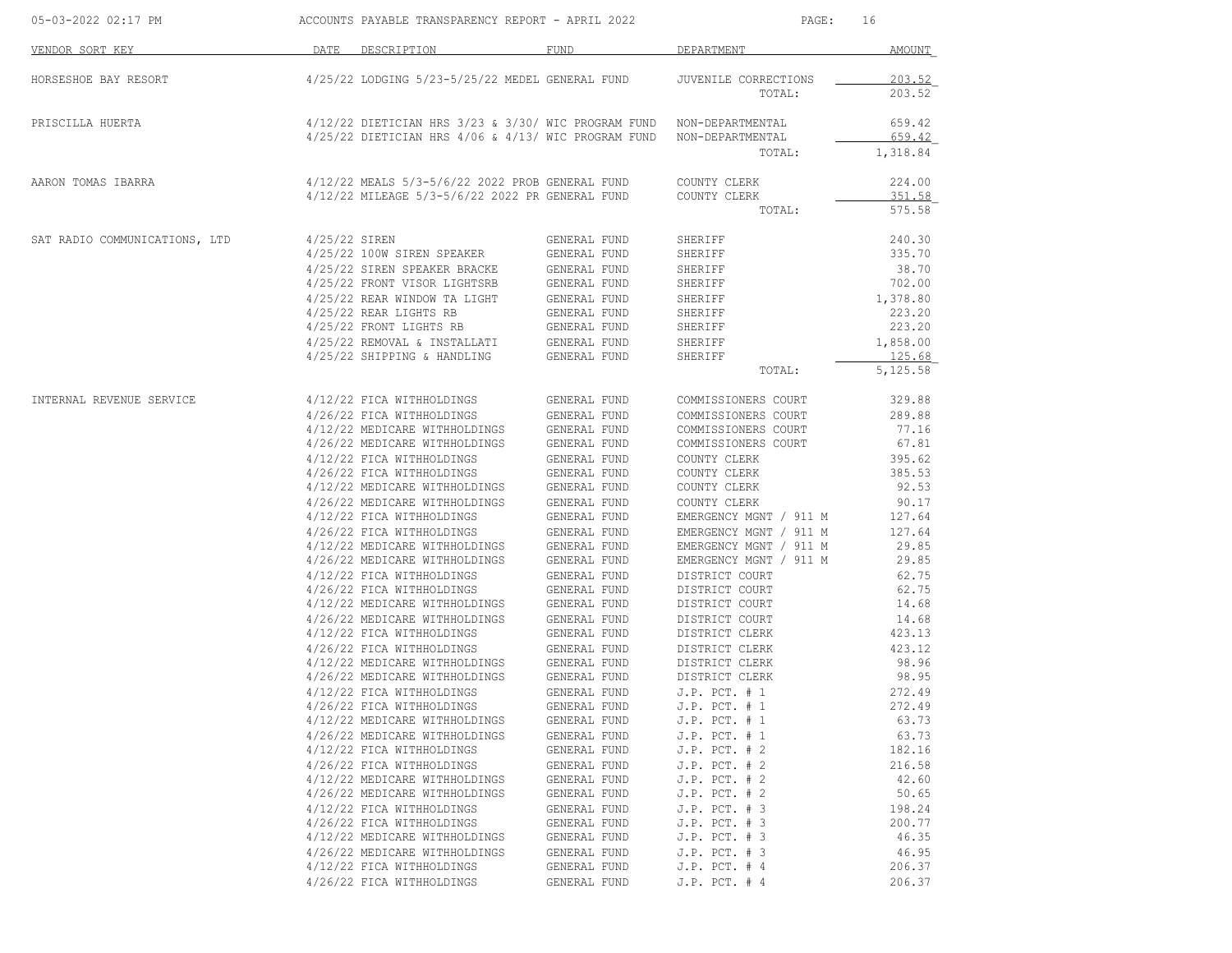| VENDOR SORT KEY | DATE<br>DESCRIPTION                                                                     | FUND         | DEPARTMENT            | <b>AMOUNT</b> |
|-----------------|-----------------------------------------------------------------------------------------|--------------|-----------------------|---------------|
|                 | 4/12/22 MEDICARE WITHHOLDINGS                                                           | GENERAL FUND | $J.P.$ PCT. $#4$      | 48.26         |
|                 | 4/26/22 MEDICARE WITHHOLDINGS                                                           | GENERAL FUND | $J.P.$ PCT. $#4$      | 48.26         |
|                 | 4/12/22 FICA WITHHOLDINGS                                                               | GENERAL FUND | COUNTY ATTORNEY       | 529.78        |
|                 | 4/26/22 FICA WITHHOLDINGS                                                               | GENERAL FUND | COUNTY ATTORNEY       | 533.67        |
|                 | 4/12/22 MEDICARE WITHHOLDINGS                                                           | GENERAL FUND | COUNTY ATTORNEY       | 123.91        |
|                 | 4/26/22 MEDICARE WITHHOLDINGS                                                           | GENERAL FUND | COUNTY ATTORNEY       | 124.82        |
|                 | 4/12/22 FICA WITHHOLDINGS                                                               | GENERAL FUND | ELECTIONS             | 269.20        |
|                 | 4/26/22 FICA WITHHOLDINGS                                                               | GENERAL FUND | ELECTIONS             | 269.20        |
|                 | 4/12/22 MEDICARE WITHHOLDINGS                                                           | GENERAL FUND | ELECTIONS             | 62.95         |
|                 | 4/26/22 MEDICARE WITHHOLDINGS                                                           | GENERAL FUND | ELECTIONS             | 62.95         |
|                 | 4/12/22 FICA WITHHOLDINGS                                                               | GENERAL FUND | COUNTY AUDITOR        | 337.84        |
|                 | 4/26/22 FICA WITHHOLDINGS                                                               | GENERAL FUND | COUNTY AUDITOR        | 337.84        |
|                 |                                                                                         | GENERAL FUND | COUNTY AUDITOR        | 79.00         |
|                 | 4/12/22 MEDICARE WITHHOLDINGS<br>4/26/22 MEDICARE WITHHOLDINGS                          | GENERAL FUND | COUNTY AUDITOR        | 79.00         |
|                 | 4/12/22 FICA WITHHOLDINGS                                                               | GENERAL FUND | COUNTY TREASURER      | 352.45        |
|                 | 4/26/22 FICA WITHHOLDINGS                                                               | GENERAL FUND | COUNTY TREASURER      | 352.45        |
|                 | 4/12/22 MEDICARE WITHHOLDINGS                                                           | GENERAL FUND | COUNTY TREASURER      | 82.43         |
|                 | 4/26/22 MEDICARE WITHHOLDINGS                                                           | GENERAL FUND | COUNTY TREASURER      | 82.43         |
|                 | 4/12/22 FICA WITHHOLDINGS                                                               | GENERAL FUND | TAX COLLECTOR         | 684.50        |
|                 |                                                                                         | GENERAL FUND | TAX COLLECTOR         | 663.13        |
|                 | 4/26/22 FICA WITHHOLDINGS<br>4/12/22 MEDICARE WITHHOLDINGS                              | GENERAL FUND | TAX COLLECTOR         | 160.08        |
|                 | 4/26/22 MEDICARE WITHHOLDINGS                                                           | GENERAL FUND | TAX COLLECTOR         | 155.08        |
|                 | 4/12/22 FICA WITHHOLDINGS                                                               | GENERAL FUND | FACILITIES MANAGEMENT | 341.41        |
|                 | 4/26/22 FICA WITHHOLDINGS                                                               | GENERAL FUND | FACILITIES MANAGEMENT | 341.41        |
|                 | 4/12/22 MEDICARE WITHHOLDINGS                                                           | GENERAL FUND | FACILITIES MANAGEMENT | 79.85         |
|                 | 4/26/22 MEDICARE WITHHOLDINGS                                                           | GENERAL FUND | FACILITIES MANAGEMENT | 79.85         |
|                 |                                                                                         | GENERAL FUND | CONSTABLE PCT # 1     | 121.25        |
|                 | 4/12/22 FICA WITHHOLDINGS<br>4/26/22 FICA WITHHOLDINGS                                  | GENERAL FUND | CONSTABLE PCT # 1     | 121.25        |
|                 |                                                                                         | GENERAL FUND | CONSTABLE PCT # 1     | 28.36         |
|                 | 4/12/22 MEDICARE WITHHOLDINGS<br>4/26/22 MEDICARE WITHHOLDINGS                          | GENERAL FUND | CONSTABLE PCT # 1     | 28.36         |
|                 | 4/12/22 FICA WITHHOLDINGS                                                               | GENERAL FUND | CONSTABLE PCT # 2     | 108.45        |
|                 | 4/26/22 FICA WITHHOLDINGS                                                               | GENERAL FUND | CONSTABLE PCT # 2     | 108.45        |
|                 | 4/12/22 MEDICARE WITHHOLDINGS                                                           | GENERAL FUND | CONSTABLE PCT # 2     | 25.36         |
|                 |                                                                                         | GENERAL FUND | CONSTABLE PCT # 2     | 25.36         |
|                 | 4/26/22 MEDICARE WITHHOLDINGS<br>4/12/22 FICA WITHHOLDINGS<br>4/12/22 FICA WITHHOLDINGS | GENERAL FUND | CONSTABLE PCT # 3     | 121.06        |
|                 | 4/26/22 FICA WITHHOLDINGS                                                               | GENERAL FUND | CONSTABLE PCT # 3     | 121.06        |
|                 | 4/12/22 MEDICARE WITHHOLDINGS                                                           | GENERAL FUND | CONSTABLE PCT # 3     | 28.31         |
|                 | 4/26/22 MEDICARE WITHHOLDINGS                                                           | GENERAL FUND | CONSTABLE PCT # 3     | 28.31         |
|                 | 4/12/22 FICA WITHHOLDINGS                                                               | GENERAL FUND | CONSTABLE PCT # 4     | 119.42        |
|                 | 4/26/22 FICA WITHHOLDINGS                                                               | GENERAL FUND | CONSTABLE PCT # 4     | 119.42        |
|                 | 4/12/22 MEDICARE WITHHOLDINGS                                                           | GENERAL FUND | CONSTABLE PCT # 4     | 27.93         |
|                 | 4/26/22 MEDICARE WITHHOLDINGS                                                           | GENERAL FUND | CONSTABLE PCT # 4     | 27.93         |
|                 |                                                                                         | GENERAL FUND | JAIL                  | 1,474.25      |
|                 | 4/12/22 FICA WITHHOLDINGS<br>4/26/22 FICA WITHHOLDINGS                                  | GENERAL FUND | JAIL                  | 1,463.52      |
|                 | 4/12/22 MEDICARE WITHHOLDINGS                                                           | GENERAL FUND | JAIL                  | 344.78        |
|                 | 4/26/22 MEDICARE WITHHOLDINGS GENERAL FUND                                              |              | JAIL                  | 342.29        |
|                 | 4/12/22 FICA WITHHOLDINGS                                                               | GENERAL FUND | SHERIFF               | 3,399.18      |
|                 | 4/26/22 FICA WITHHOLDINGS                                                               | GENERAL FUND | SHERIFF               | 3,395.73      |
|                 | 4/12/22 MEDICARE WITHHOLDINGS                                                           | GENERAL FUND | SHERIFF               | 794.95        |
|                 | 4/26/22 MEDICARE WITHHOLDINGS                                                           | GENERAL FUND | SHERIFF               | 794.16        |
|                 | 4/12/22 FICA WITHHOLDINGS                                                               | GENERAL FUND | JUVENILE CORRECTIONS  | 309.20        |
|                 | 4/26/22 FICA WITHHOLDINGS                                                               | GENERAL FUND | JUVENILE CORRECTIONS  | 309.20        |
|                 | 4/12/22 MEDICARE WITHHOLDINGS                                                           | GENERAL FUND | JUVENILE CORRECTIONS  | 72.30         |
|                 | 4/26/22 MEDICARE WITHHOLDINGS                                                           | GENERAL FUND | JUVENILE CORRECTIONS  | 72.30         |
|                 | 4/12/22 FICA WITHHOLDINGS                                                               | GENERAL FUND | HIGHWAY PATROL        | 99.48         |
|                 | 4/26/22 FICA WITHHOLDINGS                                                               | GENERAL FUND | HIGHWAY PATROL        | 99.48         |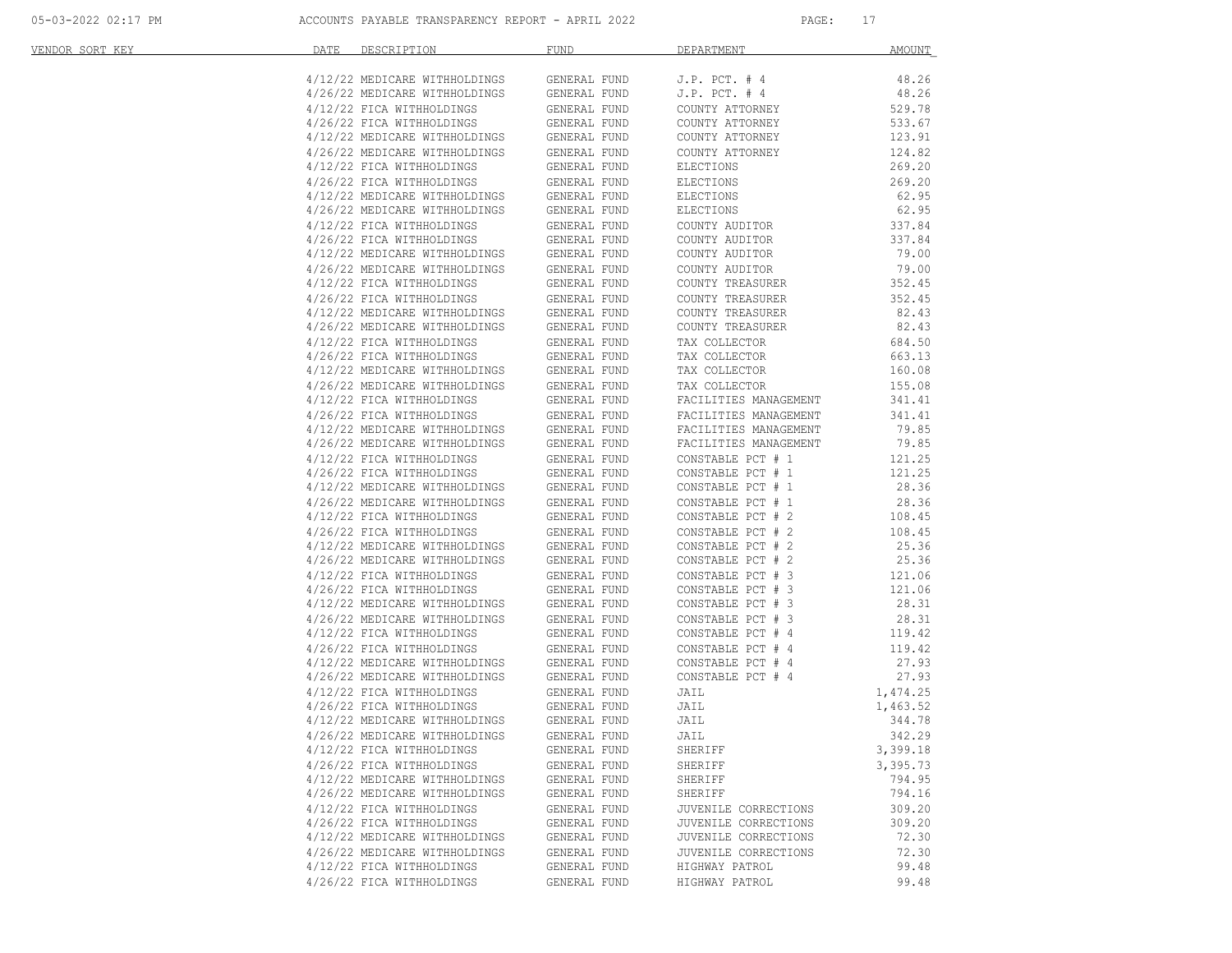| VENDOR SORT KEY | <b>DATE DESCRIPTION</b>       | FUND<br>DEPARTMENT                                                                                                                                                                                                                          | AMOUNT               |
|-----------------|-------------------------------|---------------------------------------------------------------------------------------------------------------------------------------------------------------------------------------------------------------------------------------------|----------------------|
|                 |                               | 4/12/22 MEDICARE WITHHOLDINGS GENERAL FUND HIGHWAY PATROL                                                                                                                                                                                   | 23.27                |
|                 |                               |                                                                                                                                                                                                                                             | 23.27                |
|                 |                               |                                                                                                                                                                                                                                             | 47.69                |
|                 |                               |                                                                                                                                                                                                                                             | 47.69                |
|                 |                               |                                                                                                                                                                                                                                             | 11.15                |
|                 |                               |                                                                                                                                                                                                                                             | 11.15                |
|                 |                               |                                                                                                                                                                                                                                             | 92.11                |
|                 |                               |                                                                                                                                                                                                                                             | 92.11                |
|                 |                               |                                                                                                                                                                                                                                             | 21.54                |
|                 |                               |                                                                                                                                                                                                                                             | 21.54                |
|                 |                               |                                                                                                                                                                                                                                             | 255.33               |
|                 |                               |                                                                                                                                                                                                                                             | 255.32               |
|                 |                               |                                                                                                                                                                                                                                             | 59.71                |
|                 |                               |                                                                                                                                                                                                                                             | 59.71                |
|                 |                               |                                                                                                                                                                                                                                             | 77.53                |
|                 |                               |                                                                                                                                                                                                                                             | 47.00                |
|                 |                               |                                                                                                                                                                                                                                             | 18.14                |
|                 |                               |                                                                                                                                                                                                                                             | 11.00                |
|                 |                               |                                                                                                                                                                                                                                             | 906.74               |
|                 |                               |                                                                                                                                                                                                                                             | 886.76               |
|                 |                               |                                                                                                                                                                                                                                             | 212.05               |
|                 |                               |                                                                                                                                                                                                                                             | 207.39               |
|                 |                               |                                                                                                                                                                                                                                             | 3,365.85<br>3,365.84 |
|                 |                               |                                                                                                                                                                                                                                             |                      |
|                 |                               |                                                                                                                                                                                                                                             | 787.21               |
|                 |                               |                                                                                                                                                                                                                                             | 787.21               |
|                 |                               | 4/26/22 ETCA WITHHOLDINGS<br>4/26/22 MEDICARE WITHHOLDINGS<br>4/26/22 MEDICARE WITHHOLDINGS<br>4/26/22 ETCA WITHHOLDINGS<br>4/26/22 MEDICARE WITHHOLDINGS<br>4/26/22 MEDICARE WITHHOLDINGS<br>4/26/22 MEDICARE WITHHOLDINGS<br>4/26/22 MEDI | 299.55               |
|                 |                               |                                                                                                                                                                                                                                             | 317.73               |
|                 |                               |                                                                                                                                                                                                                                             | 70.06                |
|                 |                               |                                                                                                                                                                                                                                             | 74.30                |
|                 |                               |                                                                                                                                                                                                                                             | 46.25                |
|                 |                               |                                                                                                                                                                                                                                             |                      |
|                 |                               |                                                                                                                                                                                                                                             |                      |
|                 |                               |                                                                                                                                                                                                                                             |                      |
|                 |                               |                                                                                                                                                                                                                                             |                      |
|                 |                               |                                                                                                                                                                                                                                             |                      |
|                 |                               |                                                                                                                                                                                                                                             |                      |
|                 |                               |                                                                                                                                                                                                                                             |                      |
|                 |                               |                                                                                                                                                                                                                                             |                      |
|                 |                               |                                                                                                                                                                                                                                             |                      |
|                 |                               |                                                                                                                                                                                                                                             |                      |
|                 |                               |                                                                                                                                                                                                                                             |                      |
|                 |                               | 4/12/22 FICA WITHHOLDINGS<br>4/26/22 FICA WITHHOLDINGS<br>4/26/22 FICA WITHHOLDINGS<br>4/12/22 MEDICARE WITHHOLDINGS<br>7X JUVENILE PROBAT COMMITMENT DIVERSION<br>4/12/22 MEDICARE WITHHOLDINGS<br>7X JUVENILE PROBAT COMMITMENT DIVERSION | 16.99                |
|                 |                               |                                                                                                                                                                                                                                             | 16.99                |
|                 |                               |                                                                                                                                                                                                                                             | 3.97                 |
|                 |                               | 4/26/22 MEDICARE WITHHOLDINGS TX JUVENILE PROBAT COMMITMENT DIVERSION                                                                                                                                                                       | 3.97                 |
|                 | 4/26/22 FICA WITHHOLDINGS     | JP # 3 D.D.C. FUND NON-DEPARTMENTAL                                                                                                                                                                                                         | 52.46                |
|                 | 4/26/22 MEDICARE WITHHOLDINGS | JP # 3 D.D.C. FUND NON-DEPARTMENTAL                                                                                                                                                                                                         | 12.27                |
|                 | 4/12/22 FEDERAL WITHHOLDINGS  | FRIO COUNTY PAYROL NON-DEPARTMENTAL                                                                                                                                                                                                         | 18,106.97            |
|                 | 4/26/22 FEDERAL WITHHOLDINGS  | FRIO COUNTY PAYROL NON-DEPARTMENTAL                                                                                                                                                                                                         | 18,376.52            |
|                 | 4/12/22 FICA WITHHOLDINGS     | FRIO COUNTY PAYROL NON-DEPARTMENTAL                                                                                                                                                                                                         | 15,877.32            |
|                 | 4/26/22 FICA WITHHOLDINGS     | FRIO COUNTY PAYROL NON-DEPARTMENTAL                                                                                                                                                                                                         | 15,849.97            |
|                 | 4/12/22 MEDICARE WITHHOLDINGS | FRIO COUNTY PAYROL NON-DEPARTMENTAL                                                                                                                                                                                                         | 3,713.24             |
|                 | 4/26/22 MEDICARE WITHHOLDINGS | FRIO COUNTY PAYROL NON-DEPARTMENTAL                                                                                                                                                                                                         | 3,706.89             |
|                 |                               | TOTAL:                                                                                                                                                                                                                                      | 114,778.33           |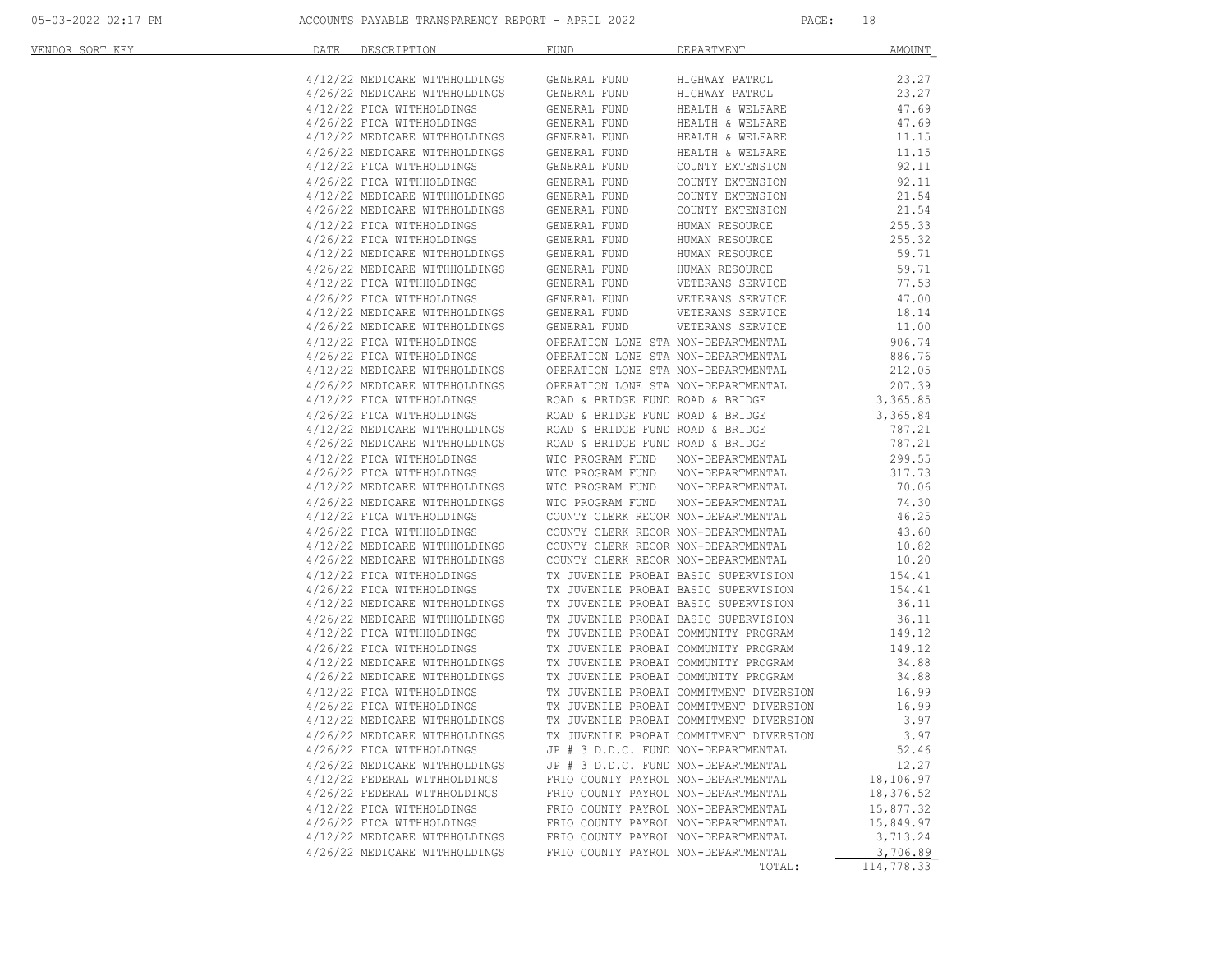| 05-03-2022 02:17 PM                                                                                               | ACCOUNTS PAYABLE TRANSPARENCY REPORT - APRIL 2022                                                                                                                                                                                                                                                                                                                                                            |                                                                            | PAGE:                                                                                                                                                        | 19                                                                                               |
|-------------------------------------------------------------------------------------------------------------------|--------------------------------------------------------------------------------------------------------------------------------------------------------------------------------------------------------------------------------------------------------------------------------------------------------------------------------------------------------------------------------------------------------------|----------------------------------------------------------------------------|--------------------------------------------------------------------------------------------------------------------------------------------------------------|--------------------------------------------------------------------------------------------------|
| VENDOR SORT KEY                                                                                                   | DATE DESCRIPTION                                                                                                                                                                                                                                                                                                                                                                                             | <b>FUND</b>                                                                | DEPARTMENT                                                                                                                                                   | AMOUNT                                                                                           |
| JAMES PUBLISHING INC.                                                                                             | 4/12/22 TX CRIMINAL JURY CHARGES GENERAL FUND<br>$4/12/22$ DISCOUNT                                                                                                                                                                                                                                                                                                                                          | GENERAL FUND                                                               | DISTRICT COURT<br>DISTRICT COURT                                                                                                                             | 219.00<br>$30.00 -$                                                                              |
|                                                                                                                   |                                                                                                                                                                                                                                                                                                                                                                                                              |                                                                            | TOTAL:                                                                                                                                                       | 189.00                                                                                           |
| KARNES COUNTY                                                                                                     | 4/12/22 INMATE HOUSING FEBRUARY 20 GENERAL FUND                                                                                                                                                                                                                                                                                                                                                              |                                                                            | JAIL<br>TOTAL:                                                                                                                                               | 2,835.00<br>2,835.00                                                                             |
| KINSMAN FARMS                                                                                                     | 4/04/22 (2) LIVE OAK TREES 30 GAL ROAD & BRIDGE FUND ROAD & BRIDGE                                                                                                                                                                                                                                                                                                                                           |                                                                            | TOTAL:                                                                                                                                                       | 300.00<br>300.00                                                                                 |
| KJ OILFIELD SERVICES LLC                                                                                          | 4/12/22 WIC ROOFING CONTRACT 10% GENERAL FUND                                                                                                                                                                                                                                                                                                                                                                |                                                                            | FACILITIES MANAGEMENT<br>TOTAL:                                                                                                                              | 3,900.00<br>3,900.00                                                                             |
| KOLOGIK                                                                                                           | 4/25/22 BASIC SYSTEM LICENSES                                                                                                                                                                                                                                                                                                                                                                                | GENERAL FUND                                                               | SHERIFF<br>TOTAL:                                                                                                                                            | 19,460.00<br>19,460.00                                                                           |
| LEGAL SHIELD                                                                                                      | 4/13/22 LEGAL SHIELD GROUP#0105723 FRIO COUNTY PAYROL NON-DEPARTMENTAL<br>4/13/22 LEGAL SHIELD GROUP#0105723 FRIO COUNTY PAYROL NON-DEPARTMENTAL                                                                                                                                                                                                                                                             |                                                                            | TOTAL:                                                                                                                                                       | 23.93<br>23.93<br>47.86                                                                          |
| LEXIS - NEXIS                                                                                                     | 4/12/22 MO SVC MARCH 2022 GENERAL FUND<br>4/12/22 MO SVC MAR 2022 JP2                                                                                                                                                                                                                                                                                                                                        | GENERAL FUND                                                               | DISTRICT COURT<br>$J.P.$ PCT. $# 2$<br>TOTAL:                                                                                                                | 84.00<br>70.12<br>154.12                                                                         |
| LIBERTY NATIONAL LIFE INS. CO.                                                                                    | 4/13/22 LIFE INS<br>4/13/22 LIFE INS                                                                                                                                                                                                                                                                                                                                                                         | FRIO COUNTY PAYROL NON-DEPARTMENTAL<br>FRIO COUNTY PAYROL NON-DEPARTMENTAL | TOTAL:                                                                                                                                                       | 154.07<br>154.07<br>308.14                                                                       |
| LIBERTY RESOURCES FAMILY SERVICES, INC 4/12/22 TELE-COUNSELING JAN 2022 TX JUVENILE PROBAT JUVENILE PROBATION "N" | 4/12/22 TELE-COUNSELING FEB 2022 TX JUVENILE PROBAT JUVENILE PROBATION "N"<br>4/12/22 TELE-COUNSELING MAR 2022 TX JUVENILE PROBAT JUVENILE PROBATION "N"                                                                                                                                                                                                                                                     |                                                                            | TOTAL:                                                                                                                                                       | 320.00<br>405.00<br>340.00<br>1,065.00                                                           |
| LINEBARGER GOGGAN BLAIR & SAMPSON, LLP 4/12/22 DELINQUENT FEES JAN 2022                                           | 4/12/22 DELINQUENT FEES JAN 2022<br>4/12/22 DELINQUENT FEES JAN 2022 GENERAL FUND<br>4/12/22 DELINQUENT FEES JAN 2022                                                                                                                                                                                                                                                                                        | GENERAL FUND<br>GENERAL FUND<br>GENERAL FUND                               | NON-DEPARTMENTAL<br>NON-DEPARTMENTAL<br>NON-DEPARTMENTAL<br>NON-DEPARTMENTAL<br>TOTAL:                                                                       | 2,288.53<br>1,324.63<br>414.90<br>149.08<br>4,177.14                                             |
| LOCAL GOVERNMENT SOLUTIONS, LP                                                                                    | 4/04/22 PROFESSIONAL SVC FEB 2022 GENERAL FUND<br>4/12/22 PROFESSIONAL SVC MAY 2022 GENERAL FUND<br>4/04/22 FEB 2022 SOFTWARE LICENSE GENERAL FUND<br>4/12/22 MAY 2022 SOFTWARE LICENSE GENERAL FUND<br>4/04/22 PROFESSIONAL SVC FEB 2022 GENERAL FUND<br>4/12/22 PROFESSIONAL SVC MAY 2022 GENERAL FUND<br>4/04/22 PROFESSIONAL SVC FEB 2022 GENERAL FUND<br>4/12/22 PROFESSIONAL SVC MAY 2022 GENERAL FUND |                                                                            | COMMISSIONERS COURT<br>COMMISSIONERS COURT<br>COUNTY CLERK<br>COUNTY CLERK<br>DISTRICT CLERK<br>DISTRICT CLERK<br>HIGHWAY PATROL<br>HIGHWAY PATROL<br>TOTAL: | 197.00<br>197.00<br>1,861.00<br>1,861.00<br>1,547.00<br>1,547.00<br>197.00<br>197.00<br>7,604.00 |
| MACON PRECAST CONCRETE LLC                                                                                        | $4/12/22$ CONCRETE BENCHES #7                                                                                                                                                                                                                                                                                                                                                                                | CEMETERY PERPETUAL NON-DEPARTMENTAL                                        | TOTAL:                                                                                                                                                       | 2,600.00<br>2,600.00                                                                             |
| MICHELLE MALDONADO                                                                                                | 4/12/22 MILEAGE TO DILLEY 4/05/202 WIC PROGRAM FUND<br>4/25/22 MILEAGE TO DILLEY 4/19/202 WIC PROGRAM FUND                                                                                                                                                                                                                                                                                                   |                                                                            | NON-DEPARTMENTAL<br>NON-DEPARTMENTAL<br>TOTAL:                                                                                                               | 20.24<br>20.24<br>40.48                                                                          |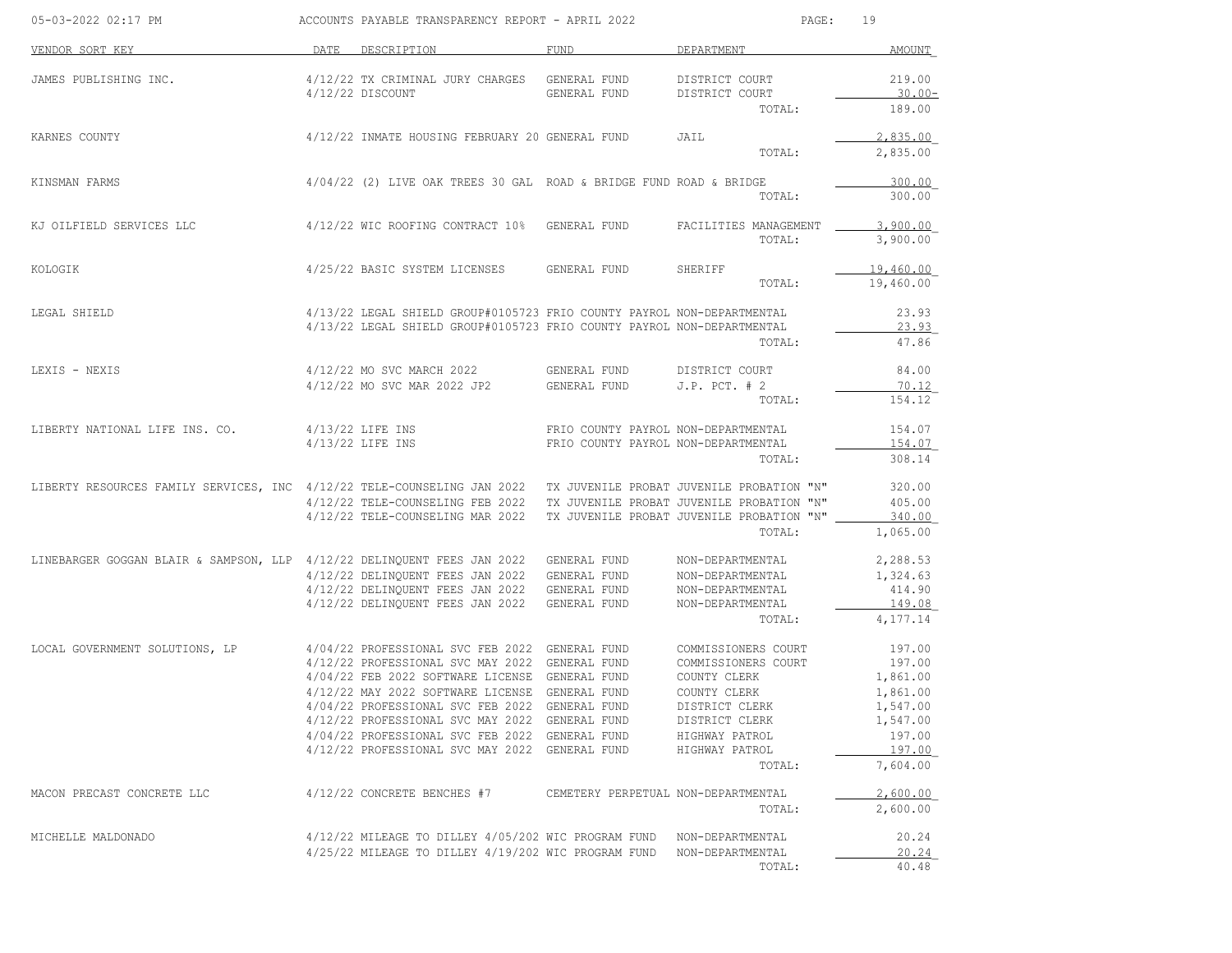| 05-03-2022 02:17 PM         | ACCOUNTS PAYABLE TRANSPARENCY REPORT - APRIL 2022                    | 20<br>PAGE:  |                                                |                  |
|-----------------------------|----------------------------------------------------------------------|--------------|------------------------------------------------|------------------|
| VENDOR SORT KEY             | DATE DESCRIPTION                                                     | <b>FUND</b>  | DEPARTMENT                                     | AMOUNT           |
| CARLOS MARQUEZ              | 4/21/22 ADDITIONAL PAINT SUPPLIES WIC PROGRAM FUND NON-DEPARTMENTAL  |              |                                                | 100.00           |
|                             |                                                                      |              | TOTAL:                                         | 100.00           |
| CRYSTAL MARQUEZ             | 4/12/22 MEALS 5/3-5/6/22 CONFERENC GENERAL FUND                      |              | COUNTY AUDITOR                                 | 224.00           |
|                             | 4/12/22 MILEAGE 5/3-5/6/22 CONFERE GENERAL FUND                      |              | COUNTY AUDITOR                                 | 170.82           |
|                             |                                                                      |              | TOTAL:                                         | 394.82           |
| MACEDONIO MARTINEZ          | $4/25/22$ MEALS $5/1-5/6/22$ TJA CONF GENERAL FUND                   |              | JAIL                                           | 324.50           |
|                             |                                                                      |              | TOTAL:                                         | 324.50           |
| PEDRO MARTINEZ              | $4/04/22$ MEALS $4/18-4/21/22$ SEMINAR GENERAL FUND                  |              | COUNTY TREASURER                               | 206.50           |
|                             | 4/04/22 MILEAGE 4/18-4/21/22 SEMIN GENERAL FUND                      |              | COUNTY TREASURER<br>TOTAL:                     | 118.17<br>324.67 |
| MAVERICK HEAT & COOL, INC.  | 4/25/22 DUCTING MODIFICATIONS                                        | GENERAL FUND | FACILITIES MANAGEMENT                          | 1,224.60         |
|                             |                                                                      |              | TOTAL:                                         | 1,224.60         |
| MONICA G. MEDELEZ           | 4/25/22 MEALS 5/23-5/25/22 TRAININ GENERAL FUND                      |              | JUVENILE CORRECTIONS                           | 147.50           |
|                             | 4/25/22 MILEAGE 5/23-5/25/22 TRAIN GENERAL FUND                      |              | JUVENILE CORRECTIONS                           | 229.82           |
|                             |                                                                      |              | TOTAL:                                         | 377.32           |
| MEDINA ELECTRIC COOP., INC. | $4/12/22$ METER # 82252 PCT # 4                                      | GENERAL FUND | FACILITIES MANAGEMENT                          | 183.27           |
|                             | 4/12/22 METER # 78026 BIGFOOT                                        | GENERAL FUND | FACILITIES MANAGEMENT                          | 78.49            |
|                             | 4/12/22 LIGHT @ VAUGHN/ARMADILLO GENERAL FUND                        |              | FACILITIES MANAGEMENT                          | 10.70            |
|                             | 4/12/22 LIGHT @ HORIZON WEST                                         | GENERAL FUND | FACILITIES MANAGEMENT                          | 13.55            |
|                             | 4/12/22 METER # 96112 RESTROOMS                                      | GENERAL FUND | FACILITIES MANAGEMENT                          | 212.96           |
|                             | 4/12/22 LIGHT @ 1 ARMADILLO ROAD GENERAL FUND                        |              | FACILITIES MANAGEMENT                          | 10.70            |
|                             | 4/12/22 SECURITY 2 ARMADILLO ROAD GENERAL FUND                       |              | FACILITIES MANAGEMENT                          | 10.70            |
|                             | 4/12/22 LIGHT # 3 ARMADILLO ROAD GENERAL FUND                        |              | FACILITIES MANAGEMENT                          | 10.70            |
|                             | 4/12/22 HILLTOP CR 4600 P                                            | GENERAL FUND | FACILITIES MANAGEMENT                          | 10.70            |
|                             | 4/12/22 CR 4600 HILLTOP SUB DIVISI GENERAL FUND                      |              | FACILITIES MANAGEMENT                          | 10.70            |
|                             | 4/12/22 CR 4600 NR                                                   | GENERAL FUND | FACILITIES MANAGEMENT                          | 10.70            |
|                             | 4/12/22 CR 4600 M<br>4/12/22 CR 4605 HILLTOP SUB DIVISI GENERAL FUND | GENERAL FUND | FACILITIES MANAGEMENT<br>FACILITIES MANAGEMENT | 10.70<br>10.70   |
|                             | 4/12/22 CR 4600 HILLTOP SUBDIVISIO GENERAL FUND                      |              |                                                | 10.70            |
|                             | 4/12/22 CR 4604 HILLTOP SUBDIVISIO GENERAL FUND                      |              | FACILITIES MANAGEMENT<br>FACILITIES MANAGEMENT | 10.70            |
|                             | 4/12/22 CR 4604 HILLTOP                                              | GENERAL FUND | FACILITIES MANAGEMENT                          | 10.70            |
|                             | 4/12/22 SECURITY LIGHT ACCT #5023 GENERAL FUND                       |              | FACILITIES MANAGEMENT                          | 10.70            |
|                             | 4/12/22 SECURITY LIGHT ACCT # 5024 GENERAL FUND                      |              | FACILITIES MANAGEMENT                          | 10.70            |
|                             | 4/12/22 HELICOPTER LANDING PAD                                       | GENERAL FUND | FACILITIES MANAGEMENT                          | 35.00            |
|                             | 4/12/22 BIGFOOT COMMUNITY CENTER GENERAL FUND                        |              | FACILITIES MANAGEMENT                          | 70.34            |
|                             | 4/12/22 EMS HELO PAD BIGFOOT                                         | GENERAL FUND | FACILITIES MANAGEMENT                          | 35.00            |
|                             | 4/12/22 PAVILION                                                     | GENERAL FUND | FACILITIES MANAGEMENT                          | 52.04            |
|                             | 4/12/22 SECURITY LIGHT 35 & CR 460 GENERAL FUND                      |              | FACILITIES MANAGEMENT                          | 10.80            |
|                             | 4/12/22 SECURITY LIGHT 35 & CR 460 GENERAL FUND                      |              | FACILITIES MANAGEMENT                          | 10.80            |
|                             | 4/12/22 SECURITY LIGHT 35 & CR 460 GENERAL FUND                      |              | FACILITIES MANAGEMENT                          | 10.80            |
|                             | 4/12/22 SECURITY LIGHT 35 & CR 460 GENERAL FUND                      |              | FACILITIES MANAGEMENT                          | 10.80            |
|                             |                                                                      |              | TOTAL:                                         | 873.65           |
| JOHN MEYER                  | 4/12/22 REIMBURSE FUEL 3/25/2022 GENERAL FUND                        |              | SHERIFF                                        | 20.00            |
|                             |                                                                      |              | TOTAL:                                         | 20.00            |
| MOODY GARDENS HOTEL         | $4/12/22$ LODGING $5/3-5/6/22$ A IBARR GENERAL FUND                  |              | COUNTY CLERK                                   | 356.50           |
|                             | 4/12/22 LODGING 5/3-5/6/22 RODRIGU GENERAL FUND                      |              | COUNTY CLERK                                   | 356.50           |
|                             |                                                                      |              | TOTAL:                                         | 713.00           |
|                             |                                                                      |              |                                                |                  |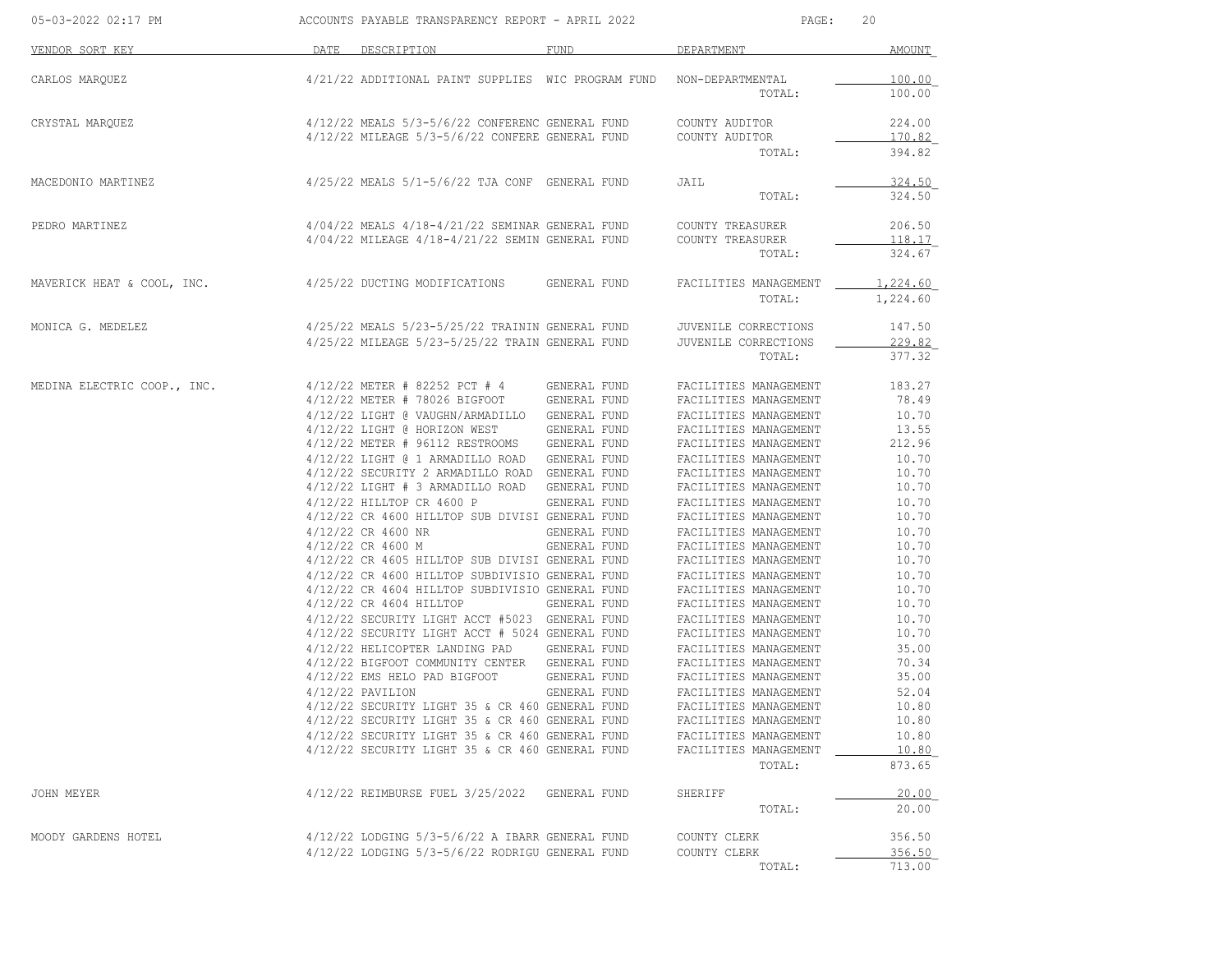| 05-03-2022 02:17 PM                              | ACCOUNTS PAYABLE TRANSPARENCY REPORT - APRIL 2022                                                                                                                                                                                                                                                                                                                                                                                                                    |                                                                            |                                                                                  | PAGE: 21                                         |
|--------------------------------------------------|----------------------------------------------------------------------------------------------------------------------------------------------------------------------------------------------------------------------------------------------------------------------------------------------------------------------------------------------------------------------------------------------------------------------------------------------------------------------|----------------------------------------------------------------------------|----------------------------------------------------------------------------------|--------------------------------------------------|
| VENDOR SORT KEY                                  | DATE DESCRIPTION                                                                                                                                                                                                                                                                                                                                                                                                                                                     | FUND                                                                       | DEPARTMENT                                                                       | <b>AMOUNT</b>                                    |
| MUMME OIL, INC.                                  | $4/12/22$ 48GHR 12 VOLT BATTERY ROAD & BRIDGE FUND ROAD & BRIDGE<br>$4/12/22$ BATTERY STATE FEE ROAD & BRIDGE FUND ROAD & BRIDGE<br>4/25/22 1445 GALLONS DYED DIESEL FM & LATERAL ROAD NON-DEPARTMENTAL                                                                                                                                                                                                                                                              |                                                                            | TOTAL:                                                                           | 139.95<br>3.00<br>5,778.56<br>5,921.51           |
| NATIONWIDE RETIREMENT SOLUTIONS 4/12/22 457 PLAN | 4/26/22 457 PLAN                                                                                                                                                                                                                                                                                                                                                                                                                                                     | FRIO COUNTY PAYROL NON-DEPARTMENTAL<br>FRIO COUNTY PAYROL NON-DEPARTMENTAL | TOTAL:                                                                           | 490.00<br>490.00<br>980.00                       |
| NETPROTEC LLC                                    | 4/25/22 VIDEO MAGISTRATE 4/14-5/13 AMERICAN RESCUE PL NON-DEPARTMENTAL<br>$4/25/22$ VIDEO MAGISTRATE $4/14-5/13$ AMERICAN RESCUE PL NON-DEPARTMENTAL $4/25/22$ VIDEO MAGISTRATE $4/14-5/13$ AMERICAN RESCUE PL NON-DEPARTMENTAL<br>4/25/22 VIDEO MAGISTRATE 4/14-5/13 AMERICAN RESCUE PL NON-DEPARTMENTAL                                                                                                                                                            |                                                                            | TOTAL:                                                                           | 150.00<br>150.00<br>150.00<br>150.00<br>600.00   |
| O'REILLY AUTO PARTS                              | 4/25/22 (4) TIRE SHINE<br>$\begin{tabular}{l c c c c c} \multicolumn{1}{c}{\textbf{4/25/22}} & $\textbf{(4)}$ & $\textbf{THE}\text{ SHINE} & $\textbf{GENERAL}\text{ FUND} & $\textbf{SHERIFF} & $\textbf{41.76} \\ \multicolumn{1}{c}{\textbf{4/25/22}} & $\textbf{20.9} & $\textbf{6F} \text{ NEREN} & $\textbf{GRINERAR} & $\textbf{FUND} & $\textbf{SHERIFF} & $\textbf{22.99} \\ \multicolumn{1}{c}{\textbf{4/25/22}} & $\textbf{(2)}$ & $\textbf{6F} \text{ R$ | GENERAL FUND                                                               | SHERIFF<br>TOTAL:                                                                | 41.76<br>259.98<br>783.32                        |
| OFFICE DEPOT                                     | 4/25/22 SCREW TYPE MOP HEADS GENERAL FUND                                                                                                                                                                                                                                                                                                                                                                                                                            |                                                                            | SHERIFF<br>TOTAL:                                                                | 79.95<br>79.95                                   |
| OGBURN'S TRUCK PARTS                             | 4/25/22 (2) KIT EATON EXT SVC 2N ROAD & BRIDGE FUND ROAD & BRIDGE<br>4/25/22 (2) CORE<br>4/25/22 (2) CORES RETURNED ROAD & BRIDGE FUND ROAD & BRIDGE                                                                                                                                                                                                                                                                                                                 | ROAD & BRIDGE FUND ROAD & BRIDGE                                           | TOTAL:                                                                           | 87.76<br>90.00<br>$90.00 -$<br>87.76             |
| OMNIBASE SERVICES OF TEXAS                       | 4/12/22 1ST QRT 2022 JP#1 GENERAL FUND NON-DEPARTMENTAL<br>4/12/22 1ST QRT 2022 JP#2 GENERAL FUND NON-DEPARTMENTAL<br>4/12/22 1ST QRT 2022 JP#3<br>4/12/22 1ST QRT 2022 JP#4                                                                                                                                                                                                                                                                                         | GENERAL FUND<br>GENERAL FUND                                               | NON-DEPARTMENTAL<br>NON-DEPARTMENTAL<br>TOTAL:                                   | 712.22<br>438.54<br>183.32<br>166.32<br>1,500.40 |
| RUDY ORTEGON                                     | 4/25/22 TRAVEL 5/22-5/25/22 TJCTC GENERAL FUND                                                                                                                                                                                                                                                                                                                                                                                                                       |                                                                            | CONSTABLE PCT # 2<br>TOTAL:                                                      | 224.00<br>224.00                                 |
| PEARSALL LAW FIRM, PLLC                          | $4/25/22$ CAUSE# 14-12-00462-CVF Z.G GENERAL FUND                                                                                                                                                                                                                                                                                                                                                                                                                    |                                                                            | DISTRICT COURT<br>TOTAL:                                                         | 387.50<br>387.50                                 |
| PEARSALL QUICK LUBE                              | 4/25/22 OIL CHANGE CONSTABLE PCT 2 GENERAL FUND<br>4/25/22 PREMIUM OIL<br>4/25/22 (2) EXTRA QRTS OF OIL 5W20 GENERAL FUND<br>4/25/22 DISPOSAL FEE                                                                                                                                                                                                                                                                                                                    | GENERAL FUND<br>GENERAL FUND                                               | CONSTABLE PCT # 2<br>CONSTABLE PCT # 2<br>CONSTABLE PCT # 2<br>CONSTABLE PCT # 2 | 41.95<br>30.00<br>19.90<br>2.00                  |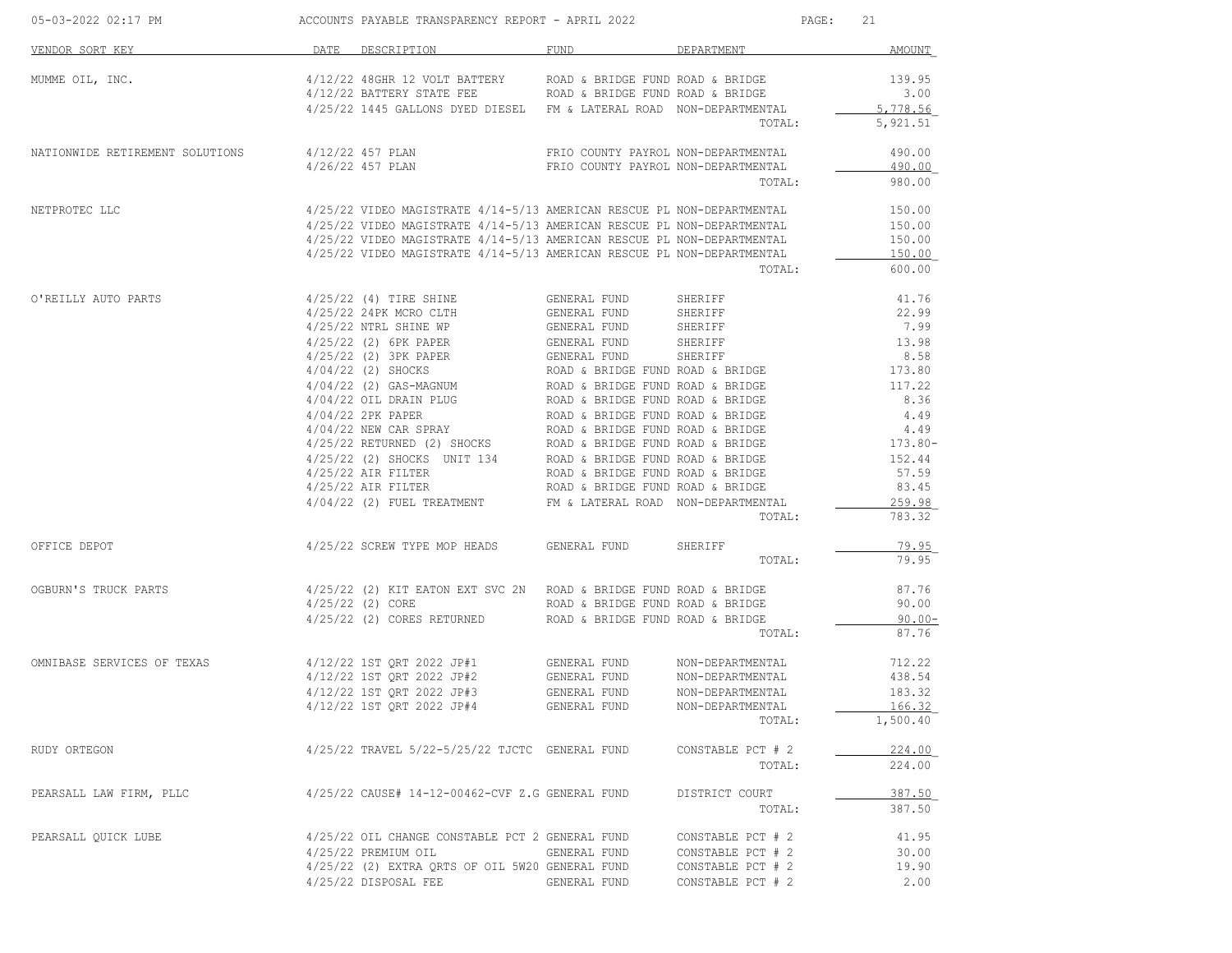| 05-03-2022 02:17 PM        |                   | ACCOUNTS PAYABLE TRANSPARENCY REPORT - APRIL 2022                                          |                                    | PAGE:                                           | 22               |
|----------------------------|-------------------|--------------------------------------------------------------------------------------------|------------------------------------|-------------------------------------------------|------------------|
| VENDOR SORT KEY            |                   | DATE DESCRIPTION                                                                           | <b>FUND</b>                        | DEPARTMENT                                      | AMOUNT           |
|                            |                   |                                                                                            |                                    | TOTAL:                                          | 93.85            |
| PEARSALL TOWING & RECOVERY |                   | 4/04/22 ABV TOW CEMENT MIXER ABANDONED VEHICLE ABANDONED VEHICLE                           |                                    |                                                 | 255.00           |
|                            |                   |                                                                                            |                                    | TOTAL:                                          | 255.00           |
| ADRIAN PEREZ               |                   | 4/04/22 CAUSE# 21-05-00082-CRF F.P GENERAL FUND                                            |                                    | DISTRICT COURT                                  | 400.00           |
|                            |                   |                                                                                            |                                    | TOTAL:                                          | 400.00           |
| ISSAC PEREZ                |                   | 4/25/22 REIMBURSE FUEL 3/28/2022 GENERAL FUND                                              |                                    | SHERIFF                                         | 63.00            |
|                            |                   |                                                                                            |                                    | TOTAL:                                          | 63.00            |
| JOE PEREZ                  |                   | 4/04/22 REPLACED 7 GFIS PAVILLION GENERAL FUND                                             |                                    | FACILITIES MANAGEMENT                           | 360.00           |
|                            |                   | 4/12/22 INSTALL 2 DEDICATED CIRCUI FM & LATERAL ROAD NON-DEPARTMENTAL                      |                                    |                                                 | 945.00           |
|                            |                   | 4/12/22 INSTALL 2 DEDICATED CIRCUI FM & LATERAL ROAD NON-DEPARTMENTAL<br>4/12/22 MATERIALS | FM & LATERAL ROAD NON-DEPARTMENTAL |                                                 | 368.00<br>185.00 |
|                            |                   | 4/12/22 INSTALL 2 DEDICATED CIRCUI FM & LATERAL ROAD NON-DEPARTMENTAL                      |                                    |                                                 | 630.00           |
|                            |                   | $4/12/22$ MATERIALS                                                                        | FM & LATERAL ROAD NON-DEPARTMENTAL |                                                 | 75.00            |
|                            |                   |                                                                                            |                                    | TOTAL:                                          | 2,563.00         |
| MARIA PEREZ                |                   | $4/12/22$ MEALS $4/24-4/29/22$ CONFERE GENERAL FUND                                        |                                    | SHERIFF                                         | 352.00           |
|                            |                   | $4/12/22$ MILEAGE $4/24-4/29/22$ CONF GENERAL FUND                                         |                                    | SHERIFF                                         | 171.99           |
|                            |                   |                                                                                            |                                    | TOTAL:                                          | 523.99           |
| MARY PEREZ                 |                   | $4/12/22$ MEALS $5/4-5/5/22$ TAC CONF GENERAL FUND                                         |                                    | HUMAN RESOURCE                                  | 88.50            |
|                            |                   | $4/12/22$ MILEAGE $5/4-5/5/22$ TAC CO GENERAL FUND                                         |                                    | HUMAN RESOURCE                                  | 53.35            |
|                            |                   |                                                                                            |                                    | TOTAL:                                          | 141.85           |
| PERRY'S TOWING             |                   | 4/25/22 ABV TOW 2014 DODGE                                                                 |                                    | ABV FUND CONSTABLE INVALID DEPARTMENT           | 300.00           |
|                            | $4/25/22$ MILEAGE |                                                                                            |                                    | ABV FUND CONSTABLE INVALID DEPARTMENT           | 25.00            |
|                            |                   | 4/25/22 EXTRA MAN                                                                          |                                    | ABV FUND CONSTABLE INVALID DEPARTMENT<br>TOTAL: | 95.00<br>420.00  |
| PETTY OIL COMPANY, INC.    |                   | 4/12/22 (3) LT245/75R17 KEVLAR TIR GENERAL FUND                                            |                                    | SHERIFF                                         | 897.12           |
|                            |                   | 4/12/22 (4) LT265/65R18 COOPER TIR GENERAL FUND                                            |                                    | SHERIFF                                         | 1,160.00         |
|                            |                   | 4/12/22 STATE VEHICLE INSPECTION 7 GENERAL FUND                                            |                                    | SHERIFF                                         | 7.00             |
|                            |                   | 4/12/22 STATE VEHICLE INSPECTION 5 GENERAL FUND                                            |                                    | SHERIFF                                         | 7.00             |
|                            |                   | 4/12/22 STATE VEHICLE INSPECTION 9 GENERAL FUND                                            |                                    | SHERIFF                                         | 7.00             |
|                            |                   | 4/12/22 STATE VEHICLE INSPECTION 8 GENERAL FUND                                            |                                    | SHERIFF                                         | 7.00             |
|                            |                   | 4/12/22 STATE VEHICLE INSPECTION 5 GENERAL FUND                                            |                                    | SHERIFF                                         | 7.00             |
|                            |                   | 4/12/22 STATE VEHICLE INSPECTION 2 GENERAL FUND                                            |                                    | SHERIFF                                         | 7.00             |
|                            |                   | 4/25/22 OIL CHANGE UNIT 7441<br>4/25/22 (8) ORTS 0W20                                      | GENERAL FUND<br>GENERAL FUND       | SHERIFF<br>SHERIFF                              | 25.00<br>57.84   |
|                            |                   | 4/25/22 FILTER MGL10255 GENERAL FUND                                                       |                                    | SHERIFF                                         | 8.46             |
|                            |                   | 4/25/22 TIRE REPAIR UNIT 3663                                                              | <b>GENERAL FUND</b>                | SHERIFF                                         | 12.50            |
|                            |                   | 4/25/22 (2) WIPER BLADES UNIT 124 GENERAL FUND                                             |                                    | SHERIFF                                         | 92.00            |
|                            |                   |                                                                                            |                                    | TOTAL:                                          | 2,294.92         |
| POSITIVE PROMOTIONS, INC.  |                   | 4/12/22 KOOZIE-COLLAPSABLE                                                                 | GENERAL FUND                       | SHERIFF                                         | 234.00           |
|                            | $4/12/22$ SET UP  |                                                                                            | GENERAL FUND                       | SHERIFF                                         | 60.00            |
|                            |                   | 4/12/22 MINI VINYL FOOTBALL                                                                | GENERAL FUND                       | SHERIFF                                         | 458.00           |
|                            | $4/12/22$ SET UP  |                                                                                            | GENERAL FUND                       | SHERIFF                                         | 30.00            |
|                            |                   | 4/12/22 STADIUM CUP 120Z                                                                   | GENERAL FUND                       | SHERIFF                                         | 172.50           |
|                            | $4/12/22$ SET UP  | 4/12/22 SHIPPING & HANDLING                                                                | GENERAL FUND                       | SHERIFF                                         | 55.00<br>99.42   |
|                            |                   | 4/25/22 SMORE MUG GIFT SET                                                                 | GENERAL FUND<br>GENERAL FUND       | SHERIFF<br>SHERIFF                              | 159.90           |
|                            |                   | 4/25/22 EMPLOYEE JEWEL PINS, MUGS                                                          | GENERAL FUND                       | SHERIFF                                         | 131.98           |
|                            |                   |                                                                                            |                                    |                                                 |                  |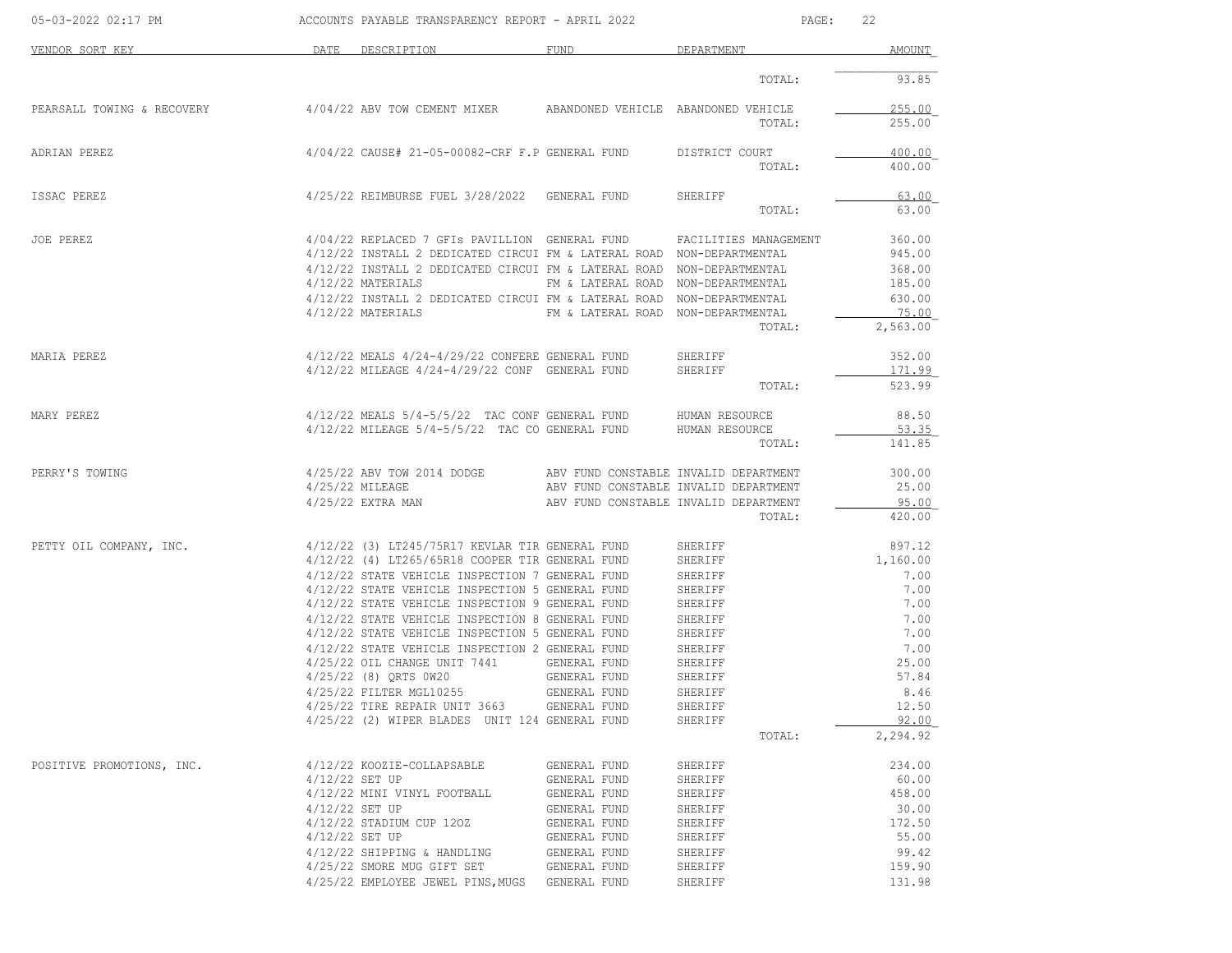| VENDOR SORT KEY            | DATE | DESCRIPTION                                                 | FUND         | DEPARTMENT            | AMOUNT          |
|----------------------------|------|-------------------------------------------------------------|--------------|-----------------------|-----------------|
|                            |      | 4/25/22 THANKS FOR ALL YOUDO                                | GENERAL FUND | SHERIFF               | 129.90          |
|                            |      | 4/25/22 NACHO GIFT SET                                      | GENERAL FUND | SHERIFF               | 149.90          |
|                            |      | 4/25/22 TIMBER-WORKING SET                                  | GENERAL FUND | SHERIFF               | 139.80          |
|                            |      | 4/25/22 SHIPPING & HANDLING                                 | GENERAL FUND | SHERIFF               | 81.82           |
|                            |      |                                                             |              | TOTAL:                | 1,902.22        |
| QUADIENT FINANCE USA, INC. |      | 4/12/22 PREPAID POSTAGE MARCH 2022 GENERAL FUND             |              | NON-DEPARTMENTAL      | <u>1,500.00</u> |
|                            |      |                                                             |              | TOTAL:                | 1,500.00        |
| OUILL                      |      | 4/25/22 REPLACEMENT INK PAD                                 | GENERAL FUND | COUNTY CLERK          | 6.10            |
|                            |      | 4/25/22 TAPE DISPENSER                                      | GENERAL FUND | COUNTY CLERK          | 5.39            |
|                            |      | 4/25/22 SWINGLINE STAPLER                                   | GENERAL FUND | COUNTY CLERK          | 23.23           |
|                            |      | 4/25/22 SORTKWIK MOISTENER                                  | GENERAL FUND | COUNTY CLERK          | 4.39            |
|                            |      | 4/25/22 XSTAMPER INK REFILL                                 | GENERAL FUND | COUNTY CLERK          | 4.41            |
|                            |      | 4/25/22 12X15 WALL CALENDAR                                 | GENERAL FUND | COUNTY CLERK          | 43.12           |
|                            |      | 4/25/22 PENDAFLEXFILE SORTER                                | GENERAL FUND | COUNTY CLERK          | 38.17           |
|                            |      | 4/25/22 IRIS STORAGE BIN                                    | GENERAL FUND | COUNTY CLERK          | 9.37            |
|                            |      | 4/25/22 DYMO LABEL MAKER                                    | GENERAL FUND | COUNTY CLERK          | 34.19           |
|                            |      | 4/25/22 DYMO LABELMAKER TAPE                                | GENERAL FUND | COUNTY CLERK          | 6.74            |
|                            |      | 4/25/22 SHARPIE PERM, FINE, BK                              | GENERAL FUND | COUNTY CLERK          | 6.48            |
|                            |      | 4/25/22 QUILL STAPLE REMOVER                                | GENERAL FUND | COUNTY CLERK          | 4.02            |
|                            |      | 4/25/22 5-TAB FILING GUIDES                                 | GENERAL FUND | COUNTY CLERK          | 23.23           |
|                            |      | 4/25/22 2000 PLUS DATE STAMP                                | GENERAL FUND | $J.P.$ PCT. $# 2$     | 33.14           |
|                            |      | 4/25/22 HP 05A TONER CARTRIDGE                              | GENERAL FUND | COUNTY AUDITOR        | 105.99          |
|                            |      | 4/25/22 HEAVY DUTY PKG TAPE                                 | GENERAL FUND | COUNTY AUDITOR        | 26.96           |
|                            |      | 4/25/22 AA DURACELLBATTERIES                                | GENERAL FUND | COUNTY AUDITOR        | 25.19           |
|                            |      | 4/25/22 DOUBLE SIDED TAPE                                   | GENERAL FUND | COUNTY AUDITOR        | 5.31            |
|                            |      | $4/12/22$ 13 GAL TRASH BAGS                                 | GENERAL FUND | FACILITIES MANAGEMENT | 509.90          |
|                            |      | $4/12/22$ FIRE EXT SIGN                                     | GENERAL FUND | FACILITIES MANAGEMENT | 17.36           |
|                            |      | 4/25/22 DAMAGED (1) PINE-SOL 6/CT GENERAL FUND              |              | JAIL                  | $40.49 -$       |
|                            |      | 4/25/22 DAMAGED CLEANER PINE-SOL                            | GENERAL FUND | JAIL                  | $40.49 -$       |
|                            |      | 4/25/22 QUILL COPYPAPER 94BR                                | GENERAL FUND | JAIL                  | 71.98           |
|                            |      | 4/25/22 QUILL COPYPAPER 92BR                                | GENERAL FUND | JAIL                  | 71.98           |
|                            |      | 4/25/22 MULTIFOLD PAPERTWLS                                 | GENERAL FUND | JAIL                  | 134.95          |
|                            |      | 4/25/22 33 GAL TRASHBG                                      | GENERAL FUND | JAIL                  | 125.93          |
|                            |      | 4/25/22 PURE BRIGHT BLEACK                                  | GENERAL FUND | JAIL                  | 116.07          |
|                            |      | 4/25/22 FABULOSO CLEANER                                    | GENERAL FUND | JAIL                  | 49.49           |
|                            |      | 4/25/22 QUILL TOILET PAPER                                  | GENERAL FUND | JAIL                  | 113.38          |
|                            |      | 4/25/22 3" BINDERS                                          | GENERAL FUND | JAIL                  | 8.98            |
|                            |      | 4/25/22 1" BINDERS                                          | GENERAL FUND | JAIL                  | 7.28            |
|                            |      | 4/25/22 2" EXPANSION FOLDERS                                | GENERAL FUND | JAIL                  | 41.49           |
|                            |      | 4/25/22 CLOROXPRO PINESOL                                   | GENERAL FUND | JAIL                  | 80.98           |
|                            |      | 4/25/22 CLEANER PINE-SOL 6/CT                               | GENERAL FUND | JAIL                  | 40.49           |
|                            |      | 4/25/22 CLEANER PINE-SOL 6/CT                               | GENERAL FUND | JAIL                  | 40.49           |
|                            |      | 4/25/22 RETURNED SUPERSTITCH MOP                            | GENERAL FUND | SHERIFF               | $46.79 -$       |
|                            |      | 4/04/22 AAA DURACELL BATTERY                                | GENERAL FUND | SHERIFF               | 17.99           |
|                            |      | 4/04/22 AA DURACELL BATTERY                                 | GENERAL FUND | SHERIFF               | 25.19           |
|                            |      | 4/04/22 FILE FOLDERS, GREEN                                 |              |                       |                 |
|                            |      | 4/04/22 FILE FOLDERS, RED                                   | GENERAL FUND | SHERIFF               | 13.99<br>13.99  |
|                            |      |                                                             | GENERAL FUND | SHERIFF               |                 |
|                            |      | 4/04/22 FILE FOLDERS, MANILA<br>4/25/22 RUBBERMAID MOP HEAD | GENERAL FUND | SHERIFF               | 12.99           |
|                            |      |                                                             | GENERAL FUND | SHERIFF               | 46.79           |
|                            |      | 4/25/22 LYSOL CLICK GEL CLNR                                | GENERAL FUND | SHERIFF               | 20.51           |
|                            |      | 4/25/22 PINESOL                                             | GENERAL FUND | SHERIFF               | 44.99           |
|                            |      | 4/25/22 CLOROX WAND                                         | GENERAL FUND | SHERIFF               | 26.62           |
|                            |      | 4/25/22 SWIFFER WETJET KIT                                  | GENERAL FUND | SHERIFF               | 27.89           |
|                            |      | 4/25/22 SWIFFER WEJET REFILL                                | GENERAL FUND | SHERIFF               | 23.39           |

05-03-2022 02:17 PM ACCOUNTS PAYABLE TRANSPARENCY REPORT - APRIL 2022 PAGE: 23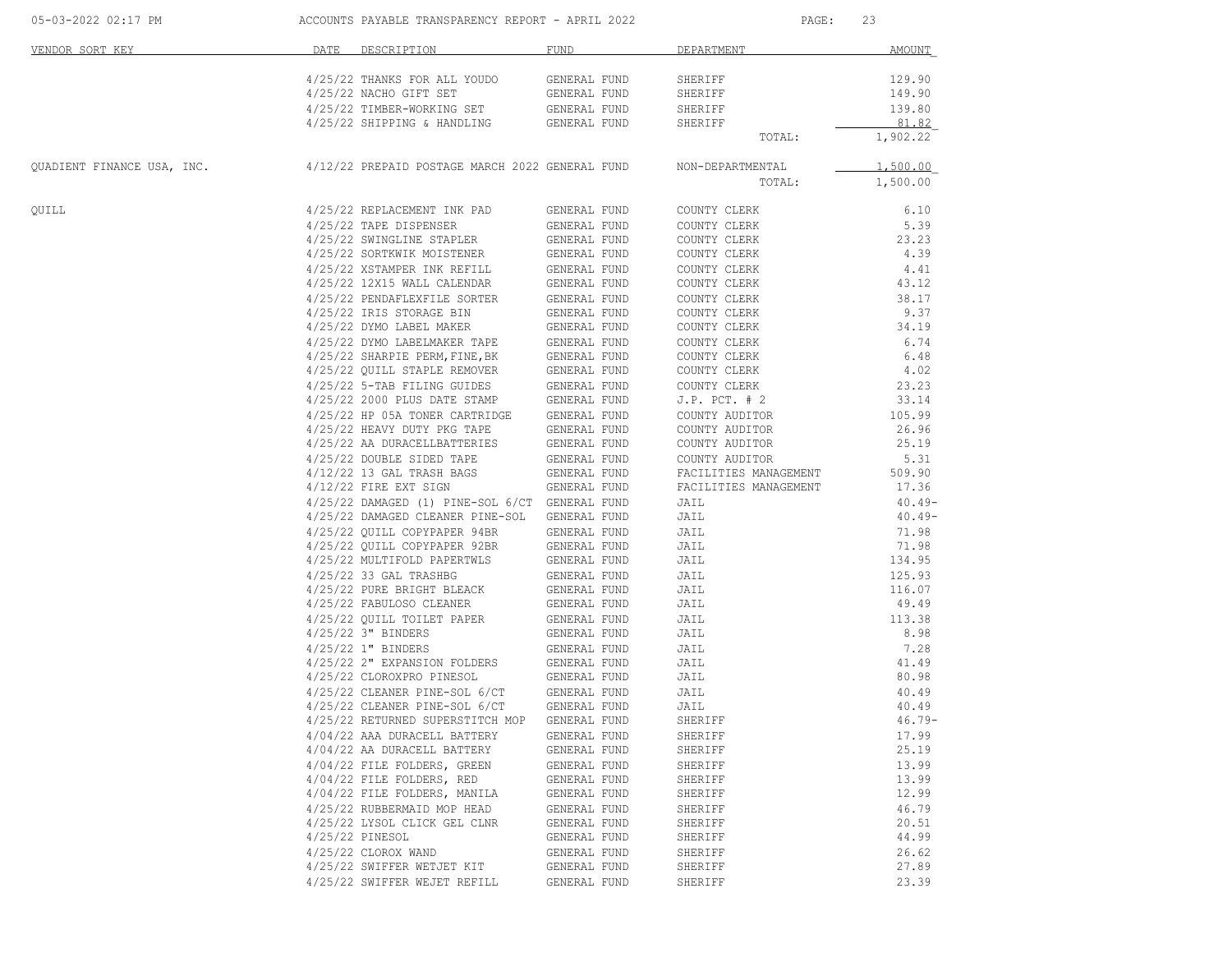| VENDOR SORT KEY                                                                                                                                                                                                                                 | DATE DESCRIPTION                                                                                                                                                                                                                           | FUND FUND    | DEPARTMENT            | <b>AMOUNT</b>    |
|-------------------------------------------------------------------------------------------------------------------------------------------------------------------------------------------------------------------------------------------------|--------------------------------------------------------------------------------------------------------------------------------------------------------------------------------------------------------------------------------------------|--------------|-----------------------|------------------|
|                                                                                                                                                                                                                                                 | 4/25/22 SWIFFER WETJET CLNR GENERAL FUND                                                                                                                                                                                                   |              | SHERIFF               | 19.61            |
|                                                                                                                                                                                                                                                 |                                                                                                                                                                                                                                            |              |                       |                  |
|                                                                                                                                                                                                                                                 |                                                                                                                                                                                                                                            |              |                       |                  |
|                                                                                                                                                                                                                                                 |                                                                                                                                                                                                                                            |              |                       |                  |
|                                                                                                                                                                                                                                                 |                                                                                                                                                                                                                                            |              |                       |                  |
|                                                                                                                                                                                                                                                 |                                                                                                                                                                                                                                            |              |                       |                  |
|                                                                                                                                                                                                                                                 |                                                                                                                                                                                                                                            |              |                       |                  |
|                                                                                                                                                                                                                                                 |                                                                                                                                                                                                                                            |              |                       |                  |
|                                                                                                                                                                                                                                                 |                                                                                                                                                                                                                                            |              |                       |                  |
|                                                                                                                                                                                                                                                 |                                                                                                                                                                                                                                            |              |                       |                  |
|                                                                                                                                                                                                                                                 |                                                                                                                                                                                                                                            |              |                       |                  |
|                                                                                                                                                                                                                                                 |                                                                                                                                                                                                                                            |              |                       |                  |
|                                                                                                                                                                                                                                                 |                                                                                                                                                                                                                                            |              |                       | 45.40            |
|                                                                                                                                                                                                                                                 |                                                                                                                                                                                                                                            |              |                       | 1.00             |
|                                                                                                                                                                                                                                                 | 4/04/22 (20) 1 RING VIEW BINDERS<br>4/04/22 (20) 1 RING VIEW BINDERS<br>4/04/22 LYSOL DISNECTNG CLEANER<br>4/04/22 HIGHLIGHTER PEN GRIP 5 PK ROAD & BRIDGE FUND ROAD & BRIDGE<br>4/04/22 HIGHLIGHTER PEN GRIP 5 PK ROAD & BRIDGE FUND ROAD |              |                       | $1.00$<br>$1.00$ |
|                                                                                                                                                                                                                                                 |                                                                                                                                                                                                                                            |              |                       |                  |
|                                                                                                                                                                                                                                                 |                                                                                                                                                                                                                                            |              |                       | 9.12             |
|                                                                                                                                                                                                                                                 |                                                                                                                                                                                                                                            |              |                       | 79.99            |
|                                                                                                                                                                                                                                                 |                                                                                                                                                                                                                                            |              |                       |                  |
|                                                                                                                                                                                                                                                 |                                                                                                                                                                                                                                            |              |                       |                  |
|                                                                                                                                                                                                                                                 |                                                                                                                                                                                                                                            |              |                       |                  |
|                                                                                                                                                                                                                                                 | 4/04/22 (1) US SPRAY DSNEUT KOAD & BRIDGE FUND ROAD & BRIDGE (1) US SPRAY DSNEUT ROAD & BRIDGE FUND ROAD & BRIDGE (1) 08<br>4/04/22 DOCUMENT DESK ORGANIZER ROAD & BRIDGE FUND ROAD & BRIDGE (24.89<br>4/04/22 SWIFFER WETJET REFILL       |              |                       | 114.52           |
|                                                                                                                                                                                                                                                 |                                                                                                                                                                                                                                            |              | TOTAL:                | 3,403.04         |
|                                                                                                                                                                                                                                                 |                                                                                                                                                                                                                                            |              |                       | 58.78            |
|                                                                                                                                                                                                                                                 |                                                                                                                                                                                                                                            |              |                       | 0.35             |
|                                                                                                                                                                                                                                                 |                                                                                                                                                                                                                                            |              |                       | 0.32             |
|                                                                                                                                                                                                                                                 |                                                                                                                                                                                                                                            |              |                       | 14.59            |
| R & R IMPLEMENTS, INC. $4/04/22$ (2) PADLOCK 3PK<br>4/04/22 (3) HEX NUT 5/16-24<br>4/04/22 (3) FLAT WASHERS 5/16<br>4/04/22 PILOT PUNCH #12<br>4/04/22 PILOT PUNCH #12<br>4/04/22 DRILLING HAMMER 3# FBGL ROAD & BRIDGE FUND ROAD & BRIDGE<br>4 |                                                                                                                                                                                                                                            |              |                       | 29.09            |
|                                                                                                                                                                                                                                                 |                                                                                                                                                                                                                                            |              | TOTAL:                | 103.13           |
| BERTHA RAMIREZ <b>ACCOMPT A SET ALL AND SET A</b> GARCI ROAD & BRIDGE FUND ROAD & BRIDGE                                                                                                                                                        |                                                                                                                                                                                                                                            |              |                       | 30.00            |
|                                                                                                                                                                                                                                                 |                                                                                                                                                                                                                                            |              | TOTAL:                | 30.00            |
| SELINA RAMIREZ                                                                                                                                                                                                                                  | 4/04/22 MILEAGE 1/31, 2/28 & 3/23/ GENERAL FUND TAX COLLECTOR                                                                                                                                                                              |              |                       | 56.86            |
|                                                                                                                                                                                                                                                 |                                                                                                                                                                                                                                            |              | TOTAL:                | 56.86            |
| RAY'S PLUMBING & PUMP SERVICE                                                                                                                                                                                                                   | 4/25/22 RENTAL 300 GAL HOLDING TAN GENERAL FUND FACILITIES MANAGEMENT                                                                                                                                                                      |              |                       | 195.00           |
|                                                                                                                                                                                                                                                 | 4/25/22 TO SERVICE MONTHLY GENERAL FUND FACILITIES MANAGEMENT                                                                                                                                                                              |              |                       | 295.00           |
|                                                                                                                                                                                                                                                 |                                                                                                                                                                                                                                            |              | TOTAL:                | 490.00           |
| 4/04/22 JUKI SUPERTURY (1200)<br>RB PRINTING                                                                                                                                                                                                    | 4/04/22 JURY SUMMONS (YLW) GENERAL FUND DISTRICT COURT                                                                                                                                                                                     |              |                       | 325.25           |
|                                                                                                                                                                                                                                                 |                                                                                                                                                                                                                                            | GENERAL FUND | DISTRICT COURT        | 116.25           |
|                                                                                                                                                                                                                                                 |                                                                                                                                                                                                                                            |              | TOTAL:                | 441.50           |
| RENAISSANCE AUSTIN HOTEL                                                                                                                                                                                                                        | $4/12/22$ LODGING 5/3-5/6/22 C MARQU GENERAL FUND                                                                                                                                                                                          |              | COUNTY AUDITOR        | 569.07           |
|                                                                                                                                                                                                                                                 |                                                                                                                                                                                                                                            |              | TOTAL:                | 569.07           |
| REPUBLIC SERVICES, INC.                                                                                                                                                                                                                         | 4/12/22 SVC 200 CR 4415 MAR 2022 GENERAL FUND                                                                                                                                                                                              |              | FACILITIES MANAGEMENT | 505.87           |
|                                                                                                                                                                                                                                                 | 4/12/22 OVERAGE 3/11/2022                                                                                                                                                                                                                  | GENERAL FUND | FACILITIES MANAGEMENT | 60.00            |
|                                                                                                                                                                                                                                                 | 4/12/22 OVERAGE 3/18/2022                                                                                                                                                                                                                  | GENERAL FUND | FACILITIES MANAGEMENT | 60.00            |
|                                                                                                                                                                                                                                                 | 4/12/22 OVERAGE 3/25/2022                                                                                                                                                                                                                  | GENERAL FUND | FACILITIES MANAGEMENT | 120.00           |
|                                                                                                                                                                                                                                                 | 4/12/22 ADMINISTRATIVE FEE                                                                                                                                                                                                                 | GENERAL FUND | FACILITIES MANAGEMENT | 5.95             |
|                                                                                                                                                                                                                                                 | 4/12/22 FUEL/ENVIRONMENTAL RECOVER GENERAL FUND                                                                                                                                                                                            |              | FACILITIES MANAGEMENT | 373.67           |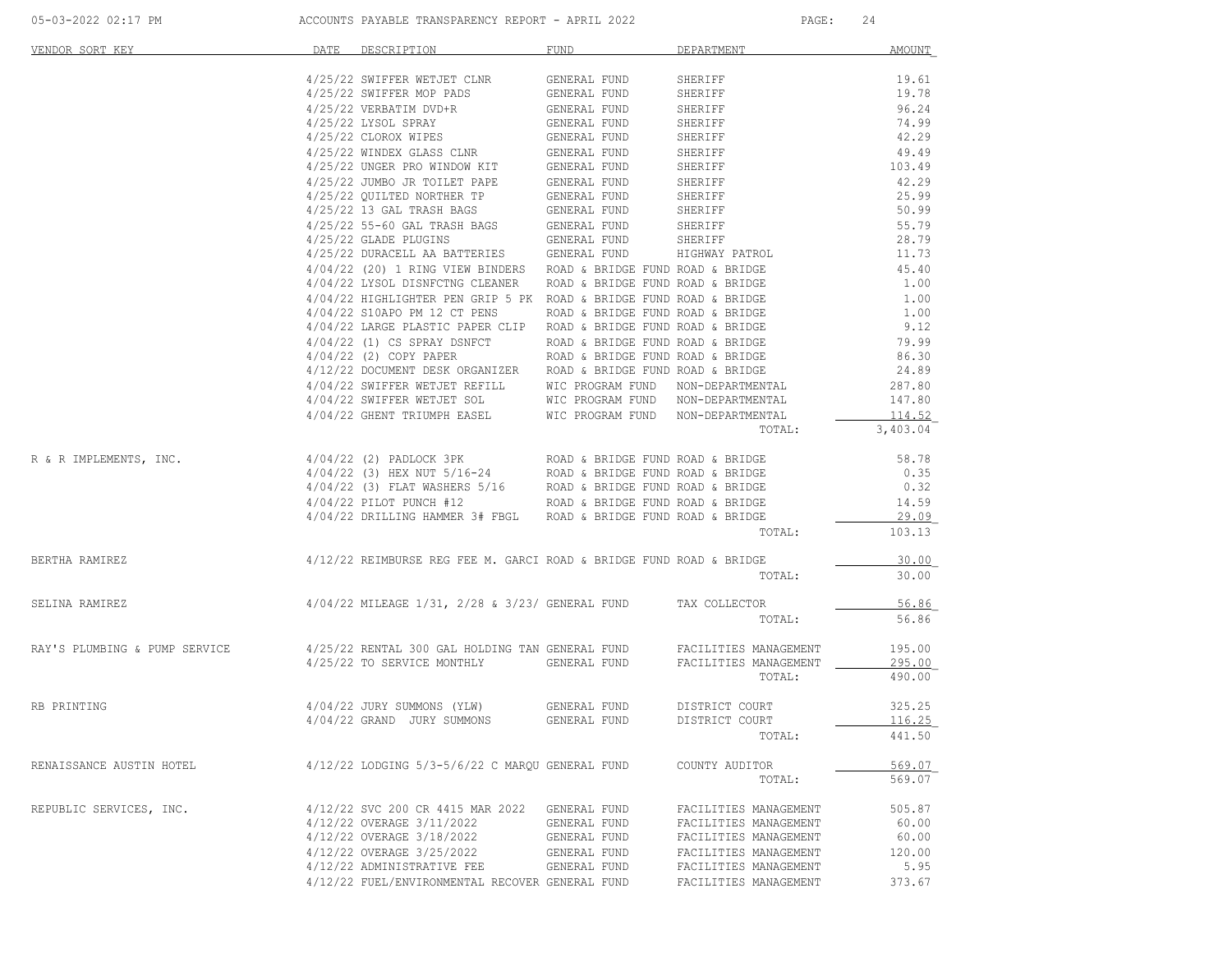| 05-03-2022 02:17 PM                                                                                | ACCOUNTS PAYABLE TRANSPARENCY REPORT - APRIL 2022                                                                                                                                                                                                                                                                                                                                                                                                                                                                                                                        |                                                                                              | PAGE:                                                                 | 25                                                                                                                    |
|----------------------------------------------------------------------------------------------------|--------------------------------------------------------------------------------------------------------------------------------------------------------------------------------------------------------------------------------------------------------------------------------------------------------------------------------------------------------------------------------------------------------------------------------------------------------------------------------------------------------------------------------------------------------------------------|----------------------------------------------------------------------------------------------|-----------------------------------------------------------------------|-----------------------------------------------------------------------------------------------------------------------|
| VENDOR SORT KEY                                                                                    | DATE DESCRIPTION                                                                                                                                                                                                                                                                                                                                                                                                                                                                                                                                                         | FUND                                                                                         | DEPARTMENT                                                            | <b>AMOUNT</b>                                                                                                         |
|                                                                                                    | 4/25/22 30 CU YD-R&B MINIMUM LIFT GENERAL FUND<br>4/25/22 ADMINISTRATIVE FEE<br>$4/25/22\,$ FUEL/ENVIRONMENTAL RECOVER GENERAL FUND $$\tt FACILITIES$ MANAGEMENT                                                                                                                                                                                                                                                                                                                                                                                                         |                                                                                              | FACILITIES MANAGEMENT<br>GENERAL FUND FACILITIES MANAGEMENT<br>TOTAL: | 150.00<br>5.95<br>77.51<br>1,358.95                                                                                   |
| LAURA RODRIGUEZ                                                                                    | 4/12/22 MEALS 5/3-5/6/22 2022 PROB GENERAL FUND COUNTY CLERK<br>$4/12/22$ MILEAGE 5/3-5/6/22 2022 PR GENERAL FUND COUNTY CLERK                                                                                                                                                                                                                                                                                                                                                                                                                                           |                                                                                              | TOTAL:                                                                | 224.00<br>351.58<br>575.58                                                                                            |
| RUSH TRUCK CENTER, SAN ANTONIO $4/12/22$ SENSOR NITROGEN OXIDE ROAD & BRIDGE FUND ROAD & BRIDGE    | 4/12/22 SENSOR NITROGEN OXIDE CORE ROAD & BRIDGE FUND ROAD & BRIDGE<br>$4/12/22$ KIT HARDWARE<br>$4/12/22$ RETURNED SENSOR NITRO CORE ROAD & BRIDGE FUND ROAD & BRIDGE<br>$4/12/22$ RETURN PUMP DOSER CORE ROAD & BRIDGE FUND ROAD & BRIDGE $4/12/22$ PUMP DOSER ROAD & BRIDGE FUND ROAD & BRIDGE<br>$4/12/22$ PUMP DOSER CORE ROAD & BRIDGE FUND ROAD & BRIDGE<br>$4/12/22$ RETURNED KIT INJECTOR CORE ROAD & BRIDGE FUND ROAD & BRIDGE<br>$4/12/22$ LATCH-DOOR CAB LH ROAD & BRIDGE FUND ROAD & BRIDGE<br>$4/12/22$ LATCH-DOOR CAB RH ROAD & BRIDGE FUND ROAD & BRIDGE |                                                                                              | TOTAL:                                                                | 628.30<br>226.10<br>52.90<br>$226.10 -$<br>$266.00-$<br>1,003.49<br>266.00<br>$6.65-$<br>275.00<br>305.00<br>2,258.04 |
| SAFETY SHOE DISTRIBUTORS LLP 4/12/22 SAFETY SHOES - E. GUAJARDO GENERAL FUND FACILITIES MANAGEMENT |                                                                                                                                                                                                                                                                                                                                                                                                                                                                                                                                                                          |                                                                                              | TOTAL:                                                                | 57.37<br>57.37                                                                                                        |
| STEPHANIE SALAZAR                                                                                  | $4/12/22$ REIMBURSE HOTEL $4/07-4/08/$ GENERAL FUND                                                                                                                                                                                                                                                                                                                                                                                                                                                                                                                      |                                                                                              | DISTRICT CLERK<br>TOTAL:                                              | 147.38<br>147.38                                                                                                      |
| SAM HOUSTON STATE UNIVERSITY                                                                       | 4/12/22 REG FEE 5/16-5/20/22 J RAM GENERAL FUND<br>4/04/22 REG FEE 5/16-5/20/22 D ZAP GENERAL FUND                                                                                                                                                                                                                                                                                                                                                                                                                                                                       |                                                                                              | CONSTABLE PCT # 1<br>CONSTABLE PCT # 3<br>TOTAL:                      | 125.00<br>125.00<br>250.00                                                                                            |
| TAMMY SANCHEZ                                                                                      | 4/12/22 MILEAGE TO DILLEY 4/05/202 WIC PROGRAM FUND NON-DEPARTMENTAL<br>4/25/22 MILEAGE TO DILLEY 4/19/202 WIC PROGRAM FUND NON-DEPARTMENTAL                                                                                                                                                                                                                                                                                                                                                                                                                             |                                                                                              | TOTAL:                                                                | 20.24<br>20.24<br>40.48                                                                                               |
| SANDOVAL CONTRACTING INC. 4/25/22 CAMINO REAL CENTER APP #8 AMERICAN RESCUE PL NON-DEPARTMENTAL    | 4/25/22 CAMINO REAL CENTER PAY APP AMERICAN RESCUE PL NON-DEPARTMENTAL<br>4/25/22 CAMINO REAL CENTER PAY APP AMERICAN RESCUE PL NON-DEPARTMENTAL                                                                                                                                                                                                                                                                                                                                                                                                                         |                                                                                              | TOTAL:                                                                | 25,713.66<br>3,214.85<br>6,600.00<br>35,528.51                                                                        |
| KATHLEEN M. SAUVAGE                                                                                | 4/04/22 CAUSE# 21-03-00038-CVF A.R GENERAL FUND DISTRICT COURT                                                                                                                                                                                                                                                                                                                                                                                                                                                                                                           |                                                                                              | TOTAL:                                                                | 350.00<br>350.00                                                                                                      |
| SCHINDLER ELEVATOR CORPORATION                                                                     | 4/04/22 MO SVC ELEVATOR APR 2022 GENERAL FUND                                                                                                                                                                                                                                                                                                                                                                                                                                                                                                                            |                                                                                              | FACILITIES MANAGEMENT<br>TOTAL:                                       | 222.35<br>222.35                                                                                                      |
| SCOTT MERRIMAN INCORPORATED                                                                        | 4/25/22 FORM 28-CASEBINDERS, BLUE<br>4/25/22 SHIPPING & HANDLING                                                                                                                                                                                                                                                                                                                                                                                                                                                                                                         | GENERAL FUND<br>GENERAL FUND                                                                 | COUNTY CLERK<br>COUNTY CLERK<br>TOTAL:                                | 495.00<br>47.38<br>542.38                                                                                             |
| SIRCHIE FINGER PRINT LABORATORIES                                                                  | 4/12/22 TEST 15-METHAMPHETAM<br>4/12/22 TEST 05-DUOUENOIS<br>4/12/22 TEST 07-SCOTT REAGEN<br>4/12/22 EVIDENCE BAGS 4X7<br>4/12/22 EVIDENCE BAGS 12X15<br>4/12/22 SHIPPING/HANDLING                                                                                                                                                                                                                                                                                                                                                                                       | GENERAL FUND<br>GENERAL FUND<br>GENERAL FUND<br>GENERAL FUND<br>GENERAL FUND<br>GENERAL FUND | SHERIFF<br>SHERIFF<br>SHERIFF<br>SHERIFF<br>SHERIFF<br>SHERIFF        | 41.88<br>41.88<br>41.88<br>114.86<br>235.88<br>39.12                                                                  |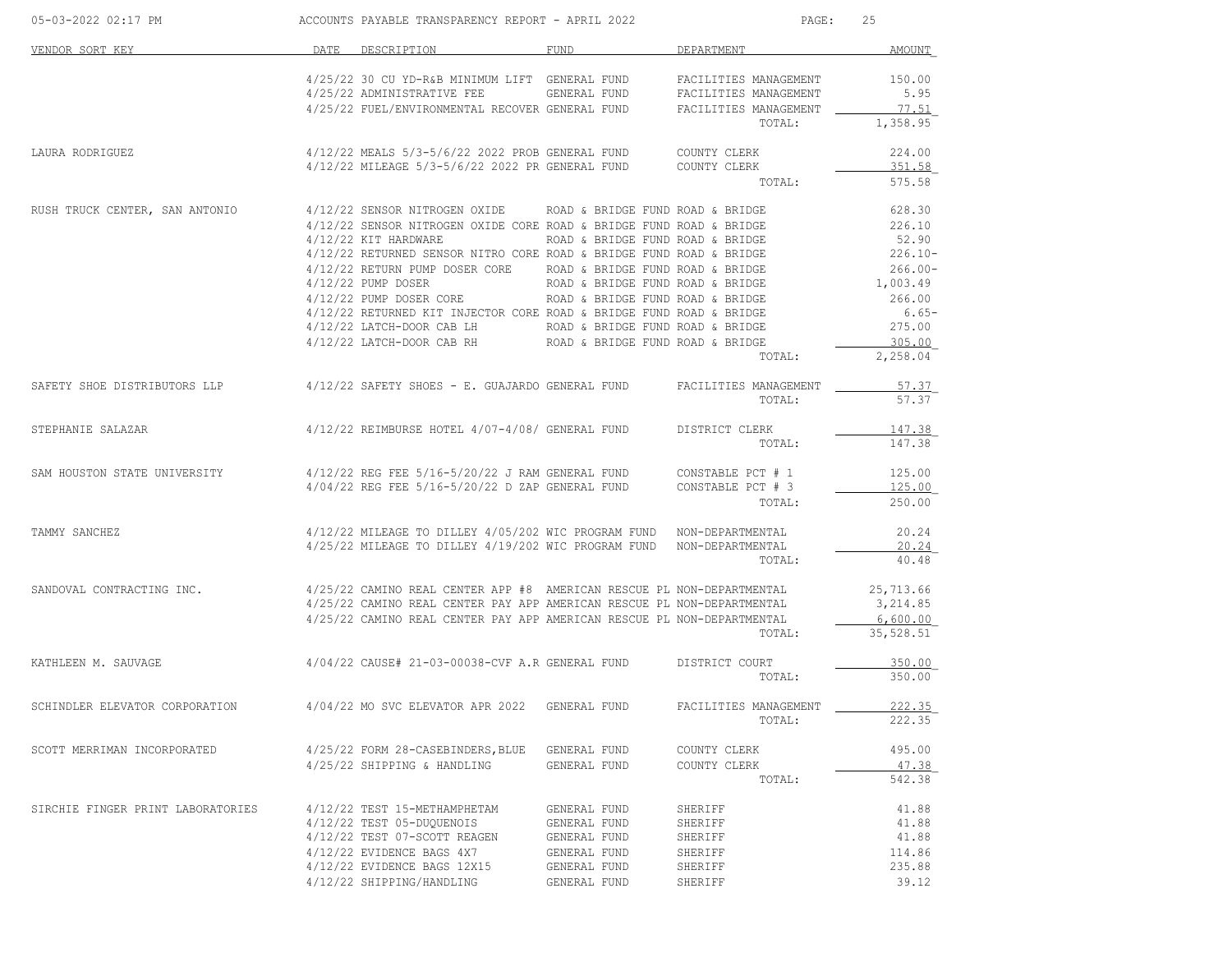| 05-03-2022 02:17 PM              |      | ACCOUNTS PAYABLE TRANSPARENCY REPORT - APRIL 2022                      |                                     | PAGE:          | 26             |
|----------------------------------|------|------------------------------------------------------------------------|-------------------------------------|----------------|----------------|
| VENDOR SORT KEY                  | DATE | DESCRIPTION                                                            | FUND                                | DEPARTMENT     | AMOUNT         |
|                                  |      |                                                                        |                                     | TOTAL:         | 515.50         |
| SJPA LLC                         |      | 4/25/22 WA#1 CONSTRUCTION ADM - LA AMERICAN RESCUE PL NON-DEPARTMENTAL |                                     |                | 10,322.40      |
|                                  |      | 4/25/22 WA#2 ASR001 VE DOCUMENT                                        | AMERICAN RESCUE PL NON-DEPARTMENTAL |                | 1,959.60       |
|                                  |      | 4/25/22 WA#1 CONSTRUCTION ADM LABO AMERICAN RESCUE PL NON-DEPARTMENTAL |                                     |                | 5,282.00       |
|                                  |      | 4/25/22 WA#2 ASR 001-VE DOCUMENTS AMERICAN RESCUE PL NON-DEPARTMENTAL  |                                     |                | 2,547.60       |
|                                  |      | 4/25/22 WA#1 - CONSTRUCTION ADMIN AMERICAN RESCUE PL NON-DEPARTMENTAL  |                                     |                | 4,164.00       |
|                                  |      | 4/25/22 WA#2 ASR 001-VE DOCUMENTS AMERICAN RESCUE PL NON-DEPARTMENTAL  |                                     |                | 1,492.80       |
|                                  |      |                                                                        |                                     | TOTAL:         | 25,768.40      |
| ANA MAHROU SOILEAU               |      | 4/25/22 CAUSE# 14-10-00405-CVF A.E GENERAL FUND                        |                                     | DISTRICT COURT | 125.00         |
|                                  |      | 4/04/22 CAUSE# 20-03-00117-CVF C.G GENERAL FUND                        |                                     | DISTRICT COURT | 300.00         |
|                                  |      |                                                                        |                                     | TOTAL:         | 425.00         |
| SOUTH TEXAS RURAL HEALTH SERVICE |      | 4/25/22 CPT 99214 M. ROMAN                                             | GENERAL FUND                        | JAIL           | 47.68          |
|                                  |      | 4/25/22 CPT 85025 M. ROMAN                                             | GENERAL FUND                        | JAIL           | 6.53           |
|                                  |      | 4/25/22 CPT 80053 M. ROMAN                                             | GENERAL FUND                        | JAIL           | 8.87           |
|                                  |      | 4/25/22 CPT 80061 M. ROMAN                                             | GENERAL FUND                        | JAIL           | 11.25          |
|                                  |      | 4/25/22 CPT 81003 M. ROMAN                                             | GENERAL FUND                        | JAIL           | 1.89           |
|                                  |      | 4/25/22 CPT 84443 M. ROMAN                                             | GENERAL FUND                        | JAIL           | 14.11          |
|                                  |      | 4/25/22 CPT 82306 M. ROMAN                                             | GENERAL FUND                        | JAIL           | 24.86          |
|                                  |      | 4/25/22 CPT 99214 I. LUNA                                              | GENERAL FUND                        | JAIL           | 47.68          |
|                                  |      | 4/25/22 CPT 99213 R. BANDA                                             | GENERAL FUND                        | JAIL           | 33.95          |
|                                  |      | 4/25/22 CPT 99214 M. ROMAN                                             | GENERAL FUND                        | JAIL           | 47.68          |
|                                  |      | 4/25/22 CPT 99214 C. MURRAY                                            | GENERAL FUND                        | JAIL           | 47.68          |
|                                  |      | 4/25/22 CPT 99214 L. MORALES JR                                        | GENERAL FUND                        | JAIL           | 47.68          |
|                                  |      | 4/25/22 CPT 99214 G. GONZALES                                          | GENERAL FUND                        | JAIL           | 47.68          |
|                                  |      | 4/25/22 CPT 99214 J. LOMBARD                                           | GENERAL FUND                        | JAIL           | 47.68          |
|                                  |      | 4/25/22 CPT 99214 N. GARCIA                                            | GENERAL FUND                        | JAIL           | 47.68          |
|                                  |      | 4/25/22 CPT 99214 M. MORENO                                            | GENERAL FUND                        | JAIL           | 47.68          |
|                                  |      | 4/25/22 CPT 99203 A. AGUILAR III GENERAL FUND                          |                                     | JAIL           | 61.56          |
|                                  |      | 4/25/22 CPT 85025 A. AGUILAR III GENERAL FUND                          |                                     | JAIL           | 6.53           |
|                                  |      | 4/25/22 CPT 80061 A. AGUILAR III GENERAL FUND                          |                                     | JAIL           | 11.25          |
|                                  |      | 4/25/22 CPT 84443 A. AGUILAR III GENERAL FUND                          |                                     | JAIL           | 14.11          |
|                                  |      | 4/25/22 CPT 80053 A. AGUILAR III GENERAL FUND                          |                                     | JAIL           | 8.87           |
|                                  |      | 4/25/22 CPT 81003 A. AGUILAR III GENERAL FUND                          |                                     | JAIL           | 1.89           |
|                                  |      | 4/25/22 CPT 99214 B. NIAU                                              | GENERAL FUND                        | JAIL           | 47.68          |
|                                  |      | 4/25/22 CPT 99214 B. FRAUSTO                                           | GENERAL FUND                        | JAIL           | 47.68          |
|                                  |      | 4/25/22 CPT 81002 B. FRAUSTO                                           | GENERAL FUND                        | JAIL           | 2.92           |
|                                  |      | 4/25/22 CPT 85025 B. FRAUSTO                                           | GENERAL FUND                        | JAIL           | 6.53           |
|                                  |      | 4/25/22 CPT 80061 B. FRAUSTO                                           | GENERAL FUND                        | JAIL           | 11.25          |
|                                  |      | 4/25/22 CPT 84443 B. FRAUSTO                                           | GENERAL FUND                        | JAIL           | 14.11          |
|                                  |      | 4/25/22 CPT 80053 B. FRAUSTO                                           | GENERAL FUND                        | JAIL           | 8.87           |
|                                  |      | 4/25/22 CPT 81003 B. FRAUSTO<br>4/25/22 CPT 93000 A. BANDA             | GENERAL FUND                        | JAIL           | 1.89<br>11.49  |
|                                  |      | 4/25/22 CPT 99214 G. GONZALES                                          | GENERAL FUND<br>GENERAL FUND        | JAIL<br>JAIL   | 47.68          |
|                                  |      | 4/25/22 CPT 99214 A. AGUILAR III GENERAL FUND                          |                                     | JAIL           | 52.86          |
|                                  |      |                                                                        |                                     |                |                |
|                                  |      | 4/25/22 CPT 99214 A. BANDA<br>4/25/22 CPT 99214 C. MURRAY              | GENERAL FUND<br>GENERAL FUND        | JAIL<br>JAIL   | 47.68<br>47.68 |
|                                  |      | 4/25/22 CPT 85025 C. MURRAY                                            | GENERAL FUND                        | JAIL           | 6.53           |
|                                  |      | 4/25/22 CPT 80053 C. MURRAY                                            | GENERAL FUND                        | JAIL           | 8.87           |
|                                  |      | 4/25/22 CPT 80061 C. MURRAY                                            | GENERAL FUND                        | JAIL           | 11.25          |
|                                  |      | 4/25/22 CPT 84443 C. MURRAY                                            | GENERAL FUND                        | JAIL           | 14.11          |
|                                  |      | 4/25/22 CPT 81003 C. MURRAY                                            | GENERAL FUND                        | JAIL           | 1.89           |
|                                  |      | 4/25/22 CPT 81003 B. PETERSON                                          | GENERAL FUND                        | JAIL           | 1.89           |
|                                  |      | 4/25/22 CPT 82306 B. PETERSON                                          | GENERAL FUND                        | JAIL           | 24.86          |
|                                  |      |                                                                        |                                     |                |                |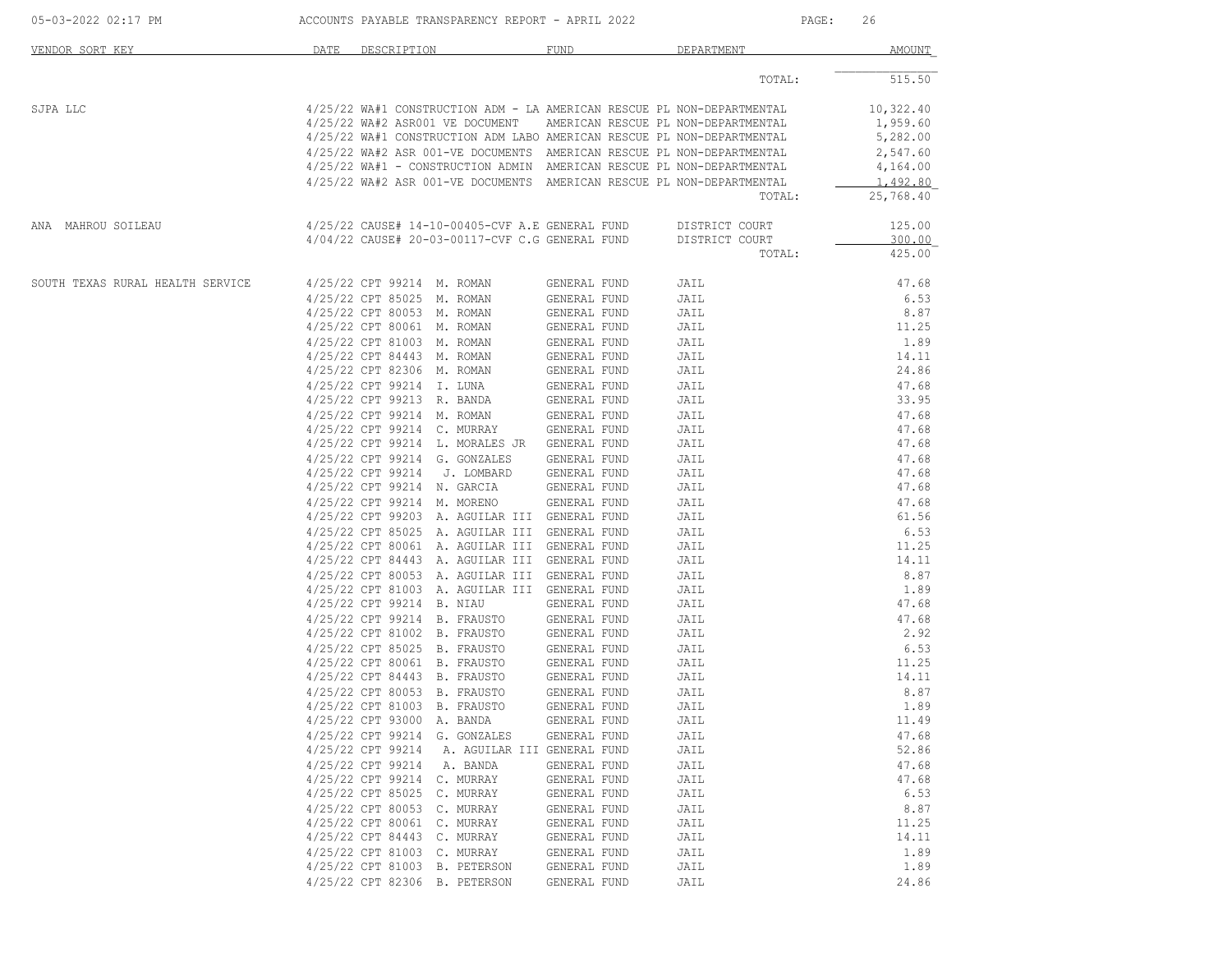| VENDOR SORT KEY | DATE<br>DESCRIPTION            |           | <b>FUND</b>  | DEPARTMENT | <b>AMOUNT</b> |
|-----------------|--------------------------------|-----------|--------------|------------|---------------|
|                 | 4/25/22 CPT 82607 B. PETERSON  |           | GENERAL FUND | JAIL       | 12.67         |
|                 | 4/25/22 CPT 82746 B. PETERSON  |           | GENERAL FUND | JAIL       | 12.35         |
|                 | 4/25/22 CPT 99203 B. PETERSON  |           | GENERAL FUND | JAIL       | 55.52         |
|                 | 4/25/22 CPT 85025 B. PETERSON  |           | GENERAL FUND | JAIL       | 6.53          |
|                 | 4/25/22 CPT 80053 B. PETERSON  |           | GENERAL FUND | JAIL       | 8.87          |
|                 |                                |           |              |            |               |
|                 | 4/25/22 CPT 80061 B. PETERSON  |           | GENERAL FUND | JAIL       | 11.25         |
|                 | 4/25/22 CPT 84443 B. PETERSON  |           | GENERAL FUND | JAIL       | 14.11         |
|                 | 4/25/22 CPT 84443 F. ALAMANZA  |           | GENERAL FUND | JAIL       | 14.11         |
|                 | 4/25/22 CPT 84480 F. ALAMANZA  |           | GENERAL FUND | JAIL       | 11.91         |
|                 | 4/25/22 CPT 84439 F. ALAMANZA  |           | GENERAL FUND | JAIL       | 7.58          |
|                 | 4/25/22 CPT 99203 C. FISHER    |           | GENERAL FUND | JAIL       | 55.52         |
|                 | 4/25/22 CPT 85025              | C. FISHER | GENERAL FUND | JAIL       | 6.53          |
|                 | 4/25/22 CPT 80053              | C. FISHER | GENERAL FUND | JAIL       | 8.87          |
|                 | 4/25/22 CPT 80061 C. FISHER    |           | GENERAL FUND | JAIL       | 11.25         |
|                 | 4/25/22 CPT 81003 C. FISHER    |           | GENERAL FUND | JAIL       | 1.89          |
|                 | 4/25/22 CPT 84443              | C. FISHER | GENERAL FUND | JAIL       | 14.11         |
|                 | 4/25/22 CPT 99214 C. ALANIZ    |           | GENERAL FUND | JAIL       | 47.68         |
|                 | 4/25/22 CPT 85025 C. ALANIZ    |           | GENERAL FUND | JAIL       | 6.53          |
|                 | 4/25/22 CPT 80053 C. ALANIZ    |           | GENERAL FUND | JAIL       | 8.87          |
|                 | 4/25/22 CPT 80061 C. ALANIZ    |           | GENERAL FUND | JAIL       | 11.25         |
|                 | 4/25/22 CPT 84443 C. ALANIZ    |           | GENERAL FUND | JAIL       | 14.11         |
|                 | 4/25/22 CPT 81003 C. ALANIZ    |           | GENERAL FUND | JAIL       | 1.89          |
|                 | 4/25/22 CPT 81003              | Z MILES   | GENERAL FUND | JAIL       | 1.89          |
|                 | 4/25/22 CPT 99203 Z MILES      |           | GENERAL FUND | JAIL       | 61.56         |
|                 | 4/25/22 CPT 85025 Z MILES      |           | GENERAL FUND | JAIL       | 6.53          |
|                 | 4/25/22 CPT 80053 Z MILES      |           | GENERAL FUND | JAIL       | 8.87          |
|                 | 4/25/22 CPT 80061 Z MILES      |           | GENERAL FUND | JAIL       | 11.25         |
|                 | 4/25/22 CPT 84443 Z MILES      |           | GENERAL FUND | JAIL       | 14.11         |
|                 | 4/25/22 CPT 99203 A. GARCIA    |           | GENERAL FUND | JAIL       | 55.52         |
|                 | 4/25/22 CPT 86580 A. GARCIA    |           | GENERAL FUND | JAIL       | 7.75          |
|                 | 4/25/22 CPT 99214 K. PEDROZA   |           |              |            | 47.68         |
|                 |                                |           | GENERAL FUND | JAIL       |               |
|                 | 4/25/22 CPT J1040 K. PEDROZA   |           | GENERAL FUND | JAIL       | 10.41         |
|                 | 4/25/22 CPT 99214 C. MURRAY    |           | GENERAL FUND | JAIL       | 47.68         |
|                 | 4/25/22 CPT 99214 B. PETERSON  |           | GENERAL FUND | JAIL       | 47.68         |
|                 | 4/25/22 CPT 99214              | B. NIAU   | GENERAL FUND | JAIL       | 47.68         |
|                 | 4/25/22 CPT 99214 F. ALAMANZA  |           | GENERAL FUND | JAIL       | 47.68         |
|                 | 4/25/22 CPT 99214 C. ALANIZ    |           | GENERAL FUND | JAIL       | 47.68         |
|                 | 4/25/22 CPT 99214 J. LOMBARD   |           | GENERAL FUND | JAIL       | 47.68         |
|                 | 4/25/22 CPT 85025 J. LOMBARD   |           | GENERAL FUND | JAIL       | 6.53          |
|                 | 4/25/22 CPT 80061 J. LOMBARD   |           | GENERAL FUND | JAIL       | 11.25         |
|                 | 4/25/22 CPT 84443 J. LOMBARD   |           | GENERAL FUND | JAIL       | 14.11         |
|                 | 4/25/22 CPT 80053 J. LOMBARD   |           | GENERAL FUND | JAIL       | 8.87          |
|                 | 4/25/22 CPT 81003 J. LOMBARD   |           | GENERAL FUND | JAIL       | 1.89          |
|                 | 4/25/22 CPT 80053 A. BANDA     |           | GENERAL FUND | JAIL       | 8.87          |
|                 | 4/25/22 CPT 81003              | A. BANDA  | GENERAL FUND | JAIL       | 1.89          |
|                 | 4/25/22 CPT 99214 A. BANDA     |           | GENERAL FUND | JAIL       | 47.68         |
|                 | 4/25/22 CPT 85025              | A. BANDA  | GENERAL FUND | JAIL       | 6.53          |
|                 | 4/25/22 CPT 80061 A. BANDA     |           | GENERAL FUND | JAIL       | 11.25         |
|                 | 4/25/22 CPT 84443 A. BANDA     |           | GENERAL FUND | JAIL       | 14.11         |
|                 | 4/25/22 CPT 83036 A. BANDA     |           | GENERAL FUND | JAIL       | 8.16          |
|                 | 4/25/22 CPT 99214 J. LOMBARD   |           | GENERAL FUND | JAIL       | 47.68         |
|                 | 4/25/22 CPT 80053 J. HERNANDEZ |           | GENERAL FUND | JAIL       | 8.87          |
|                 | 4/25/22 CPT 81003 J. HERNANDEZ |           | GENERAL FUND | JAIL       | 1.89          |
|                 | 4/25/22 CPT 99203 J. HERNANDEZ |           | GENERAL FUND | JAIL       | 55.52         |
|                 | 4/25/22 CPT 85025 J. HERNANDEZ |           | GENERAL FUND | JAIL       | 6.53          |
|                 | 4/25/22 CPT 80061 J. HERNANDEZ |           | GENERAL FUND | JAIL       | 11.25         |
|                 |                                |           |              |            |               |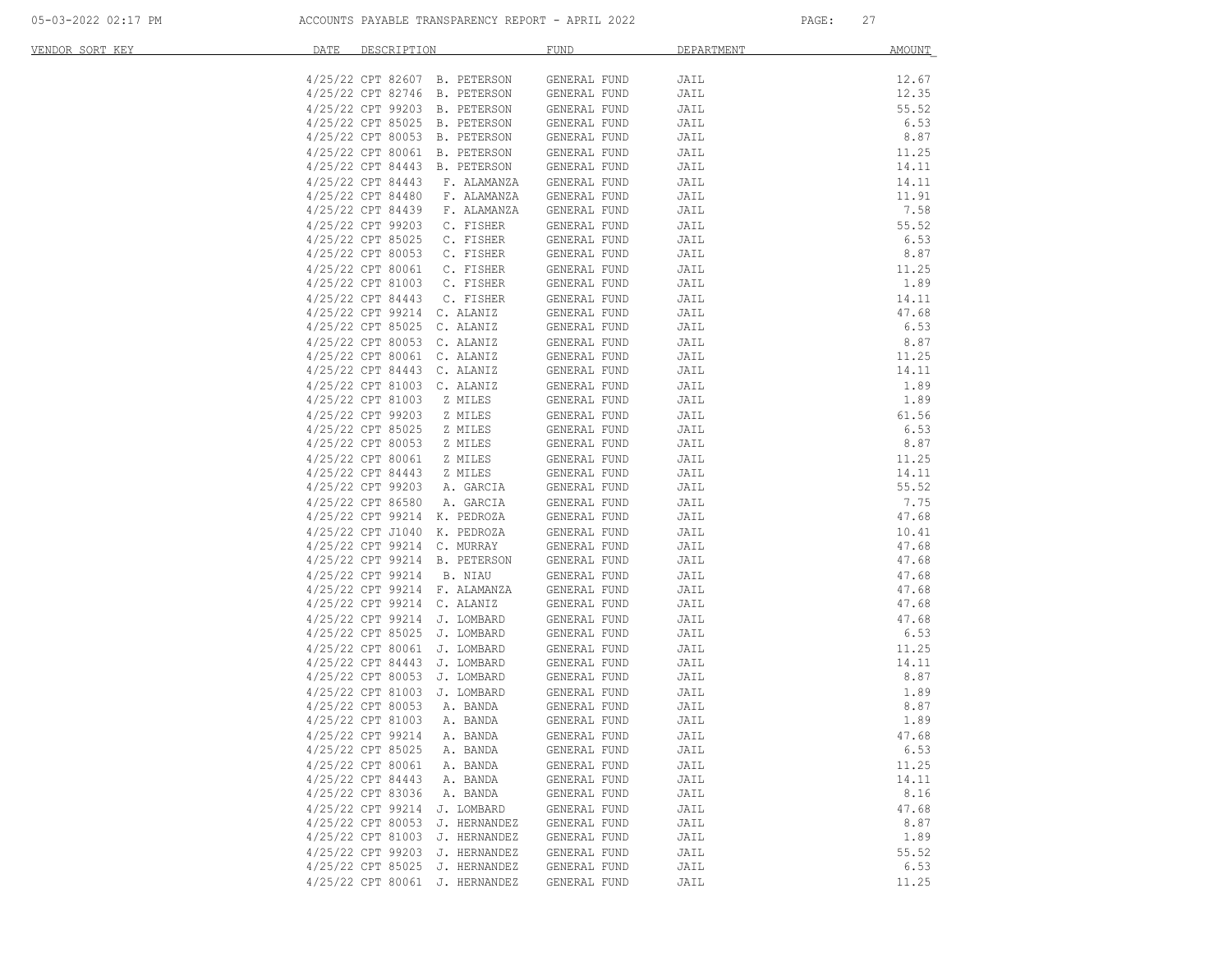| VENDOR SORT KEY | DATE | DESCRIPTION                            |                                                                          | <b>FUND</b>  | DEPARTMENT | <b>AMOUNT</b> |
|-----------------|------|----------------------------------------|--------------------------------------------------------------------------|--------------|------------|---------------|
|                 |      |                                        | 4/25/22 CPT 84443 J. HERNANDEZ                                           | GENERAL FUND | JAIL       | 14.11         |
|                 |      |                                        | 4/25/22 CPT 83036 J. HERNANDEZ                                           |              |            | 8.16          |
|                 |      |                                        |                                                                          | GENERAL FUND | JAIL       |               |
|                 |      | 4/25/22 CPT 99214<br>4/25/22 CPT 85025 | N. ADAME                                                                 | GENERAL FUND | JAIL       | 47.68         |
|                 |      | 4/25/22 CPT 80061                      | N. ADAME<br>N. ADAME                                                     | GENERAL FUND | JAIL       | 6.53<br>11.25 |
|                 |      |                                        |                                                                          | GENERAL FUND | JAIL       |               |
|                 |      | 4/25/22 CPT 84443                      | N. ADAME                                                                 | GENERAL FUND | JAIL       | 14.11         |
|                 |      | 4/25/22 CPT 83036                      | N. ADAME                                                                 | GENERAL FUND | JAIL       | 8.16          |
|                 |      | 4/25/22 CPT 80053                      | N. ADAME                                                                 | GENERAL FUND | JAIL       | 8.87          |
|                 |      | 4/25/22 CPT 81003                      | N. ADAME                                                                 | GENERAL FUND | JAIL       | 1.89          |
|                 |      |                                        | 4/25/22 CPT 85025 M. GARCIA-VELAS GENERAL FUND                           |              | JAIL       | 6.53          |
|                 |      |                                        | 4/25/22 CPT 80053 M. GARCIA-VELAS GENERAL FUND                           |              | JAIL       | 8.87          |
|                 |      |                                        | 4/25/22 CPT 80061 M. GARCIA-VELAS GENERAL FUND                           |              | JAIL       | 11.25         |
|                 |      |                                        | 4/25/22 CPT 84443 M. GARCIA-VELAS GENERAL FUND                           |              | JAIL       | 14.11         |
|                 |      |                                        | 4/25/22 CPT 81003 M. GARCIA-VELAS GENERAL FUND                           |              | JAIL       | 1.89          |
|                 |      |                                        | 4/25/22 CPT 84550 M. GARCIA-VELAS GENERAL FUND                           |              | JAIL       | 3.80          |
|                 |      | 4/25/22 CPT 99203 L. FOULDS            |                                                                          | GENERAL FUND | JAIL       | 55.52         |
|                 |      | 4/25/22 CPT 85025 L. FOULDS            |                                                                          | GENERAL FUND | JAIL       | 6.53          |
|                 |      | 4/25/22 CPT 80061 L. FOULDS            |                                                                          | GENERAL FUND | JAIL       | 11.25         |
|                 |      | 4/25/22 CPT 84443 L. FOULDS            |                                                                          | GENERAL FUND | JAIL       | 14.11         |
|                 |      | 4/25/22 CPT 80053 L. FOULDS            |                                                                          | GENERAL FUND | JAIL       | 8.87          |
|                 |      |                                        | $\frac{1}{2}$ /23/22 CPT 810053 L. FOULDS<br>4/25/22 CPT 81003 L. FOULDS | GENERAL FUND | JAIL       | 1.89          |
|                 |      |                                        | 4/25/22 CPT 99214 R. CHAVERA                                             | GENERAL FUND | JAIL       | 47.68         |
|                 |      |                                        | 4/25/22 CPT 99203 T. CORBITT                                             | GENERAL FUND | JAIL       | 55.52         |
|                 |      |                                        | 4/25/22 CPT 81025 T. CORBITT                                             | GENERAL FUND | JAIL       | 7.23          |
|                 |      |                                        | 4/25/22 CPT 85025 T. CORBITT                                             | GENERAL FUND | JAIL       | 6.53          |
|                 |      |                                        | 4/25/22 CPT 80061 T. CORBITT                                             | GENERAL FUND | JAIL       | 11.25         |
|                 |      |                                        | 4/25/22 CPT 84443 T. CORBITT                                             | GENERAL FUND | JAIL       | 14.11         |
|                 |      |                                        | 4/25/22 CPT 80053 T. CORBITT                                             | GENERAL FUND | JAIL       | 8.87          |
|                 |      |                                        | 4/25/22 CPT 81003 T. CORBITT                                             | GENERAL FUND | JAIL       | 1.89          |
|                 |      |                                        | 4/25/22 CPT 99214 M. ROMAN                                               | GENERAL FUND | JAIL       | 47.68         |
|                 |      |                                        | 4/25/22 CPT 99203 F. PIERSON                                             | GENERAL FUND | JAIL       | 55.52         |
|                 |      |                                        | 4/25/22 CPT 85025 F. PIERSON                                             | GENERAL FUND | JAIL       | 6.53          |
|                 |      |                                        | 4/25/22 CPT 80053 F. PIERSON                                             | GENERAL FUND | JAIL       | 8.87          |
|                 |      |                                        | 4/25/22 CPT 80061 F. PIERSON                                             | GENERAL FUND | JAIL       | 11.25         |
|                 |      |                                        | 4/25/22 CPT 84443 F. PIERSON                                             | GENERAL FUND | JAIL       | 14.11         |
|                 |      |                                        | 4/25/22 CPT 81003 F. PIERSON                                             | GENERAL FUND | JAIL       | 1.89          |
|                 |      |                                        | 4/25/22 CPT 87491 F. PIERSON                                             | GENERAL FUND | JAIL       | 29.48         |
|                 |      |                                        | 4/25/22 CPT 87591 F. PIERSON                                             | GENERAL FUND | JAIL       | 29.48         |
|                 |      |                                        | 4/25/22 CPT 99203 D. SHACKELFORD GENERAL FUND                            |              | JAIL       | 55.52         |
|                 |      |                                        | 4/25/22 CPT 85025 D. SHACKELFORD                                         | GENERAL FUND | JAIL       | 6.53          |
|                 |      |                                        | 4/25/22 CPT 80053 D. SHACKELFORD                                         | GENERAL FUND | JAIL       | 8.87          |
|                 |      |                                        | 4/25/22 CPT 80061 D. SHACKELFORD GENERAL FUND                            |              | JAIL       | 11.25         |
|                 |      |                                        | 4/25/22 CPT 84443 D. SHACKELFORD                                         | GENERAL FUND | JAIL       | 14.11         |
|                 |      |                                        | 4/25/22 CPT 81003 D. SHACKELFORD GENERAL FUND                            |              | JAIL       | 1.89          |
|                 |      |                                        | 4/25/22 CPT 99203 J. RAMIREZ                                             | GENERAL FUND | JAIL       | 55.52         |
|                 |      |                                        | 4/25/22 CPT 85025 J. RAMIREZ                                             | GENERAL FUND | JAIL       | 6.53          |
|                 |      |                                        | 4/25/22 CPT 80053 J. RAMIREZ                                             | GENERAL FUND | JAIL       | 8.87          |
|                 |      |                                        |                                                                          |              |            |               |
|                 |      |                                        | 4/25/22 CPT 80061 J. RAMIREZ                                             | GENERAL FUND | JAIL       | 11.25         |
|                 |      |                                        | 4/25/22 CPT 84443 J. RAMIREZ                                             | GENERAL FUND | JAIL       | 14.11         |
|                 |      |                                        | 4/25/22 CPT 81003 J. RAMIREZ                                             | GENERAL FUND | JAIL       | 1.89          |
|                 |      |                                        | 4/25/22 CPT 99203 B. GONZALES                                            | GENERAL FUND | JAIL       | 55.52         |
|                 |      |                                        | 4/25/22 CPT 85025 B. GONZALES                                            | GENERAL FUND | JAIL       | 6.53          |
|                 |      |                                        | 4/25/22 CPT 80053 B. GONZALES                                            | GENERAL FUND | JAIL       | 8.87          |
|                 |      |                                        | 4/25/22 CPT 80061 B. GONZALES                                            | GENERAL FUND | JAIL       | 11.25         |
|                 |      |                                        | 4/25/22 CPT 84443 B. GONZALES                                            | GENERAL FUND | JAIL       | 14.11         |
|                 |      |                                        | 4/25/22 CPT 81003 B. GONZALES                                            | GENERAL FUND | JAIL       | 1.89          |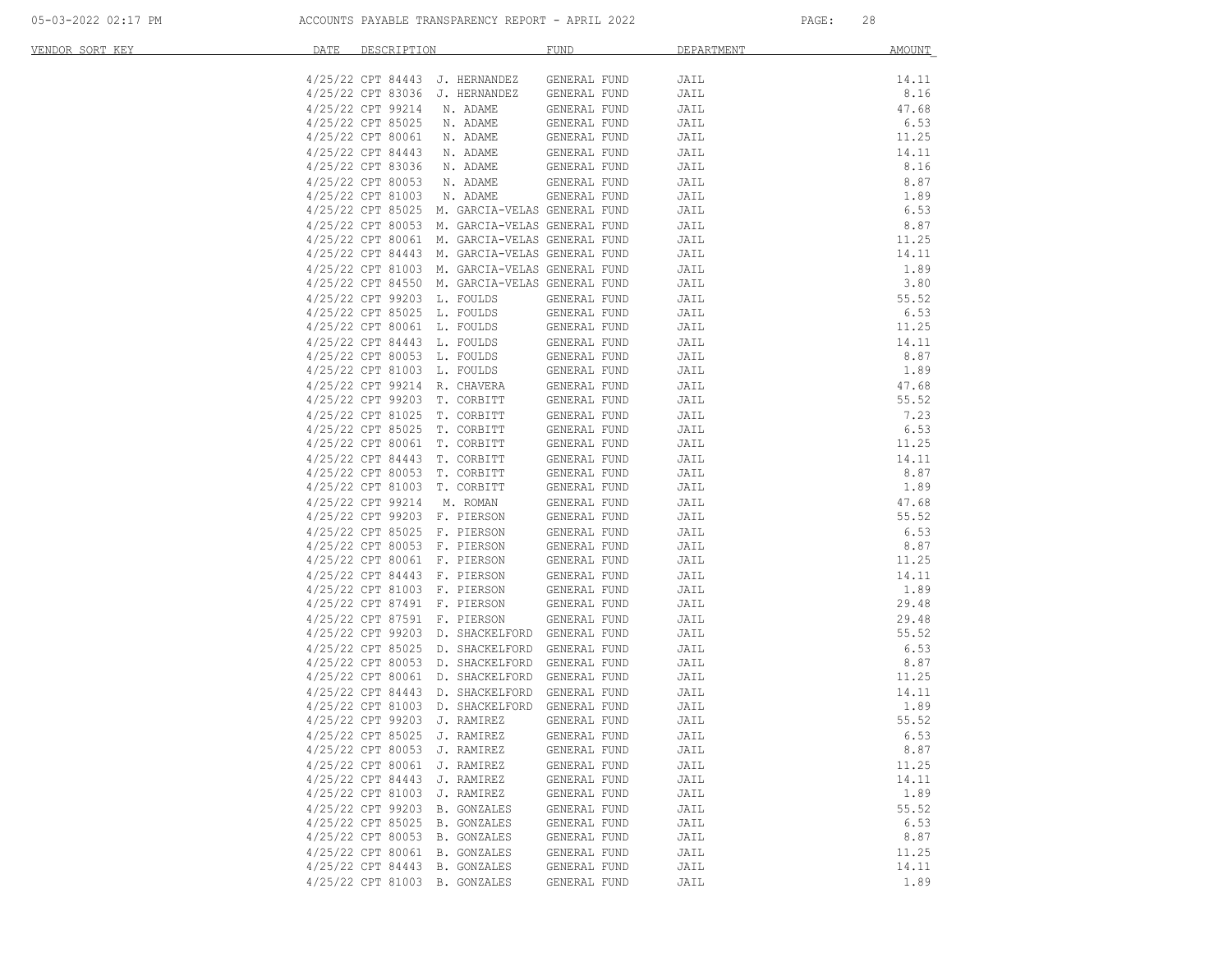| 05-03-2022 02:17 PM         |                  | ACCOUNTS PAYABLE TRANSPARENCY REPORT - APRIL 2022                                                                                                                  | PAGE:                             | 29                                                             |          |
|-----------------------------|------------------|--------------------------------------------------------------------------------------------------------------------------------------------------------------------|-----------------------------------|----------------------------------------------------------------|----------|
| VENDOR SORT KEY             | DATE             | DESCRIPTION                                                                                                                                                        | FUND                              | DEPARTMENT                                                     | AMOUNT   |
|                             |                  |                                                                                                                                                                    |                                   | JAIL                                                           | 55.52    |
|                             |                  | $4/25/22 \text{ CPT } 99203 \quad B. \text{ MORALES} \qquad \text{GENERAL FUND} \\ 4/25/22 \text{ CPT } 87804 \quad B. \text{ MORALES} \qquad \text{GENERAL FUND}$ |                                   | JAIL                                                           | 13.90    |
|                             |                  | 4/25/22 CPT 93000 T. CORBITT GENERAL FUND                                                                                                                          |                                   | JAIL                                                           | 11.49    |
|                             |                  | 4/25/22 CPT 93000 N. ADAME                                                                                                                                         | GENERAL FUND                      | JAIL                                                           | 11.49    |
|                             |                  | 4/25/22 CPT 93000 J. HERNANDEZ GENERAL FUND                                                                                                                        |                                   | JAIL                                                           | 11.49    |
|                             |                  | 4/12/22 ADMINISTRATION FEE MAR 202 GENERAL FUND                                                                                                                    |                                   | JAIL                                                           | 4,000.00 |
|                             |                  |                                                                                                                                                                    |                                   | TOTAL:                                                         | 7,202.11 |
| SPARKLETTS & SIERRA SPRINGS |                  | 4/25/22 MO SVC 3/15/2022                                                                                                                                           | GENERAL FUND                      | COUNTY CLERK                                                   | 29.25    |
|                             |                  | $4/04/22$ MO SVC $2/15/2022$ DISTRICT GENERAL FUND                                                                                                                 |                                   | DISTRICT CLERK                                                 | $2.00-$  |
|                             |                  | 4/04/22 MO SVC 3/15/2022 DISTRICT GENERAL FUND                                                                                                                     |                                   | DISTRICT CLERK                                                 | 16.45    |
|                             |                  | 4/12/22 MO SVC 3/15/2022 COMM CENT GENERAL FUND                                                                                                                    |                                   | FACILITIES MANAGEMENT                                          | 48.92    |
|                             |                  | 4/12/22 MO SVC 4/06/2022                                                                                                                                           | WIC PROGRAM FUND NON-DEPARTMENTAL |                                                                | 9.00     |
|                             |                  |                                                                                                                                                                    |                                   | TOTAL:                                                         | 101.62   |
| CHARTER COMMUNICATIONS      |                  | 4/25/22 MO SVC 4/13 - 5/12/2022 TV GENERAL FUND                                                                                                                    |                                   | COMMISSIONERS COURT                                            | 99.35    |
|                             |                  | 4/12/22 MO SVC 4/04 - 5/03/2022                                                                                                                                    |                                   | GENERAL FUND<br>FACILITIES MANAGEMENT<br>FACILITIES MANAGEMENT | 145.74   |
|                             |                  | $4/04/22$ MO SVC $3/22$ - $4/21/22$ INTE GENERAL FUND                                                                                                              |                                   |                                                                | 198.03   |
|                             |                  | $4/12/22$ MO SVC $4/03 - 5/02/22$ SHER GENERAL FUND                                                                                                                |                                   | SHERIFF                                                        | 169.22   |
|                             |                  | $4/12/22$ MO SVC $4/03 - 5/02/2022$ D GENERAL FUND                                                                                                                 |                                   | HIGHWAY PATROL                                                 | 44.11    |
|                             |                  | $4/25/22$ MO SVC $4/17 - 5/16/2022$ WIC PROGRAM FUND                                                                                                               |                                   | NON-DEPARTMENTAL                                               | 137.69   |
|                             |                  |                                                                                                                                                                    |                                   | TOTAL:                                                         | 794.14   |
| SYMBOLSART LLC              |                  | 4/25/22 BADGE PATCHES                                                                                                                                              | GENERAL FUND                      | SHERIFF                                                        | 663.00   |
|                             |                  | 4/25/22 STATE OF TX PATCH-SM                                                                                                                                       | GENERAL FUND                      | SHERIFF                                                        | 1,127.50 |
|                             |                  | 4/25/22 STATE OF TX PATCH-LG GENERAL FUND                                                                                                                          |                                   | SHERIFF                                                        | 890.00   |
|                             |                  | $4/25/22$ FREIGHT                                                                                                                                                  | GENERAL FUND                      | SHERIFF                                                        | 35.00    |
|                             |                  |                                                                                                                                                                    |                                   | TOTAL:                                                         | 2,715.50 |
| T & T AUTO PARTS            |                  | $4/12/22$ FUSE HOLDER UNIT 224 ROAD & BRIDGE FUND ROAD & BRIDGE                                                                                                    |                                   |                                                                | 5.49     |
|                             |                  | 4/12/22 RADIATOR HOSE                                                                                                                                              | ROAD & BRIDGE FUND ROAD & BRIDGE  |                                                                | 31.35    |
|                             |                  | 4/12/22 (4) HYD/HOSE                                                                                                                                               | ROAD & BRIDGE FUND ROAD & BRIDGE  |                                                                | 31.96    |
|                             |                  | $4/12/22$ (2) U-BOLT                                                                                                                                               | ROAD & BRIDGE FUND ROAD & BRIDGE  |                                                                | 20.98    |
|                             | $4/12/22$ GASKET |                                                                                                                                                                    | ROAD & BRIDGE FUND ROAD & BRIDGE  |                                                                | 1.77     |
|                             |                  | $4/12/22$ BLOW GUN UNIT 196 ROAD & BRIDGE FUND ROAD & BRIDGE                                                                                                       |                                   |                                                                | 18.36    |
|                             |                  | 4/12/22 (2) LAMP UNIT 142                                                                                                                                          | ROAD & BRIDGE FUND ROAD & BRIDGE  |                                                                | 18.48    |
|                             |                  | $4/12/22$ (2) LAMP UNIT 400                                                                                                                                        | ROAD & BRIDGE FUND ROAD & BRIDGE  |                                                                | 18.48    |
|                             |                  | $4/12/22$ DRN/PLUG                                                                                                                                                 | ROAD & BRIDGE FUND ROAD & BRIDGE  |                                                                | 2.76     |
|                             |                  | $4/12/22$ AIR HOSE RECOIL 12                                                                                                                                       | ROAD & BRIDGE FUND ROAD & BRIDGE  |                                                                | 5.99     |
|                             |                  | $4/12/22$ COUPLER                                                                                                                                                  | ROAD & BRIDGE FUND ROAD & BRIDGE  |                                                                | 12.29    |
|                             |                  | $4/12/22$ ADAPTER                                                                                                                                                  | ROAD & BRIDGE FUND ROAD & BRIDGE  |                                                                | 7.38     |
|                             |                  | 4/12/22 CHUCK HD                                                                                                                                                   | ROAD & BRIDGE FUND ROAD & BRIDGE  |                                                                | 24.99    |
|                             | 4/12/22 GAUGE    |                                                                                                                                                                    | ROAD & BRIDGE FUND ROAD & BRIDGE  |                                                                | 29.24    |
|                             |                  | $4/12/22$ HANDTOOL                                                                                                                                                 | ROAD & BRIDGE FUND ROAD & BRIDGE  |                                                                | 13.29    |
|                             |                  | 4/12/22 (5) HUB NUT UNIT 229                                                                                                                                       | ROAD & BRIDGE FUND ROAD & BRIDGE  |                                                                | 13.45    |
|                             |                  | $4/12/22$ JB WELD                                                                                                                                                  | ROAD & BRIDGE FUND ROAD & BRIDGE  |                                                                | 8.49     |
|                             |                  |                                                                                                                                                                    |                                   | TOTAL:                                                         | 264.75   |
| T & W TIRE                  |                  | $4/12/22$ (2) 215/75R175(J) XMT2 123 ROAD & BRIDGE FUND ROAD & BRIDGE                                                                                              |                                   |                                                                | 726.40   |
|                             |                  | $4/12/22$ (4) LT265/70R17 LTX AT2 TI ROAD & BRIDGE FUND ROAD & BRIDGE                                                                                              |                                   |                                                                | 648.96   |
|                             |                  | 4/12/22 (2) ST225/75R15 TIRES                                                                                                                                      | ROAD & BRIDGE FUND ROAD & BRIDGE  |                                                                | 300.00   |
|                             |                  | 4/12/22 (4) LT245/75R17 LTX TIRES ROAD & BRIDGE FUND ROAD & BRIDGE                                                                                                 |                                   |                                                                | 637.32   |
|                             |                  | 4/12/22 (2) LT265/70R17 LTX TIRES ROAD & BRIDGE FUND ROAD & BRIDGE                                                                                                 |                                   |                                                                | 324.48   |
|                             |                  | 4/12/22 (2) ST205/75R15                                                                                                                                            | ROAD & BRIDGE FUND ROAD & BRIDGE  |                                                                | 170.00   |
|                             |                  |                                                                                                                                                                    |                                   | TOTAL:                                                         | 2,807.16 |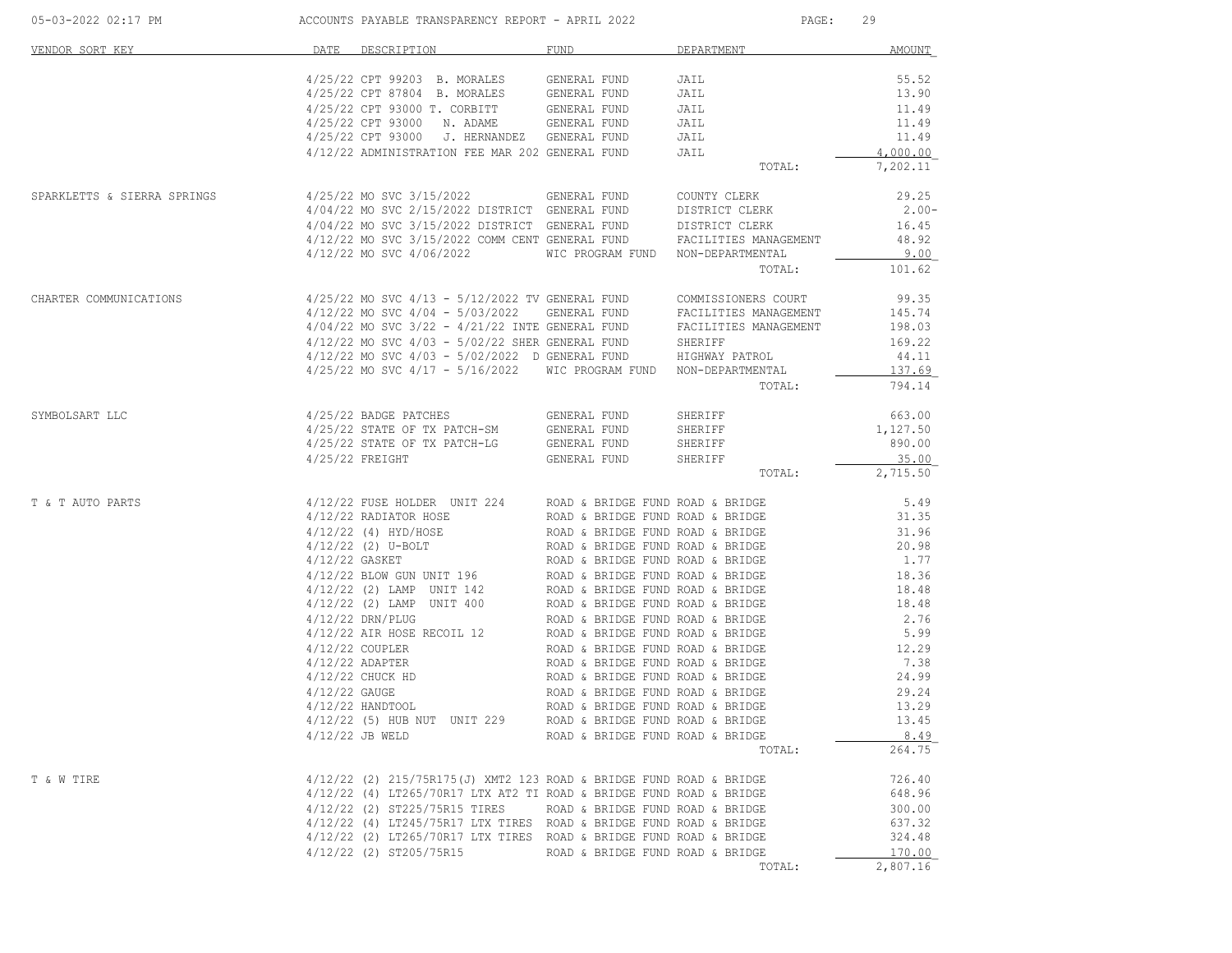|  |  |  |  | 05-03-2022 02:17 PM |  |  |  |  |
|--|--|--|--|---------------------|--|--|--|--|
|  |  |  |  |                     |  |  |  |  |

05-03-2022 02:17 PM ACCOUNTS PAYABLE TRANSPARENCY REPORT - APRIL 2022 PAGE: 30

| VENDOR SORT KEY                                                                                        | DATE DESCRIPTION                                                                                                                                                                                     | FUND         | DEPARTMENT                                                                                                                                                                                                                                                                                                                                                                | AMOUNT               |
|--------------------------------------------------------------------------------------------------------|------------------------------------------------------------------------------------------------------------------------------------------------------------------------------------------------------|--------------|---------------------------------------------------------------------------------------------------------------------------------------------------------------------------------------------------------------------------------------------------------------------------------------------------------------------------------------------------------------------------|----------------------|
| TAC - C.I.R.A.                     4/12/22 2022 WEB HOSTING         GENERAL FUND   COMMISSIONERS COURT |                                                                                                                                                                                                      |              | TOTAL:                                                                                                                                                                                                                                                                                                                                                                    | 1,550.00<br>1,550.00 |
| TAC - DENTAL/LIFE                                                                                      |                                                                                                                                                                                                      |              | 4/13/22 DENTAL CONTRIB GENERAL FUND COMMISSIONERS COURT 36.66<br>4/13/22 LIFE INS COUNTY CONTRIBUTI GENERAL FUND COMMISSIONERS COURT 5.10<br>4/13/22 DENTRA CONTRIB (SEREAL FUND COMPISSIONER CODRY (17/22 DETE INS COUNTSTONERS CORRESPONDED CONTINUES CONTRIBUTE AN ANAGEMENT (SEREAL FUND CONTRIBUTE AN AVAILABLE TO A 17/22 DETE INS CONTRIBUTE CONTRIBUTE CONTRIBUTE |                      |
|                                                                                                        |                                                                                                                                                                                                      |              |                                                                                                                                                                                                                                                                                                                                                                           |                      |
|                                                                                                        |                                                                                                                                                                                                      |              |                                                                                                                                                                                                                                                                                                                                                                           | 3.20<br>74.48        |
|                                                                                                        |                                                                                                                                                                                                      |              |                                                                                                                                                                                                                                                                                                                                                                           | 20.40                |
|                                                                                                        |                                                                                                                                                                                                      |              |                                                                                                                                                                                                                                                                                                                                                                           | 18.62                |
|                                                                                                        |                                                                                                                                                                                                      |              |                                                                                                                                                                                                                                                                                                                                                                           | 5.10                 |
|                                                                                                        |                                                                                                                                                                                                      |              |                                                                                                                                                                                                                                                                                                                                                                           | 93.10                |
|                                                                                                        |                                                                                                                                                                                                      |              |                                                                                                                                                                                                                                                                                                                                                                           | 25.50                |
|                                                                                                        |                                                                                                                                                                                                      |              |                                                                                                                                                                                                                                                                                                                                                                           | 55.86                |
|                                                                                                        |                                                                                                                                                                                                      |              |                                                                                                                                                                                                                                                                                                                                                                           | 15.30                |
|                                                                                                        |                                                                                                                                                                                                      |              |                                                                                                                                                                                                                                                                                                                                                                           | 37.24                |
|                                                                                                        |                                                                                                                                                                                                      |              |                                                                                                                                                                                                                                                                                                                                                                           | 5.10                 |
|                                                                                                        |                                                                                                                                                                                                      |              |                                                                                                                                                                                                                                                                                                                                                                           | 3.31                 |
|                                                                                                        |                                                                                                                                                                                                      |              |                                                                                                                                                                                                                                                                                                                                                                           | 37.24                |
|                                                                                                        |                                                                                                                                                                                                      |              |                                                                                                                                                                                                                                                                                                                                                                           | 10.20                |
|                                                                                                        |                                                                                                                                                                                                      |              |                                                                                                                                                                                                                                                                                                                                                                           | 37.24                |
|                                                                                                        |                                                                                                                                                                                                      |              |                                                                                                                                                                                                                                                                                                                                                                           | 10.20                |
|                                                                                                        |                                                                                                                                                                                                      |              |                                                                                                                                                                                                                                                                                                                                                                           | 71.24                |
|                                                                                                        |                                                                                                                                                                                                      |              |                                                                                                                                                                                                                                                                                                                                                                           | 19.51                |
|                                                                                                        |                                                                                                                                                                                                      |              |                                                                                                                                                                                                                                                                                                                                                                           | 55.86                |
|                                                                                                        |                                                                                                                                                                                                      |              |                                                                                                                                                                                                                                                                                                                                                                           | 10.20                |
|                                                                                                        |                                                                                                                                                                                                      |              |                                                                                                                                                                                                                                                                                                                                                                           | 3.31                 |
|                                                                                                        |                                                                                                                                                                                                      |              |                                                                                                                                                                                                                                                                                                                                                                           | 55.86                |
|                                                                                                        |                                                                                                                                                                                                      |              |                                                                                                                                                                                                                                                                                                                                                                           | 15.30                |
|                                                                                                        |                                                                                                                                                                                                      |              |                                                                                                                                                                                                                                                                                                                                                                           | 55.86                |
|                                                                                                        |                                                                                                                                                                                                      |              |                                                                                                                                                                                                                                                                                                                                                                           | 10.20                |
|                                                                                                        |                                                                                                                                                                                                      |              |                                                                                                                                                                                                                                                                                                                                                                           | 3.31                 |
|                                                                                                        |                                                                                                                                                                                                      |              |                                                                                                                                                                                                                                                                                                                                                                           | 93.10                |
|                                                                                                        |                                                                                                                                                                                                      |              |                                                                                                                                                                                                                                                                                                                                                                           | 25.50                |
|                                                                                                        |                                                                                                                                                                                                      |              |                                                                                                                                                                                                                                                                                                                                                                           | 74.48                |
|                                                                                                        |                                                                                                                                                                                                      |              |                                                                                                                                                                                                                                                                                                                                                                           | 20.40                |
|                                                                                                        |                                                                                                                                                                                                      |              |                                                                                                                                                                                                                                                                                                                                                                           | 18.62<br>5.10        |
|                                                                                                        | 4/13/22 DENTAL CONTRIBUTI CONTRIBUTI GENERAL FUND CONSTABLE PCT # 2<br>4/13/22 LIFE INS COUNTY CONTRIBUTI GENERAL FUND CONSTABLE PCT # 2<br>4/13/22 DENTAL CONTRIBUTI GENERAL FUND CONSTABLE PCT # 3 |              |                                                                                                                                                                                                                                                                                                                                                                           | 18.62                |
|                                                                                                        |                                                                                                                                                                                                      |              |                                                                                                                                                                                                                                                                                                                                                                           | 5.10                 |
|                                                                                                        |                                                                                                                                                                                                      |              |                                                                                                                                                                                                                                                                                                                                                                           | 18.62                |
|                                                                                                        |                                                                                                                                                                                                      |              |                                                                                                                                                                                                                                                                                                                                                                           | 5.10                 |
|                                                                                                        |                                                                                                                                                                                                      |              |                                                                                                                                                                                                                                                                                                                                                                           | 18.62                |
|                                                                                                        |                                                                                                                                                                                                      |              |                                                                                                                                                                                                                                                                                                                                                                           | 5.10                 |
|                                                                                                        |                                                                                                                                                                                                      |              |                                                                                                                                                                                                                                                                                                                                                                           | 260.68               |
|                                                                                                        |                                                                                                                                                                                                      |              |                                                                                                                                                                                                                                                                                                                                                                           | 81.60                |
|                                                                                                        | 4/13/22 DENTAL CONTRIB GENERAL FUND                                                                                                                                                                  |              | <b>SHERIFF</b>                                                                                                                                                                                                                                                                                                                                                            | 558.60               |
|                                                                                                        | 4/13/22 LIFE INS COUNTY CONTRIBUTI GENERAL FUND                                                                                                                                                      |              | SHERIFF                                                                                                                                                                                                                                                                                                                                                                   | 153.00               |
|                                                                                                        | 4/13/22 DENTAL CONTRIB                                                                                                                                                                               | GENERAL FUND | JUVENILE CORRECTIONS                                                                                                                                                                                                                                                                                                                                                      | 0.58                 |
|                                                                                                        | 4/13/22 DENTAL EMPLR CONTRIBUTION GENERAL FUND                                                                                                                                                       |              | JUVENILE CORRECTIONS                                                                                                                                                                                                                                                                                                                                                      | 18.63                |
|                                                                                                        | 4/13/22 LIFE EMPLR CONTRIB GAYTAN GENERAL FUND                                                                                                                                                       |              | JUVENILE CORRECTIONS                                                                                                                                                                                                                                                                                                                                                      | 5.10                 |
|                                                                                                        | 4/13/22 DENTAL EMPLR CONTRIB MEDEL GENERAL FUND                                                                                                                                                      |              | JUVENILE CORRECTIONS                                                                                                                                                                                                                                                                                                                                                      | 18.63                |
|                                                                                                        | 4/13/22 LIFE EMPLR CONTRIB MEDELEZ GENERAL FUND                                                                                                                                                      |              | JUVENILE CORRECTIONS                                                                                                                                                                                                                                                                                                                                                      | 5.10                 |
|                                                                                                        | 4/13/22 LIFE INS CO. CONTRIB GENER GENERAL FUND                                                                                                                                                      |              | JUVENILE CORRECTIONS                                                                                                                                                                                                                                                                                                                                                      | 0.11                 |
|                                                                                                        | 4/13/22 DENTAL EMPLR CONTRIB TELLE GENERAL FUND                                                                                                                                                      |              | JUVENILE CORRECTIONS                                                                                                                                                                                                                                                                                                                                                      | 18.63                |
|                                                                                                        | 4/13/22 LIFE EMPLR CONTRIB TELLES GENERAL FUND                                                                                                                                                       |              | JUVENILE CORRECTIONS                                                                                                                                                                                                                                                                                                                                                      | 5.10                 |
|                                                                                                        | 4/13/22 DENTAL EMPLR CONTRIB SHAFE GENERAL FUND                                                                                                                                                      |              | JUVENILE CORRECTIONS                                                                                                                                                                                                                                                                                                                                                      | 18.63                |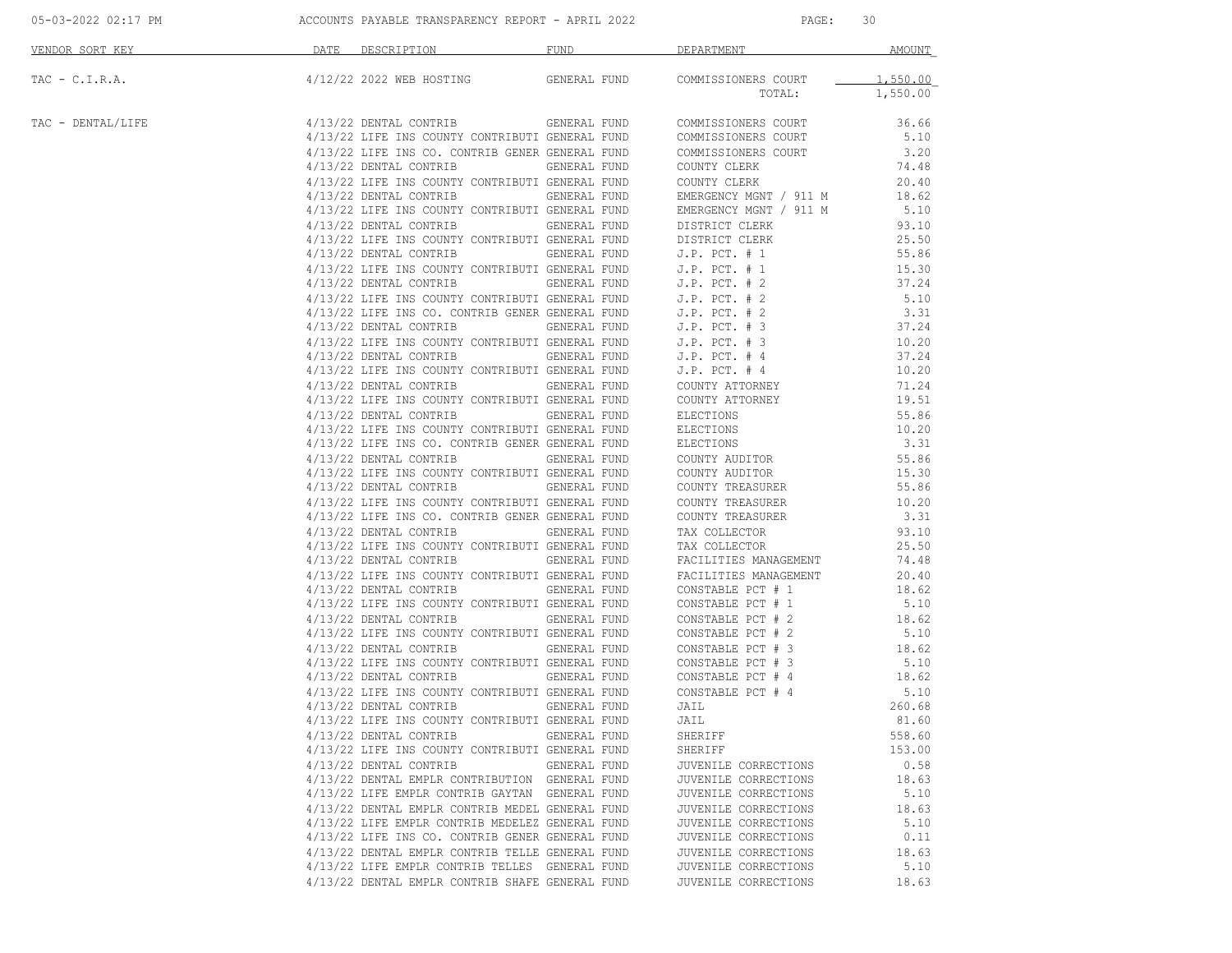| VENDOR SORT KEY                                                                                                                                                                                                                   | DATE DESCRIPTION FUND FUND DEPARTMENT                                                                                                                                                                                                   |              |                      | AMOUNT    |
|-----------------------------------------------------------------------------------------------------------------------------------------------------------------------------------------------------------------------------------|-----------------------------------------------------------------------------------------------------------------------------------------------------------------------------------------------------------------------------------------|--------------|----------------------|-----------|
|                                                                                                                                                                                                                                   |                                                                                                                                                                                                                                         |              |                      |           |
|                                                                                                                                                                                                                                   |                                                                                                                                                                                                                                         |              |                      |           |
|                                                                                                                                                                                                                                   |                                                                                                                                                                                                                                         |              |                      |           |
|                                                                                                                                                                                                                                   |                                                                                                                                                                                                                                         |              |                      |           |
|                                                                                                                                                                                                                                   |                                                                                                                                                                                                                                         |              |                      |           |
|                                                                                                                                                                                                                                   |                                                                                                                                                                                                                                         |              |                      |           |
|                                                                                                                                                                                                                                   |                                                                                                                                                                                                                                         |              |                      |           |
|                                                                                                                                                                                                                                   |                                                                                                                                                                                                                                         |              |                      |           |
|                                                                                                                                                                                                                                   |                                                                                                                                                                                                                                         |              |                      |           |
|                                                                                                                                                                                                                                   |                                                                                                                                                                                                                                         |              |                      |           |
|                                                                                                                                                                                                                                   |                                                                                                                                                                                                                                         |              |                      |           |
|                                                                                                                                                                                                                                   |                                                                                                                                                                                                                                         |              |                      |           |
|                                                                                                                                                                                                                                   |                                                                                                                                                                                                                                         |              |                      |           |
|                                                                                                                                                                                                                                   | 4/13/22 LIFE INS COUNTY CONTRIBUTI ROAD & BRIDGE FUND ROAD & BRIDGE 174.29<br>4/13/22 LIFE INS CO. CONTRIB GENER ROAD & BRIDGE FUND ROAD & BRIDGE 3.31<br>4/13/22 LIFE INS CO. CONTRIB WIC PROGRAM FUND NON-DEPARTMENTAL 55.86<br>4/13/ |              |                      |           |
|                                                                                                                                                                                                                                   |                                                                                                                                                                                                                                         |              |                      |           |
|                                                                                                                                                                                                                                   |                                                                                                                                                                                                                                         |              |                      |           |
|                                                                                                                                                                                                                                   |                                                                                                                                                                                                                                         |              |                      |           |
|                                                                                                                                                                                                                                   |                                                                                                                                                                                                                                         |              |                      |           |
|                                                                                                                                                                                                                                   |                                                                                                                                                                                                                                         |              |                      |           |
|                                                                                                                                                                                                                                   |                                                                                                                                                                                                                                         |              |                      |           |
|                                                                                                                                                                                                                                   |                                                                                                                                                                                                                                         |              |                      |           |
|                                                                                                                                                                                                                                   |                                                                                                                                                                                                                                         |              |                      |           |
|                                                                                                                                                                                                                                   |                                                                                                                                                                                                                                         |              | TOTAL: 5,458.44      |           |
| TAC - MEDICAL INSURANCE 4/13/22 TAC MEDICAL ER CONTRIBUTIO GENERAL FUND COMMISSIONERS CORR 1433-33<br>4/13/22 TAC MEDICAL ER CONTRIBUTIO GENERAL FUND COUNTERING CORR 12.434-35<br>4/13/22 TAC MEDICAL ER CONTRIBUTIO GENERAL FUN |                                                                                                                                                                                                                                         |              |                      |           |
|                                                                                                                                                                                                                                   |                                                                                                                                                                                                                                         |              |                      |           |
|                                                                                                                                                                                                                                   |                                                                                                                                                                                                                                         |              |                      |           |
|                                                                                                                                                                                                                                   |                                                                                                                                                                                                                                         |              |                      |           |
|                                                                                                                                                                                                                                   |                                                                                                                                                                                                                                         |              |                      |           |
|                                                                                                                                                                                                                                   |                                                                                                                                                                                                                                         |              |                      |           |
|                                                                                                                                                                                                                                   |                                                                                                                                                                                                                                         |              |                      |           |
|                                                                                                                                                                                                                                   |                                                                                                                                                                                                                                         |              |                      |           |
|                                                                                                                                                                                                                                   |                                                                                                                                                                                                                                         |              |                      |           |
|                                                                                                                                                                                                                                   |                                                                                                                                                                                                                                         |              |                      |           |
|                                                                                                                                                                                                                                   |                                                                                                                                                                                                                                         |              |                      |           |
|                                                                                                                                                                                                                                   |                                                                                                                                                                                                                                         |              |                      |           |
|                                                                                                                                                                                                                                   |                                                                                                                                                                                                                                         |              |                      |           |
|                                                                                                                                                                                                                                   |                                                                                                                                                                                                                                         |              |                      |           |
|                                                                                                                                                                                                                                   |                                                                                                                                                                                                                                         |              |                      |           |
|                                                                                                                                                                                                                                   |                                                                                                                                                                                                                                         |              |                      |           |
|                                                                                                                                                                                                                                   |                                                                                                                                                                                                                                         |              |                      |           |
|                                                                                                                                                                                                                                   |                                                                                                                                                                                                                                         |              |                      |           |
|                                                                                                                                                                                                                                   |                                                                                                                                                                                                                                         |              |                      |           |
|                                                                                                                                                                                                                                   |                                                                                                                                                                                                                                         |              |                      |           |
|                                                                                                                                                                                                                                   |                                                                                                                                                                                                                                         |              |                      |           |
|                                                                                                                                                                                                                                   |                                                                                                                                                                                                                                         |              |                      |           |
|                                                                                                                                                                                                                                   |                                                                                                                                                                                                                                         |              |                      |           |
|                                                                                                                                                                                                                                   |                                                                                                                                                                                                                                         |              |                      |           |
|                                                                                                                                                                                                                                   | $4/13/22$ TAC GAYTAN                                                                                                                                                                                                                    | GENERAL FUND | JUVENILE CORRECTIONS | 741.24    |
|                                                                                                                                                                                                                                   | $4/13/22$ TAC TELLES                                                                                                                                                                                                                    | GENERAL FUND | JUVENILE CORRECTIONS | 741.24    |
|                                                                                                                                                                                                                                   | $4/13/22$ TAC - MEDELEZ                                                                                                                                                                                                                 | GENERAL FUND | JUVENILE CORRECTIONS | 741.24    |
|                                                                                                                                                                                                                                   | $4/13/22$ TAC - CAMACHO                                                                                                                                                                                                                 | GENERAL FUND | JUVENILE CORRECTIONS | 741.24    |
|                                                                                                                                                                                                                                   | 4/13/22 TAC MEDICAL ER CONTRIBUTIO GENERAL FUND                                                                                                                                                                                         |              | HIGHWAY PATROL       | 741.24    |
|                                                                                                                                                                                                                                   | 4/13/22 TAC MEDICAL ER CONTRIBUTIO GENERAL FUND                                                                                                                                                                                         |              | COUNTY EXTENSION     | 741.24    |
|                                                                                                                                                                                                                                   | 4/13/22 TAC MEDICAL ER CONTRIBUTIO GENERAL FUND                                                                                                                                                                                         |              | HUMAN RESOURCE       | 1,482.48  |
|                                                                                                                                                                                                                                   | 4/13/22 TAC MEDICAL ER CONTRIBUTIO OPERATION LONE STA NON-DEPARTMENTAL                                                                                                                                                                  |              |                      | 3,706.20  |
|                                                                                                                                                                                                                                   | 4/13/22 TAC MEDICAL ER CONTRIBUTIO ROAD & BRIDGE FUND ROAD & BRIDGE                                                                                                                                                                     |              |                      | 26,072.55 |
|                                                                                                                                                                                                                                   | 4/13/22 TAC MEDICAL ER CONTRIBUTIO WIC PROGRAM FUND                                                                                                                                                                                     |              | NON-DEPARTMENTAL     | 2,223.72  |
|                                                                                                                                                                                                                                   |                                                                                                                                                                                                                                         |              |                      |           |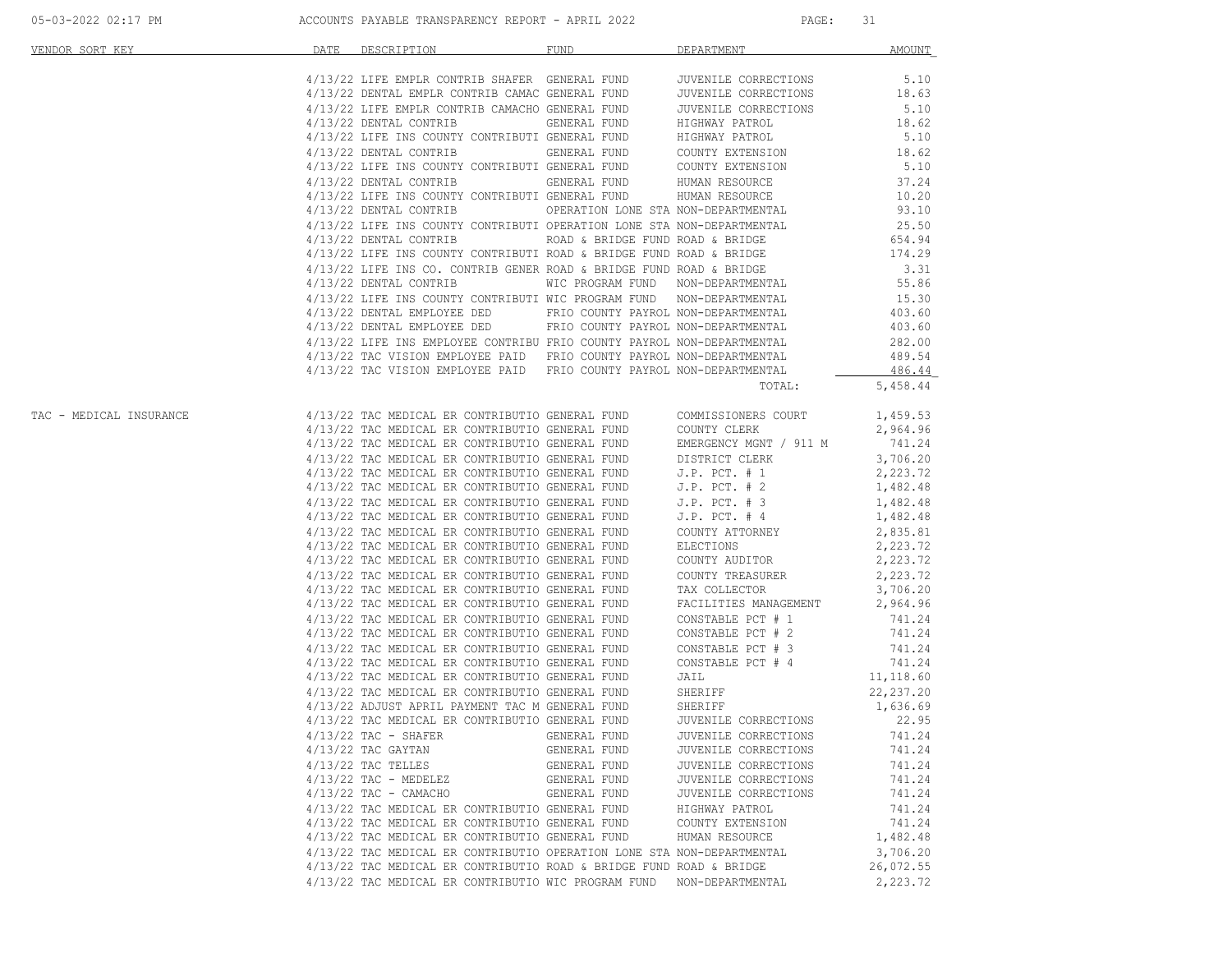| 05-03-2022 02:17 PM ACCOUNTS PAYABLE TRANSPARENCY REPORT - APRIL 2022                                      |                                                                                                                                                                                                                                                                                                                                                                                                                                            |                                                                                                                                                                                                 | PAGE:                                                                                  | 32                                                    |
|------------------------------------------------------------------------------------------------------------|--------------------------------------------------------------------------------------------------------------------------------------------------------------------------------------------------------------------------------------------------------------------------------------------------------------------------------------------------------------------------------------------------------------------------------------------|-------------------------------------------------------------------------------------------------------------------------------------------------------------------------------------------------|----------------------------------------------------------------------------------------|-------------------------------------------------------|
| VENDOR SORT KEY                                                                                            | DATE DESCRIPTION                                                                                                                                                                                                                                                                                                                                                                                                                           | FUND                                                                                                                                                                                            | DEPARTMENT                                                                             | AMOUNT                                                |
|                                                                                                            | 4/13/22 HMO EMPLOYEE DED 215015-00 FRIO COUNTY PAYROL NON-DEPARTMENTAL<br>4/13/22 HMO EMPLOYEE DED 215015-00 FRIO COUNTY PAYROL NON-DEPARTMENTAL                                                                                                                                                                                                                                                                                           |                                                                                                                                                                                                 |                                                                                        | 4, 117. 15<br>4, 117. 15                              |
|                                                                                                            |                                                                                                                                                                                                                                                                                                                                                                                                                                            |                                                                                                                                                                                                 | TOTAL:                                                                                 | 116,609.55                                            |
| TEXAS ASSOCIATION OF COUNTIES RISK MAN 4/12/22 CLAIM PO20211075-1 DEDUCTI GENERAL FUND COMMISSIONERS COURT |                                                                                                                                                                                                                                                                                                                                                                                                                                            |                                                                                                                                                                                                 | TOTAL:                                                                                 | 6,371.48<br>6,371.48                                  |
| TEXAS ASSOCIATION OF COUNTIES                                                                              | $4/12/22$ COMMISSIONERS COURT GENERAL FUND<br>$4/12/22$ COUNTY CLERK GENERAL FUND<br>4/12/22 COUNTY CLERK                                                                                                                                                                                                                                                                                                                                  | GENERAL FUND                                                                                                                                                                                    | COMMISSIONERS COURT<br>COUNTY CLERK<br>EMERGENCY MGNT / 911 M                          | 113.32<br>184.52<br>107.88                            |
|                                                                                                            | 4/12/22 EMERGENCY MANAGEMENT<br>4/12/22 DISTRICT COURT GENERAL FUND DISTRICT COURT<br>4/12/22 DISTRICT COURT GENERAL FUND DISTRICT COURT<br>4/12/22 JUSTICE OF THE PEACE #1 GENERAL FUND J.P. PCT. #1<br>4/12/22 JUSTICE OF THE PEACE #2 GENERAL FUND                                                                                                                                                                                      |                                                                                                                                                                                                 | DISTRICT COURT<br>$J.P.$ PCT. $# 2$<br>$J.P.$ PCT. $# 3$                               | 51.62<br>255.78<br>146.35<br>79.31<br>77.80           |
|                                                                                                            | $4/12/22$ JUSTICE OF THE PEACE #3 GENERAL FUND<br>$4/12/22$ JUSTICE OF THE PEACE #4 GENERAL FUND<br>$4/12/22$ COUNTY ATTORNEY<br>$4/12/22$ ELECTIONS<br>GENERAL FUND<br>$\begin{tabular}{lllllllllll} \it 4/12/22 & \tt COUNTY \; \; {AUDITOR} & \tt GENERAL \; \; FUND \\ \it 4/12/22 & \tt COUNTY \; \; TREASURER & \tt GENERAL \; \; FUND \\ \it 4/12/22 & \tt COUNTY \; \; TAX \; \; COLLECTOR & \tt GENERAL \; \; FUND \end{tabular}$ |                                                                                                                                                                                                 | $J.P.$ PCT. $#4$<br>COUNTY ATTORNEY<br>ELECTIONS<br>COUNTY AUDITOR<br>COUNTY TREASURER | 75.97<br>289.50<br>230.21<br>303.02<br>176.92         |
|                                                                                                            | 4/12/22 COURTHOUSE BUILDING MAINT GENERAL FUND                                                                                                                                                                                                                                                                                                                                                                                             |                                                                                                                                                                                                 | TAX COLLECTOR<br>FACILITIES MANAGEMENT                                                 | 437.76<br>342.06<br>1,479.78<br>2,660.29              |
|                                                                                                            |                                                                                                                                                                                                                                                                                                                                                                                                                                            |                                                                                                                                                                                                 |                                                                                        | 260.55<br>87.92<br>39.23                              |
|                                                                                                            |                                                                                                                                                                                                                                                                                                                                                                                                                                            |                                                                                                                                                                                                 |                                                                                        | 81.52<br>211.57                                       |
|                                                                                                            |                                                                                                                                                                                                                                                                                                                                                                                                                                            |                                                                                                                                                                                                 |                                                                                        | 578.29<br>59.93                                       |
|                                                                                                            |                                                                                                                                                                                                                                                                                                                                                                                                                                            |                                                                                                                                                                                                 |                                                                                        | 0.00<br>294.17<br>2,656.41                            |
|                                                                                                            | 4/12/22 JUVENILE PROBATION - 21 TX JUVENILE PROBAT BASIC SUPERVISION 128.45<br>4/12/22 JUVENILE PROBATION - 22 TX JUVENILE PROBAT COMMUNITY PROGRAM 133.80<br>4/12/22 JUVENILE PROBATION - 23 TX JUVENILE PROBAT COMMITMENT DIVERSION 14.51                                                                                                                                                                                                |                                                                                                                                                                                                 |                                                                                        | 264.06<br>34.88                                       |
|                                                                                                            | 4/12/22 JUSTICE OF THE PEACE #1D.D JP # 1 D.D.C. FUND NON-DEPARTMENTAL 4/12/22 JUSTICE OF THE PEACE #2D.D JP # 2 D.D.C. FUND NON-DEPARTMENTAL<br>4/12/22 JUSTICE OF THE PEACE #3D.D JP # 3 D.D.C. FUND NON-DEPARTMENTAL                                                                                                                                                                                                                    |                                                                                                                                                                                                 |                                                                                        | 0.00<br>0.00<br>0.00                                  |
|                                                                                                            | $4/12/22$ JUSTICE OF THE PEACE #4D.D JP # 4 D.D.C. FUND NON-DEPARTMENTAL $4/12/22$ HOT CHECK FUND HOT CHECK FUND NON-DEPARTMENTAL<br>4/12/22 TAX COLLECTOR SALARY<br>4/12/22 DISTRICT CL - RECORDS MGT DIST CLRK RECORDS NON-DEPARTMENTAL                                                                                                                                                                                                  | TAX COL OFFICER SA NON-DEPARTMENTAL                                                                                                                                                             | TOTAL:                                                                                 | 0.00<br>0.00<br>0.00<br>0.00<br>11,857.38             |
| TELLES TOWING & TIRE SERVICE                                                                               | 4/12/22 ABV TOW 2019 FORD F-350<br>$4/12/22$ EXTRA HELPER<br>4/12/22 TOW TRUCK OPERATOR<br>$4/12/22$ MILEAGE<br>$4/12/22$ WINCHING                                                                                                                                                                                                                                                                                                         | ABANDONED VEHICLE ABANDONED VEHICLE<br>ABANDONED VEHICLE ABANDONED VEHICLE<br>ABANDONED VEHICLE ABANDONED VEHICLE<br>ABANDONED VEHICLE ABANDONED VEHICLE<br>ABANDONED VEHICLE ABANDONED VEHICLE | TOTAL:                                                                                 | 275.00<br>95.00<br>95.00<br>36.00<br>150.00<br>651.00 |
| TELLUS EQUIPMENT SOLUTIONS, LLC                                                                            | $4/25/22$ (2) $14" 1/4" .043$                                                                                                                                                                                                                                                                                                                                                                                                              | GENERAL FUND                                                                                                                                                                                    | FACILITIES MANAGEMENT                                                                  | 54.00                                                 |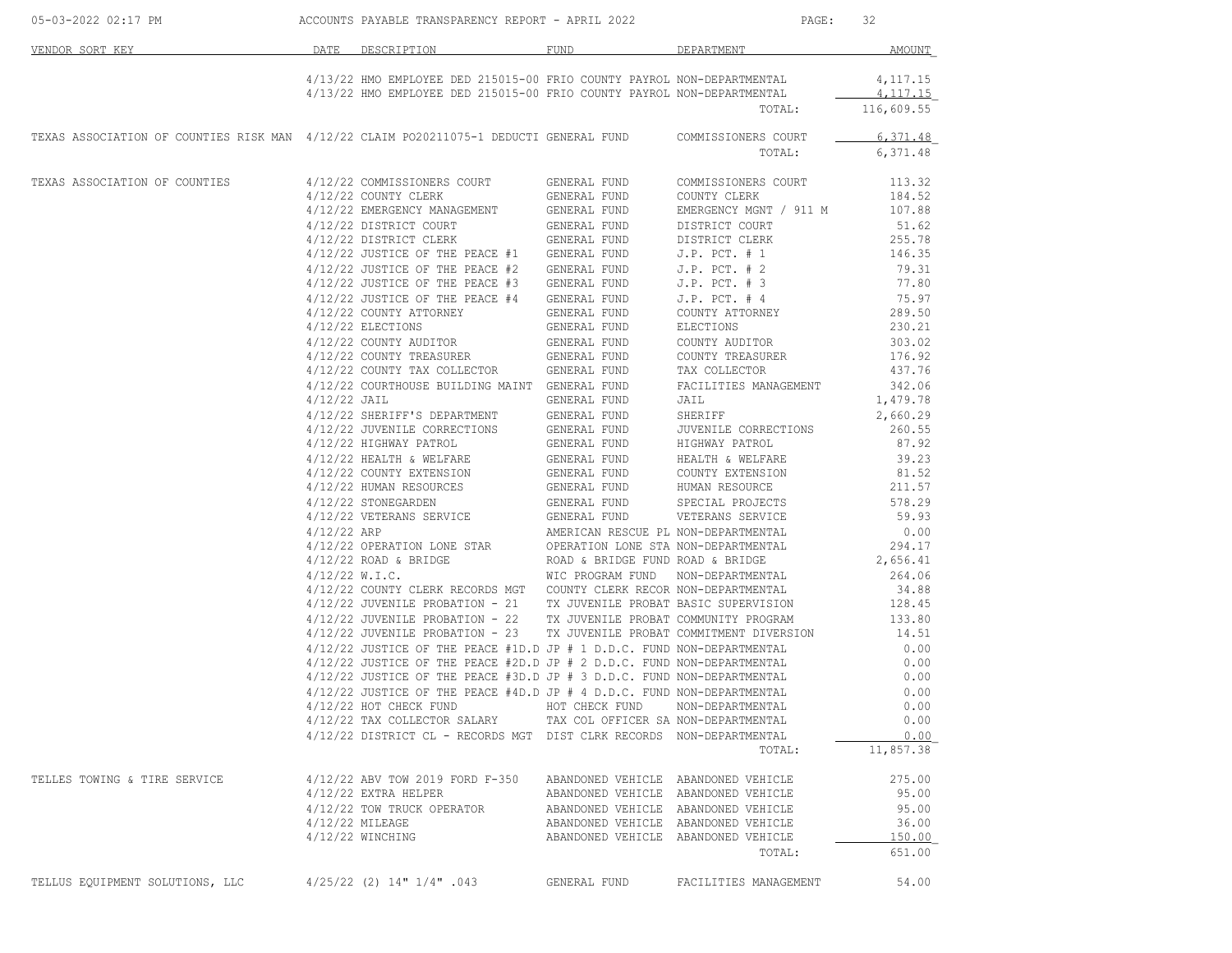| VENDOR SORT KEY                                                                                                                                                                                                                      | DATE | DESCRIPTION <b>DESCRIPTION</b>                                                                                                                                                              | FUND | DEPARTMENT        | AMOUNT           |
|--------------------------------------------------------------------------------------------------------------------------------------------------------------------------------------------------------------------------------------|------|---------------------------------------------------------------------------------------------------------------------------------------------------------------------------------------------|------|-------------------|------------------|
|                                                                                                                                                                                                                                      |      |                                                                                                                                                                                             |      |                   | 76.00            |
|                                                                                                                                                                                                                                      |      |                                                                                                                                                                                             |      |                   | 72.00            |
|                                                                                                                                                                                                                                      |      |                                                                                                                                                                                             |      |                   | 32.53            |
|                                                                                                                                                                                                                                      |      |                                                                                                                                                                                             |      |                   | $54.00 -$        |
|                                                                                                                                                                                                                                      |      |                                                                                                                                                                                             |      |                   | $76.00 -$        |
|                                                                                                                                                                                                                                      |      |                                                                                                                                                                                             |      |                   | $72.00 -$        |
|                                                                                                                                                                                                                                      |      | $4/25/22$ RETURNED $18$ " ROLL GENERAL FUND FACILITIES MANAGEMENT $4/25/22$ RETURNED 1 GAL MOTOMIX GENERAL FUND FACILITIES MANAGEMENT                                                       |      |                   | $32.53-$         |
|                                                                                                                                                                                                                                      |      | 4/25/22 NEIONNELL 1 GAB NOTONIA CONFINE TOND<br>4/25/22 (2) 14" BAR GENERAL FUND FACILITIES MANAGEMENT 122.00<br>4/12/22 (2) FILTER ELEMENT SU29301 ROAD & BRIDGE FUND ROAD & BRIDGE 69.18- |      |                   |                  |
|                                                                                                                                                                                                                                      |      |                                                                                                                                                                                             |      |                   |                  |
|                                                                                                                                                                                                                                      |      |                                                                                                                                                                                             |      |                   | $69.18 -$        |
|                                                                                                                                                                                                                                      |      |                                                                                                                                                                                             |      |                   |                  |
|                                                                                                                                                                                                                                      |      |                                                                                                                                                                                             |      |                   |                  |
|                                                                                                                                                                                                                                      |      |                                                                                                                                                                                             |      |                   |                  |
|                                                                                                                                                                                                                                      |      |                                                                                                                                                                                             |      |                   |                  |
|                                                                                                                                                                                                                                      |      |                                                                                                                                                                                             |      |                   |                  |
|                                                                                                                                                                                                                                      |      |                                                                                                                                                                                             |      |                   |                  |
|                                                                                                                                                                                                                                      |      |                                                                                                                                                                                             |      |                   |                  |
|                                                                                                                                                                                                                                      |      |                                                                                                                                                                                             |      |                   |                  |
|                                                                                                                                                                                                                                      |      |                                                                                                                                                                                             |      |                   |                  |
|                                                                                                                                                                                                                                      |      |                                                                                                                                                                                             |      |                   |                  |
|                                                                                                                                                                                                                                      |      |                                                                                                                                                                                             |      |                   |                  |
|                                                                                                                                                                                                                                      |      |                                                                                                                                                                                             |      |                   |                  |
|                                                                                                                                                                                                                                      |      |                                                                                                                                                                                             |      |                   |                  |
|                                                                                                                                                                                                                                      |      |                                                                                                                                                                                             |      |                   |                  |
|                                                                                                                                                                                                                                      |      |                                                                                                                                                                                             |      |                   |                  |
|                                                                                                                                                                                                                                      |      |                                                                                                                                                                                             |      |                   |                  |
|                                                                                                                                                                                                                                      |      |                                                                                                                                                                                             |      |                   |                  |
|                                                                                                                                                                                                                                      |      |                                                                                                                                                                                             |      |                   |                  |
|                                                                                                                                                                                                                                      |      |                                                                                                                                                                                             |      |                   |                  |
|                                                                                                                                                                                                                                      |      |                                                                                                                                                                                             |      |                   |                  |
|                                                                                                                                                                                                                                      |      |                                                                                                                                                                                             |      |                   |                  |
|                                                                                                                                                                                                                                      |      |                                                                                                                                                                                             |      |                   |                  |
|                                                                                                                                                                                                                                      |      |                                                                                                                                                                                             |      |                   |                  |
|                                                                                                                                                                                                                                      |      |                                                                                                                                                                                             |      |                   |                  |
|                                                                                                                                                                                                                                      |      |                                                                                                                                                                                             |      |                   |                  |
|                                                                                                                                                                                                                                      |      |                                                                                                                                                                                             |      | TOTAL:            | 2,565.73         |
|                                                                                                                                                                                                                                      |      |                                                                                                                                                                                             |      |                   |                  |
|                                                                                                                                                                                                                                      |      |                                                                                                                                                                                             |      |                   | 90.00            |
|                                                                                                                                                                                                                                      |      |                                                                                                                                                                                             |      |                   | 60.00            |
| TEXAS A&M AGRILIFE EXTENSION SERVICE 4/12/22 (2) ACCT IN THE TAX OFFICE GENERAL FUND TAX COLLECTOR<br>4/12/22 (2) CUSTOMER SVC PUBLIC TR GENERAL FUND TAX COLLECTOR<br>4/12/22 (2) ETHICS FOR CO TAX ASSE GENERAL FUND TAX COLLECTOR |      |                                                                                                                                                                                             |      |                   | 60.00            |
|                                                                                                                                                                                                                                      |      |                                                                                                                                                                                             |      | <b>TOTAL:</b>     | 210.00           |
| TEXAS ALCOHOL AND DRUG TESTING SERVICE $4/25/22$ DRUG TEST $3/4/22$ R. RAMON GENERAL FUND HUMAN RESOURCE $4/25/22$ DRUG TEST $3/8/22$ D. REYNA GENERAL FUND HUMAN RESOURCE $4/25/22$ DRUG TEST $3/7/22$ J. SALAZA GENERAL FUN        |      |                                                                                                                                                                                             |      |                   | 35.50            |
|                                                                                                                                                                                                                                      |      |                                                                                                                                                                                             |      |                   | 35.50            |
|                                                                                                                                                                                                                                      |      |                                                                                                                                                                                             |      |                   | 35.50            |
|                                                                                                                                                                                                                                      |      | 4/25/22 DRUG TEST 3/01/22 M. VILLA GENERAL FUND HUMAN RESOURCE                                                                                                                              |      |                   | 35.50            |
|                                                                                                                                                                                                                                      |      |                                                                                                                                                                                             |      | TOTAL:            | 142.00           |
|                                                                                                                                                                                                                                      |      |                                                                                                                                                                                             |      |                   |                  |
| TEXAS ASSOCIATION OF COUNTIES                                                                                                                                                                                                        |      | 4/12/22 REG FEE 5/4-5/6/22 A. IBAR GENERAL FUND<br>4/12/22 REG FEE 5/4-5/06/22 L RODR GENERAL FUND                                                                                          |      | COUNTY CLERK      | 125.00<br>125.00 |
|                                                                                                                                                                                                                                      |      |                                                                                                                                                                                             |      | COUNTY CLERK      |                  |
|                                                                                                                                                                                                                                      |      |                                                                                                                                                                                             |      | TOTAL:            | 250.00           |
| TEXAS DEPT. OF STATE HEALTH SERVICES                                                                                                                                                                                                 |      | 4/25/22 REMOTE BIRTH ACCESS MAR 20 GENERAL FUND                                                                                                                                             |      | COUNTY CLERK      | 104.31           |
|                                                                                                                                                                                                                                      |      |                                                                                                                                                                                             |      | TOTAL:            | 104.31           |
| TEXAS JUSTICE CRT JUDGES ASSOCIATION                                                                                                                                                                                                 |      | 4/12/22 2022 MEMBERSHIP DUES BELDI GENERAL FUND                                                                                                                                             |      | $J.P.$ PCT. $# 3$ | 75.00            |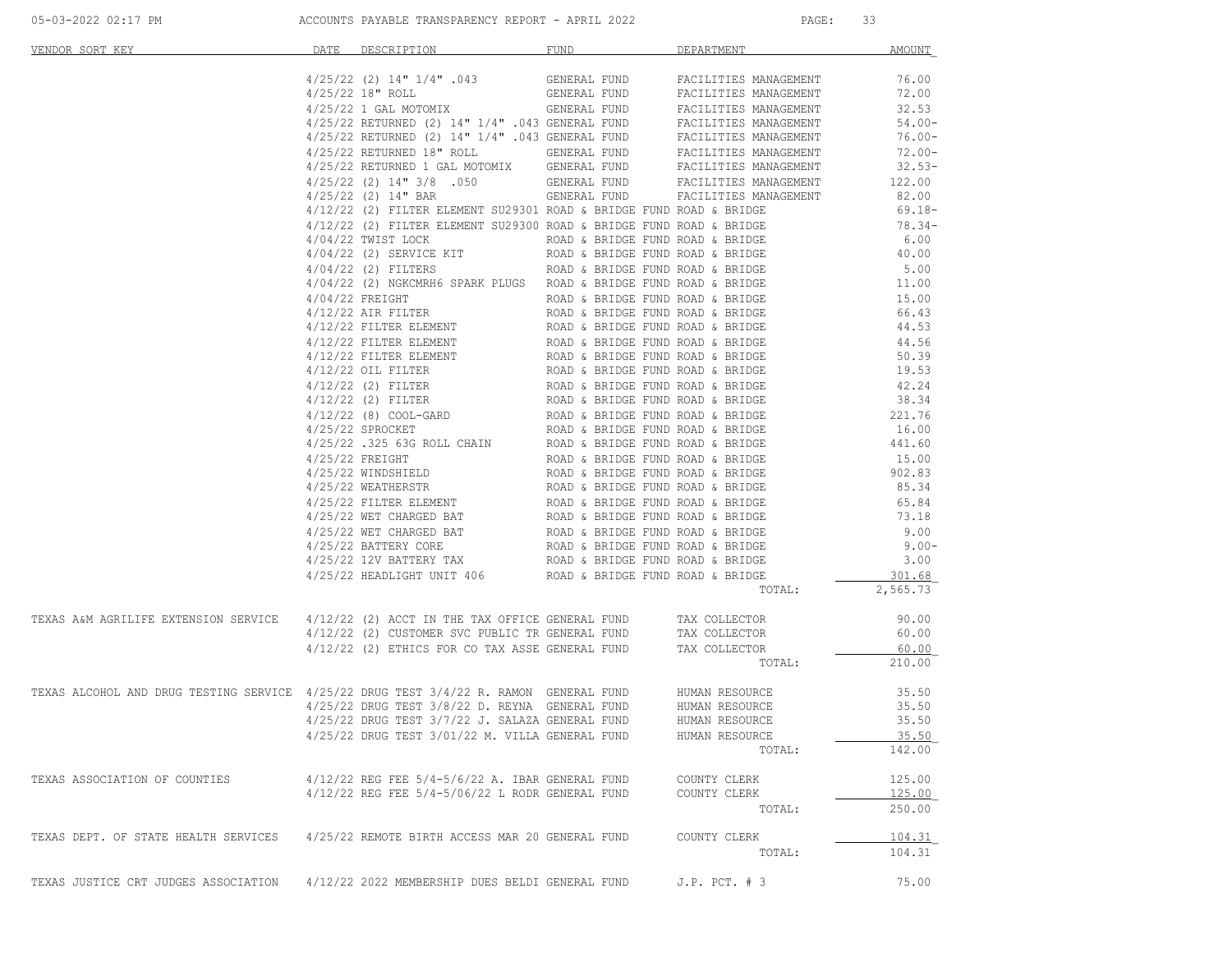| 05-03-2022 02:17 PM                                                                                   | ACCOUNTS PAYABLE TRANSPARENCY REPORT - APRIL 2022                                                      |                              | PAGE:                        | 34                   |
|-------------------------------------------------------------------------------------------------------|--------------------------------------------------------------------------------------------------------|------------------------------|------------------------------|----------------------|
| VENDOR SORT KEY                                                                                       | DATE DESCRIPTION                                                                                       | FUND                         | DEPARTMENT                   | <b>AMOUNT</b>        |
|                                                                                                       |                                                                                                        |                              | TOTAL:                       | 75.00                |
| TEXAS JUSTICE COURT TRAINING CENTER 4/25/22 FY 22 CIVIL PROCESS SEMINA GENERAL FUND CONSTABLE PCT # 2 |                                                                                                        |                              |                              | 75.00                |
|                                                                                                       |                                                                                                        |                              | TOTAL:                       | 75.00                |
| TEXAS STATE COMPTROLLER                                                                               | 4/28/22 QTR REPORT TO STATE COMP  CRIMINAL JUSTICE F NON-DEPARTMENTAL                                  |                              |                              | 27, 135. 23          |
|                                                                                                       | 4/28/22 QTR REPORT TO COMP CRIMINAL JUSTICE F NON-DEPARTMENTAL                                         |                              |                              | 31.20                |
|                                                                                                       | 4/28/22 QUARTERLY REPORT TO COMP CRIMINAL JUSTICE F NON-DEPARTMENTAL                                   |                              |                              | 898.00               |
|                                                                                                       | 4/28/22 OUARTERLY REPORT TO COMP CRIMINAL JUSTICE F NON-DEPARTMENTAL                                   |                              | TOTAL:                       | 55.00<br>28, 119. 43 |
|                                                                                                       |                                                                                                        |                              |                              |                      |
| THE POLICE & SHERIFFS PRESS                                                                           | 4/04/22 ID CARD G. GONZALES<br>4/04/22 SHIPPING                                                        | GENERAL FUND<br>GENERAL FUND | SHERIFF<br>SHERIFF           | 15.00<br>2.58        |
|                                                                                                       |                                                                                                        |                              | TOTAL:                       | 17.58                |
|                                                                                                       |                                                                                                        |                              |                              |                      |
| THE PRODUCT CENTER                                                                                    | 4/25/22 MS823DN 581 H CTRG                                                                             | GENERAL FUND                 | JAIL                         | 449.76               |
|                                                                                                       | 4/25/22 SHIPPING                                                                                       | GENERAL FUND                 | JAIL                         | 49.07                |
|                                                                                                       |                                                                                                        |                              | TOTAL:                       | 498.83               |
| THOMSON REUTERS - WEST PAYMENT CTR                                                                    | $4/12/22$ TX RULES COURT LOCAL V.111 GENERAL FUND DISTRICT COURT                                       |                              |                              | 101.00               |
|                                                                                                       | 4/12/22 TX RULES COURT KEYRULES 22 GENERAL FUND                                                        |                              | DISTRICT COURT               | 132.00               |
|                                                                                                       | 4/12/22 TX RULES COURT STATE 2022 GENERAL FUND DISTRICT COURT                                          |                              |                              | 196.00               |
|                                                                                                       | 4/12/22 TX RULES OF COURT STATE 20 GENERAL FUND                                                        |                              | DISTRICT COURT               | 196.00               |
|                                                                                                       |                                                                                                        |                              | TOTAL:                       | 625.00               |
| A. TIJERINA TOWING                                                                                    | 4/04/22 ABV TOW GOOSENECK TRAILER ABANDONED VEHICLE ABANDONED VEHICLE                                  |                              |                              | 400.00               |
|                                                                                                       |                                                                                                        |                              | TOTAL:                       | 400.00               |
| TOM'S BODY SHOP                                                                                       | 4/04/22 ABV TOW 2016 DODGE CHALLEN ABV FUND CONSTABLE INVALID DEPARTMENT                               |                              |                              | 200.00               |
|                                                                                                       |                                                                                                        |                              | TOTAL:                       | 200.00               |
| TOSHIBA AMERICA BUSINESS SOLUTIONS INC 4/25/22 SS COPIER RENTAL 3/23 -4/2 GENERAL FUND                |                                                                                                        |                              | COMMISSIONERS COURT          | 55.00                |
|                                                                                                       | 4/12/22 COPIER RENTAL SCNDJ44580 A GENERAL FUND                                                        |                              | COMMISSIONERS COURT          | 204.52               |
|                                                                                                       | 4/25/22 COMM COPIER RENTAL 4/15-5/ GENERAL FUND                                                        |                              | COMMISSIONERS COURT          | 123.00               |
|                                                                                                       | 4/25/22 SS COPIER RENTAL 4/23 -5/2 GENERAL FUND                                                        |                              | COMMISSIONERS COURT          | 55.00                |
|                                                                                                       | 4/12/22 CO CLERK COPIER RENTAL APR GENERAL FUND                                                        |                              | COUNTY CLERK                 | 130.73               |
|                                                                                                       | $4/12/22$ COPIER RENTAL $4/07 - 5/06/$ GENERAL FUND                                                    |                              | COUNTY CLERK                 | 117.18               |
|                                                                                                       | 4/25/22 CO CLERK SCGKG43209 4/15-5 GENERAL FUND<br>$4/25/22$ COPIER RENTAL $4/15 - 5/14/$ GENERAL FUND |                              | COUNTY CLERK<br>COUNTY CLERK | 119.21<br>116.11     |
|                                                                                                       | 4/12/22 COPIER RENTAL SCZHH15291 A GENERAL FUND                                                        |                              | DISTRICT CLERK               | 103.00               |
|                                                                                                       | $4/25/22$ SCZAL10793 $4/15 - 5/14$                                                                     | GENERAL FUND                 | DISTRICT CLERK               | 116.86               |
|                                                                                                       | $4/25/22$ SCZAL10745 $4/15 - 5/14$ GENERAL FUND                                                        |                              | DISTRICT CLERK               | 116.86               |
|                                                                                                       | $4/25/22$ JP1 COPIER RENTAL $4/15$ - 5 GENERAL FUND                                                    |                              | $J.P.$ PCT. $# 1$            | 128.20               |
|                                                                                                       | 4/25/22 JP2 COPIER RENTAL 3/15-4/1 GENERAL FUND                                                        |                              | $J.P.$ PCT. $# 2$            | 125.79               |
|                                                                                                       | $4/25/22$ JP2 COPIER RENTAL $4/15$ - 5 GENERAL FUND                                                    |                              | $J.P.$ PCT. $# 2$            | 125.79               |
|                                                                                                       | 4/12/22 JP3 COPIER RENTAL APR 2022 GENERAL FUND                                                        |                              | $J.P.$ PCT. $# 3$            | 125.00               |
|                                                                                                       | 4/12/22 JP4 COPIER RENTAL APR 2022 GENERAL FUND                                                        |                              | $J.P.$ PCT. $#4$             | 128.50               |
|                                                                                                       | $4/25/22$ SCZAL10784 $4/15 - 5/14$                                                                     | GENERAL FUND                 | COUNTY ATTORNEY              | 116.86               |
|                                                                                                       | 4/12/22 ELECTIONS COPIER RENTAL AP GENERAL FUND<br>4/12/22 AUDITOR'S COPIER RENTAL AP GENERAL FUND     |                              | ELECTIONS<br>COUNTY AUDITOR  | 128.00<br>128.50     |
|                                                                                                       | 4/12/22 TREASURER COPIER RENTAL AP GENERAL FUND                                                        |                              | COUNTY TREASURER             | 123.00               |
|                                                                                                       | 4/12/22 TAX OFFICE COPIER RENTAL A GENERAL FUND                                                        |                              | TAX COLLECTOR                | 127.00               |
|                                                                                                       | 4/12/22 SHERIFF'S COPIER RENTAL AP GENERAL FUND                                                        |                              | SHERIFF                      | 128.20               |
|                                                                                                       | 4/25/22 EXPRESS DELIVERY FEE 4/11/ GENERAL FUND                                                        |                              | JUVENILE CORRECTIONS         | 30.00                |
|                                                                                                       | 4/12/22 JUV COPIER RENTAL APR 2022 GENERAL FUND                                                        |                              | JUVENILE CORRECTIONS         | 125.00               |
|                                                                                                       | 4/12/22 CO EXT COPIER RENTAL APR 2 GENERAL FUND                                                        |                              | COUNTY EXTENSION             | 128.14               |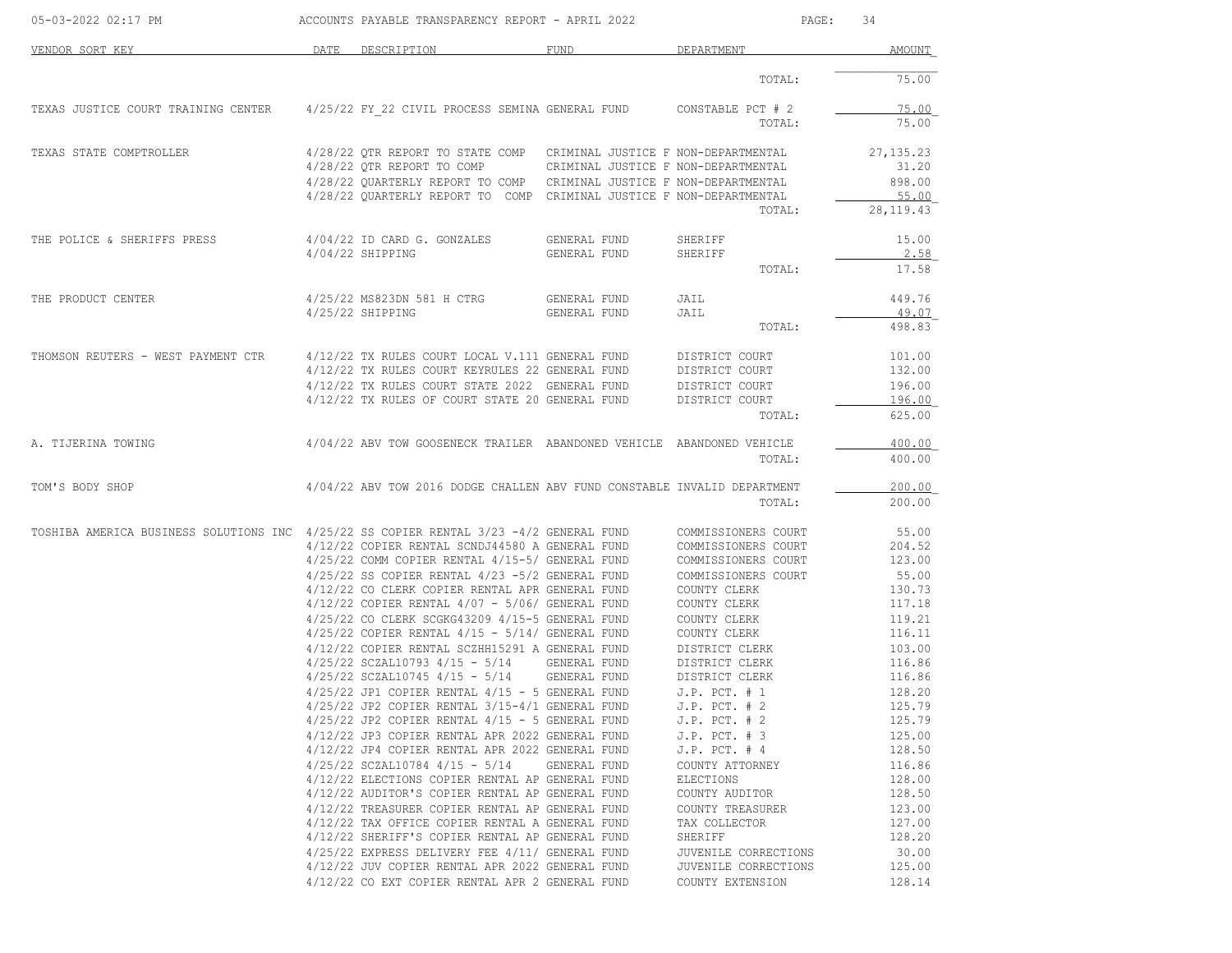| 05-03-2022 02:17 PM                                                                                                                                                      | ACCOUNTS PAYABLE TRANSPARENCY REPORT - APRIL 2022                                                                                                                                                            |      | PAGE:                             | 35                                  |
|--------------------------------------------------------------------------------------------------------------------------------------------------------------------------|--------------------------------------------------------------------------------------------------------------------------------------------------------------------------------------------------------------|------|-----------------------------------|-------------------------------------|
| VENDOR SORT KEY                                                                                                                                                          | DATE DESCRIPTION                                                                                                                                                                                             | FUND | DEPARTMENT                        | AMOUNT                              |
|                                                                                                                                                                          | $4/25/22$ HR COPIER RENTAL $4/15$ - 5/ GENERAL FUND HUMAN RESOURCE $4/25/22$ SCKDL19670 4/15 - 5/14 GENERAL FUND VETERANS SERVICE<br>$4/25/22$ RB COPIER RENTAL $4/15$ - 5/ ROAD & BRIDGE FUND ROAD & BRIDGE |      |                                   | 128.50<br>72.22<br>180.67<br>128.00 |
|                                                                                                                                                                          | 4/25/22 WIC COPIER RENTAL 3/23-4/2 WIC PROGRAM FUND NON-DEPARTMENTAL<br>4/12/22 COPIER RENTAL SCNFJ56529 A WIC PROGRAM FUND NON-DEPARTMENTAL                                                                 |      |                                   | 204.52                              |
|                                                                                                                                                                          | 4/25/22 WIC COPIER RENTAL 4/23-5/2 WIC PROGRAM FUND NON-DEPARTMENTAL                                                                                                                                         |      |                                   | 128.00                              |
|                                                                                                                                                                          |                                                                                                                                                                                                              |      | TOTAL:                            | 3,767.36                            |
| TRACTOR SUPPLY CO.                                                                                                                                                       | $4/04/22$ HUB DUST CAPS 3500 LB ROAD & BRIDGE FUND ROAD & BRIDGE                                                                                                                                             |      |                                   | 29.99                               |
|                                                                                                                                                                          |                                                                                                                                                                                                              |      | TOTAL:                            | 29.99                               |
| OFILIA TREVINO                                                                                                                                                           | 4/25/22 MILEAGE REGION VIII CONFER GENERAL FUND DISTRICT CLERK                                                                                                                                               |      |                                   | 109.98                              |
|                                                                                                                                                                          |                                                                                                                                                                                                              |      | TOTAL:                            | 109.98                              |
| TREVINO ROYAL OAKS FUNERAL CHAPELS $4/12/22$ INDIGENT CREMATION J. RAMO GENERAL FUND HEALTH & WELFARE $4/04/22$ PICK UP D. FRANKLIN 3/24/2 GENERAL FUND HEALTH & WELFARE |                                                                                                                                                                                                              |      |                                   | 800.00                              |
|                                                                                                                                                                          |                                                                                                                                                                                                              |      |                                   | 395.00                              |
|                                                                                                                                                                          |                                                                                                                                                                                                              |      | TOTAL:                            | 1,195.00                            |
| TX. CO. & DISTRICT RETIREMENT                                                                                                                                            | 4/13/22 RETIREMENT CONTRIB SUB# 18 GENERAL FUND COMMISSIONERS COURT                                                                                                                                          |      |                                   | 562.90                              |
|                                                                                                                                                                          | 4/13/22 RETIREMENT CONTRIB SUB# 18 GENERAL FUND                                                                                                                                                              |      | COMMISSIONERS COURT               | 564.14                              |
|                                                                                                                                                                          | 4/13/22 SUPP LIFE PREMIUMS SUB# 18 GENERAL FUND                                                                                                                                                              |      | COMMISSIONERS COURT               | 19.91                               |
|                                                                                                                                                                          | 4/13/22 SUPP LIFE PREMIUMS SUB# 18 GENERAL FUND                                                                                                                                                              |      | COMMISSIONERS COURT               | 19.95                               |
|                                                                                                                                                                          | 4/13/22 RETIREMENT CONTRIB SUB# 18 GENERAL FUND                                                                                                                                                              |      | COUNTY CLERK                      | 740.73                              |
|                                                                                                                                                                          | 4/13/22 RETIREMENT CONTRIB SUB# 18 GENERAL FUND                                                                                                                                                              |      | COUNTY CLERK                      | 740.73                              |
|                                                                                                                                                                          | 4/13/22 SUPP LIFE PREMIUMS SUB# 18 GENERAL FUND<br>4/13/22 SUPP LIFE PREMIUMS SUB# 18 GENERAL FUND                                                                                                           |      | COUNTY CLERK<br>COUNTY CLERK      | 26.20<br>26.20                      |
|                                                                                                                                                                          | 4/13/22 RETIREMENT CONTRIB SUB# 18 GENERAL FUND                                                                                                                                                              |      | EMERGENCY MGNT / 911 M            | 239.25                              |
|                                                                                                                                                                          | 4/13/22 RETIREMENT CONTRIB SUB# 18 GENERAL FUND                                                                                                                                                              |      | EMERGENCY MGNT / 911 M            | 239.25                              |
|                                                                                                                                                                          | 4/13/22 SUPP LIFE PREMIUMS SUB# 18 GENERAL FUND                                                                                                                                                              |      | EMERGENCY MGNT / 911 M            | 8.46                                |
|                                                                                                                                                                          | 4/13/22 SUPP LIFE PREMIUMS SUB# 18 GENERAL FUND                                                                                                                                                              |      | EMERGENCY MGNT / 911 M            | 8.46                                |
|                                                                                                                                                                          | 4/13/22 BOIL 2112 INSTRUES IN THE RENERAL FUND DISTRICT COURT<br>4/13/22 RETIREMENT CONTRIB SUB# 18 GENERAL FUND DISTRICT COURT                                                                              |      |                                   | 114.47                              |
|                                                                                                                                                                          |                                                                                                                                                                                                              |      |                                   | 114.47                              |
|                                                                                                                                                                          | 4/13/22 SUPP LIFE PREMIUMS SUB# 18 GENERAL FUND                                                                                                                                                              |      | DISTRICT COURT                    | 4.04                                |
|                                                                                                                                                                          | 4/13/22 SUPP LIFE PREMIUMS SUB# 18 GENERAL FUND                                                                                                                                                              |      | DISTRICT COURT                    | 4.04                                |
|                                                                                                                                                                          | 4/13/22 RETIREMENT CONTRIB SUB# 18 GENERAL FUND                                                                                                                                                              |      | DISTRICT CLERK                    | 818.81                              |
|                                                                                                                                                                          | 4/13/22 RETIREMENT CONTRIB SUB# 18 GENERAL FUND                                                                                                                                                              |      | DISTRICT CLERK                    | 818.82                              |
|                                                                                                                                                                          | 4/13/22 NEITHEREN CONTRIB SUB# 18 GENERAL FUND DISTRICT CLERK<br>4/13/22 SUPP LIFE PREMIUMS SUB# 18 GENERAL FUND DISTRICT CLERK<br>4/13/22 RETIREMENT CONTRIB SUB# 18 GENERAL FUND J.P. PCT. # 1             |      |                                   | 28.95                               |
|                                                                                                                                                                          |                                                                                                                                                                                                              |      |                                   | 28.95<br>538.44                     |
|                                                                                                                                                                          |                                                                                                                                                                                                              |      |                                   | 538.42                              |
|                                                                                                                                                                          | $4/13/22$ RETIREMENT CONTRIB SUB# 18 GENERAL FUND J.P. PCT. # 1<br>$4/13/22$ SUPP LIFE PREMIUMS SUB# 18 GENERAL FUND J.P. PCT. # 1                                                                           |      |                                   | 19.04                               |
|                                                                                                                                                                          | $4/13/22$ SUPP LIFE PREMIUMS SUB# 18 GENERAL FUND J.P. PCT. # 1                                                                                                                                              |      |                                   | 19.04                               |
|                                                                                                                                                                          | 4/13/22 RETIREMENT CONTRIB SUB# 18 GENERAL FUND                                                                                                                                                              |      | $J.P.$ PCT. $# 2$                 | 388.18                              |
|                                                                                                                                                                          | 4/13/22 RETIREMENT CONTRIB SUB# 18 GENERAL FUND                                                                                                                                                              |      | $J.P.$ PCT. $# 2$                 | 388.18                              |
|                                                                                                                                                                          | 4/13/22 SUPP LIFE PREMIUMS SUB# 18 GENERAL FUND                                                                                                                                                              |      | $J.P.$ PCT. $# 2$                 | 13.72                               |
|                                                                                                                                                                          | 4/13/22 SUPP LIFE PREMIUMS SUB# 18 GENERAL FUND                                                                                                                                                              |      | $J.P.$ PCT. $# 2$                 | 13.72                               |
|                                                                                                                                                                          | 4/13/22 RETIREMENT CONTRIB SUB# 18 GENERAL FUND                                                                                                                                                              |      | $J.P.$ PCT. $# 3$                 | 375.53                              |
|                                                                                                                                                                          | 4/13/22 RETIREMENT CONTRIB SUB# 18 GENERAL FUND                                                                                                                                                              |      | J.P. PCT. # 3                     | 375.51                              |
|                                                                                                                                                                          | 4/13/22 SUPP LIFE PREMIUMS SUB# 18 GENERAL FUND                                                                                                                                                              |      | $J.P.$ PCT. $# 3$                 | 13.29                               |
|                                                                                                                                                                          | 4/13/22 SUPP LIFE PREMIUMS SUB# 18 GENERAL FUND                                                                                                                                                              |      | J.P. PCT. # 3                     | 13.28                               |
|                                                                                                                                                                          | 4/13/22 RETIREMENT CONTRIB SUB# 18 GENERAL FUND<br>4/13/22 RETIREMENT CONTRIB SUB# 18 GENERAL FUND                                                                                                           |      | J.P. PCT. # 4<br>$J.P.$ PCT. $#4$ | 382.34<br>382.34                    |
|                                                                                                                                                                          | 4/13/22 SUPP LIFE PREMIUMS SUB# 18 GENERAL FUND                                                                                                                                                              |      | J.P. PCT. # 4                     | 13.52                               |
|                                                                                                                                                                          | 4/13/22 SUPP LIFE PREMIUMS SUB# 18 GENERAL FUND                                                                                                                                                              |      | $J.P.$ PCT. $#4$                  | 13.52                               |
|                                                                                                                                                                          | 4/13/22 RETIREMENT CONTRIB SUB# 18 GENERAL FUND                                                                                                                                                              |      | COUNTY ATTORNEY                   | 1,068.27                            |
|                                                                                                                                                                          | 4/13/22 RETIREMENT CONTRIB SUB# 18 GENERAL FUND                                                                                                                                                              |      | COUNTY ATTORNEY                   | 1,033.86                            |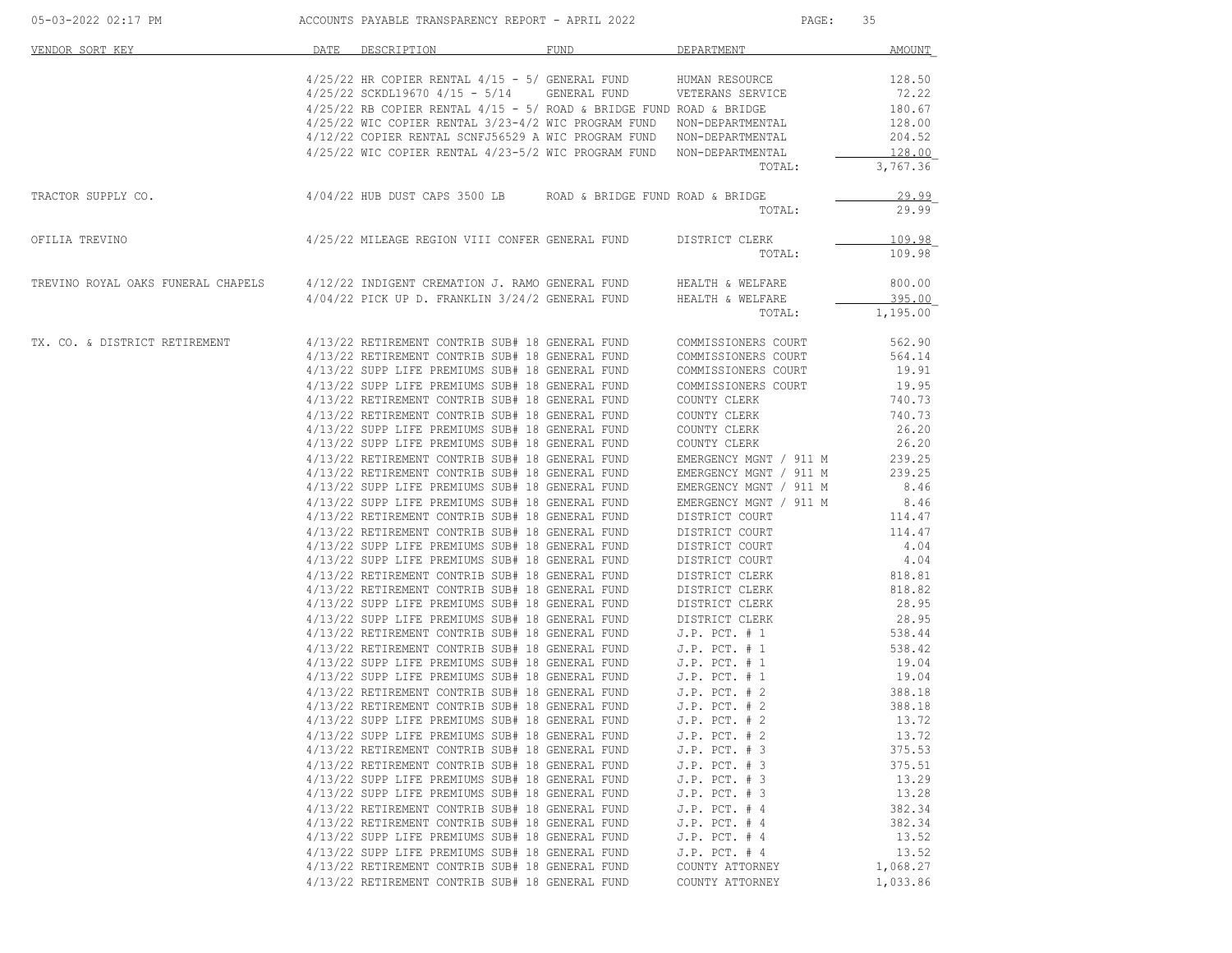| VENDOR SORT KEY | DATE | DESCRIPTION                                                                                        | <b>FUND</b> | DEPARTMENT                                     | AMOUNT             |
|-----------------|------|----------------------------------------------------------------------------------------------------|-------------|------------------------------------------------|--------------------|
|                 |      |                                                                                                    |             |                                                |                    |
|                 |      | 4/13/22 SUPP LIFE PREMIUMS SUB# 18 GENERAL FUND<br>4/13/22 SUPP LIFE PREMIUMS SUB# 18 GENERAL FUND |             | COUNTY ATTORNEY                                | 37.78              |
|                 |      | 4/13/22 SUPP LIFE PREMIUMS SUB# 18 GENERAL FUND                                                    |             | COUNTY ATTORNEY                                | 36.56              |
|                 |      | 4/13/22 RETIREMENT CONTRIB SUB# 18 GENERAL FUND                                                    |             | ELECTIONS                                      | 506.78             |
|                 |      | 4/13/22 RETIREMENT CONTRIB SUB# 18 GENERAL FUND                                                    |             | ELECTIONS                                      | 520.69             |
|                 |      | 4/13/22 SUPP LIFE PREMIUMS SUB# 18 GENERAL FUND                                                    |             | ELECTIONS                                      | 17.92              |
|                 |      | 4/13/22 SUPP LIFE PREMIUMS SUB# 18 GENERAL FUND                                                    |             | COUNTY AUDITOR<br>COUNTY AUDITOR<br>COUNTY ATT | 18.42              |
|                 |      | 4/13/22 RETIREMENT CONTRIB SUB# 18 GENERAL FUND                                                    |             |                                                | 650.85             |
|                 |      | 4/13/22 RETIREMENT CONTRIB SUB# 18 GENERAL FUND                                                    |             | COUNTY AUDITOR                                 | 650.85             |
|                 |      | 4/13/22 SUPP LIFE PREMIUMS SUB# 18 GENERAL FUND                                                    |             | COUNTY AUDITOR                                 | 23.02              |
|                 |      | 4/13/22 SUPP LIFE PREMIUMS SUB# 18 GENERAL FUND                                                    |             | COUNTY AUDITOR                                 | 23.02              |
|                 |      | 4/13/22 RETIREMENT CONTRIB SUB# 18 GENERAL FUND                                                    |             | COUNTY TREASURER                               | 648.97             |
|                 |      | 4/13/22 RETIREMENT CONTRIB SUB# 18 GENERAL FUND                                                    |             | COUNTY TREASURER                               | 648.97             |
|                 |      | 4/13/22 SUPP LIFE PREMIUMS SUB# 18 GENERAL FUND                                                    |             | COUNTY TREASURER                               | 22.95              |
|                 |      | 4/13/22 SUPP LIFE PREMIUMS SUB# 18 GENERAL FUND                                                    |             | COUNTY TREASURER                               | 22.95              |
|                 |      | 4/13/22 RETIREMENT CONTRIB SUB# 18 GENERAL FUND                                                    |             | TAX COLLECTOR                                  | 1,110.05           |
|                 |      | 4/13/22 RETIREMENT CONTRIB SUB# 18 GENERAL FUND                                                    |             | TAX COLLECTOR                                  | 1,117.06           |
|                 |      | 4/13/22 SUPP LIFE PREMIUMS SUB# 18 GENERAL FUND                                                    |             |                                                | 39.25              |
|                 |      | 4/13/22 SUPP LIFE PREMIUMS SUB# 18 GENERAL FUND                                                    |             | TAX COLLECTOR<br>TAX COLLECTOR                 | 39.50              |
|                 |      | 4/13/22 RETIREMENT CONTRIB SUB# 18 GENERAL FUND                                                    |             | FACILITIES MANAGEMENT                          | 752.27             |
|                 |      | 4/13/22 RETIREMENT CONTRIB SUB# 18 GENERAL FUND                                                    |             | FACILITIES MANAGEMENT                          | 726.91             |
|                 |      | 4/13/22 SUPP LIFE PREMIUMS SUB# 18 GENERAL FUND                                                    |             | FACILITIES MANAGEMENT                          | 26.60              |
|                 |      | 4/13/22 SUPP LIFE PREMIUMS SUB# 18 GENERAL FUND                                                    |             | FACILITIES MANAGEMENT                          | 25.70              |
|                 |      | 4/13/22 RETIREMENT CONTRIB SUB# 18 GENERAL FUND                                                    |             | CONSTABLE PCT # 1                              | 221.18             |
|                 |      | 4/13/22 RETIREMENT CONTRIB SUB# 18 GENERAL FUND                                                    |             | CONSTABLE PCT # 1                              | 221.18             |
|                 |      | 4/13/22 SUPP LIFE PREMIUMS SUB# 18 GENERAL FUND                                                    |             |                                                | 7.82               |
|                 |      | 4/13/22 SUPP LIFE PREMIUMS SUB# 18 GENERAL FUND                                                    |             | CONSTABLE PCT # 1<br>CONSTABLE PCT # 1         | 7.82               |
|                 |      | 4/13/22 RETIREMENT CONTRIB SUB# 18 GENERAL FUND                                                    |             | CONSTABLE PCT # 2                              | 221.18             |
|                 |      | 4/13/22 RETIREMENT CONTRIB SUB# 18 GENERAL FUND                                                    |             | CONSTABLE PCT # 2                              | 221.18             |
|                 |      | 4/13/22 SUPP LIFE PREMIUMS SUB# 18 GENERAL FUND                                                    |             |                                                | 7.82               |
|                 |      | 4/13/22 SUPP LIFE PREMIUMS SUB# 18 GENERAL FUND                                                    |             | CONSTABLE PCT # 2<br>CONSTABLE PCT # 2         | 7.82               |
|                 |      | 4/13/22 RETIREMENT CONTRIB SUB# 18 GENERAL FUND                                                    |             | CONSTABLE PCT # 3                              | 221.18             |
|                 |      | 4/13/22 RETIREMENT CONTRIB SUB# 18 GENERAL FUND                                                    |             | CONSTABLE PCT # 3                              | 221.18             |
|                 |      | 4/13/22 SUPP LIFE PREMIUMS SUB# 18 GENERAL FUND                                                    |             |                                                | 7.82               |
|                 |      | 4/13/22 SUPP LIFE PREMIUMS SUB# 18 GENERAL FUND                                                    |             | CONSTABLE PCT # 3<br>CONSTABLE PCT # 3         | 7.82               |
|                 |      | 4/13/22 RETIREMENT CONTRIB SUB# 18 GENERAL FUND                                                    |             | CONSTABLE PCT # 4                              | 221.18             |
|                 |      | 4/13/22 RETIREMENT CONTRIB SUB# 18 GENERAL FUND                                                    |             |                                                | 221.18             |
|                 |      | 4/13/22 SUPP LIFE PREMIUMS SUB# 18 GENERAL FUND                                                    |             | CONSTABLE PCT # 4<br>CONSTABLE PCT # 4         | 7.82               |
|                 |      | 4/13/22 SUPP LIFE PREMIUMS SUB# 18 GENERAL FUND                                                    |             | CONSTABLE PCT # 4                              | 7.82               |
|                 |      | 4/13/22 RETIREMENT CONTRIB SUB# 18 GENERAL FUND                                                    |             | <b>JAIL</b>                                    | 3,175.30           |
|                 |      | 4/13/22 RETIREMENT CONTRIB SUB# 18 GENERAL FUND                                                    |             |                                                |                    |
|                 |      |                                                                                                    |             | JAIL                                           | 3,769.45<br>112.34 |
|                 |      | 4/13/22 SUPP LIFE PREMIUMS SUB# 18 GENERAL FUND<br>4/13/22 SUPP LIFE PREMIUMS SUB# 18 GENERAL FUND |             | JAIL<br>JAIL                                   |                    |
|                 |      |                                                                                                    |             |                                                | 133.33             |
|                 |      | 4/13/22 RETIREMENT CONTRIB SUB# 18 GENERAL FUND                                                    |             | SHERIFF                                        | 7,115.34           |
|                 |      | 4/13/22 RETIREMENT CONTRIB SUB# 18 GENERAL FUND<br>4/13/22 SUPP LIFE PREMIUMS SUB# 18 GENERAL FUND |             | SHERIFF<br>SHERIFF<br>SHERIFF                  | 6,337.09           |
|                 |      |                                                                                                    |             |                                                | 251.67             |
|                 |      | 4/13/22 SUPP LIFE PREMIUMS SUB# 18 GENERAL FUND                                                    |             | SHERIFF                                        | 224.12             |
|                 |      | 4/13/22 RETIREMENT CONTRIB SUB# 18 GENERAL FUND                                                    |             | JUVENILE CORRECTIONS                           | 615.82             |
|                 |      | 4/13/22 RETIREMENT CONTRIB SUB# 18 GENERAL FUND                                                    |             | JUVENILE CORRECTIONS                           | 615.82             |
|                 |      | 4/13/22 SUPP LIFE PREMIUMS SUB# 18 GENERAL FUND                                                    |             | JUVENILE CORRECTIONS                           | 21.77              |
|                 |      | 4/13/22 SUPP LIFE PREMIUMS SUB# 18 GENERAL FUND                                                    |             | JUVENILE CORRECTIONS                           | 21.77              |
|                 |      | 4/13/22 RETIREMENT CONTRIB SUB# 18 GENERAL FUND                                                    |             | HIGHWAY PATROL                                 | 194.98             |
|                 |      | 4/13/22 RETIREMENT CONTRIB SUB# 18 GENERAL FUND                                                    |             | HIGHWAY PATROL                                 | 194.96             |
|                 |      | 4/13/22 SUPP LIFE PREMIUMS SUB# 18 GENERAL FUND                                                    |             | HIGHWAY PATROL                                 | 6.90               |
|                 |      | 4/13/22 SUPP LIFE PREMIUMS SUB# 18 GENERAL FUND                                                    |             | HIGHWAY PATROL                                 | 6.90               |
|                 |      | 4/13/22 RETIREMENT CONTRIB SUB# 18 GENERAL FUND                                                    |             | HEALTH & WELFARE                               | 87.00              |
|                 |      | 4/13/22 RETIREMENT CONTRIB SUB# 18 GENERAL FUND                                                    |             | HEALTH & WELFARE                               | 87.00              |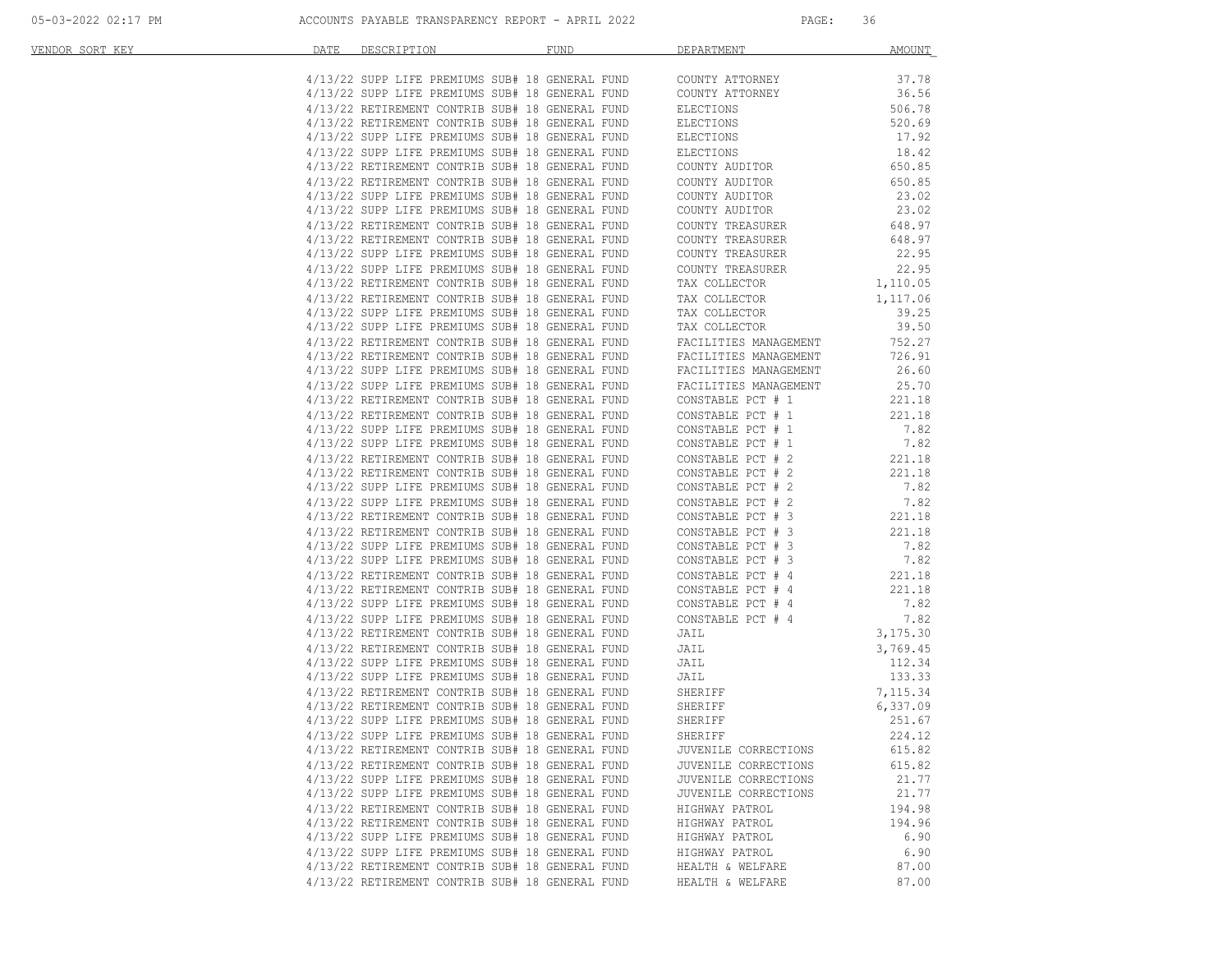| VENDOR SORT KEY | DATE | DESCRIPTION FUND PERRTMENT                                                                                                                                                                                                              |              |                       | <b>AMOUNT</b> |
|-----------------|------|-----------------------------------------------------------------------------------------------------------------------------------------------------------------------------------------------------------------------------------------|--------------|-----------------------|---------------|
|                 |      | 4/13/22 SUPP LIFE PREMIUMS SUB# 18 GENERAL FUND HEALTH & WELFARE                                                                                                                                                                        |              |                       | 3.08          |
|                 |      |                                                                                                                                                                                                                                         |              |                       |               |
|                 |      | $4/13/22$ SUPP LIFE PREMIUMS SUB# 18 GENERAL FUND HEALTH & WELFARE 3.08 4/13/22 RETIREMENT CONTRIB SUB# 18 GENERAL FUND COUNTY EXTENSION 168.38                                                                                         |              |                       |               |
|                 |      | $4/13/22$ RETIREMENT CONTRIB SUB# 18 GENERAL FUND COUNTY EXTENSION $4/13/22$ SUPP LIFE PREMIUMS SUB# 18 GENERAL FUND COUNTY EXTENSION                                                                                                   |              |                       | 168.38        |
|                 |      |                                                                                                                                                                                                                                         |              |                       | 5.96          |
|                 |      |                                                                                                                                                                                                                                         |              |                       |               |
|                 |      |                                                                                                                                                                                                                                         |              |                       |               |
|                 |      | 4/13/22 SUPP LIFE PREMIUMS SUB# 18 GENERAL FUND COUNTY EXTENSION 5.96<br>4/13/22 RETIREMENT CONTRIB SUB# 18 GENERAL FUND HUMAN RESOURCE 469.18<br>4/13/22 RETIREMENT CONTRIB SUB# 18 GENERAL FUND HUMAN RESOURCE 469.18<br>4/13/22 SUPP |              |                       |               |
|                 |      |                                                                                                                                                                                                                                         |              |                       |               |
|                 |      |                                                                                                                                                                                                                                         |              |                       |               |
|                 |      |                                                                                                                                                                                                                                         |              |                       |               |
|                 |      |                                                                                                                                                                                                                                         |              |                       |               |
|                 |      |                                                                                                                                                                                                                                         |              |                       |               |
|                 |      |                                                                                                                                                                                                                                         |              |                       |               |
|                 |      | 4/13/22 RETIREMENT CONTRIB SUB# 18 GENERAL FUND WETERANS SERVICE 123.30<br>4/13/22 RETIREMENT CONTRIB SUB# 18 GENERAL FUND VETERANS SERVICE 123.30<br>4/13/22 SUPP LIFE PREMIUMS SUB# 18 GENERAL FUND VETERANS SERVICE 4.59<br>4/13/22  |              |                       |               |
|                 |      |                                                                                                                                                                                                                                         |              |                       |               |
|                 |      |                                                                                                                                                                                                                                         |              |                       |               |
|                 |      |                                                                                                                                                                                                                                         |              |                       |               |
|                 |      |                                                                                                                                                                                                                                         |              |                       |               |
|                 |      | $4/13/22$ RETIREMENT CONTRIB SUB# 18 ROAD & BRIDGE FUND ROAD & BRIDGE<br>4/13/22 RETIREMENT CONTRIB SUB# 18 ROAD & BRIDGE FUND ROAD & BRIDGE                                                                                            |              |                       |               |
|                 |      | 4/13/22 SUPP LIFE PREMIUMS SUB# 18 ROAD & BRIDGE FUND ROAD & BRIDGE                                                                                                                                                                     |              |                       | 236.69        |
|                 |      | $4/13/22$ SUPP LIFE PREMIUMS SUB# 10 ROAD & BRIDGE FUND ROAD & BRIDGE<br>$4/13/22$ SUPP LIFE PREMIUMS SUB# 18 ROAD & BRIDGE FUND ROAD & BRIDGE<br>$\frac{1}{2}$ Supplementary and the month monthly proteined and the MON-              |              |                       |               |
|                 |      | 4/13/22 RETIREMENT CONTRIB SUB# 18 WIC PROGRAM FUND NON-DEPARTMENTAL                                                                                                                                                                    |              |                       | 595.56        |
|                 |      | 4/13/22 RETIREMENT CONTRIB SUB# 10 MIC PROGRAM FUND NON-DEPARTMENTAL 569.25<br>4/13/22 SUPP LIFE PREMIUMS SUB# 18 WIC PROGRAM FUND NON-DEPARTMENTAL 21.06<br>4/13/22 SUPP LIFE PREMIUMS SUB# 18 WIC PROGRAM FUND NON-DEPARTMENTAL 20    |              |                       |               |
|                 |      |                                                                                                                                                                                                                                         |              |                       |               |
|                 |      |                                                                                                                                                                                                                                         |              |                       |               |
|                 |      | 4/13/22 RETIREMENT CONTRIB SUB# 18 TX JUVENILE PROBAT BASIC SUPERVISION<br>4/13/22 RETIREMENT CONTRIB SUB# 18 TX JUVENILE PROBAT BASIC SUPERVISION<br>4/13/22 SUPP LIFE PREMIUMS SUB# 18 TX JUVENILE PROBAT BASIC SUPERVISION<br>4/13/2 |              |                       |               |
|                 |      |                                                                                                                                                                                                                                         |              |                       |               |
|                 |      |                                                                                                                                                                                                                                         |              |                       |               |
|                 |      |                                                                                                                                                                                                                                         |              |                       |               |
|                 |      |                                                                                                                                                                                                                                         |              |                       |               |
|                 |      |                                                                                                                                                                                                                                         |              |                       |               |
|                 |      | $4/13/22$ RETIREMENT CONTRIB SUB# 18 TX JUVENILE PROBAT COMMUNITY PROGRAM 296.72 4/13/22 SUPP LIFE PREMIUMS SUB# 18 TX JUVENILE PROBAT COMMUNITY PROGRAM 10.49                                                                          |              |                       |               |
|                 |      | $4/13/22$ SUPP LIFE PREMIUMS SUB# 18 TX JUVENILE PROBAT COMMUNITY PROGRAM $4/13/22$ RETIREMENT CONTRIB SUB# 18 TX JUVENILE PROBAT COMMITMENT DIVERSION 32.19                                                                            |              |                       |               |
|                 |      |                                                                                                                                                                                                                                         |              |                       |               |
|                 |      | 4/13/22 RETIREMENT CONTRIB SUB# 18 TX JUVENILE PROBAT COMMITMENT DIVERSION 32.19<br>4/13/22 SUPP LIFE PREMIUMS SUB# 18 TX JUVENILE PROBAT COMMITMENT DIVERSION 1.14<br>4/13/22 SUPP LIFE PREMIUMS SUB# 18 TX JUVENILE PROBAT COMMITM    |              |                       |               |
|                 |      |                                                                                                                                                                                                                                         |              |                       |               |
|                 |      |                                                                                                                                                                                                                                         |              |                       |               |
|                 |      |                                                                                                                                                                                                                                         |              |                       |               |
|                 |      | 4/13/22 RETIREMENT CONTRIB SUB# 18 FRIO COUNTY PAYROL NON-DEPARTMENTAL                                                                                                                                                                  |              |                       | 19,148.03     |
|                 |      |                                                                                                                                                                                                                                         |              | TOTAL: $102,095.05$   |               |
|                 |      |                                                                                                                                                                                                                                         |              |                       | 707.91        |
|                 |      |                                                                                                                                                                                                                                         |              |                       | 8.33          |
|                 |      | 4/12/22 205 CR 1650 UNIT SHOP GENERAL FUND                                                                                                                                                                                              |              | FACILITIES MANAGEMENT | 64.84         |
|                 |      | 4/12/22 2207 BI 35E R & B GENERAL FUND FACILITIES MANAGEMENT                                                                                                                                                                            |              |                       | 908.91        |
|                 |      | 4/12/22 1796 BI 35E LOT TEMP                                                                                                                                                                                                            | GENERAL FUND | FACILITIES MANAGEMENT | 56.34         |
|                 |      | 4/12/22 415 E BRAZOS ST                                                                                                                                                                                                                 | GENERAL FUND | FACILITIES MANAGEMENT | 15.28         |
|                 |      | 4/12/22 415 E BRAZOS ST MHMR BLDG GENERAL FUND                                                                                                                                                                                          |              | FACILITIES MANAGEMENT | 985.60        |
|                 |      | 4/12/22 513 E. LEONA ST                                                                                                                                                                                                                 | GENERAL FUND | FACILITIES MANAGEMENT | 66.75         |
|                 |      | $4/12/22$ 505 E MEDINA STREET                                                                                                                                                                                                           | GENERAL FUND | FACILITIES MANAGEMENT | 174.98        |
|                 |      | $4/12/22$ 515 E MEDINA STREET                                                                                                                                                                                                           | GENERAL FUND | FACILITIES MANAGEMENT | 41.21         |
|                 |      | 4/12/22 515 E MEDINA ST ADULT PROB GENERAL FUND                                                                                                                                                                                         |              | FACILITIES MANAGEMENT | 81.68         |
|                 |      | 4/12/22 606 E MEDINA ST HSE                                                                                                                                                                                                             | GENERAL FUND | FACILITIES MANAGEMENT | 12.84         |
|                 |      | 4/12/22 604 E MEDINA ST MUSEUM GENERAL FUND                                                                                                                                                                                             |              | FACILITIES MANAGEMENT | 388.85        |
|                 |      | 4/12/22 500 E SAN ANTONIO ST                                                                                                                                                                                                            | GENERAL FUND | FACILITIES MANAGEMENT | 61.17         |
|                 |      |                                                                                                                                                                                                                                         |              |                       |               |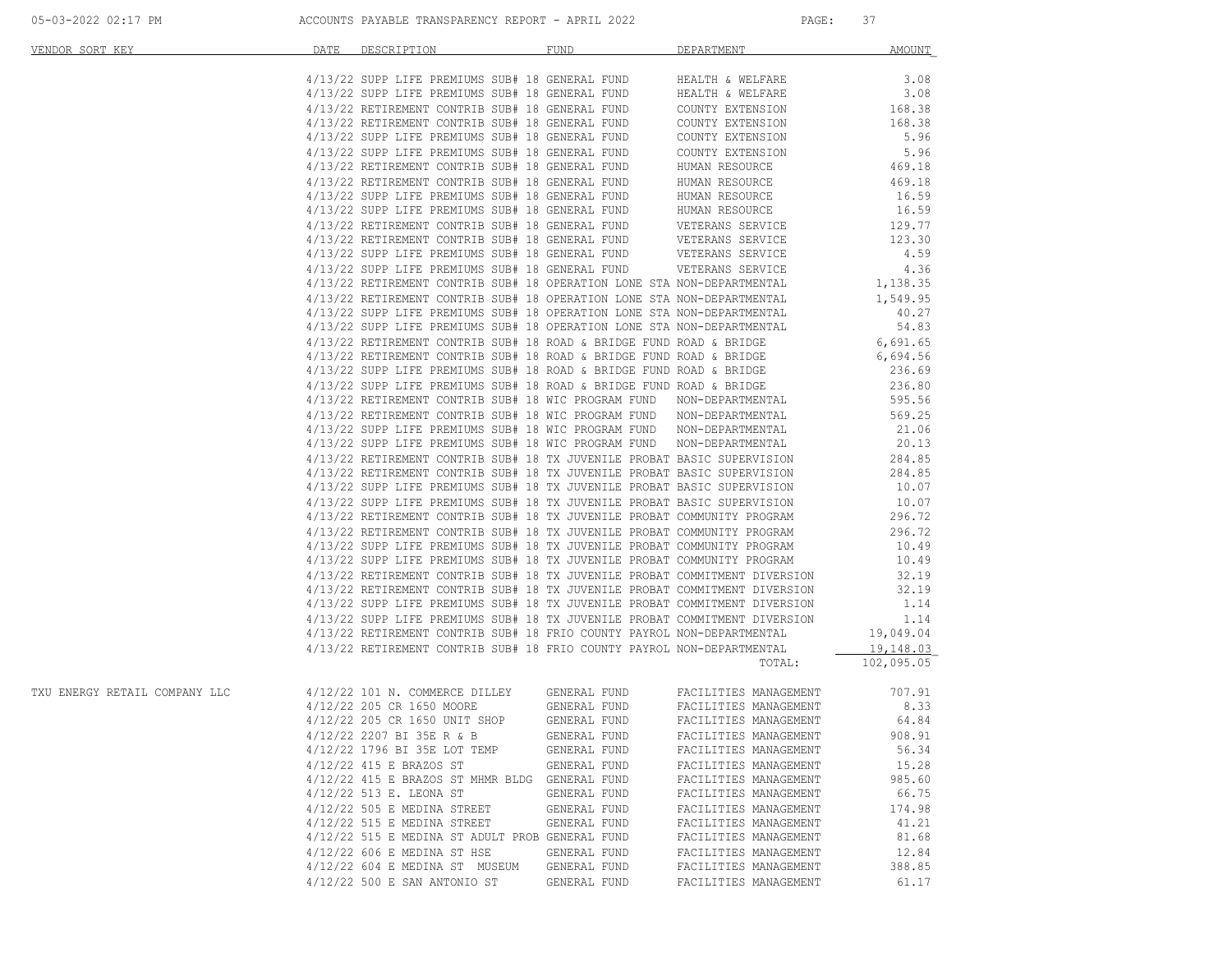| VENDOR SORT KEY                                                    | DATE | DESCRIPTION                                                                                                                                  | <b>FUND</b>                      | DEPARTMENT                                     | <b>AMOUNT</b>   |
|--------------------------------------------------------------------|------|----------------------------------------------------------------------------------------------------------------------------------------------|----------------------------------|------------------------------------------------|-----------------|
|                                                                    |      | 4/12/22 500 E SAN ANTONIO ST COURT GENERAL FUND FACILITIES MANAGEMENT                                                                        |                                  |                                                | 1,070.15        |
|                                                                    |      | 4/12/22 650 E SAN ANTONIO ST TRLR GENERAL FUND                                                                                               |                                  | FACILITIES MANAGEMENT                          | 234.47          |
|                                                                    |      | 4/12/22 610 E SAN ANTONIOST TRLR F GENERAL FUND                                                                                              |                                  | FACILITIES MANAGEMENT                          | 273.68          |
|                                                                    |      | 4/12/22 1150 FM 1581                                                                                                                         | GENERAL FUND                     | FACILITIES MANAGEMENT                          | 35.21           |
|                                                                    |      | 4/12/22 1355 FM 1581 REGION PARK GENERAL FUND                                                                                                |                                  | FACILITIES MANAGEMENT                          | 201.50          |
|                                                                    |      | 4/12/22 328 RADIO LANE                                                                                                                       | GENERAL FUND                     | FACILITIES MANAGEMENT                          | 116.74          |
|                                                                    |      | 4/12/22 COUNTY RD 1000 STLG<br>4/12/22 COUNTY RD 4010 PARKING LOT GENERAL FUND                                                               | GENERAL FUND                     | FACILITIES MANAGEMENT                          | 23.30<br>13.01  |
|                                                                    |      | 4/12/22 421 S CEDAR ST                                                                                                                       | GENERAL FUND                     | FACILITIES MANAGEMENT<br>FACILITIES MANAGEMENT | 15.28           |
|                                                                    |      | 4/12/22 502 S CEDAR ST                                                                                                                       | GENERAL FUND                     | FACILITIES MANAGEMENT                          | 2,239.41        |
|                                                                    |      | 4/12/22 421 S CEDAR ST ODLT                                                                                                                  | GENERAL FUND                     | FACILITIES MANAGEMENT                          | 15.28           |
|                                                                    |      | 4/12/22 421 S CEDAR ST RADIO TOWER GENERAL FUND                                                                                              |                                  | FACILITIES MANAGEMENT                          | 32.52           |
|                                                                    |      | 4/12/22 406 S PECAN ST                                                                                                                       | GENERAL FUND                     | FACILITIES MANAGEMENT                          | 20.60           |
|                                                                    |      | 4/12/22 410 S PECAN ST                                                                                                                       | GENERAL FUND                     | FACILITIES MANAGEMENT                          | 8.19            |
|                                                                    |      | 4/12/22 515 S PECAN ST                                                                                                                       | GENERAL FUND                     | FACILITIES MANAGEMENT                          | 10.81           |
|                                                                    |      | 4/12/22 526 S PECAN ST                                                                                                                       | GENERAL FUND                     | FACILITIES MANAGEMENT                          | 23.96           |
|                                                                    |      | 4/12/22 407 S PECAN ST BLDG JP2 GENERAL FUND                                                                                                 |                                  | FACILITIES MANAGEMENT                          | 33.55           |
|                                                                    |      | 4/12/22 406 S PECAN ST JUV EP - JP GENERAL FUND                                                                                              |                                  | FACILITIES MANAGEMENT                          | 88.39           |
|                                                                    |      | 4/12/22 514 S PECAN ST TENNIS COUR GENERAL FUND                                                                                              |                                  | FACILITIES MANAGEMENT<br>FACILITIES MANAGEMENT | 18.82<br>843.61 |
|                                                                    |      | $4/12/22$ 410 S PECAN ST - JUV PRO/E GENERAL FUND<br>4/12/22 955 STREETLIGHT                                                                 | GENERAL FUND                     | FACILITIES MANAGEMENT                          | 0.00            |
|                                                                    |      | $4/12/22$ 947 STREETLIGHT                                                                                                                    | GENERAL FUND                     | FACILITIES MANAGEMENT                          | 158.31          |
|                                                                    |      |                                                                                                                                              |                                  | TOTAL:                                         | 9,051.48        |
| UNIFIRST CORPORATION                                               |      | $4/04/22$ WKLY UNIFORM SVC $3/23/2022$ GENERAL FUND                                                                                          |                                  | FACILITIES MANAGEMENT                          | 98.26           |
|                                                                    |      | 4/12/22 WKLY UNIFORM SVC 3/30/2022 GENERAL FUND                                                                                              |                                  | FACILITIES MANAGEMENT                          | 98.26           |
|                                                                    |      | 4/12/22 WKLY UNIFORM SVC 4/06/2022 GENERAL FUND                                                                                              |                                  | FACILITIES MANAGEMENT                          | 98.26           |
|                                                                    |      | 4/25/22 WKLY UNIFORM SVC 4/13/2022 GENERAL FUND                                                                                              |                                  | FACILITIES MANAGEMENT                          | 102.46          |
|                                                                    |      | 4/25/22 WKLY UNIFORM SVC 4/20/2022 GENERAL FUND                                                                                              |                                  | FACILITIES MANAGEMENT                          | 98.26           |
|                                                                    |      | 4/12/22 WKLY SVC 3/30/2022 MATS GENERAL FUND                                                                                                 |                                  | SHERIFF                                        | 29.12           |
|                                                                    |      | 4/12/22 WKLY SVC 4/06/2022 MATS GENERAL FUND                                                                                                 |                                  | SHERIFF                                        | 29.12           |
|                                                                    |      | 4/25/22 WKLY SVC 4/13/2022 MATS GENERAL FUND                                                                                                 |                                  | SHERIFF                                        | 29.12<br>29.12  |
|                                                                    |      | 4/25/22 WKLY SVC 4/20/2022 MATS GENERAL FUND<br>$4/04/22$ WKLY UNIFORM SVC $3/24/2022$ ROAD & BRIDGE FUND ROAD & BRIDGE                      |                                  | SHERIFF                                        | 73.77           |
|                                                                    |      | $4/04/22$ WKLY UNIFORM SVC 3/30/2022 ROAD & BRIDGE FUND ROAD & BRIDGE                                                                        |                                  |                                                | 211.45          |
|                                                                    |      | $4/12/22$ WKLY UNIFORM SVC 3/31/2022 ROAD & BRIDGE FUND ROAD & BRIDGE                                                                        |                                  |                                                | 73.77           |
|                                                                    |      | $4/12/22$ WKLY UNIFORM SVC $4/06/2022$ ROAD & BRIDGE FUND ROAD & BRIDGE                                                                      |                                  |                                                | 215.05          |
|                                                                    |      | 4/25/22 WKLY UNIFORM SVC 4/07/2022 ROAD & BRIDGE FUND ROAD & BRIDGE                                                                          |                                  |                                                | 73.77           |
|                                                                    |      | $4/25/22$ WKLY UNIFORM SVC $4/13/2022$ ROAD & BRIDGE FUND ROAD & BRIDGE                                                                      |                                  |                                                | 211.45          |
|                                                                    |      | 4/25/22 WKLY UNIFORM SVC 4/20/2022 ROAD & BRIDGE FUND ROAD & BRIDGE                                                                          |                                  |                                                | 215.05          |
|                                                                    |      |                                                                                                                                              |                                  | TOTAL:                                         | 1,686.29        |
| UNITED PARCEL SERVICE INC.                                         |      | $4/25/22$ RENE BATES AUCTIONEER $4/07$ ROAD & BRIDGE FUND ROAD & BRIDGE                                                                      |                                  |                                                | 33.85           |
|                                                                    |      |                                                                                                                                              |                                  | TOTAL:                                         | 33.85           |
| UTILITY TRAILER SALES SOUTHEAST TEXAS, 4/12/22 (2) HUTCH T/A RIGID |      |                                                                                                                                              | ROAD & BRIDGE FUND ROAD & BRIDGE |                                                | 56.32           |
|                                                                    |      | $4/12/22$ (2) HUTCH T/A ADJ                                                                                                                  | ROAD & BRIDGE FUND ROAD & BRIDGE |                                                | 85.16           |
|                                                                    |      | $4/12/22$ (8) T/A BOLT H-719-023 4 P ROAD & BRIDGE FUND ROAD & BRIDGE<br>$4/12/22$ (8) 1" NUT T/A 8 PER BOX ROAD & BRIDGE FUND ROAD & BRIDGE |                                  |                                                | 39.92<br>24.80  |
|                                                                    |      |                                                                                                                                              |                                  | TOTAL:                                         | 206.20          |
| LAW FIRM ROBERTO S. VARGAS, PLLC                                   |      | 4/25/22 CAUSE# 21-03-00040-CRF J.S GENERAL FUND                                                                                              |                                  | DISTRICT COURT                                 | 450.00          |
|                                                                    |      |                                                                                                                                              |                                  | TOTAL:                                         | 450.00          |
| VERIFY I-9, LLC                                                    |      | 4/25/22 VERIFY I-9 Y. GONZALES                                                                                                               | GENERAL FUND                     | ELECTIONS                                      | 9.95            |
|                                                                    |      | 4/12/22 VERIFY I-9 S. WALDRUM                                                                                                                | GENERAL FUND                     | HUMAN RESOURCE                                 | 9.95            |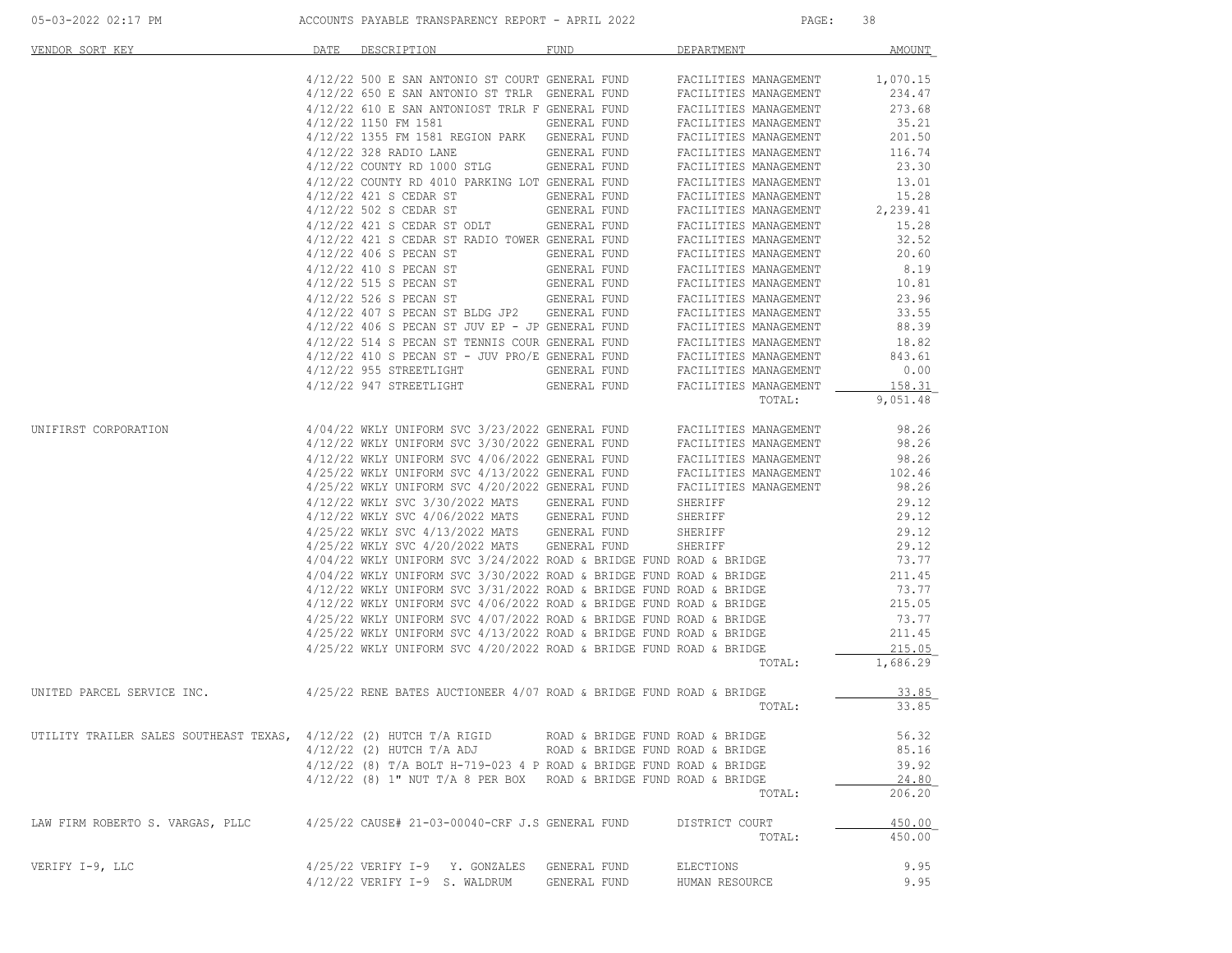| 05-03-2022 02:17 PM                   |                 | ACCOUNTS PAYABLE TRANSPARENCY REPORT - APRIL 2022 |                              | PAGE:                             | 39                     |
|---------------------------------------|-----------------|---------------------------------------------------|------------------------------|-----------------------------------|------------------------|
| VENDOR SORT KEY                       | DATE            | DESCRIPTION                                       | FUND                         | DEPARTMENT                        | AMOUNT                 |
|                                       |                 |                                                   |                              | TOTAL:                            | 19.90                  |
| VOYAGER FLEET SYSTEMS INC.            |                 | 4/12/22 MO FUEL MAR 22 CONSTABLE P GENERAL FUND   |                              | CONSTABLE PCT # 1                 | 588.91                 |
|                                       |                 | 4/12/22 MO FUEL MAR 22 CONSTABLE P GENERAL FUND   |                              | CONSTABLE PCT # 2                 | 761.77                 |
|                                       |                 | 4/12/22 MO FUEL MAR 22 CONSTABLE P GENERAL FUND   |                              | CONSTABLE PCT # 3                 | 663.86                 |
|                                       |                 | 4/12/22 MO FUEL MAR 22 CONSTABLE P GENERAL FUND   |                              | CONSTABLE PCT # 4                 | 440.12                 |
|                                       |                 | 4/12/22 MO FUEL MAR 22 SHERIFF'S D GENERAL FUND   |                              | SHERIFF                           | 13,685.15              |
|                                       |                 |                                                   |                              | TOTAL:                            | 16, 139.81             |
| WASHING EQUIPMENT OF TEXAS            |                 | 4/04/22 SWITCH FLOW MV60/ST5 ALL P GENERAL FUND   |                              | FACILITIES MANAGEMENT             | 83.34                  |
|                                       |                 | 4/04/22 DISK RUPTURE 8500PSI 3/8 X GENERAL FUND   |                              | FACILITIES MANAGEMENT             | 76.34                  |
|                                       |                 | 4/04/22 1504 PRESSURE NOZZLE                      | GENERAL FUND                 | FACILITIES MANAGEMENT             | 9.78                   |
|                                       |                 | 4/04/22 SERVICE CALL                              | GENERAL FUND                 | FACILITIES MANAGEMENT             | 85.00                  |
|                                       |                 | 4/04/22 MISC SUPPLIES                             | GENERAL FUND                 | FACILITIES MANAGEMENT             | 15.00                  |
|                                       | $4/04/22$ LABOR |                                                   | GENERAL FUND                 | FACILITIES MANAGEMENT             | 190.00                 |
|                                       |                 |                                                   |                              | TOTAL:                            | 459.46                 |
| WERLING ASSOCIATES, INC.              |                 | 4/25/22 COMPENSATION STUDY 20% 2OF GENERAL FUND   |                              | COMMISSIONERS COURT               | 4,340.00               |
|                                       |                 |                                                   |                              | TOTAL:                            | 4,340.00               |
| WORKQUEST F/K/A TIBH INDUSTRIES, INC. |                 | 4/25/22 TOXICOLOGY, BLOOD & ALC                   | GENERAL FUND                 | SHERIFF                           | 65.00                  |
|                                       |                 |                                                   |                              | TOTAL:                            | 65.00                  |
| MICHAEL R. ZAMORA                     |                 | 4/25/22 CAUSE# 19-02-00019-CRF M.                 | GENERAL FUND                 | DISTRICT COURT                    | 3,118.75               |
|                                       |                 | 4/25/22 CAUSE# 20-11-00155-CRF C.                 | GENERAL FUND                 | DISTRICT COURT                    | 700.00                 |
|                                       |                 |                                                   |                              | TOTAL:                            | 3,818.75               |
| ZAVALA COUNTY SHERIFF OFFICE          |                 | 4/12/22 INMATE HOUSING JAN 2022                   | GENERAL FUND                 | JAIL                              | 6,820.00               |
|                                       |                 | 4/25/22 INMATE MEDICAL GUARD 1/202 GENERAL FUND   |                              | JAIL                              | 108.75                 |
|                                       |                 | $4/25/22$ MILEAGE                                 | GENERAL FUND                 | JAIL                              | 24.00                  |
|                                       |                 | 4/12/22 INMATE MEDICAL JAN 2022                   | GENERAL FUND                 | JAIL                              | 982.19                 |
|                                       |                 | 4/25/22 INMATE HOUSING FEB 2022                   | GENERAL FUND                 | JAIL                              | 5,500.00               |
|                                       |                 |                                                   |                              | TOTAL:                            | 13,434.94              |
|                                       |                 |                                                   |                              |                                   |                        |
| **PAYROLL EXPENSES                    |                 | $4/01/2022 - 4/30/2022$                           | GENERAL FUND                 | COMMISSIONERS COURT               | 10,620.99              |
|                                       |                 |                                                   | GENERAL FUND                 | COUNTY CLERK                      | 12,935.88              |
|                                       |                 |                                                   | GENERAL FUND                 | EMERGENCY MGNT / 911 M            | 4,230.72               |
|                                       |                 |                                                   | GENERAL FUND                 | DISTRICT COURT                    | 2,024.28               |
|                                       |                 |                                                   | GENERAL FUND                 | DISTRICT CLERK                    | 14,479.51              |
|                                       |                 |                                                   | GENERAL FUND                 | $J.P.$ PCT. $# 1$                 | 9,521.20               |
|                                       |                 |                                                   | GENERAL FUND                 | $J.P.$ PCT. $# 2$                 | 7,419.57               |
|                                       |                 |                                                   | GENERAL FUND                 | $J.P.$ PCT. $# 3$                 | 6,714.85               |
|                                       |                 |                                                   | GENERAL FUND                 | $J.P.$ PCT. $#4$                  | 6,761.20               |
|                                       |                 |                                                   | GENERAL FUND                 | COUNTY ATTORNEY                   | 18,882.02              |
|                                       |                 |                                                   | GENERAL FUND                 | ELECTIONS<br>COUNTY AUDITOR       | 8,919.66               |
|                                       |                 |                                                   | GENERAL FUND                 |                                   | 11,509.28              |
|                                       |                 |                                                   | GENERAL FUND<br>GENERAL FUND | COUNTY TREASURER<br>TAX COLLECTOR | 11,476.04<br>22,713.42 |
|                                       |                 |                                                   | GENERAL FUND                 | FACILITIES MANAGEMENT             | 11,032.01              |
|                                       |                 |                                                   | GENERAL FUND                 | CONSTABLE PCT # 1                 | 3,911.22               |
|                                       |                 |                                                   |                              |                                   |                        |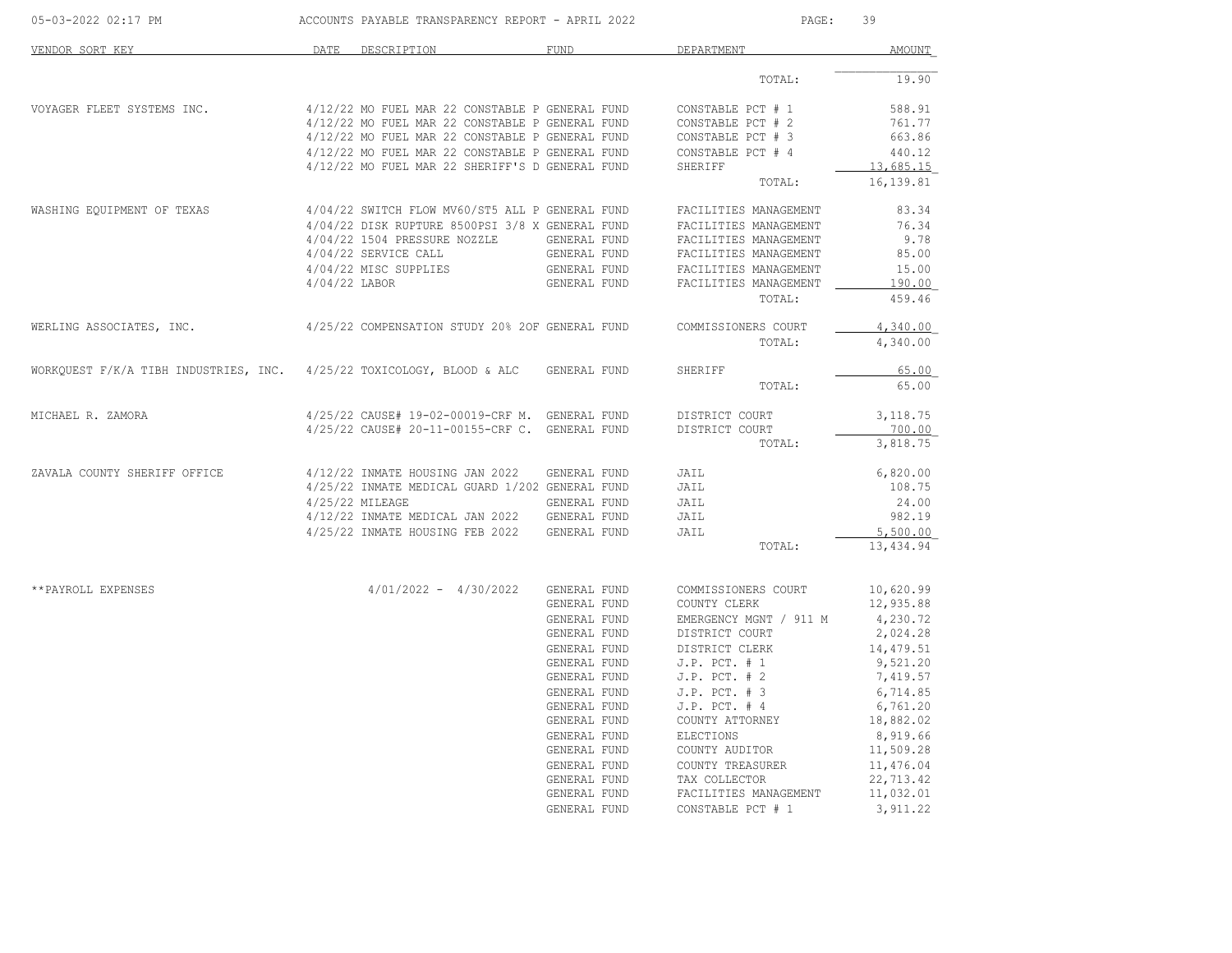05-03-2022 02:17 PM ACCOUNTS PAYABLE TRANSPARENCY REPORT - APRIL 2022 PAGE: 40

| DATE<br>VENDOR SORT KEY | DESCRIPTION | <b>FUND</b>                          | DEPARTMENT                              | <b>AMOUNT</b> |
|-------------------------|-------------|--------------------------------------|-----------------------------------------|---------------|
|                         |             |                                      |                                         |               |
| **PAYROLL EXPENSES      |             | GENERAL FUND                         | CONSTABLE PCT # 2                       | 3,911.22      |
|                         |             | GENERAL FUND                         | CONSTABLE PCT # 3                       | 3,911.22      |
|                         |             | GENERAL FUND                         | CONSTABLE PCT # 4                       | 3,911.22      |
|                         |             | GENERAL FUND                         | JAIL                                    | 47,978.03     |
|                         |             | GENERAL FUND                         | SHERIFF                                 | 112,719.35    |
|                         |             | GENERAL FUND                         | JUVENILE CORRECTIONS                    | 10,890.10     |
|                         |             | GENERAL FUND                         | HIGHWAY PATROL                          | 3,448.01      |
|                         |             | GENERAL FUND                         | HEALTH & WELFARE                        | 1,538.46      |
|                         |             | GENERAL FUND                         | COUNTY EXTENSION                        | 2,977.59      |
|                         |             | GENERAL FUND                         | HUMAN RESOURCE                          | 8,296.77      |
|                         |             | GENERAL FUND                         | VETERANS SERVICE                        | 2,008.59      |
|                         |             | OPERATION LONE STA NON-DEPARTMENTAL  |                                         | 29,290.86     |
|                         |             | ROAD & BRIDGE FUND ROAD & BRIDGE     |                                         | 115,026.36    |
|                         |             | WIC PROGRAM FUND                     | NON-DEPARTMENTAL                        | 10,252.93     |
|                         |             | COUNTY CLERK RECOR NON-DEPARTMENTAL  |                                         | 1,449.24      |
|                         |             | TX JUVENILE PROBAT BASIC SUPERVISION |                                         | 5,037.12      |
|                         |             | TX JUVENILE PROBAT COMMUNITY PROGRAM |                                         | 5,247.00      |
|                         |             |                                      | TX JUVENILE PROBAT COMMITMENT DIVERSION | 569.16        |
|                         |             | JP # 3 D.D.C. FUND NON-DEPARTMENTAL  |                                         | 885.00        |
|                         |             |                                      | TOTAL:                                  | 532,500.08    |
|                         | ______ ___  |                                      |                                         |               |

 =============== FUND TOTALS ================ 100 GENERAL FUND 1,044,709.50 126 AMERICAN RESCUE PLAN FUND 65,568.31 130 OPERATION LONE STAR GRANT 57,414.41 200 ROAD & BRIDGE FUND 192,207.24 201 FM & LATERAL ROAD FUND 40,707.14 202 WIC PROGRAM FUND 17,497.36 205 COUNTY CLERK RECORDS MGT 1,594.99 206 TX JUVENILE PROBATION FND 14,256.92 408 JP # 1 D.D.C. FUND 0.00 409 JP # 2 D.D.C. FUND 0.00 410 JP # 3 D.D.C. FUND 949.73 411 JP # 4 D.D.C. FUND 0.00 701 CRIMINAL JUSTICE FUND 28,299.43 702 HOT CHECK FUND 0.00<br>704 TAX COL OFFICER SALARY FN 53.33 704 TAX COL OFFICER SALARY FN 706 DIST CLRK RECORDS MGMT 0.00<br>708 ABANDONED VEHICLE FUND 1,845.10 708 ABANDONED VEHICLE FUND 709 CEMETERY PERPETUAL FUND 2,600.00 719 ABV FUND CONSTABLE PCT #2 620.00 998 FRIO COUNTY PAYROLL FUND 150,895.04 -------------------------------------------- GRAND TOTAL: 1, 619, 218.50 --------------------------------------------

TOTAL PAGES: 40